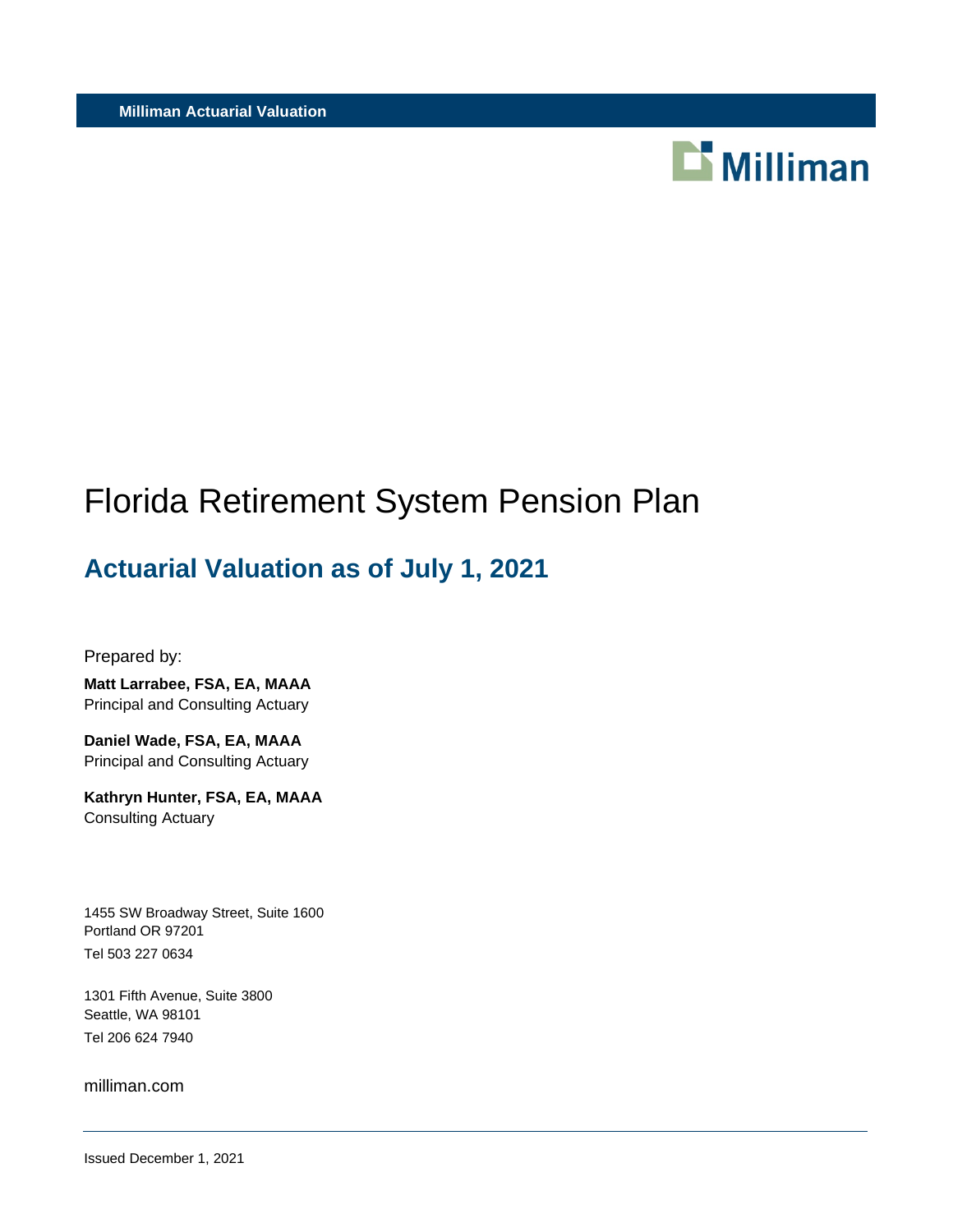

1455 SW Broadway Street, Suite 1600 Portland, OR 97201 Tel 503 227 0634

1301 Fifth Avenue, Suite 3800 Seattle, WA 98101 Tel 206 624 7940

milliman.com

December 1, 2021

Andrea Simpson Interim State Retirement Director Florida Department of Management Services, Division of Retirement

#### Re: **Actuarial Valuation as of July 1, 2021**

Dear Director Simpson:

We have conducted an annual actuarial valuation of the Florida Retirement System (FRS) Pension Plan as of July 1, 2021, for assessing plan funded status and determining actuarially calculated contribution rates prior to blending with FRS Investment Plan contribution rates to create proposed blended statutory contribution rates for the July 2022 - June 2023 plan year. The major findings of the valuation are contained in the following report.

Section 1 contains an Executive Summary of the results of our valuation followed by four sections containing detailed information on Assets (Section 2), Liabilities (Section 3), Contributions (Section 4), and Accounting Statements (Section 5). In the Appendices, we provide information regarding actuarial methods and assumptions, a summary of plan provisions, membership statistics, cost projections, comparisons/reconciliation, risk disclosure and a glossary of terms.

All costs and liabilities shown in this report have been determined on the basis of actuarial assumptions and methods set forth in Appendix A. Preliminary 2021 valuation results were presented by the actuary to the 2021 FRS Actuarial Assumption Conference held on October 7, 2021. The assumptions are based on Milliman's most recent review of the System's experience, which was for the observation period from July 1, 2013 through June 30, 2018. Additional details on that review of System experience can be located in our October 8, October 23, and October 28, 2019 presentation materials to the 2019 FRS Actuarial Assumption Conference and our formal 2019 Experience Study report, which was issued on December 20, 2019. The assumptions used in this valuation are unchanged from those used in the prior valuation as of July 1, 2020 except for a decrease to the assumption for investment return, as adopted by the 2021 FRS Actuarial Assumption Conference. The investment return assumption for purposes of developing actuarially calculated contribution rates decreased from 7.00% to 6.80%. The 2021 FRS Actuarial Assumption Conference also adopted a 20-year amortization period for bases established on or after July 1, 2021. Additionally, and apart from the 2019 Method Changes established June 30, 2019, bases established before July 1, 2021 were modified to have a remaining amortization period of the lesser of their current remaining amortization period and a 20-year amortization period effective with the amortization payment for the 2022-2023 fiscal year.

In our professional opinion we believe the assumptions and methods used in this report for purposes of developing actuarially calculated contribution rates are reasonable. The accounting calculations for the FRS Pension Plan's financial reporting and its June 30, 2021 ACFR in compliance with the GASB Statement No. 67 use the same investment return assumption as used in this report. The GASB financial reporting information is issued under separate cover. The results of this report are dependent upon future experience conforming to the

This work product was prepared solely for Florida Department of Management Services for the purposes described herein and may not be appropriate to use for other purposes. Milliman does not intend to benefit and assumes no duty or liability to other parties who receive this work. Milliman recommends that third parties be aided by their own actuary or other qualified professional when reviewing the Milliman work product.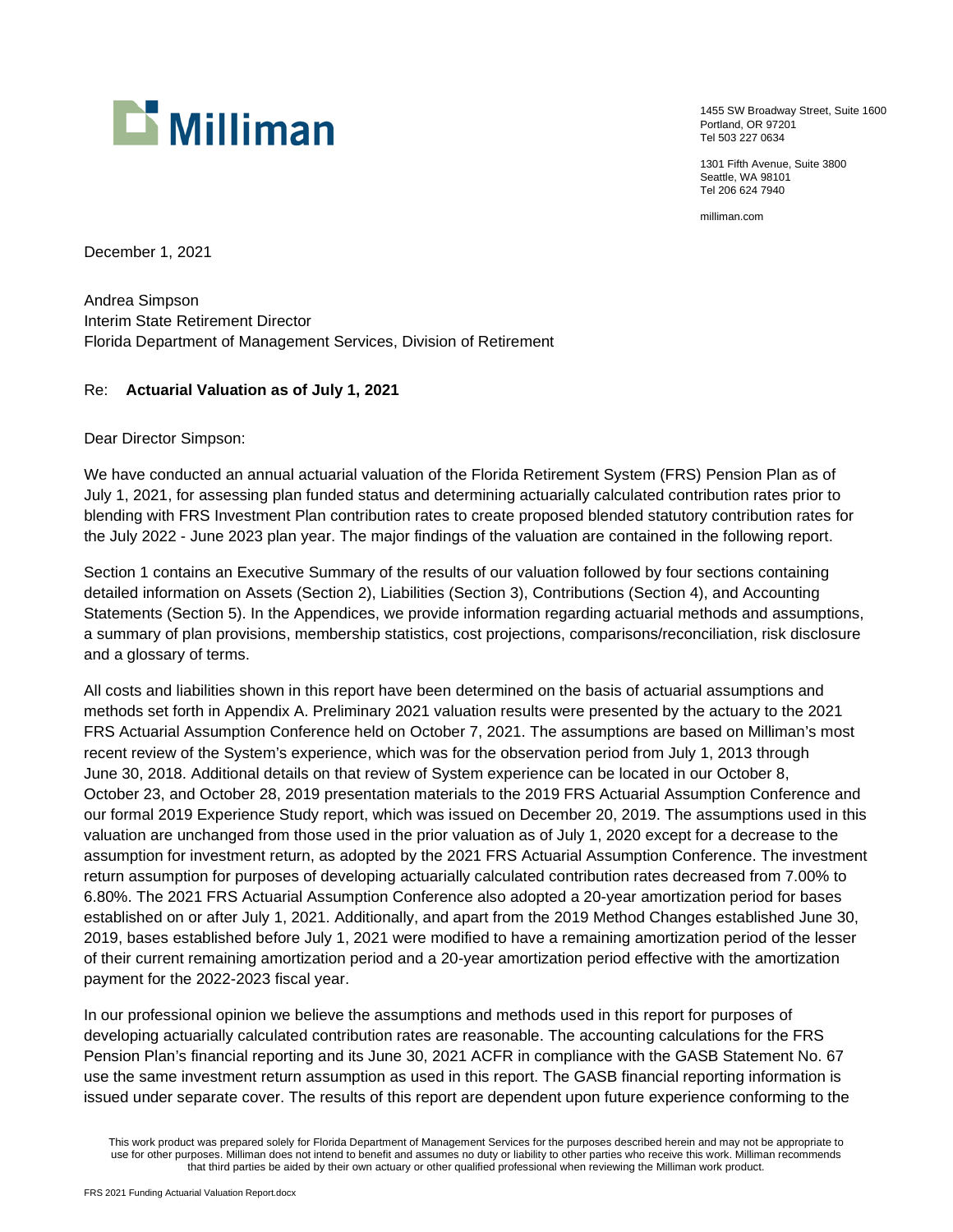

Andrea Simpson Division of Retirement December 1, 2021 Page 2

assumptions disclosed in this report. Future actuarial measurements may differ significantly from the current measurements presented in this report due to many factors, including: plan experience differing from that anticipated by the economic or demographic assumptions; changes in economic or demographic assumptions; increases or decreases expected as part of the natural operation of the methodology used for these measurements (such as the end of an amortization period); and changes in plan provisions or applicable law. Due to the limited scope of our assignment, we did not perform an analysis of the potential range of future measurements.

The valuation results were developed using models intended for valuations that use standard actuarial techniques.

Actuarial computations presented in this report are for purposes of assessing funded status and determining the actuarially calculated contribution rates for the FRS Pension Plan. The calculations in the enclosed report have been made on a basis consistent with our understanding of the FRS Pension Plan's funding requirements and goals. Determinations for purposes other than meeting those requirements referenced in this paragraph may be significantly different from the results contained in this report. Accordingly, additional determinations may be needed for other purposes.

In preparing our report we relied, without audit, on information (some oral and some written) supplied by the Florida Department of Management Services, Division of Retirement. This information includes, but is not limited to, statutory provisions, employee census, and financial information. In our examination of these data, we have found them to be reasonably consistent and comparable with data used for other purposes. Since the valuation results are dependent on the integrity of the data supplied, the results can be expected to differ if the underlying data is incomplete or missing. It should be noted that if any data or other information is inaccurate or incomplete, our calculations may need to be revised.

This actuarial valuation was prepared and completed by us and those under our direct supervision, and we acknowledge responsibility for the results. To the best of our knowledge, the results are complete and accurate. In our opinion, the techniques and assumptions used are reasonable. In our opinion this valuation meets the requirements and intent of Part VII, Chapter 112 and Chapter 121, Florida Statutes. There is no benefit provision or related expense to be provided by the plan and/or paid from the plan's assets for which liabilities or current costs have not been established or otherwise taken into account in the valuation. To the best of our knowledge, there were no known events that were not taken into account in the valuation.

Milliman's work product was prepared exclusively for the internal business use of Florida Department of Management Services, Division of Retirement, for a specific and limited purpose. It is a complex technical analysis that assumes a high level of knowledge concerning the Florida Retirement System's operations, and uses Division data, which Milliman has not audited. To the extent that Milliman's work is not subject to disclosure under applicable public record laws, Milliman's work may not be provided to third parties without Milliman's prior written consent. Milliman does not intend to benefit or create a legal duty to any third-party recipient of its work product. Milliman's consent to release its work product to any third party may be conditioned on the third party signing a Release, subject to the following exceptions:

This work product was prepared solely for Florida Department of Management Services for the purposes described herein and may not be appropriate to use for other purposes. Milliman does not intend to benefit and assumes no duty or liability to other parties who receive this work. Milliman recommends that third parties be aided by their own actuary or other qualified professional when reviewing the Milliman work product.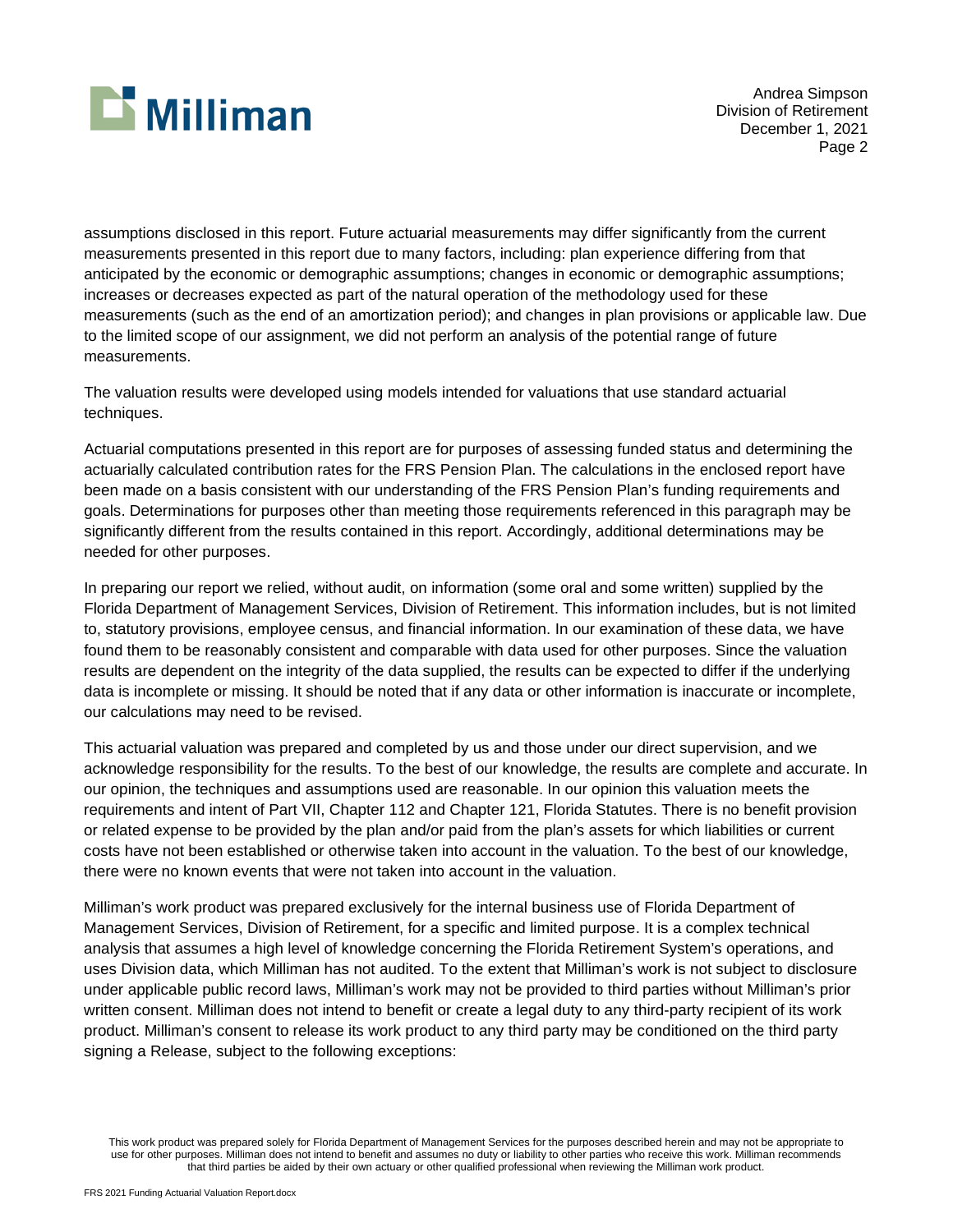

Andrea Simpson Division of Retirement December 1, 2021 Page 3

- (a) The Division of Retirement may provide a copy of Milliman's work, in its entirety, to the System's professional service advisors who are subject to a duty of confidentiality and who agree to not use Milliman's work for any purpose other than to benefit the System.
- (b) The Division of Retirement may provide a copy of Milliman's work, in its entirety, to other governmental entities, as required by law.

No third-party recipient of Milliman's work product should rely upon Milliman's work product. Such recipients should engage qualified professionals for advice appropriate to their own specific needs.

The consultants who worked on this assignment are retirement actuaries. Milliman's advice is not intended to be a substitute for qualified legal or accounting counsel.

The signing actuaries are independent of the plan sponsor. We are not aware of any relationship that would impair the objectivity of our work.

On the basis of the foregoing, we hereby certify that, to the best of our knowledge and belief, this report is complete and accurate and has been prepared in accordance with generally recognized and accepted actuarial principles and practices which are consistent with the principles prescribed by the Actuarial Standards Board and the *Code of Professional Conduct* and *Qualification Standards for Actuaries Issuing Statements of Actuarial Opinion in the United States* published by the American Academy of Actuaries.

We are members of the American Academy of Actuaries and meet the Qualification Standards to render the actuarial opinion contained herein.

Respectfully submitted,

Matt Larrabee, FSA, EA, MAAA Daniel Wade, FSA, EA, MAAA

Kathup M. Hunter

Kathryn Hunter, FSA, EA, MAAA Consulting Actuary ML/DW/KH/nlo

Principal and Consulting Actuary **Principal and Consulting Actuary** Principal and Consulting Actuary

This work product was prepared solely for Florida Department of Management Services for the purposes described herein and may not be appropriate to use for other purposes. Milliman does not intend to benefit and assumes no duty or liability to other parties who receive this work. Milliman recommends that third parties be aided by their own actuary or other qualified professional when reviewing the Milliman work product.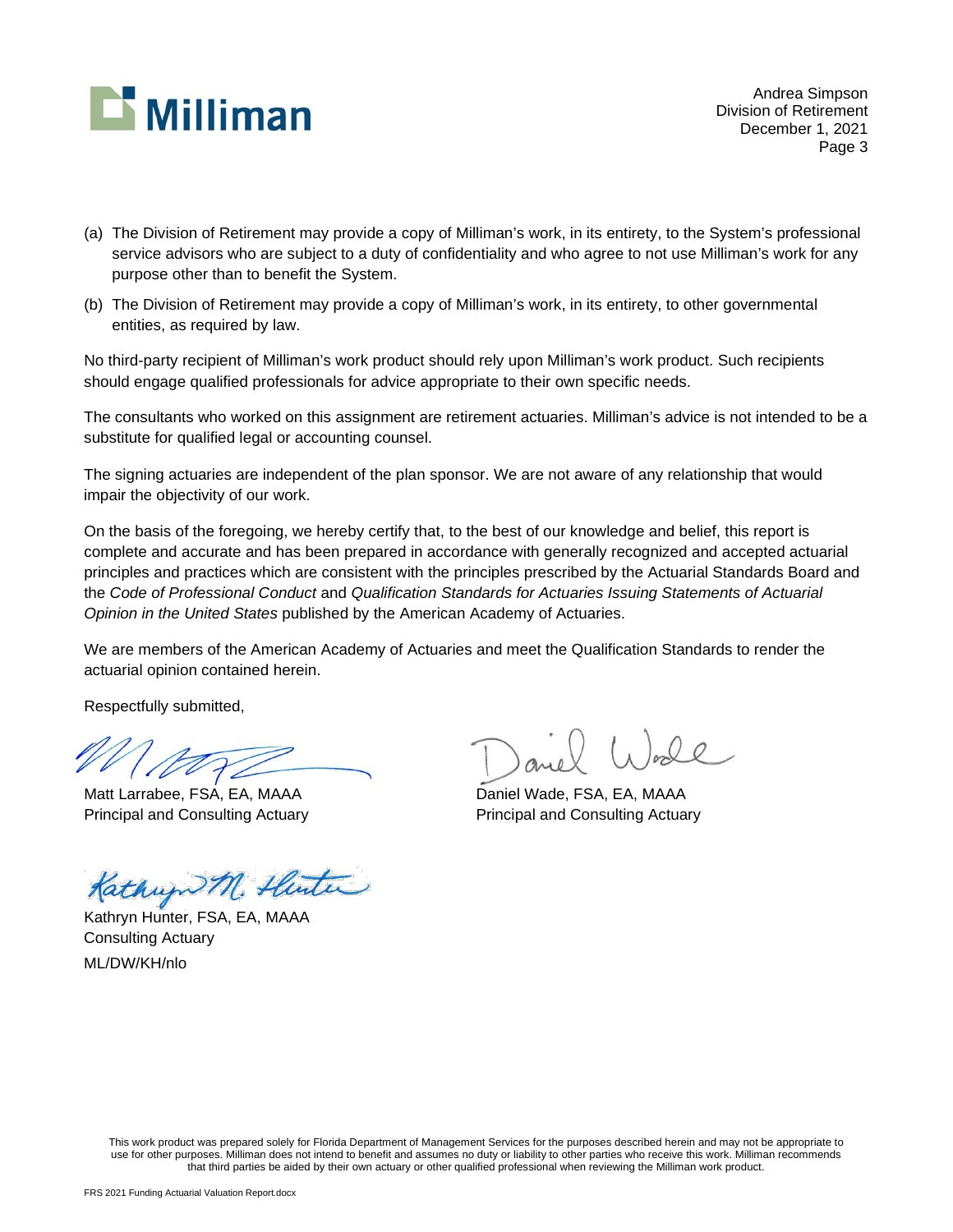# **Table of Contents**

### **Page**

This work product was prepared solely for the Florida Department of Management Services for the purposes described herein and may not be appropriate to use for other purposes. Milliman does not intend to benefit and assumes no duty or liability to other parties who receive this work. Milliman recommends that third parties be aided by their own actuary or other qualified professional when reviewing the Milliman work product.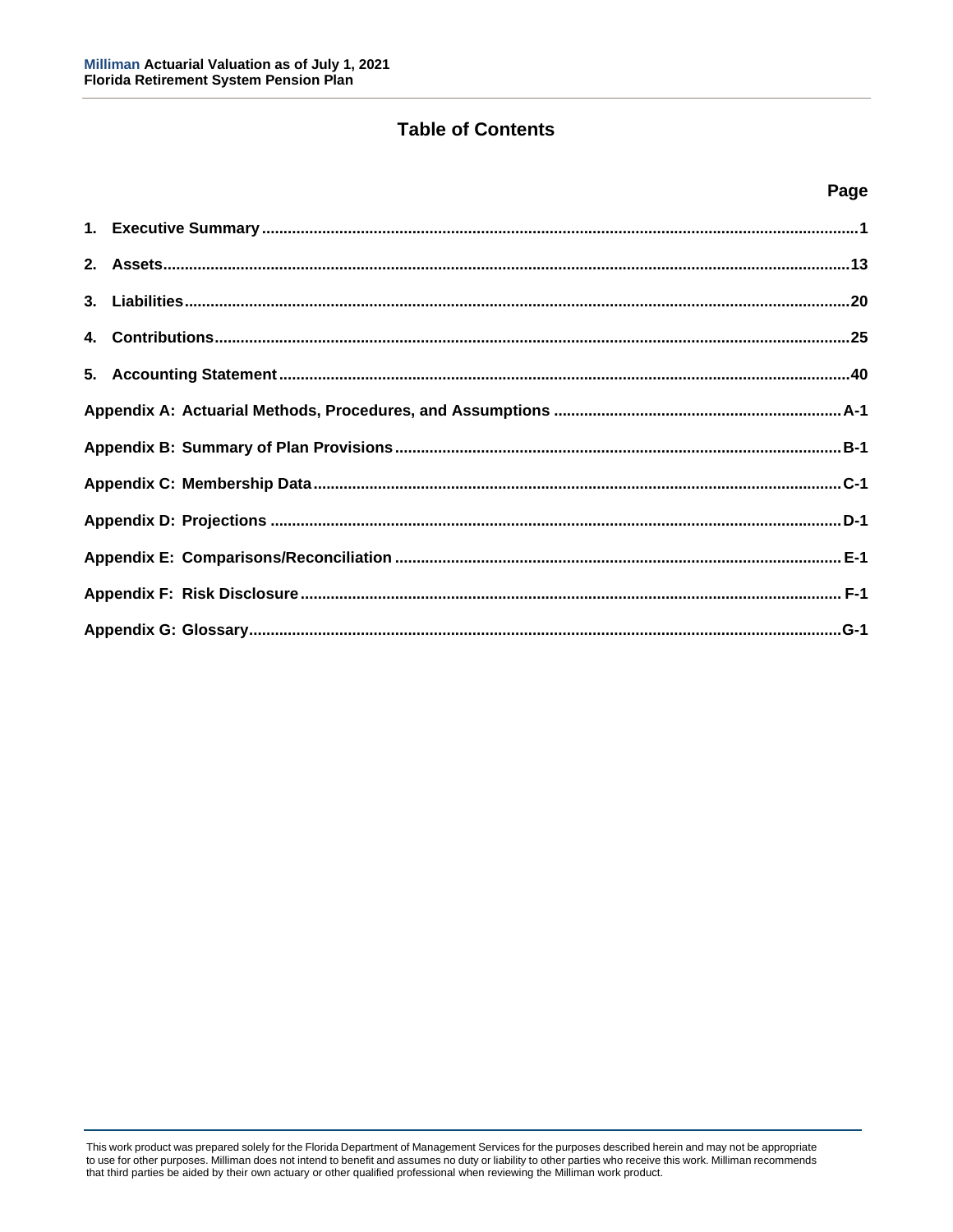# <span id="page-5-0"></span>**1. Executive Summary**

This report presents the results of our July 1, 2021 actuarial valuation of the defined benefit Florida Retirement System (FRS) Pension Plan. This valuation is used to determine actuarially calculated Pension Plan-specific employer contribution rates for the July 1, 2022 – June 30, 2023 plan year. The Pension Plan-specific rates developed in this valuation report are then combined with contribution rates from the defined contribution FRS Investment Plan to create blended proposed statutory employer contribution rates. The actual contribution rates paid by employers during the 2022-2023 plan year will be determined by Florida Statutes. The statutory contribution rates in effect for the current 2021-2022 plan year are identical to the blended proposed statutory rates developed in conjunction with the July 1, 2020 actuarial valuation.

On the smoothed Actuarial Value of Assets (AVA) basis used to determine actuarially calculated contribution rates and the Unfunded Actuarial Liability (UAL), Pension Plan funded status increased from 82.0% to 83.4%. On a Market Value of Assets (MVA) basis, Pension Plan funded status calculated on the assumptions and methods in this report for system funding purposes increased from 80.7% to 96.4% due to actual plan year investment return of approximately +30.38%, which is above the assumed prior year return of 7.00%. The effect of the market value asset gain was partially offset by the decrease in the investment return assumption.

As noted above, actuarially calculated employer contribution rates for the Pension Plan are combined with FRS Investment Plan contribution rates to create proposed blended statutory employer contribution rates. At a systemwide composite level, the blended employer contribution rate increased by 0.52% of payroll from 12.33% of payroll in the 2021-2022 plan year to 12.85% in the 2022-2023 plan year. Please note that the blended rate study is issued under separate cover shortly after the publication of this valuation report. The 0.52% of payroll increase was mostly due to the assumption and amortization method changes adopted effective July 1, 2021. The contribution rate increase due to assumption and method changes was partially offset by a plan year investment return on a smoothed Actuarial Value of Assets basis of +11.23%, which is above the assumed prior year return of 7.00%.

Due to strong market value investment performance over the past plan year, the MVA is greater than the smoothed AVA used for funded status and contribution rate calculations by approximately \$27.2 billion as of July 1, 2021. That \$27.2 billion not yet recognized market investment gain will be systematically recognized as a sequence of actuarial investment gains in the UAL via recognition in the AVA over the next several years. If actual market value investment experience during that period fails to meet or exceed the 6.80% assumption used in this valuation, new investment losses will arise and the not yet recognized market investment gain will serve as a buffer, either mitigating or eliminating increases in actuarially calculated employer contribution rates.

For this valuation, a long-term average annual future investment return assumption of 6.80% was selected by the 2021 FRS Actuarial Assumption Conference. That assumption is 0.20% lower than the assumption used in the previous valuation. In our professional opinion, the 6.80% assumption does **not** significantly conflict with our judgment regarding what would constitute a reasonable assumption for the purpose of the measurement Actuarial Standard of Practice No. 27 (ASOP 27). Our basis for that opinion is that both the 4.17% 50<sup>th</sup> percentile geometric average annual long-term future real return assumption developed by Milliman's 2021 capital outlook model and the 2.40% average annual future inflation assumption selected by the Conference are individually reasonable. Combined, those two individually reasonable assumption components would produce a geometric average annual nominal return assumption of 6.67%, which in our opinion is clearly reasonable. The Conference's selected 6.80% investment return assumption does not significantly conflict with the clearly reasonable 6.67% assumption level.

This work product was prepared solely for the Florida Department of Management Services for the purposes described herein and may not be appropriate to use for other purposes. Milliman does not intend to benefit and assumes no duty or liability to other parties who receive this work. Milliman recommends that third parties be aided by their own actuary or other qualified professional when reviewing the Milliman work product.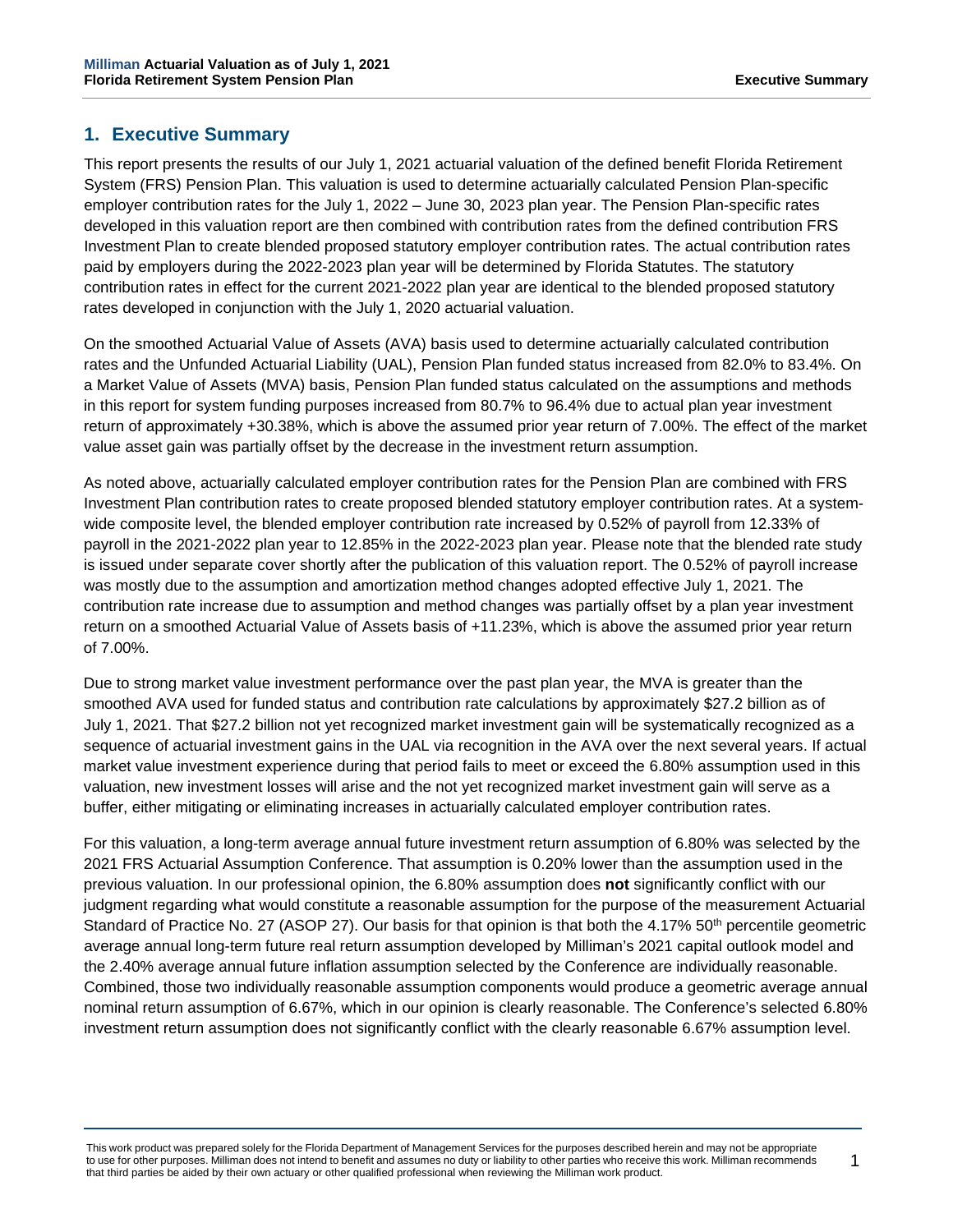More details on the return assumption are shown in our 2021 FRS Actuarial Assumption Conference presentation materials.

All else being equal, the lower the selected investment return assumption, the higher the likelihood the FRS Pension Plan will meet or exceed its assumed investment return in future years. A lower assumption would result in higher short-term actuarially calculated contribution rates for employers but would also serve to lessen the magnitude of actuarially calculated contribution rate increases in the event that actual future investment performance fails to meet the assumption.

Actual future investment return experience for the FRS Pension Plan is not affected by the assumption used in the actuarial valuation. Applying the 6.80% assumption used in this valuation, the following graph illustrates the UAL (Unfunded Actuarial Liability) on a Market Value of Assets basis under three scenarios for steady actual future investment returns on a market value basis:

- 6.80%, which is the assumption selected for this valuation by the 2021 FRS Actuarial Assumption Conference
- 6.50%, which is close to the 50<sup>th</sup> percentile assumption of 6.44% developed by geometrically combining the 3.95% median real return rate from Aon's model and the 2.4% inflation assumption selected by the **Conference**
- 6.13%, which is the 50<sup>th</sup> percentile assumption in the asset/liability model developed for the SBA by Aon in consultation with the 2021 FRS Actuarial Assumption Conference (the Aon model's 6.13% return consists of the geometric combination of 3.95% median real return and 2.1% inflation)



# **UAL (Market Value of Assets Basis) in \$ Billions**

As illustrated in the graph, if actual future investment returns match the 6.80% assumption the UAL on a market value of assets basis would decrease to \$0 during the 2027-2028 plan year

If actual market returns are 6.50% and thus underperform the 6.80% assumption by 0.30%, the UAL on a market value basis would decrease during the first several years and then remain fairly level during the remainder of the illustrated 15-year projection period. If actual market investment returns equal the  $50<sup>th</sup>$  percentile return of 6.13%

This work product was prepared solely for the Florida Department of Management Services for the purposes described herein and may not be appropriate to use for other purposes. Milliman does not intend to benefit and assumes no duty or liability to other parties who receive this work. Milliman recommends that third parties be aided by their own actuary or other qualified professional when reviewing the Milliman work product.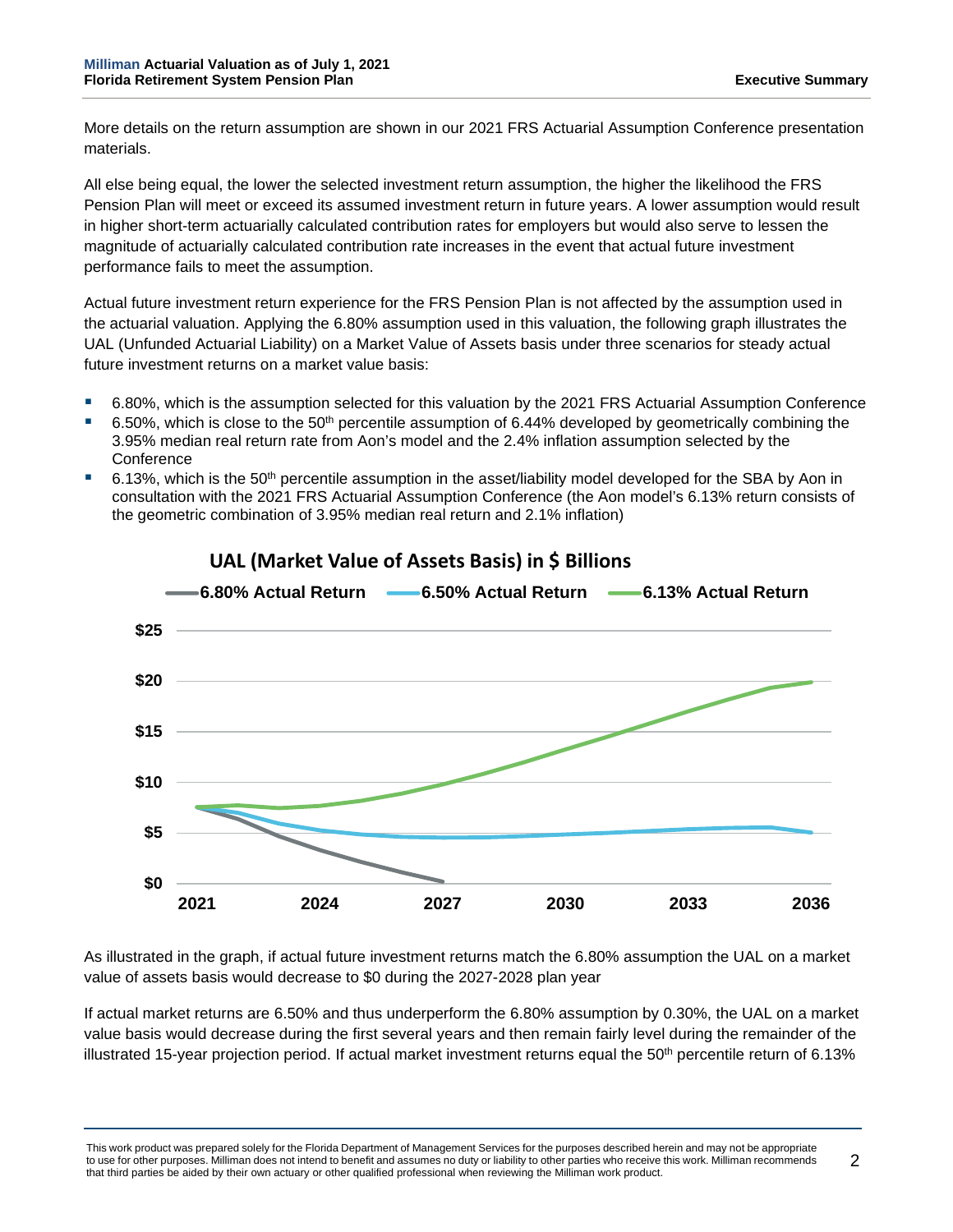from the 2021 Aon model, the UAL would increase by over \$12 billion over the modeled 15-year period if actuarially calculated contributions are made and all other experience follows the assumptions used in this valuation.

This 2021 actuarial valuation uses the Individual Entry Age Normal (Individual EAN) actuarial cost allocation method. The actuarial cost allocation method divides the present value of total projected benefits for each active member between past service (Actuarial Liability, or AL) and future service (present value of future normal costs). The actuarial cost allocation method does not impact the calculation of the present value of total projected benefits. Prior to the 2019 valuation, the Ultimate Entry Age Normal (Ultimate EAN) actuarial cost allocation method was used. The 2019 change in the actuarial cost allocation method increased the Normal Cost Rate and decreased the Actuarial Liability and UAL Rate when compared to the prior method. The Individual EAN method is mandated by GASB for financial reporting calculations under GASB Statements Nos. 67 & 68 and has been used for GASB reporting in all years those two statements have been in effect.

The tables immediately following compare July 1, 2020 actuarial valuation results with July 1, 2021 actuarial valuation results. The difference column shows the change between the July 1, 2020 valuation results and the July 1, 2021 valuation results.

### **A. Assets, Liabilities, and Funded Status**

A comparison of the Actuarial Liability and Actuarial Value of Assets (AVA) follows. These figures are based upon the actuarial assumptions used to determine the actuarial costs of the FRS Pension Plan (see Appendix A). Under current methodology, and as required by Florida law, the AVA cannot be less than 80% or greater than 120% of the Market Value of Assets (MVA). This corridor restriction does not come into play unless there are dramatic asset gains or losses in the prior plan year. The purpose of the corridor is to ensure that the "smoothed" value of assets does not vary from the market value by more than 20%. As of July 1, 2021, the AVA is 86.5% of the MVA.

|    |                                      | <b>Valuation Results (numbers in \$ billions)</b> |                     |                   |  |  |  |
|----|--------------------------------------|---------------------------------------------------|---------------------|-------------------|--|--|--|
|    |                                      | <b>July 1, 2020</b>                               | <b>July 1, 2021</b> | <b>Difference</b> |  |  |  |
|    | <b>Actuarial Liability</b>           | \$200.3                                           | \$209.6             | \$9.3             |  |  |  |
|    | <b>Actuarial Value of Assets</b>     | \$164.3                                           | \$174.9             | \$10.6            |  |  |  |
| 3. | Unfunded Actuarial Liability (1 - 2) | \$36.0                                            | \$34.7              | (\$1.3)           |  |  |  |
| 4. | Funded Percentage (2/1)              | 82.0%                                             | 83.4%               | 1.4%              |  |  |  |

In Section 5 of this report we present an additional measure of funded status based on a different liability measure, the "Accumulated Benefit Obligation" (ABO), comparing the ABO to both the AVA and the MVA.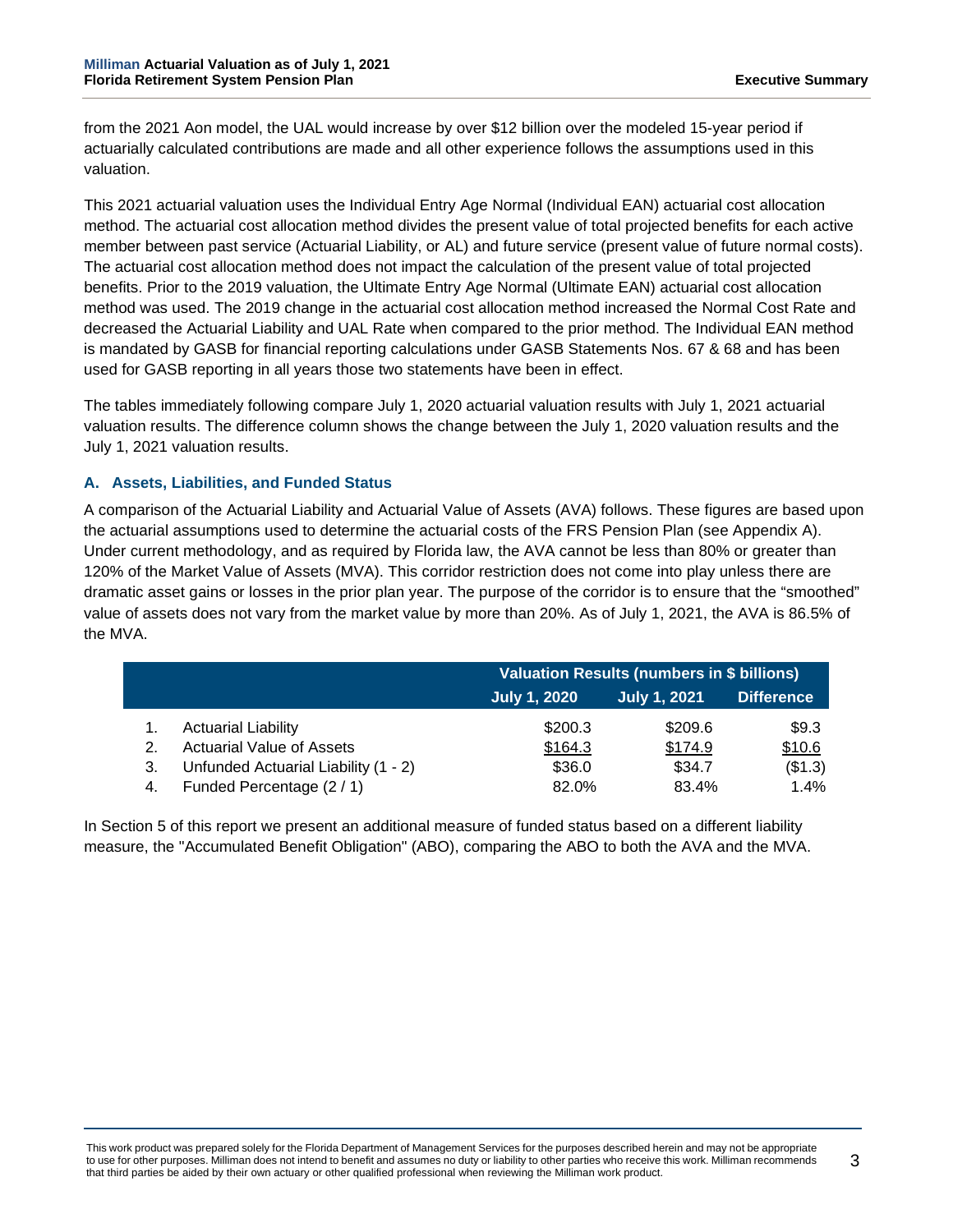### **B. Contributions**

Actuarially calculated contribution rates by class are determined annually in the actuarial valuation. Actual contribution rates paid by employers for each class are set by statute and consist of Normal Cost and UAL Cost components. For the 2021-2022 plan year, the actuarially calculated rates determined by the July 1, 2020 valuation and the legislated rates are equivalent. The 2022-2023 actual contribution rates will be set by the 2022 session of the Florida Legislature, with advice from this valuation and the associated 2022-2023 Blended Rate Study that will be issued subsequent to the publication of this valuation. The Unfunded Actuarial Liability (UAL) amortization payment will consist primarily of costs or savings associated with plan changes, assumption changes, differences between actual and assumed experience, and changes in actuarial methodology. As of July 1, 2021, the FRS Pension Plan has a UAL of \$34.7 billion on a smoothed Actuarial Value of Assets basis. The UAL Cost is calculated to systematically eliminate the UAL over a pre-determined amortization period if actual future experience follows assumptions and contributions are made in accordance with the funding policy.

The comparative FRS Pension Plan-specific employer contribution rates for the Regular and Special Risk membership classes resulting from this valuation and the prior valuation are as follows. See Section 4 for more details on rate development and valuation results for all membership classes.

|                                                                            | <b>July 1, 2020</b><br><b>Valuation</b><br>(2021-2022 Rates) |                               | <b>July 1, 2021</b><br><b>Valuation</b><br>(2022-2023 Rates) |                               | <b>Difference</b> |                               |  |
|----------------------------------------------------------------------------|--------------------------------------------------------------|-------------------------------|--------------------------------------------------------------|-------------------------------|-------------------|-------------------------------|--|
|                                                                            | Regular                                                      | <b>Special</b><br><b>Risk</b> | Regular                                                      | <b>Special</b><br><b>Risk</b> | Regular           | <b>Special</b><br><b>Risk</b> |  |
| <b>Employer Normal Cost Rate</b><br>UAL Contribution Rate <sup>1</sup>     | 5.34%<br>5.34%                                               | 15.57%<br>10.45%              | 5.73%<br>5.52%                                               | 16.32%<br>11.16%              | 0.39%<br>0.18%    | 0.75%<br>0.71%                |  |
| <b>Employer Contribution Rate Prior</b><br>to Blending with FRS IP Payroll | 10.68%                                                       | 26.02%                        | 11.25%                                                       | 27.48%                        | 0.57%             | 1.46%                         |  |

 $^1$  The 0.18% increase in UAL Contribution Rate for the Regular class represents a 1.25% increase in rates due to assumption and amortization method changes offset by a 1.07% decrease due to other experience. The 0.71% increase in UAL Contribution Rate for the Special Risk class represents a 2.13% increase in rates due to assumption and method changes offset by a 1.42% decrease in rates due to other experience.

### **C. Membership**

The total membership (active, terminated vested, retired, and DROP) of the FRS Pension Plan decreased by 14,154 members from 1,044,589 as of July 1, 2020 to 1,030,435 as of July 1, 2021, a decrease of 1.4%. The total annualized projected payroll of non-DROP active Pension Plan members decreased by 0.3%, from \$24.54 billion for the 2020-2021 plan year to \$24.46 billion for the 2021-2022 plan year, a \$0.08 billion decrease in payroll. Note that the payroll on which UAL Cost rates are determined is higher and includes the payroll of DROP members and participants in Optional Retirement Plans subject to the statutory UAL Cost payroll rate contribution.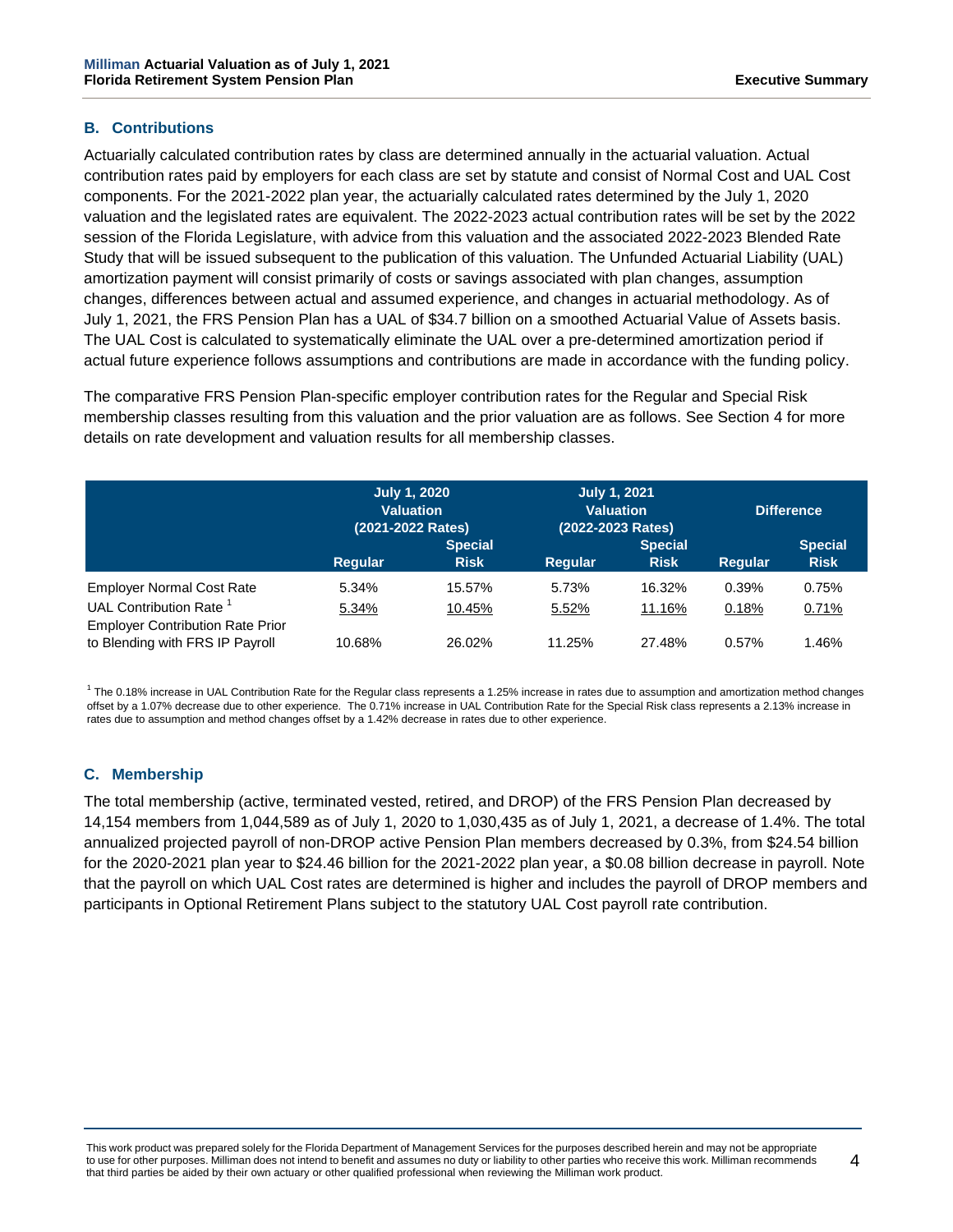A summary of Pension Plan membership change by status follows:

|                                  | <b>Valuation Results: Counts</b>                       |           |          |  |  |  |
|----------------------------------|--------------------------------------------------------|-----------|----------|--|--|--|
|                                  | <b>July 1, 2021</b><br>% Change<br><b>July 1, 2020</b> |           |          |  |  |  |
| <b>Active Members</b>            | 477,495                                                | 457.249   | $-4.2\%$ |  |  |  |
| <b>Terminated Vested Members</b> | 103,458                                                | 103,472   | $0.0\%$  |  |  |  |
| <b>Retired Members</b>           | 428,396                                                | 435.944   | 1.8%     |  |  |  |
| <b>DROP Members</b>              | 35,240                                                 | 33,770    | $-4.2\%$ |  |  |  |
| <b>Total Members</b>             | 1,044,589                                              | 1,030,435 | $-1.4%$  |  |  |  |

### **D. Experience**

Changes to assets and liabilities between July 1, 2020 and July 1, 2021 are described in this section.

#### **1. Assets:**

Changes in the smoothed Actuarial Value of Assets (AVA) during the plan year were due to:

|                             | • Contributions received                                                   | \$4.707  |                |
|-----------------------------|----------------------------------------------------------------------------|----------|----------------|
| <b>College</b>              | Payment of benefits and administrative expenses                            | (12.147) |                |
| and the                     | Assumed plan year investment returns                                       | 11.240   |                |
| $\mathcal{L}_{\mathcal{A}}$ | Investment plan year gain/(loss) experience (on smoothed<br>asset measure) | 6.796    |                |
|                             | Total plan year Actuarial Value of Assets increase                         | \$10.596 | <b>Billion</b> |

The actual plan investment return on the AVA was 11.23% compared to the prior valuation's assumed return of 7.00%. On a market-value basis, the assets earned 30.38%. On a year-by-year basis, asset returns were as follows:

|                                        | Rates of Return <sup>1</sup> |                |                  |  |  |  |
|----------------------------------------|------------------------------|----------------|------------------|--|--|--|
|                                        | 2018/2019                    | 2019/2020      | 2020/2021        |  |  |  |
| Market Value<br><b>Actuarial Value</b> | 5.97%<br>7.82%               | 3.34%<br>6.77% | 30.38%<br>11.23% |  |  |  |

*<sup>1</sup> Assumes net cash flow occurs mid-year*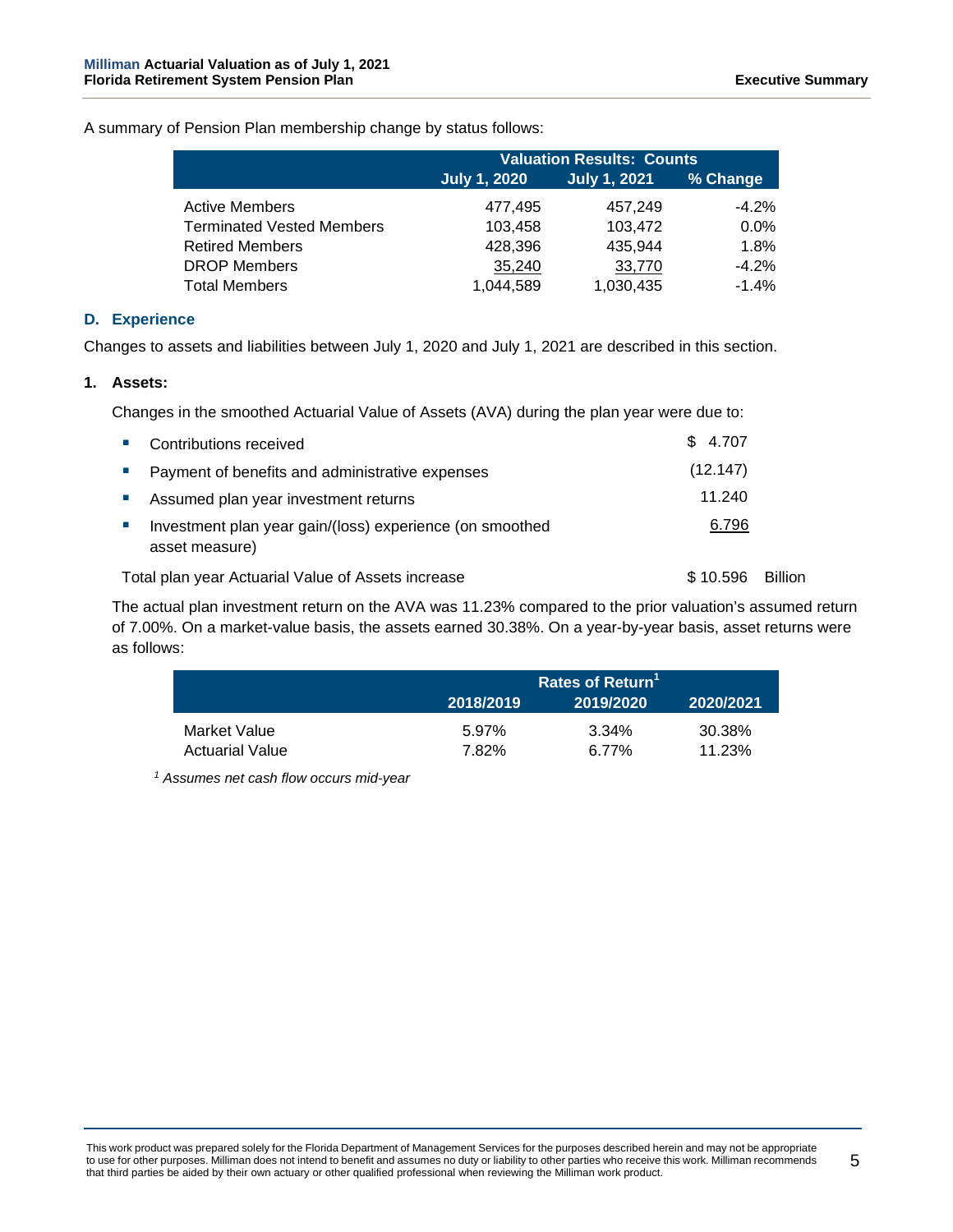### **2. Actuarial Liability (AL):**

Changes in the Actuarial Liability during the plan year were due to:

|    | Expected increase, due to combined effects of Normal Cost plus interest-related |         |                |
|----|---------------------------------------------------------------------------------|---------|----------------|
|    | growth in Actuarial Liability less benefit payments during plan year            | \$4.142 |                |
| ш  | Changes in plan provisions                                                      | 0.000   |                |
|    | Changes in assumptions                                                          | 4.700   |                |
|    | <b>Liability Plan Year (Gain) / Loss Experience</b>                             |         |                |
|    | Active member salary increases different than assumption                        | (0.035) |                |
|    | New active members                                                              | 0.339   |                |
| ш  | Retirement and DROP entry behavior                                              | 0.530   |                |
|    | Inactive mortality                                                              | (0.227) |                |
|    | Other demographic sources not noted above <sup>1</sup>                          | (0.090) |                |
| ×. | Liability plan year (gain) / loss experience                                    | 0.517   |                |
|    | Total plan year Actuarial Liability increase                                    | \$9.359 | <b>Billion</b> |

*1. Reflects the combined effects of all other liability (gain)/loss sources for actuarial experience compared to assumptions used in the July 1, 2020 actuarial valuation. These include actual experience for pre-retirement turnover, second election transfers to the Investment Plan, active member death and disability, and all other actual experience not otherwise noted in the table above compared to assumed on the demographic assumptions used to calculate July 1, 2020 actuarial valuation results.*

#### **3. Unfunded Actuarial Liability (UAL):**

The net change in the UAL of the FRS Pension Plan was a decrease of \$1.237 billion<sup>2</sup>, from \$35.975 billion to \$34.738 billion. The net increase is attributable to the following:

Change due to:

| Expected increase, based on the net combined effect of plan contributions<br>received, interest, and assumed investment and demographic experience | \$0.342   |                |
|----------------------------------------------------------------------------------------------------------------------------------------------------|-----------|----------------|
| Changes in plan provisions                                                                                                                         | 0.000     |                |
| Changes in assumptions                                                                                                                             | 4.700     |                |
| Investment plan year (gain)/loss experience (on smoothed asset measure)                                                                            | (6.796)   |                |
| Liability plan year (gain)/loss experience                                                                                                         | 0.517     |                |
| Total plan year increase/(decrease) in UAL                                                                                                         | (\$1.237) | <b>Billion</b> |

See table on the following page for total gains/losses by class.

*2. The UAL decreased from \$35,974,651,000 to \$34,737,594,000, the difference of which is a \$1.237 decrease when rounded to the nearest million.*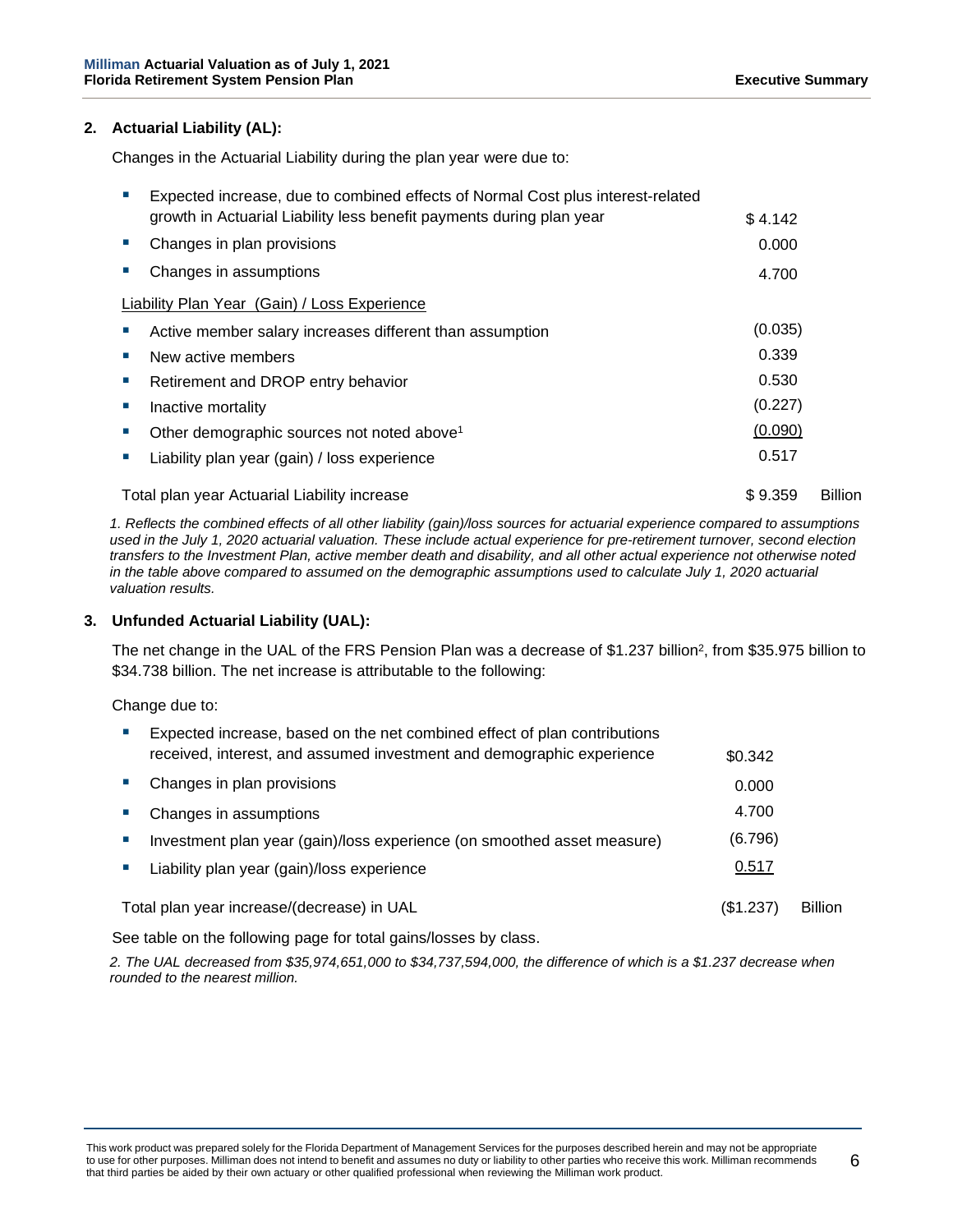## **2020-2021 Plan Year (Gain)/Loss Experience1**

(\$ in Thousands)

|                                                          |               |                     | <b>Special Risk</b> |            | -- Elected Officers' Class -- |            | Senior      |                    |
|----------------------------------------------------------|---------------|---------------------|---------------------|------------|-------------------------------|------------|-------------|--------------------|
|                                                          | Regular       | <b>Special Risk</b> | Administrative      | Judicial   | Leg-Atty-Cab                  | Local      | Management  | <b>Grand Total</b> |
| Investment plan year (gain)/loss experience              | (\$5,129,066) | (\$1,470,115)       | ( \$3,064)          | (\$42,083) | (\$2,604)                     | (\$13,192) | (\$135,807) | (\$6,795,931)      |
| Liability plan year (gain) / loss experience by source   |               |                     |                     |            |                               |            |             |                    |
| Assumption changes                                       | 3,365,369     | 1,143,258           | 1,723               | 32,800     | 2,677                         | 14,734     | 138,942     | 4,699,503          |
| Active member salary increases different than assumption | (243, 524)    | 198,337             | 11                  | (965)      | 521                           | 4,077      | 6,078       | (35, 465)          |
| New active Pension Plan members <sup>2</sup>             | 175,173       | 61,799              | (1, 124)            | 7,835      | 3,489                         | 12,387     | 83,826      | 343,385            |
| Retirement and Drop Entry Behavior                       | 237,064       | 265,840             | 480                 | 4,482      | 1,098                         | 8,486      | 13,604      | 531,054            |
| <b>Inactive Mortality</b>                                | (266, 549)    | 5,358               | 305                 | 7,152      | 796                           | 1,292      | 24,444      | (227, 202)         |
| Other demographic sources not noted above 3              | (250, 813)    | 137,388             | 458                 | 2,664      | 503                           | 200        | 15,665      | (93, 935)          |
| Liability plan year (gain) / loss experience             | \$3,016,720   | \$1,811,980         | \$1,853             | \$53,968   | \$9,084                       | \$41,176   | \$282,559   | \$5,217,340        |

<sup>1</sup> For purposes of this exhibit, liabilities and assets associated with members in DROP are allocated to their respective membership classes. This differs from their representation in Section 4, *where UAL bases are tracked separately for the DROP.*

<sup>2</sup> *Includes re-hires, transfers from the Investment Plan, and the net liability effect of class-to-class transfers of Pension Plan members.*

<sup>3</sup> Reflects the combined effects of all other liability (gain)/loss sources for actuarial demographic experience compared to assumptions used in the July 1, 2020 valuation. This includes the effects *of second election transfers to the Investment Plan and changes to census data reporting.* 

This work product was prepared solely for the Florida Department of Management Services for the purposes described herein and may not be appropriate to use for other purposes. Milliman does not intend to benefit and assumes no duty or liability to other parties who receive this work. Milliman recommends that third parties be aided by their own actuary or other qualified professional when reviewing the Milliman work product. 7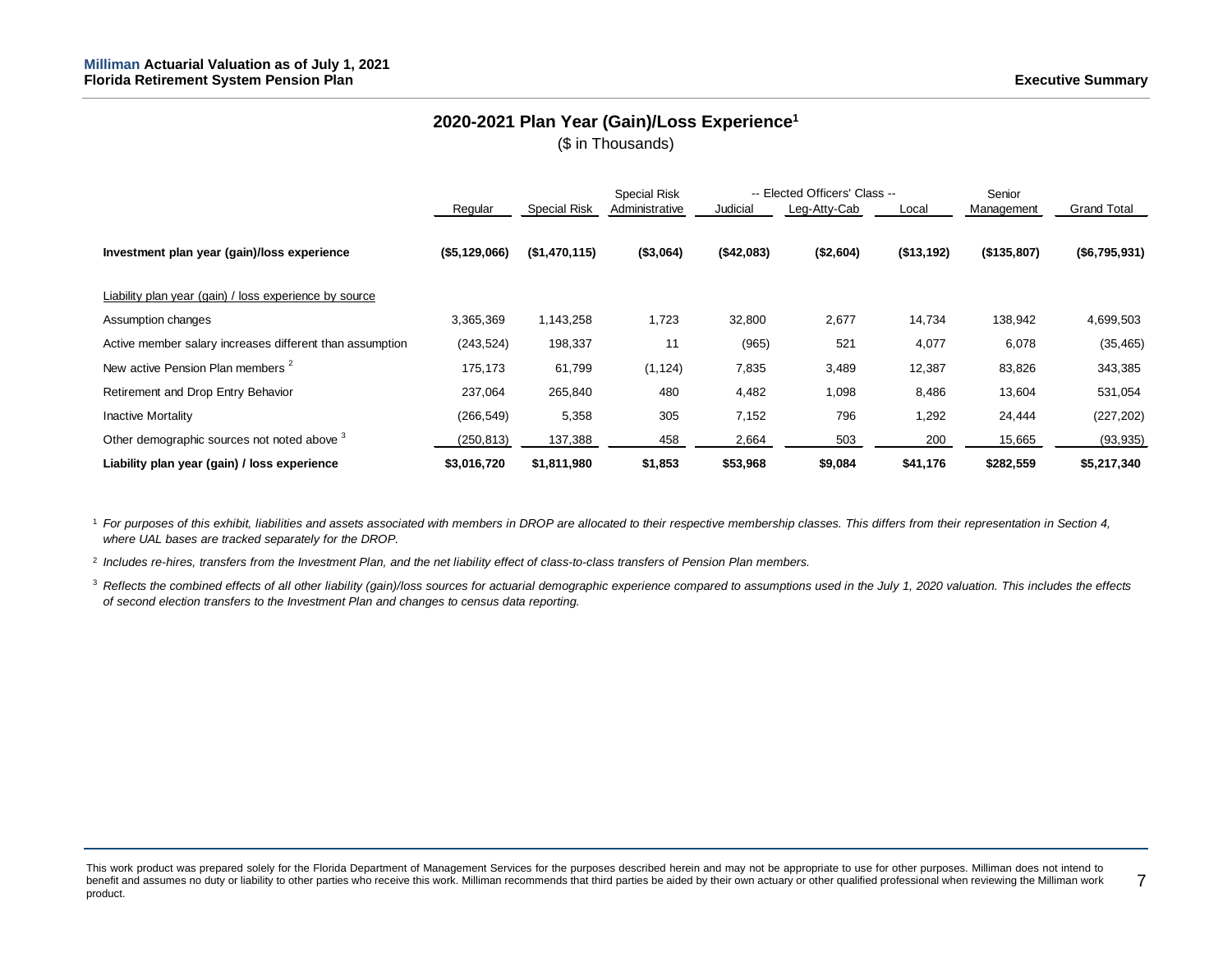### **4. Actuarially Calculated FRS Pension Plan-specific Contribution Rates prior to blending with the FRS Investment Plan:**

On a level-rate-of-pay basis, the FRS Pension Plan-specific employer contribution rates for each membership class changed as follows:

|    |                                                                                    |         | Special<br><b>Special Risk</b> |                | -- Elected Officers' Class -- |              |        | Senior     |
|----|------------------------------------------------------------------------------------|---------|--------------------------------|----------------|-------------------------------|--------------|--------|------------|
|    |                                                                                    | Regular | <b>Risk</b>                    | Administrative | Judicial                      | Leg-Atty-Cab | Local  | Management |
|    | A. 1. July 1, 2020 Employer Normal Cost Rate                                       | 5.34%   | 15.57%                         | 11.31%         | 13.82%                        | 9.19%        | 10.97% | 7.09%      |
|    | 2. UAL Contribution Rate                                                           | 5.34%   | 10.45%                         | 35.91%         | 30.68%                        | 75.47%       | 57.81% | 28.92%     |
|    | 3. Total July 1, 2020 Actuarially Calculated<br>Employer Contribution Rate (1.+2.) | 10.68%  | 26.02%                         | 47.22%         | 44.50%                        | 84.66%       | 68.78% | 36.01%     |
|    | B. 1. July 1, 2021 Employer Normal Cost Rate                                       | 5.73%   | 16.32%                         | 11.70%         | 14.48%                        | 9.00%        | 10.98% | 7.59%      |
|    | 2. UAL Contribution Rate (See Table 4-11)                                          | 5.52%   | 11.16%                         | 36.66%         | 33.24%                        | 80.39%       | 63.41% | 31.03%     |
|    | 3. Total July 1, 2021 Actuarially Calculated<br>Employer Contribution Rate (1.+2.) | 11.25%  | 27.48%                         | 48.36%         | 47.72%                        | 89.39%       | 74.39% | 38.62%     |
| C. | Change in Total Actuarially Calculated<br>Employer Contribution Rate (B.3.-A.3.)   | 0.57%   | 1.46%                          | 1.14%          | 3.22%                         | 4.73%        | 5.61%  | 2.61%      |

This work product was prepared solely for the Florida Department of Management Services for the purposes described herein and may not be appropriate to use for other purposes. Milliman does not intend to benefit and assumes no duty or liability to other parties who receive this work. Milliman recommends that third parties be aided by their own actuary or other qualified professional when reviewing the Milliman work product. 8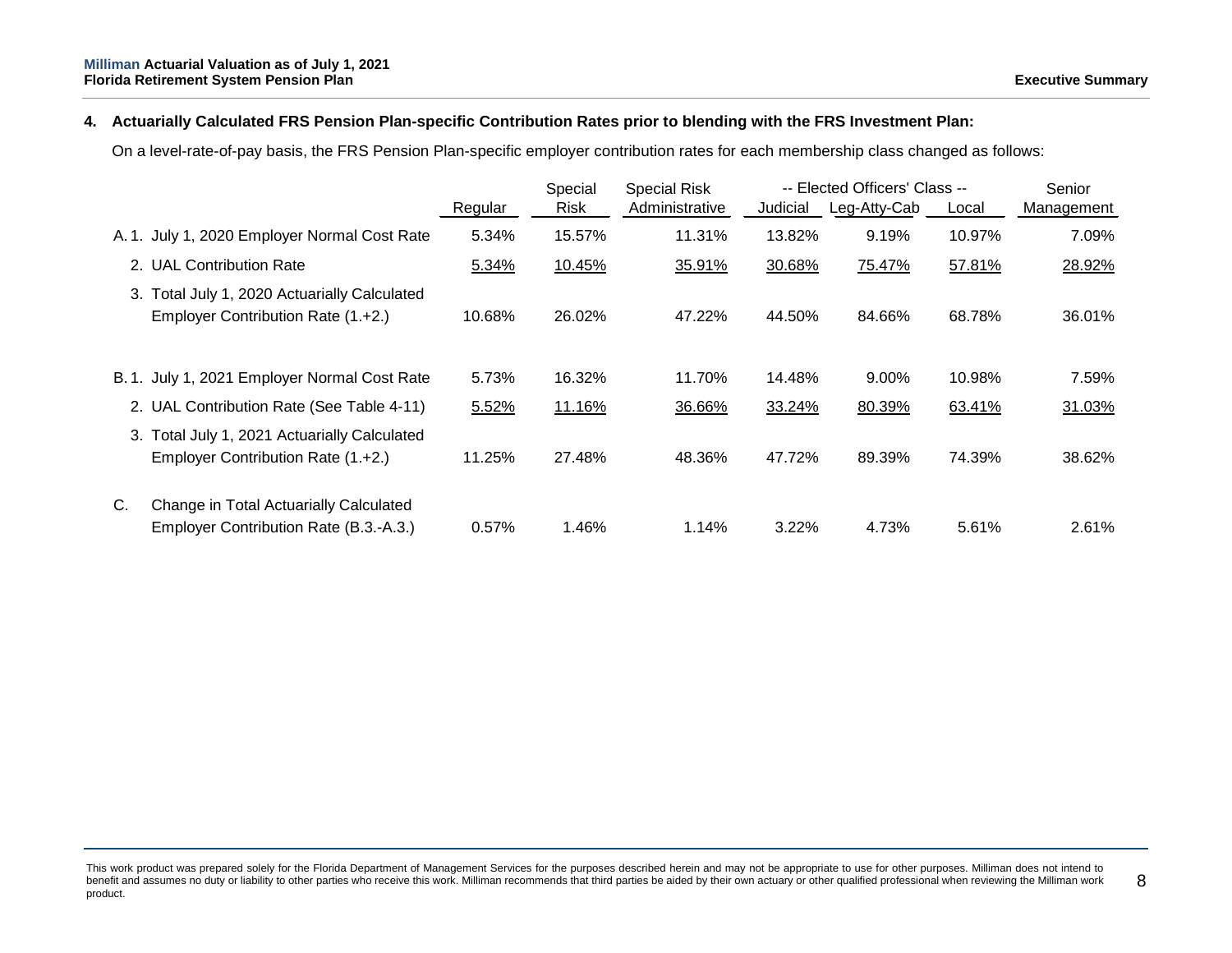### **E. Graphs**





**Chart B: Cash Flows**



This work product was prepared solely for the Florida Department of Management Services for the purposes described herein and may not be appropriate to use for other purposes. Milliman does not intend to benefit and assumes no duty or liability to other parties who receive this work. Milliman recommends that third parties be aided by their own actuary or other qualified professional when reviewing the Milliman work product.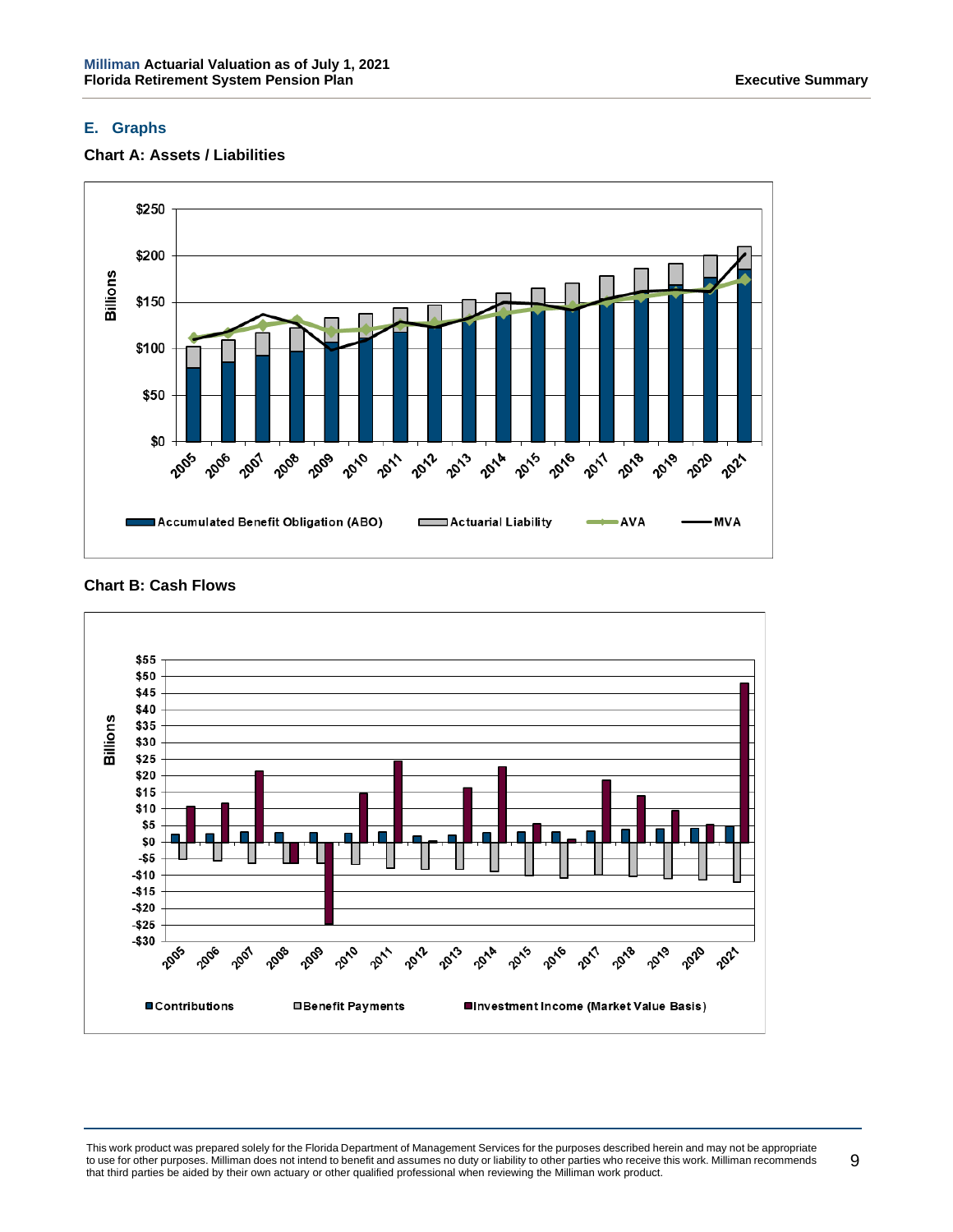

**Chart C: Actuarially Calculated Pension Plan Contribution Rates[1](#page-14-0) (as % of Payroll)**





<span id="page-14-0"></span>*<sup>1</sup> Charts C and D show the Pension Plan components of proposed contribution rates prior to blending with Investment Plan contribution rates to create proposed statutory contribution rates. Historically, the Florida Legislature has enacted contribution rates which are charged uniformly on combined Investment Plan and Pension Plan payroll. Charts C and D reflect the Pension Plan component of proposed blended statutory rates, consistent with Table 4-12.* 

This work product was prepared solely for the Florida Department of Management Services for the purposes described herein and may not be appropriate to use for other purposes. Milliman does not intend to benefit and assumes no duty or liability to other parties who receive this work. Milliman recommends that third parties be aided by their own actuary or other qualified professional when reviewing the Milliman work product. 10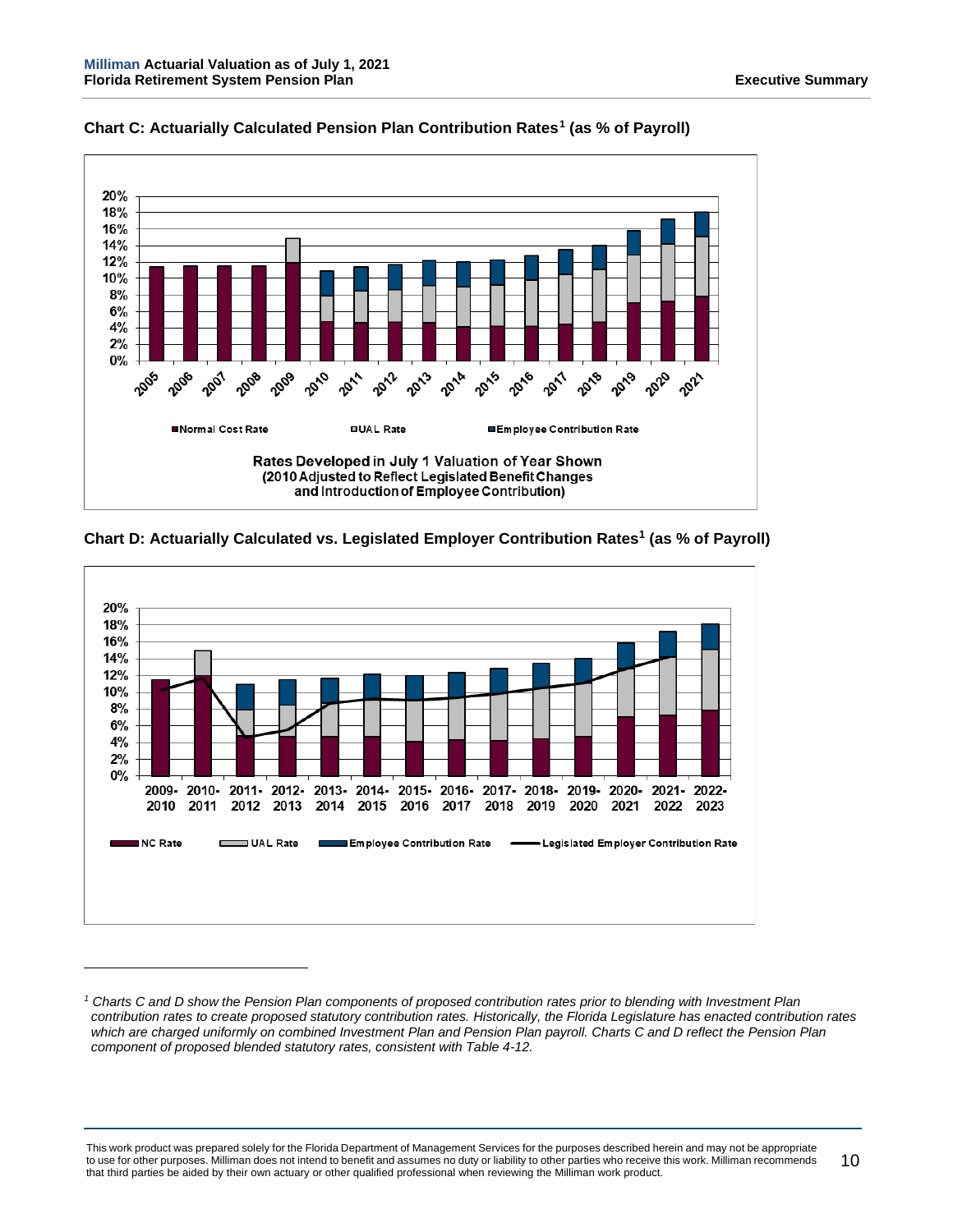### **F. Summary Comments**

We caution that the results herein are applicable only for the next plan year. More than anything, actual future investment results will impact long-term future contribution rates. The investment return assumption selected affects the timing and pattern of contributions but does not affect the long-term cost of the plan, which is governed by the Fundamental Cost Equation [Benefit Payments + Expenses = Contributions + Actual Investment Returns].

- The most recent experience study covered the period from July 1, 2013 to June 30, 2018. Experience studies are performed every five years and compare actual plan experience to the assumptions used in the annual valuations. This valuation reflects the method and assumptions changes proposed by the 2019 Experience Study and adopted by the 2019 FRS Actuarial Assumption Conference for use in the July 1, 2019 valuation.
- This valuation reflects further changes to the assumptions for inflation and individual member pay increases adopted by the 2020 FRS Actuarial Assumption Conference.
- This valuation also reflects further changes to the assumption for investment return adopted by the 2021 FRS Actuarial Assumption Conference. The Conference also adopted a 20-year amortization period for bases established on or after July 1, 2021. Additionally, and apart from the 2019 Method Change established June 30, 2019, bases established before July 1, 2021 were modified to have a remaining amortization period of the lesser of their current remaining amortization period and a 20-year amortization period effective with the amortization payment for the 2022-2023 fiscal year.
- Subsequent FRS Assumption Conferences may, at the discretion of the Conference Principals, consider changes to items such as the investment return assumption or modifications to other assumptions and methods.

Future proposed blended statutory rates for the System will be impacted by choice elections for the defined contribution FRS Investment Plan (IP), which is available as an alternative to the defined benefit FRS Pension Plan for members. The existence of the IP affects the FRS Pension Plan contribution rates insomuch as active members can elect to participate in either the FRS Pension Plan or the IP. Thus, member plan election decisions can affect the demographic composition of the FRS Pension Plan. Current IP membership is between 27% and 28% of total active membership on a headcount basis. Based on legislation effective January 1, 2018 the default plan for newly enrolled non-Special Risk members who do not make an active plan election is now the FRS Investment Plan.

We mention these caveats because the actuarial valuation process merely measures the impact of these factors on FRS Pension Plan costs and liabilities after they have occurred. Unanticipated benefit or salary changes, changes in member behavior (e.g., withdrawal rates, rates of retirement, etc.), or variations in actual investment return could necessitate changes in the actuarially calculated contribution rates.

Finally, we caution the readers of this report not to overemphasize the results of any single valuation as long-term trends are more important.

### **G. DROP Contribution Rate**

The DROP (Deferred Retirement Option Program) started in 1998, with a study completed prior to the DROP's implementation showing an anticipated material cost increase due to its introduction. Since its introduction and consistent with legislative directive, employers have been charged a uniform DROP contribution rate on all DROP payroll without regard to a participant's membership class. In addition, the asset allocation developed in Table 2-5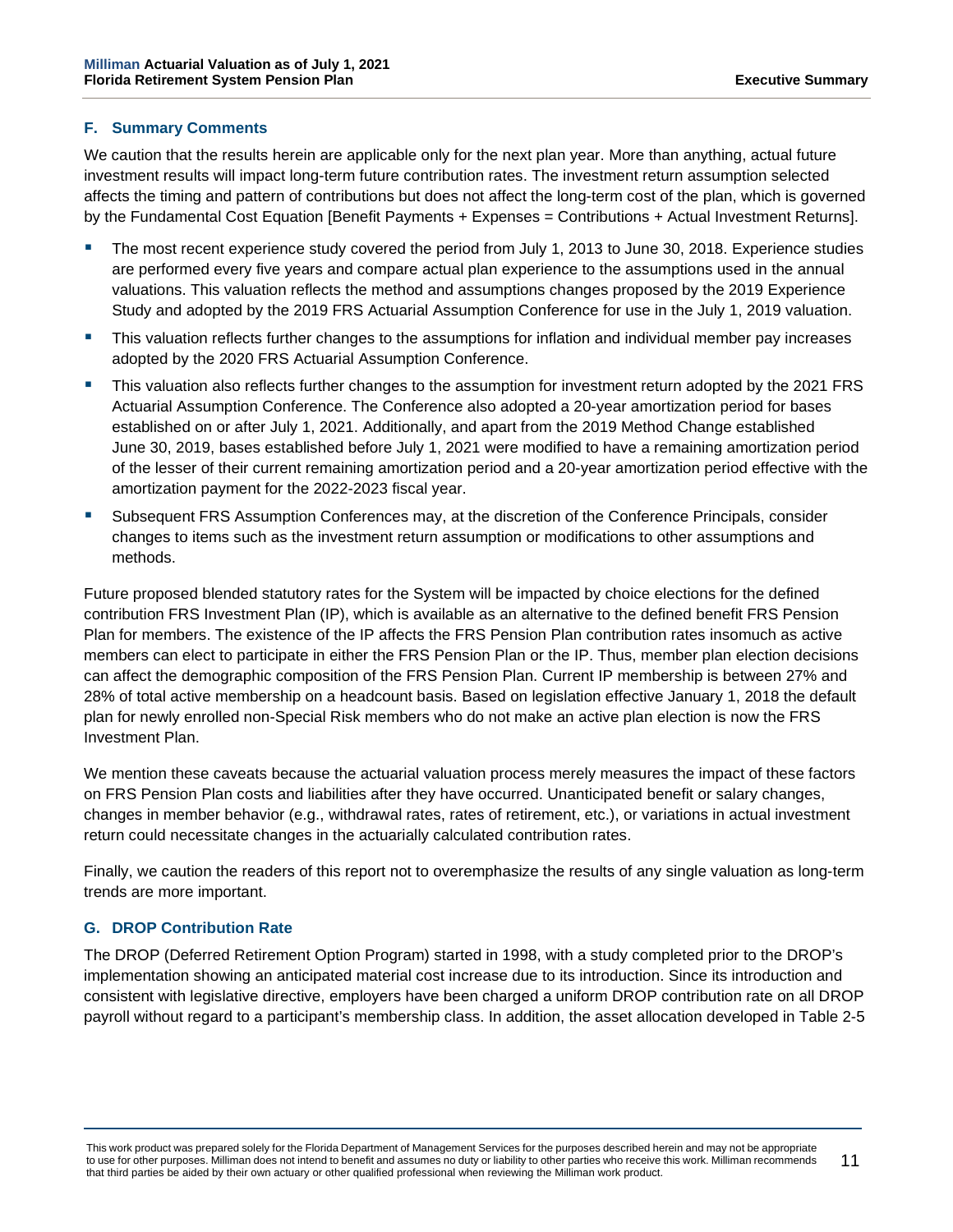is performed so that the DROP's funded percentage is set equal to the composite funded percentage of the FRS Pension Plan.

The DROP contribution rate has two components: Normal Cost and UAL Cost. The Normal Cost is set to the composite FRS Pension Plan average employer-paid Normal Cost Rate of 7.77%. The calculation of the UAL Cost for the DROP is consistent with the calculation of the UAL Cost component of the other membership classes. Essentially, the DROP is allocated a share of plan assets such that the DROP's funded percentage is equal to the composite FRS Pension Plan's funded percentage. This asset allocation to DROP results in a UAL Cost for DROP payroll of 9.15%. The total DROP contribution rate (Normal Cost plus UAL Cost) in this valuation is 16.92%, compared to a DROP contribution rate of 16.68% in the prior valuation.

This work product was prepared solely for the Florida Department of Management Services for the purposes described herein and may not be appropriate to use for other purposes. Milliman does not intend to benefit and assumes no duty or liability to other parties who receive this work. Milliman recommends that third parties be aided by their own actuary or other qualified professional when reviewing the Milliman work product. 12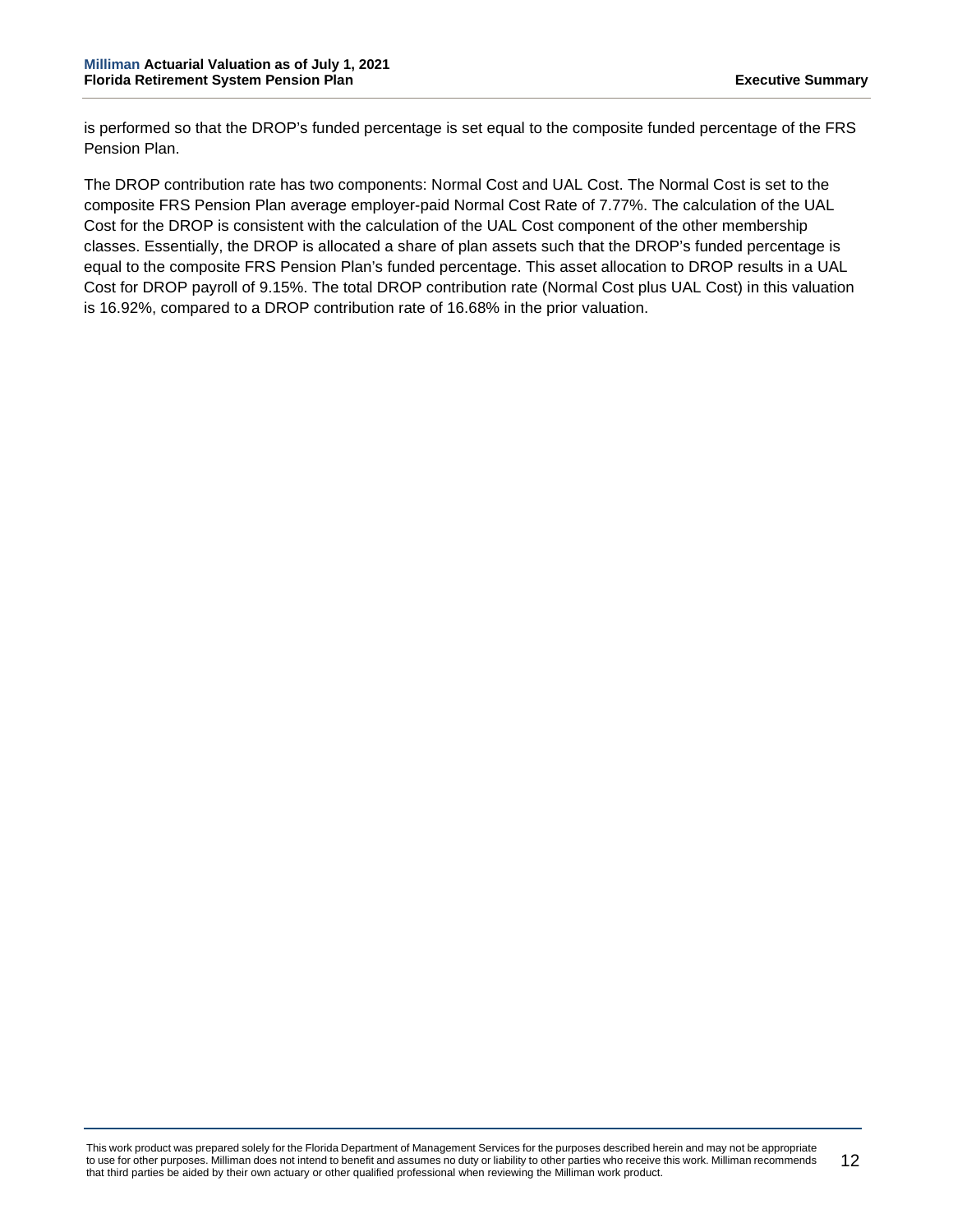# <span id="page-17-0"></span>**2. Assets**

In many respects, an actuarial valuation can be considered similar to an inventory process. The inventory is taken annually as of the actuarial valuation date, which for this valuation is July 1, 2021. On that date, the assets available for the payment of current and future benefits are appraised. These assets are compared with the inventory of Actuarial Liability. This inventory process leads to a method of calculating what contributions by members and/or their employers are needed to systematically eliminate any shortfall if future experience follows assumptions. Prior to publication of this report, preliminary 2021 valuation results were presented by the actuary to the 2021 FRS Actuarial Assumption Conference.

This section of the report deals with the asset determination. In the next section, the Actuarial Liability will be discussed. Section 4 will deal with the process for determining actuarially calculated contribution rates in order to systematically eliminate any shortfall between the assets and Actuarial Liability.

Two measures of FRS Pension Plan assets are presented in the valuation:

- 1. The Market Value of Assets (MVA) provides the most accurate fair market "snapshot date" assessment of plan resources at a given date, and will be used on the balance sheet statements of position for the FRS Pension Plan and its participating employers for GASB financial reporting purposes. It tends to be the more volatile of the two asset measures and is not used for determining the actuarially calculated contribution rates.
- 2. The Actuarial Value of Assets (AVA) is a second measure of FRS Pension Plan asset holdings. It is related to the MVA, but uses a smoothing technique applied to mitigate year-to-year market fluctuations by recognizing actual single year investment returns different from the long-term assumption systematically over a multi-year period. The AVA is the basis for determining actuarially calculated contribution rates, and the smoothing technique is used to stabilize year-to-year contribution rate changes.

The actuarial smoothed asset valuation measure, implemented in 1989, reflects a five-year averaging methodology, as required by Section 121.031(3)(a) of Florida Statutes. Under this method, the expected actuarial value of assets is determined by crediting the rate of investment return assumed in the prior valuation (7.00%) to the prior year's AVA. Then, 20% of the difference between the actual market value and the expected actuarial value of assets is immediately recognized in the AVA. The AVA is also restricted by a 20% corridor around the MVA, so that the AVA cannot be greater than 120% or less than 80% of the MVA. Table 2-3 presents the details of this calculation. As of July 1, 2021, the AVA is 86.5% of the MVA.

Six tables are presented in this section, summarizing the financial resources of the FRS Pension Plan on July 1, 2021. Table 2-1 shows the reconciliation of valuation assets from June 30, 2020 to June 30, 2021. The assets are presented by category in Table 2-2. Table 2-3 provides a detailed development of the July 1, 2021 AVA. In Table 2-4, the AVA is initially allocated to each membership class, based on estimated cash flows. The table also shows the allocation of assets to/from the various classes from/to the DROP. Table 2-5 shows the derivation of the allocation of assets to/from the DROP in order that the DROP's funded percentage is equal to the funded percentage of the FRS Pension Plan as a whole. Finally, Table 2-6 presents rates of return for the 2020-2021 plan year and the two prior plan years.

The Market Value of Assets as of July 1, 2021 was based on information furnished to us by the Division of Retirement, Florida Department of Management Services. The values have been accepted for use in this report without audit but have been reviewed for consistency and reasonableness, when compared to prior reports.

This work product was prepared solely for the Florida Department of Management Services for the purposes described herein and may not be appropriate to use for other purposes. Milliman does not intend to benefit and assumes no duty or liability to other parties who receive this work. Milliman recommends that third parties be aided by their own actuary or other qualified professional when reviewing the Milliman work product. 13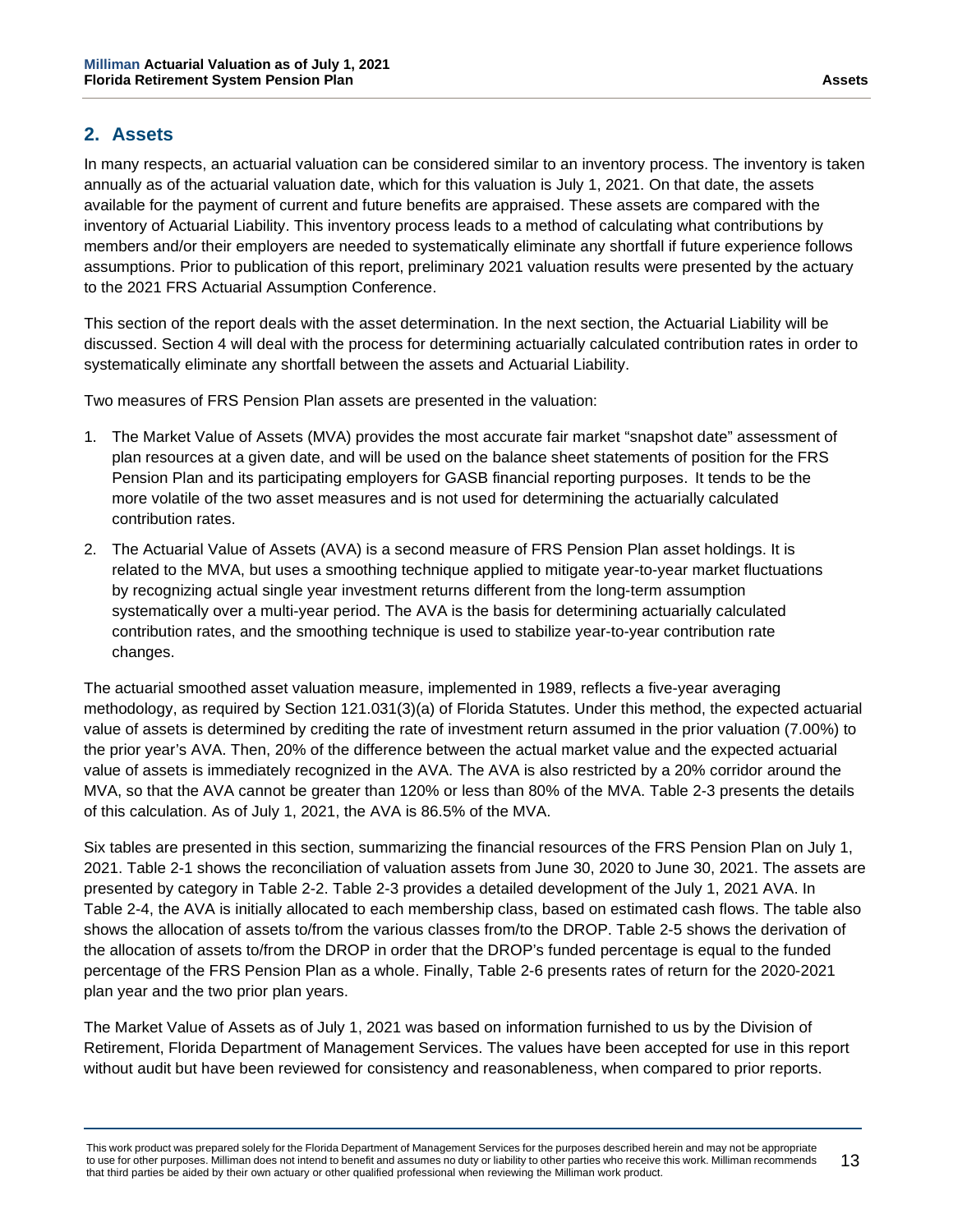# **Table 2-1 Florida Retirement System Reconciliation of Market Value of Assets Used for Valuation DB Plan Trust**

| Market Value of Assets for Actuarial Valuation as of June 30, 2020 | \$161,568,265,280   |
|--------------------------------------------------------------------|---------------------|
| <b>Contributions by Source:</b>                                    |                     |
| Pension Contributions - Employer                                   | 3,809,567,951       |
| Pension Contributions - Employees                                  | 750,563,213         |
| Transfers from IP - Second Elections                               | 140,431,389         |
| Purchase of Time by Employees                                      | 5,967,001           |
| Investment Income                                                  |                     |
| Interest Income                                                    | 708,365,026         |
| Dividend Income                                                    | 1,803,963,644       |
| Real Estate Income                                                 | 472,325,418         |
| Securities Lending Income                                          | 25,317,850          |
| Other                                                              | 3,848,818,147       |
| Less Investment Activity Expense                                   | (691, 343, 311)     |
| Less Securities Lending Expense                                    | (3,079,564)         |
| Other Income                                                       | 3,190,831           |
| Net Realized and Unrealized Appreciation                           | 41,787,108,569      |
| Pension Payments <sup>1</sup>                                      | (11, 435, 252, 714) |
| <b>Contribution Refunds</b>                                        | (21, 589, 878)      |
| Disbursements to IP - Second Elections                             | (668, 695, 708)     |
| <b>Administrative Expenses</b>                                     | (21, 740, 598)      |

### **Market Value of Assets for Actuarial Valuation as of June 30, 2021 \$202,082,182,546**

*<sup>1</sup> Includes Accrued DROP Liability of \$308,788,420 representing single sum DROP benefits of members who retired from DROP on or before June 30, 2021.*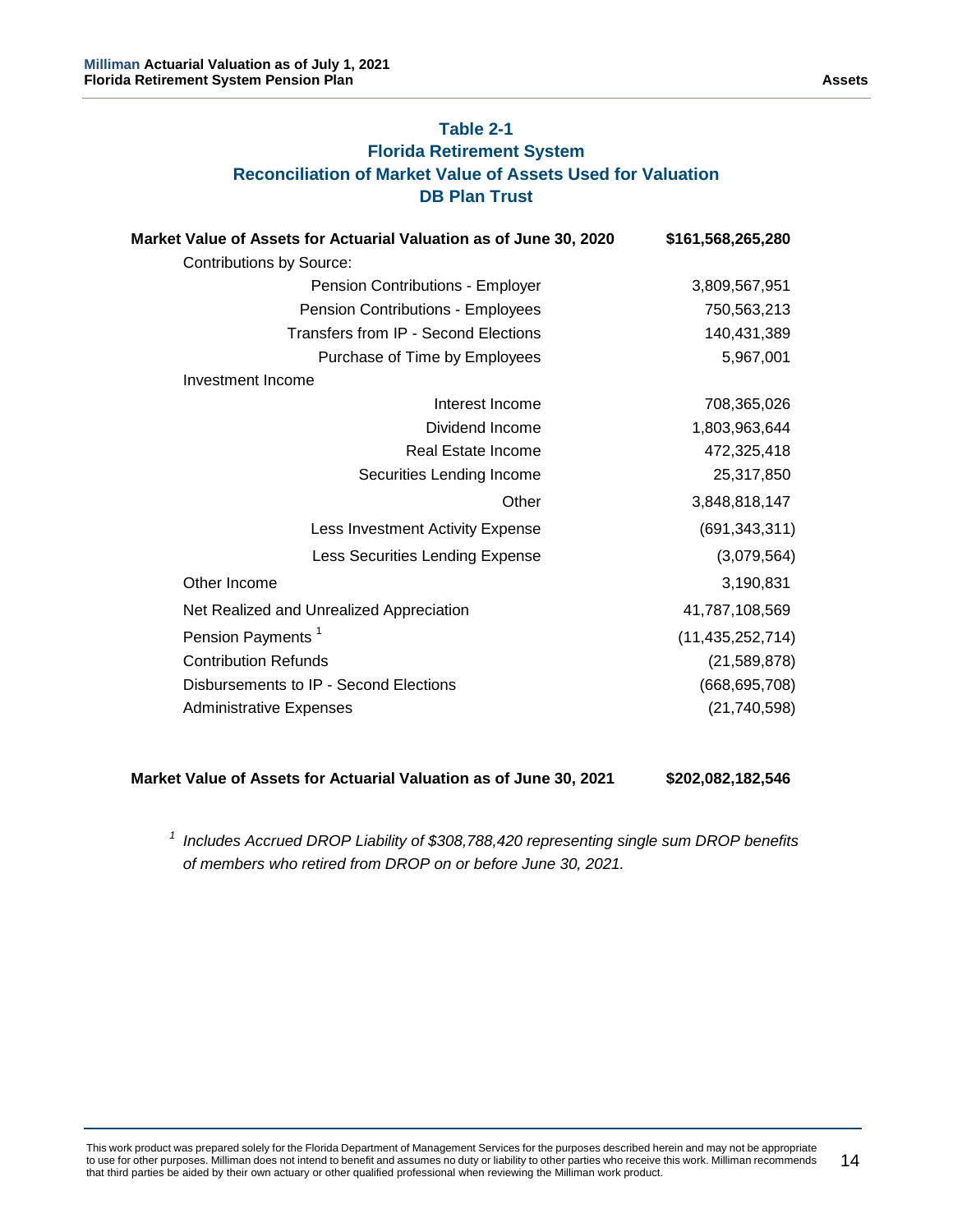## **Table 2-2**

### **Florida Retirement System Pension Plan Summary of Market Value of Assets for Actuarial Valuation <sup>1</sup>**

(by Asset Category; \$ in Thousands)

|                                                                                                           | Market Value as of July 1, |                        |
|-----------------------------------------------------------------------------------------------------------|----------------------------|------------------------|
| <b>ASSETS</b>                                                                                             | 2020                       | 2021                   |
| Cash and cash equivalents                                                                                 | \$92,972                   | \$84,368               |
| State Treasury Investment Pool                                                                            | 89,989                     | 93,812                 |
| Total cash and cash equivalents                                                                           | \$182,961                  | \$178,180              |
| Investments:                                                                                              |                            |                        |
| <b>Certificates of Deposit</b>                                                                            | \$0                        | \$0                    |
| U.S. Government and Federally Guaranteed Obligations                                                      | 14,837,162                 | 17,884,329             |
| <b>Federal Agencies</b>                                                                                   | 8,169,761                  | 9,467,240              |
| <b>Commercial Paper</b>                                                                                   | 1,127,836                  | 2,828,161              |
| <b>Repurchase Agreements</b>                                                                              | 800,000                    | 1,000,000              |
| International Bonds and Notes                                                                             | 2,448,364                  | 3,152,081              |
| Bonds and Notes                                                                                           | 9,023,625                  | 9,359,596              |
| <b>Real Estate Contracts</b>                                                                              | 11,996,483                 | 10,663,262             |
| International Equity Commingled / Mutual Funds                                                            | 7,089,845                  | 9,997,729              |
| Short Term Investment Funds                                                                               | 238,806                    | 55,851                 |
| Domestic Equity / Domestic Equity Commingled                                                              | 48,275,740                 | 62,378,794             |
| Alternative Investment                                                                                    | 28,780,594                 | 39,472,450             |
| <b>International Equity</b>                                                                               | 31,129,943                 | 39,304,609             |
| Other Investments                                                                                         | 58,858                     | 79,306                 |
| <b>Total Investments</b>                                                                                  | \$163,977,017              | \$205,643,408          |
|                                                                                                           |                            |                        |
| Receivables:<br>Contributions receivable                                                                  | 242,581                    |                        |
|                                                                                                           | 1,073,650                  | 331,687<br>1,078,133   |
| Pending Investment Sales<br><b>Forward Contracts receivable</b>                                           | 0                          | 0                      |
| <b>Other Receivables</b>                                                                                  | 502,664                    | 843,187                |
| <b>Total receivables</b>                                                                                  | \$1,818,895                |                        |
|                                                                                                           |                            | \$2,253,007            |
| Security Lending Collateral                                                                               | \$1,830,474                | \$1,983,381            |
| Prepaid items; Furniture & Equipment net Accumulated Depreciation                                         | 5,959                      | 6,382                  |
| Restatement of beginning net position                                                                     | N/A                        | N/A                    |
| <b>Total Assets</b>                                                                                       | \$167,815,306              | \$210,064,358          |
| LIABILITIES                                                                                               |                            |                        |
| Accrued DROP liability <sup>2</sup>                                                                       | 298,096                    | 308,788                |
| Obligations under Security Lending Agreements                                                             | 1,846,482                  | 2,015,232              |
| Pending Investment Purchases                                                                              | 3,657,896                  | 4,907,134              |
| Forward Contracts payable                                                                                 | 0                          |                        |
| Other Liabilities and Payables<br><b>Total Liabilities</b>                                                | 424,504<br>\$6,226,978     | 726,792<br>\$7,957,946 |
|                                                                                                           |                            |                        |
| <b>DEFERRED INFLOWS AND OUTFLOWS OF RESOURCES</b>                                                         |                            |                        |
| Deferred outflows related to other postemployment benefits                                                | 2,586                      | 2,204                  |
| Deferred inflows related to pension amounts<br>Deferred inflows related to other post employment benefits | (19, 101)<br>(3, 548)      | (20, 104)<br>(6, 330)  |
| Net Deferred Inflows and Outflows of Resources                                                            | (\$20,063)                 | (\$24,230)             |
| <b>FIDUCIARY NET POSITION</b>                                                                             |                            |                        |
| Held in trust for pension benefits                                                                        | \$161,568,265              | \$202,082,183          |
|                                                                                                           |                            |                        |

<sup>1</sup> *Amounts shown in exhibit are rounded to the nearest thousand. As such, sums may differ from amounts displayed due to rounding.*

<sup>2</sup> *Per our understanding, the accrued DROP liability represents lump sum DROP exit payments made early in the subsequent plan year for members exiting the DROP on or shortly before the asset measurement date.*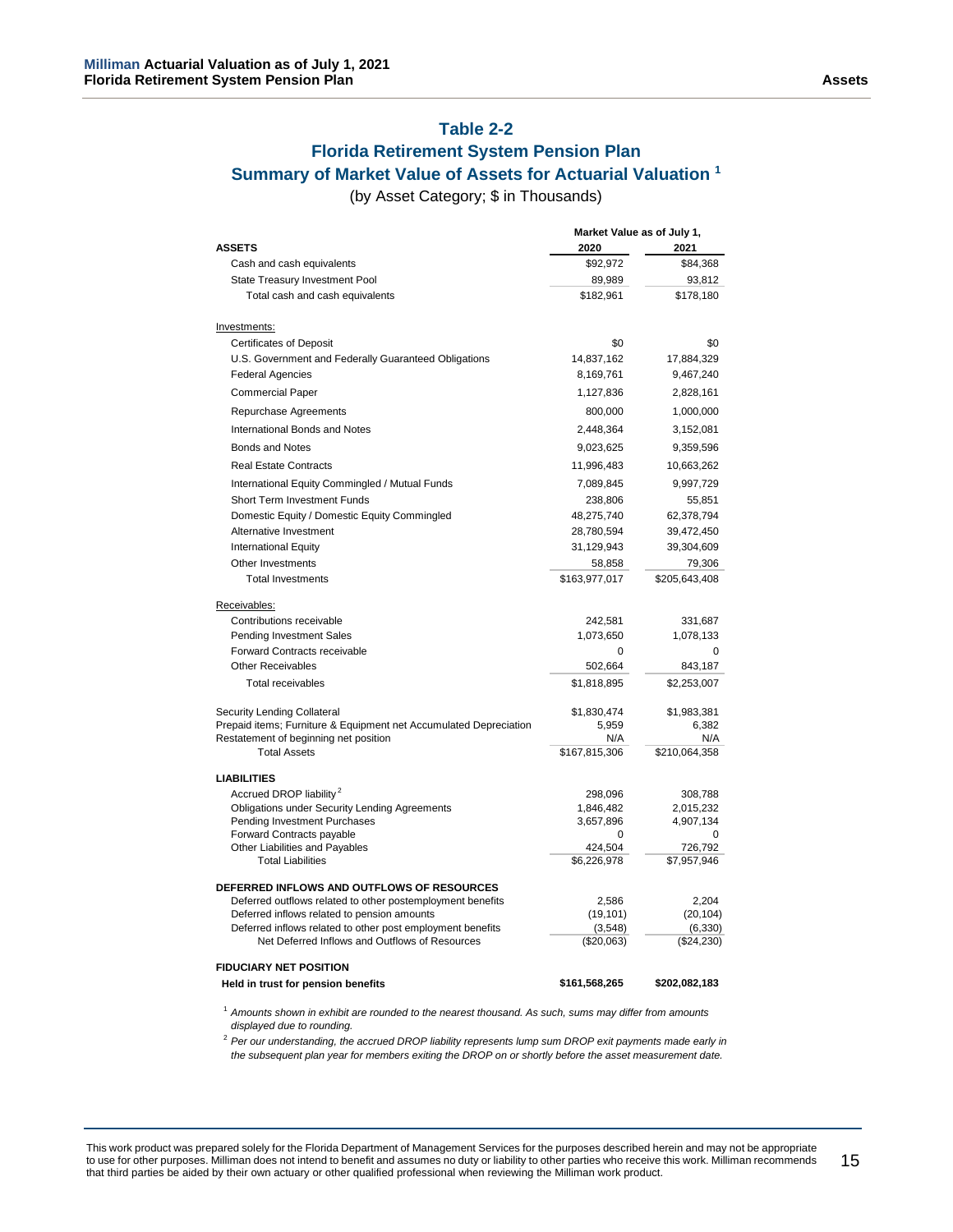# **Table 2-3**

# **Florida Retirement System Pension Plan Development of 2021 Actuarial Value of Assets**

| 1. FRS Market Value of Assets on June 30, 2020 for Actuarial Valuation | \$161,568,265,280 |
|------------------------------------------------------------------------|-------------------|
| 2. Actuarial Value of Assets on July 1, 2020                           | \$164,302,518,883 |
| 3. 2020/2021 Net Cash Flow                                             |                   |
| (Contributions less Benefits and Administrative Expenses)              | (\$7,440,749,344) |
| 4. Preliminary Actuarial Value of Assets, July 1, 2021, if             | \$168,102,519,634 |
| Items 2 and 3 earned an assumed rate of 7.00%                          |                   |
| 5. Market Value of Assets, June 30, 2021 for Actuarial Valuation       | \$202,082,182,546 |
|                                                                        |                   |
| 6. Net Assets (Actuarial Value Basis) Available for                    |                   |
| Benefits Prior to Application of 80%/20% Corridor                      |                   |
| $4 + ((5 - 4) \times 20\%)$                                            | \$174,898,452,216 |
| 7. 120% of Market Value                                                |                   |
| $[120\% (5)]$                                                          | \$242,498,619,055 |
| 8. 80% of Market Value                                                 |                   |
| $[80\% (5)]$                                                           | \$161,665,746,037 |
| 9. Actuarial Value of Assets on July 1, 2021                           |                   |
| Lesser of $(6)$ and $(7)$ , but not less than $(8)$                    | \$174,898,452,216 |
| 10. Ratio of July 1, 2021 Actuarial Value of Assets to                 |                   |
| Market Value on June 30, 2021 for Actuarial Valuation                  | 86.55%            |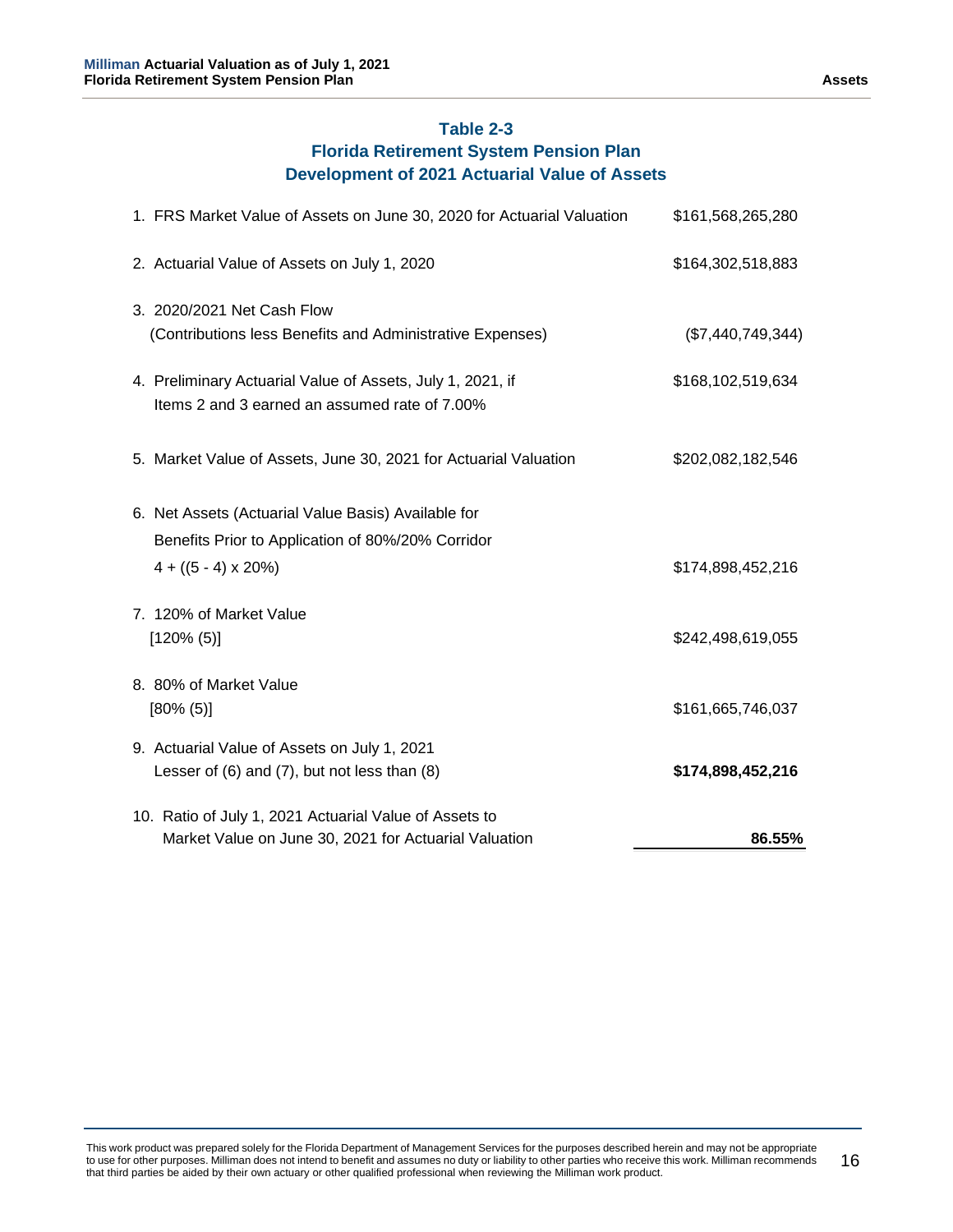# **Table 2-4 Florida Retirement System Pension Plan Development of Actuarial Value of Assets**

## **by Membership Class1**

### (\$ in Thousands)

|                                                                               |               |                     | <b>Special Risk</b> | -- Elected Officers' Class -- |              | Senior    |             | Total        |                |
|-------------------------------------------------------------------------------|---------------|---------------------|---------------------|-------------------------------|--------------|-----------|-------------|--------------|----------------|
|                                                                               | Regular       | <b>Special Risk</b> | Administrative      | Judicial                      | Leg-Atty-Cab | Local     | Management  | <b>DROP</b>  | System         |
| 1. Allocated Actuarial Value of Assets<br>by Class, July 1, 2020              | \$113,421,119 | \$31,802,418        | \$71,010            | \$929,729                     | \$55,272     | \$285,925 | \$2,882,450 | \$14,854,596 | \$164,302,519  |
| 2. Total Contribution for the Plan Year                                       | 2,662,269     | 1,269,601           | 610                 | 58,189                        | 9,276        | 45,448    | 278,210     | 382,926      | 4,706,529      |
| 3. Benefit Payments and other Disbursements                                   | (8, 555, 346) | (2,250,436)         | (7, 471)            | (108, 294)                    | (9,970)      | (55, 312) | (317, 167)  | (843, 283)   | (12, 147, 279) |
| 4. Allocated Investment Earnings on AVA Basis                                 | 12,408,571    | 3,516,983           | 7,591               | 101,614                       | 6,169        | 31,561    | 321,571     | 1,642,623    | 18,036,683     |
| 5. Unadjusted Actuarial Value of Assets<br>$(1) + (2) + (3) + (4)$            | 119,936,613   | 34,338,566          | 71,740              | 981,238                       | 60,747       | 307,622   | 3,165,064   | 16,036,862   | 174,898,452    |
| 6. Net Reallocation (see Table 2-5)                                           | 461,878       | 170,579             | 183                 | 6,617                         | 379          | 2,044     | 22,843      | (664, 523)   | 0              |
| 7. Allocated Actuarial Value of Assets<br>by Class, July 1, 2021: $(5) + (6)$ | \$120,398,491 | \$34,509,145        | \$71,923            | \$987,855                     | \$61,126     | \$309,666 | \$3,187,907 | \$15,372,339 | \$174,898,452  |

<sup>1</sup> Information provided that aligns plan year contributions and disbursements to the individual membership classes does not sum to the exact total of the system-level totals reported in the financial statements. As a result, lines 2 and 3 above are allocated to the membership classes in proportion to class-level information provided, and then are "trued-up" to the totals reported at the system level. These lines also reflect the effect of active Pension Plan members moving from one membership class to another since the previous valuation date.

This work product was prepared solely for the Florida Department of Management Services for the purposes described herein and may not be appropriate to use for other purposes. Milliman does not intend to benefit and assumes no duty or liability to other parties who receive this work. Milliman recommends that third parties be aided by their own actuary or other qualified professional when reviewing the Milliman work product. 17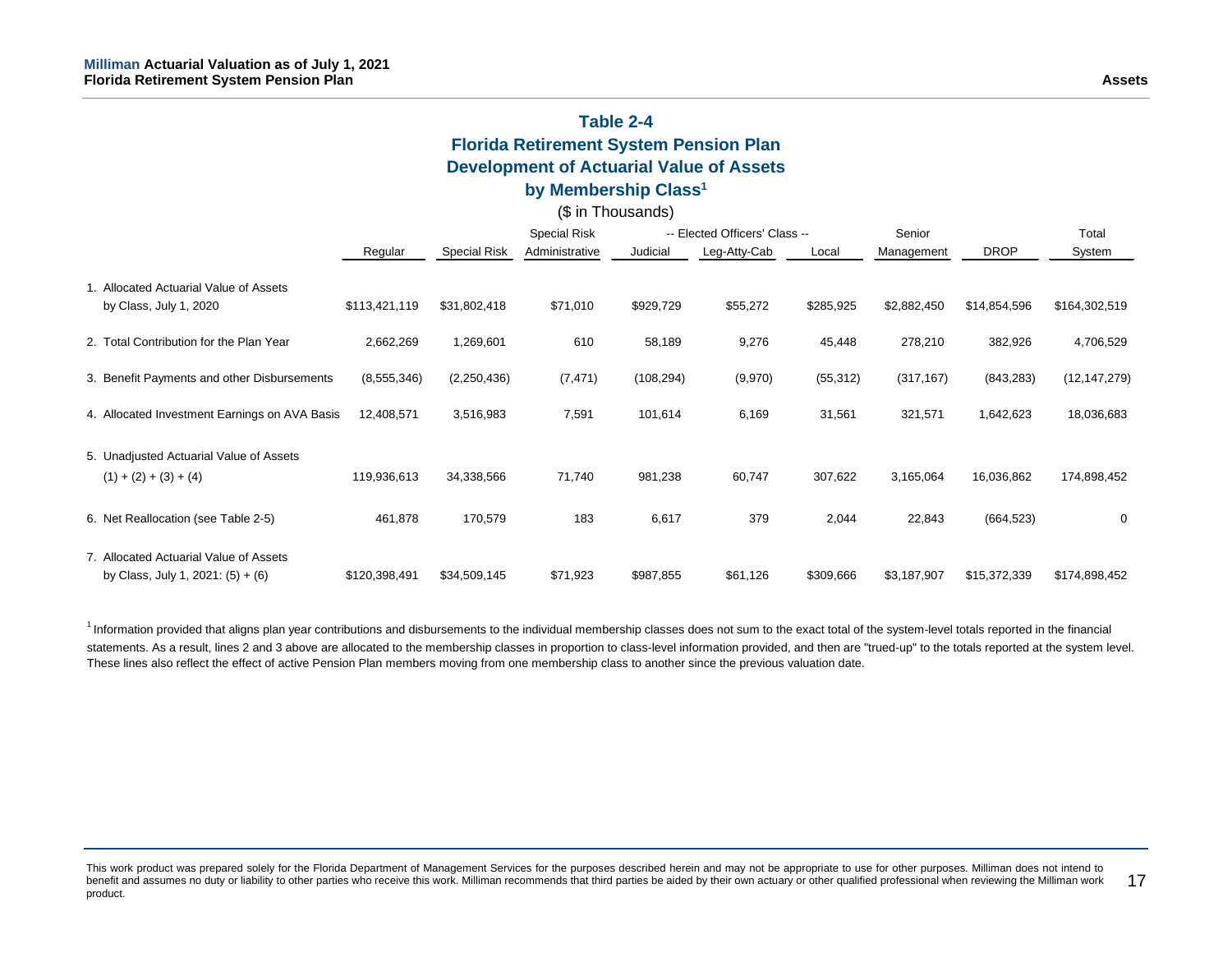# **Table 2-5 Florida Retirement System Pension Plan Reallocation of Actuarial Value of Assets to/from DROP by Membership Class**

(\$ in Thousands)

|                                                                             |           |                     | <b>Special Risk</b> |          | -- Elected Officers' Class -- |         | Senior     |              | Total         |  |
|-----------------------------------------------------------------------------|-----------|---------------------|---------------------|----------|-------------------------------|---------|------------|--------------|---------------|--|
|                                                                             | Regular   | <b>Special Risk</b> | Administrative      | Judicial | Leg-Atty-Cab                  | Local   | Management | <b>DROP</b>  | System        |  |
|                                                                             |           |                     |                     |          |                               |         |            |              |               |  |
| 1. Actuarial Accrued Liability, July 1, 2021                                |           |                     |                     |          |                               |         |            | \$18,425,433 | \$209,636,046 |  |
| 2. Unadjusted Actuarial Value of Assets, July 1, 2021 prior to reallocation |           |                     |                     |          |                               |         |            | 16,036,862   | 174,898,452   |  |
| 3. Unfunded Actuarial Liability (UAL): (1) - (2)                            |           |                     |                     |          |                               |         |            | \$2,388,571  | \$34,737,594  |  |
| 4. Aggregate Funded Percentage: (2) / (1)                                   |           |                     |                     |          |                               |         |            | 87.04%       | 83.43%        |  |
| 5. DROP Assets Required to Meet Aggregate Funded                            |           |                     |                     |          |                               |         |            |              |               |  |
| Percentage: (1) x (4) [Total System] - (2)                                  |           |                     |                     |          |                               |         |            | (\$664,523)  |               |  |
| 6. Proportion of DROP Liability by Class                                    | 0.6951    | 0.2567              | 0.0003              | 0.0100   | 0.0006                        | 0.0031  | 0.0344     | N/A          | 1.0000        |  |
| 7. Assets to be Reallocated                                                 | \$461,878 | \$170,579           | \$183               | \$6,617  | \$379                         | \$2,044 | \$22,843   | (\$664,523)  | \$0           |  |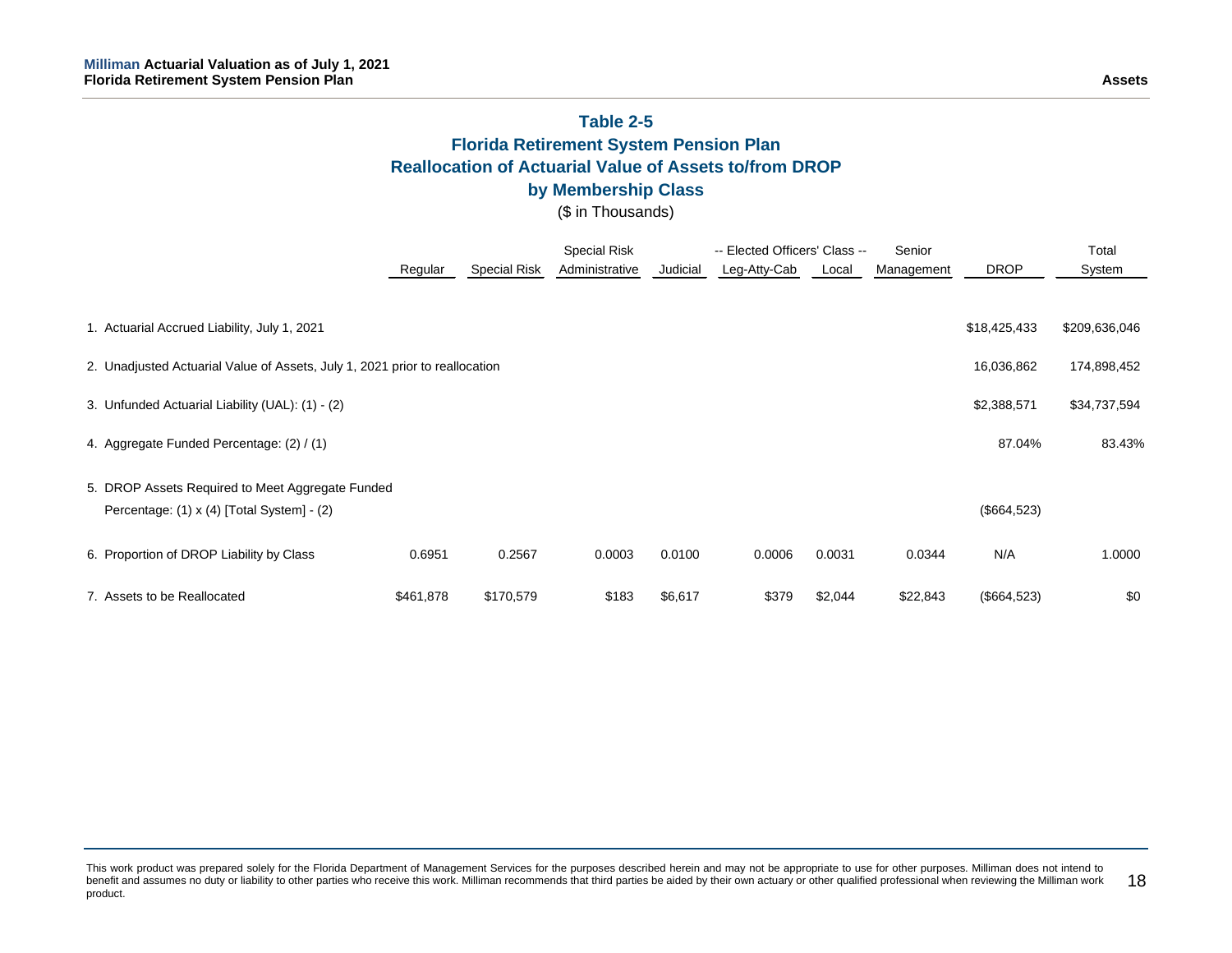# **Table 2-6 Florida Retirement System Pension Plan Rates of Return on Investments**

(Assumes net cash flow occurs mid-year)

### Rates of Return

| Asset Bases            | 2018/2019 | 2019/2020 | 2020/2021 |
|------------------------|-----------|-----------|-----------|
| Market Value           | 5.97%     | 3.34%     | 30.38%    |
| <b>Actuarial Value</b> | 7.82%     | 6.77%     | 11.23%    |

This work product was prepared solely for the Florida Department of Management Services for the purposes described herein and may not be appropriate to use for other purposes. Milliman does not intend to benefit and assumes no duty or liability to other parties who receive this work. Milliman recommends that third parties be aided by their own actuary or other qualified professional when reviewing the Milliman work product. 19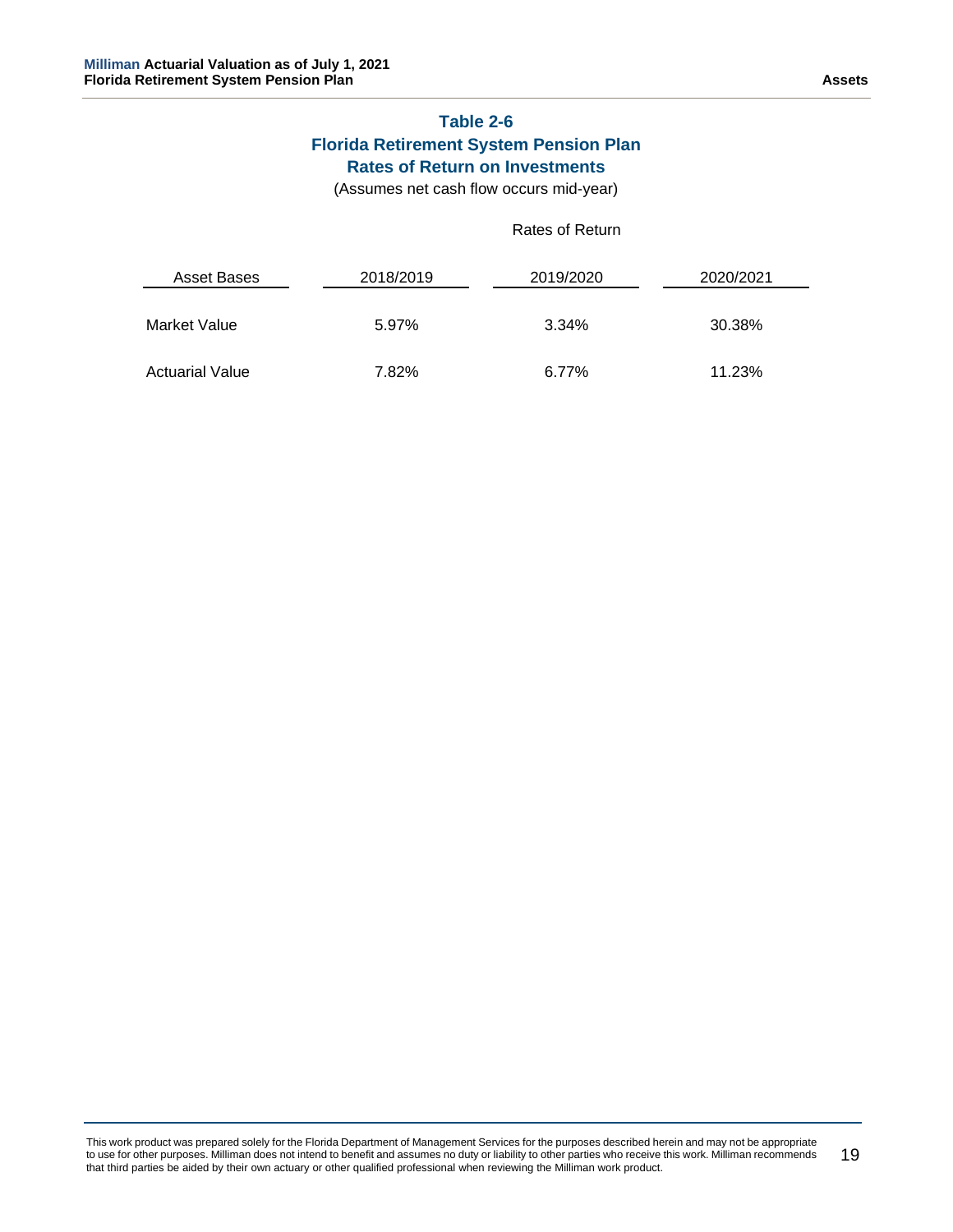# <span id="page-24-0"></span>**3. Liabilities**

In the previous section, an actuarial valuation was compared to an inventory process, and an analysis was given of the inventory of assets of the FRS Pension Plan as of the valuation date, July 1, 2021. In this section, the discussion will focus on the projected future benefit commitments of the FRS Pension Plan allocated to service already performed under the actuarial cost allocation method, which will be referred to as its Actuarial Liability. In Section 5 other liability measures are presented based on accounting principles of the Financial Accounting Standards Board (FASB). Calculations required by the Governmental Accounting Standards Board (GASB) are developed and issued as part of a separate report. It is important to note that the accounting liabilities shown in Section 5 of this report and in the separate GASB report are for informational disclosure and comparison purposes, while the Actuarial Liability calculated in this section is used for determining the FRS Pension Plan actuarially calculated contribution rates prior to blending with FRS Investment Plan contribution rates to create blended proposed statutory rates.

A fundamental principle in financing a retirement program is that the projected cost of future retirement benefits should be allocated to the period in which service is performed, rather than during the post-retirement period of benefit distribution. There are several methods that can be used in making such an allocation.

Beginning with the July 1, 2019 actuarial valuation for funding purposes, the Individual Entry Age Normal (Individual EAN) actuarial cost allocation method was selected by the FRS Actuarial Assumption Conference. The actuarial cost allocation method used does not affect the calculation of overall projected Pension Plan benefits (Present Value of Benefits), but it does affect the allocation of those benefits over a member's projected working career between past (Actuarial Liability), current year (Normal Cost) and all future projected service (Present Value of Future Normal Costs). The Present Value of Benefits is equal to the sum of the Actuarial Liability and the Present Value of Future Normal Costs.

Members initially enrolled on or after July 1, 2011 (Tier II) have different benefit and retirement eligibility provisions than Tier I members. Under the Individual EAN method, the Normal Cost is calculated separately for each of the individual members, based on their ages at entry into the System, and the tier-specific benefit provisions. The individual Normal Costs of all members are then aggregated and divided by the total current compensation of the individuals included in the valuation to determine the Normal Cost rate as a percentage of compensation. The actuarial Present Value of Benefits of each individual included in the valuation is allocated as a level percentage of the individual's projected compensation between entry age and assumed exit. The portion of this actuarial present value allocated to a valuation year is called the Normal Cost. Individual EAN sets normal cost in a manner that is representative of the tier in which the member actually participates.

The difference between the Actuarial Liability and the Actuarial Value of Assets accumulated as of the actuarial valuation date is referred to as the Unfunded Actuarial Liability (UAL). (If the difference is negative, the excess of the funds accumulated over the liabilities may be referred to as the surplus.) The UAL Contribution Rate is calculated in a manner such that the UAL will fully amortize in accordance with the schedules in Section 4 of this report if actual future experience follows the assumptions used in the valuation and contributions are made each year at levels equal to actuarially calculated contribution rates.

The UAL will grow with interest and Normal Cost while contributions will reduce it.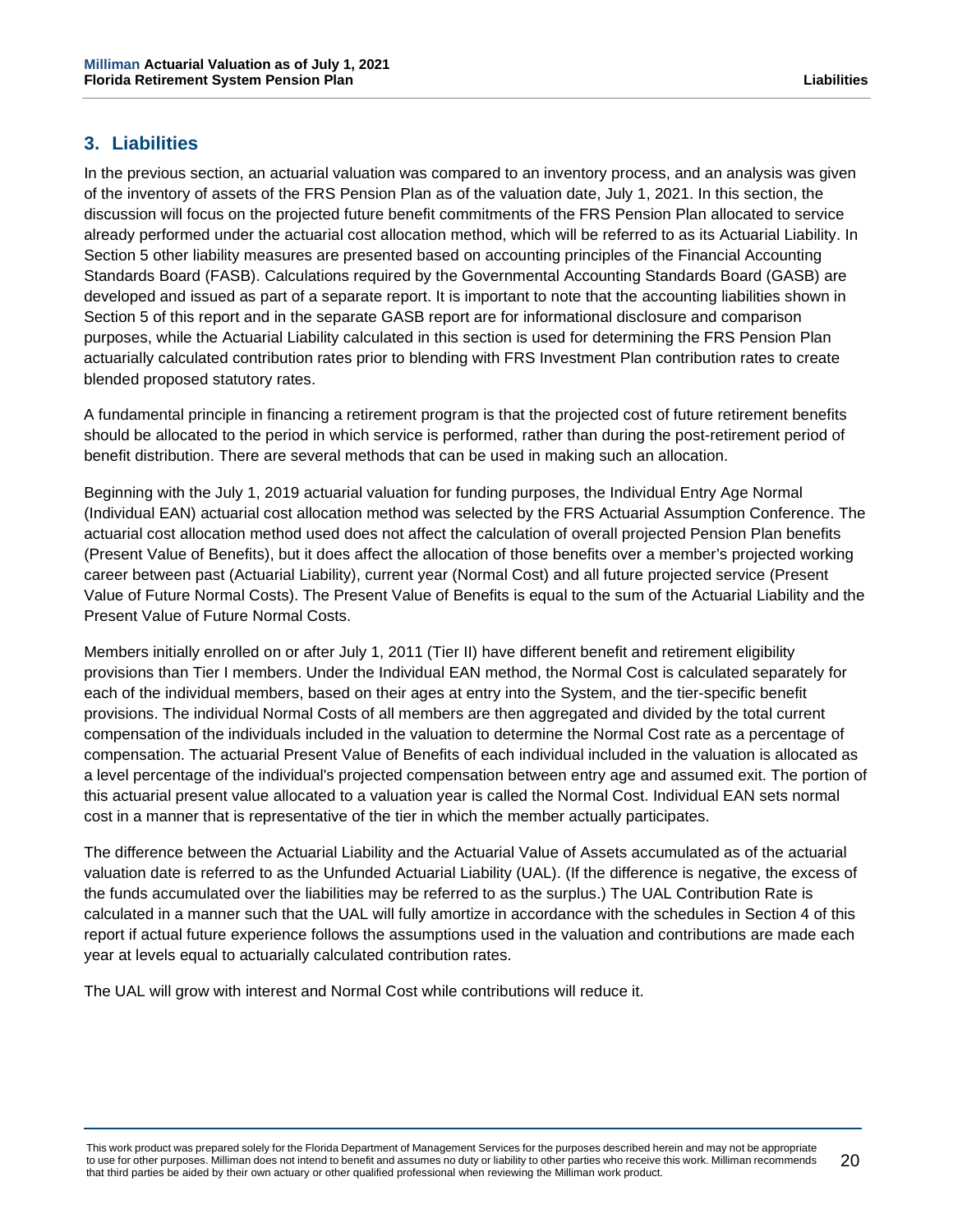Benefit improvements, actuarial gains and losses (variations in investment results and demographic changes from assumption), and changes in actuarial assumptions and methods will also have an effect on the Actuarial Liability and on the UAL.

After the amount of the UAL has been determined, as part of the rate calculation methodology, the actuarially calculated contribution rates include a component for the amortization of the UAL. A schedule of contributions is established to amortize the UAL. In Section 4 of the report, we discuss the contribution schedules in detail.

Table 3-1 contains a breakdown of the Actuarial Liabilities and Unfunded Actuarial Liabilities in the FRS Pension Plan for the 2020 valuation and the 2021 valuation. In Table 3-2, the 2021 liabilities are shown for each membership class.

Legislation enacted in 2001 "walls off," for 25 years, the actuarial gains arising from former FRS Pension Plan participants electing to participate in the FRS Investment Plan. The "walled off" amount is called the contingent liability. The Actuarial Liabilities generally do not include the contingent liability. However, surplus, if any, used for contribution rate reductions is net of the contingent liability. Table 3-3 shows the contingent liability and the number of current active participants, by class, who elected to transfer from the FRS Pension Plan to the FRS Investment Plan during the original 2002-2003 election periods available to FRS Pension Plan members who were active when the FRS Investment Plan first became available for participation.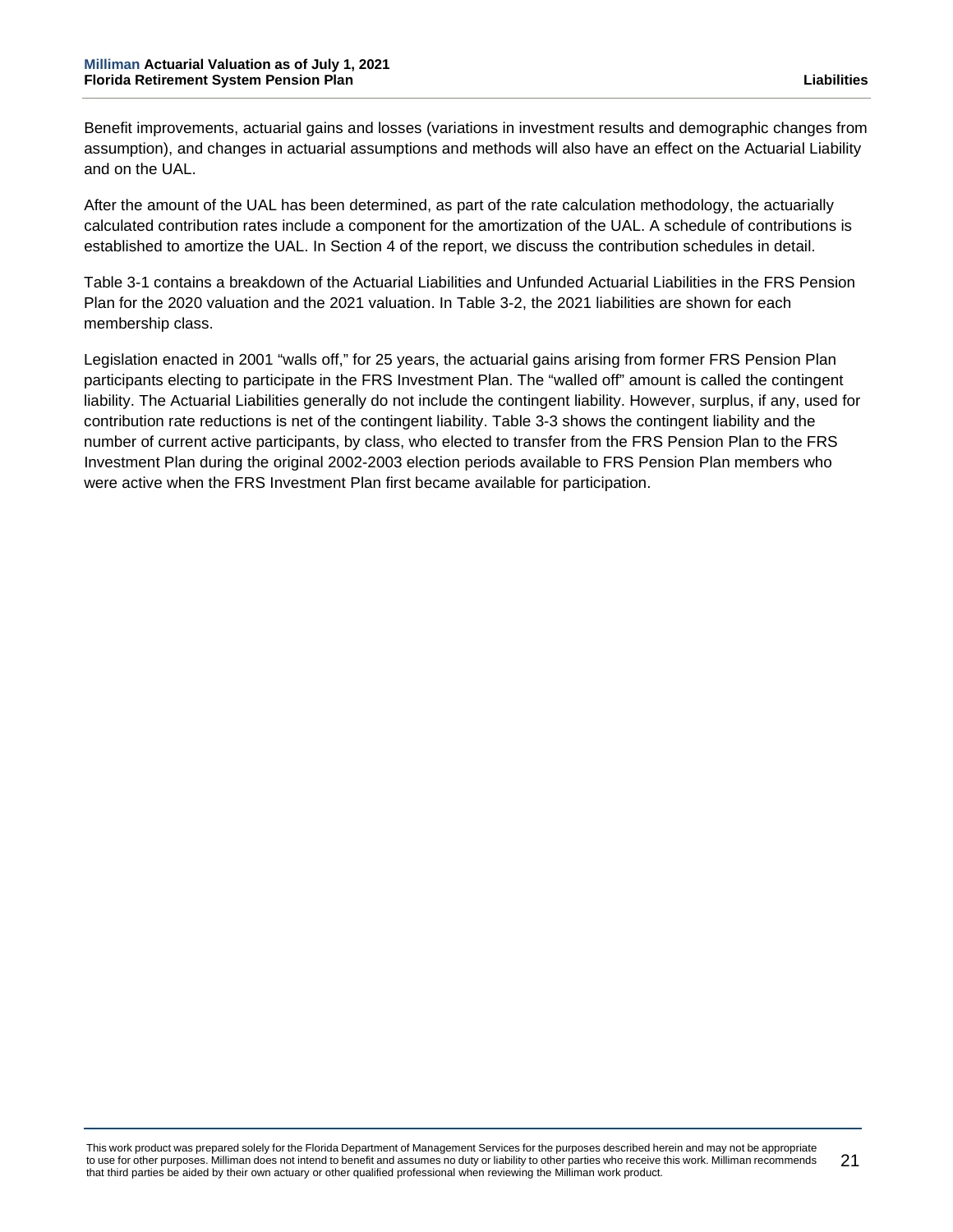# **Table 3-1 Florida Retirement System Pension Plan Actuarial Liabilities**

(\$ in Thousands)

|                                                      | July 1, 2020<br>Valuation | July 1, 2021<br>Valuation |
|------------------------------------------------------|---------------------------|---------------------------|
| 1. Actuarial Liabilities for:                        |                           |                           |
| <b>Active Members</b><br>(a)                         | \$60,055,179              | \$62,337,458              |
| Retired, Disabled and Beneficiary Members<br>(b)     | 116,598,497               | 122,991,730               |
| <b>Terminated Vested Members</b><br>(c)              | 5,516,966                 | 5,881,425                 |
| <b>DROP</b><br>(d)                                   | 18,106,528                | 18,425,433                |
| 2. Total Actuarial Liability                         | \$200,277,170             | \$209,636,046             |
| 3. Actuarial Value of Assets                         | \$164,302,519             | \$174,898,452             |
| 4. Unfunded Actuarial Liability / (Surplus)          | \$35,974,651              | \$34,737,594              |
| 5. Investment Plan Contingent Liability <sup>1</sup> | \$218,879                 | \$212,699                 |
| 6. Surplus Available for Rate Reduction              | \$0                       | \$0                       |

 $<sup>1</sup>$  See Table 3-3.</sup>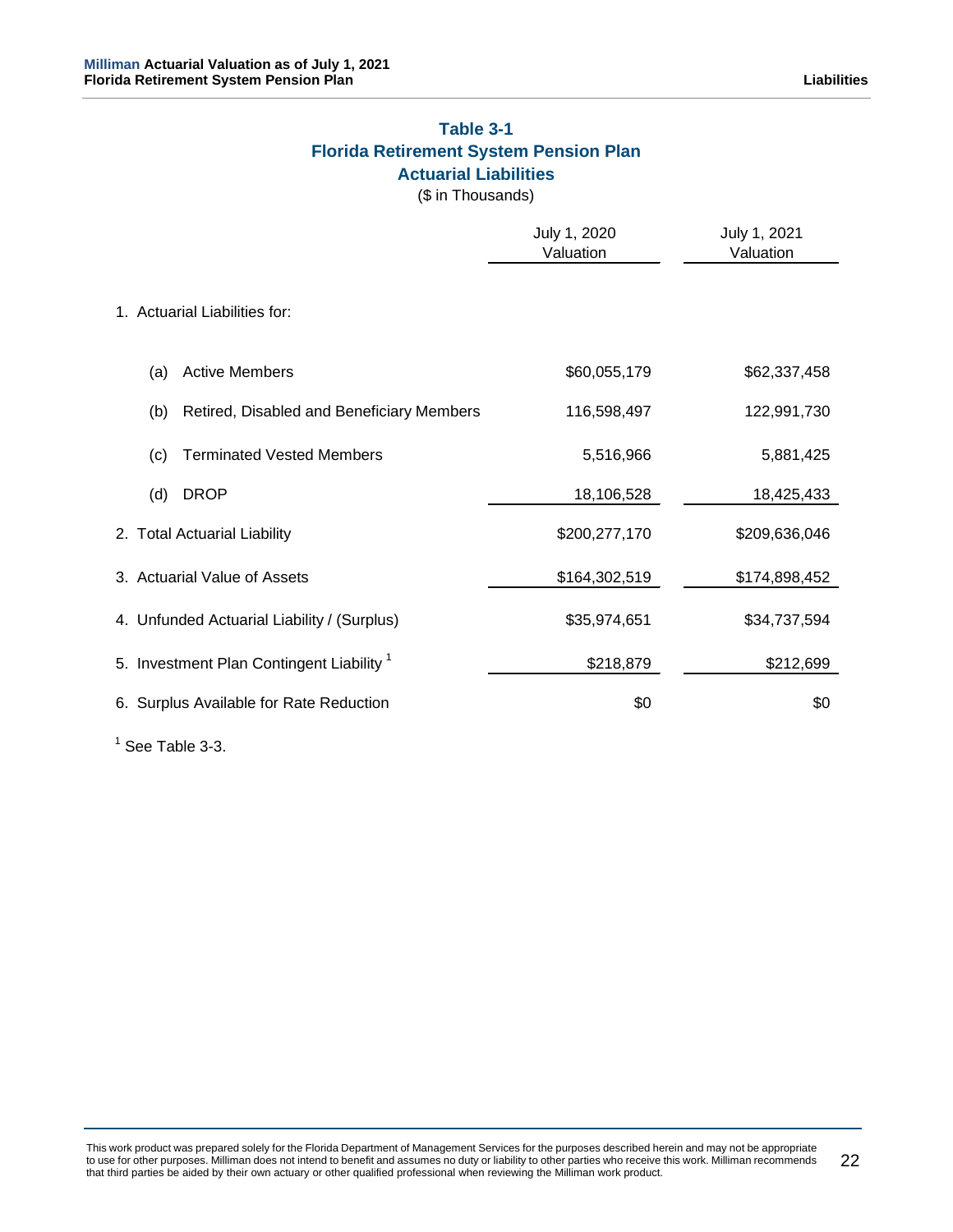# **Table 3-2 Florida Retirement System Pension Plan Actuarial Liabilities by Membership Class**

# **July 1, 2021**

(\$ in Thousands)

|                                                      |               |                     | <b>Special Risk</b> |             | -- Elected Officers' Class -- |           | Senior      |              | Total         |
|------------------------------------------------------|---------------|---------------------|---------------------|-------------|-------------------------------|-----------|-------------|--------------|---------------|
|                                                      | Regular       | <b>Special Risk</b> | Administrative      | Judicial    | Leg-Atty-Cab                  | Local     | Management  | <b>DROP</b>  | System        |
| 1. Present Value of Benefits for:                    |               |                     |                     |             |                               |           |             |              |               |
| a. Active Members                                    | \$59,651,728  | \$25,461,477        | \$18,721            | \$584,812   | \$23,640                      | \$188,977 | \$2,260,312 | \$0          | \$88,189,667  |
| b. Retired, Disabled and Beneficiary Members         | 91,280,912    | 26,153,508          | 72,068              | 1,088,462   | 101,251                       | 565,814   | 3,729,715   | 18,425,433   | 141,417,163   |
| <b>Terminated Vested Members</b><br>c.               | 4,908,265     | 704,790             | 1,567               | 26,709      | 13,341                        | 20,224    | 206,529     | 0            | 5,881,425     |
| d. Total Present Value of Benefits $(a)+(b)+(c)$     | 155,840,905   | 52,319,775          | 92,356              | 1,699,983   | 138,232                       | 775,015   | 6,196,556   | 18,425,433   | 235,488,255   |
| 2. Present Value of Future Normal Cost (Actives):    | \$15,254,751  | \$9,871,940         | \$4,155             | \$176,340   | \$4,970                       | \$43,693  | \$496,360   | \$0          | \$25,852,209  |
| 3. Actuarial Liabilities for:                        |               |                     |                     |             |                               |           |             |              |               |
| a. Active Members (1a) - (2)                         | \$44,396,977  | \$15,589,537        | \$14,566            | \$408,472   | \$18,670                      | \$145,284 | \$1,763,952 | \$0          | \$62,337,458  |
| Retired, Disabled and Beneficiary Members (1b)<br>b. | 91,280,912    | 26,153,508          | 72,068              | 1,088,462   | 101,251                       | 565,814   | 3,729,715   | 18,425,433   | 141,417,163   |
| c. Terminated Vested Members (1c)                    | 4,908,265     | 704,790             | 1,567               | 26,709      | 13,341                        | 20,224    | 206,529     | 0            | 5,881,425     |
| d. Total Actuarial Liability (a)+(b)+(c)             | \$140,586,154 | \$42,447,835        | \$88,201            | \$1,523,643 | \$133,262                     | \$731,322 | \$5,700,196 | \$18,425,433 | \$209,636,046 |
| 4. Actuarial Value of Assets                         | \$120,398,491 | \$34,509,145        | \$71,923            | \$987,855   | \$61,126                      | \$309,666 | \$3,187,907 | \$15,372,339 | \$174,898,452 |
| 5. Unfunded Actuarial Liability / (Surplus)          | \$20,187,663  | \$7,938,690         | \$16,278            | \$535,788   | \$72,136                      | \$421,656 | \$2,512,289 | \$3,053,094  | \$34,737,594  |
| 6. Present Value of Future Pay                       | \$182,171,461 | \$53,461,640        | \$29,435            | \$1,030,779 | \$42,542                      | \$320,370 | \$4,843,059 | \$0          | \$241,899,286 |

*¹ This is a bookkeeping item. DROP liabilities include the total present value of benefits to all members currently in DROP. When a member leaves DROP, their liability is transferred to the class of membership from which they retired.*

This work product was prepared solely for the Florida Department of Management Services for the purposes described herein and may not be appropriate to use for other purposes. Milliman does not intend to benefit and assumes no duty or liability to other parties who receive this work. Milliman recommends that third parties be aided by their own actuary or other qualified professional when reviewing the Milliman work product. 23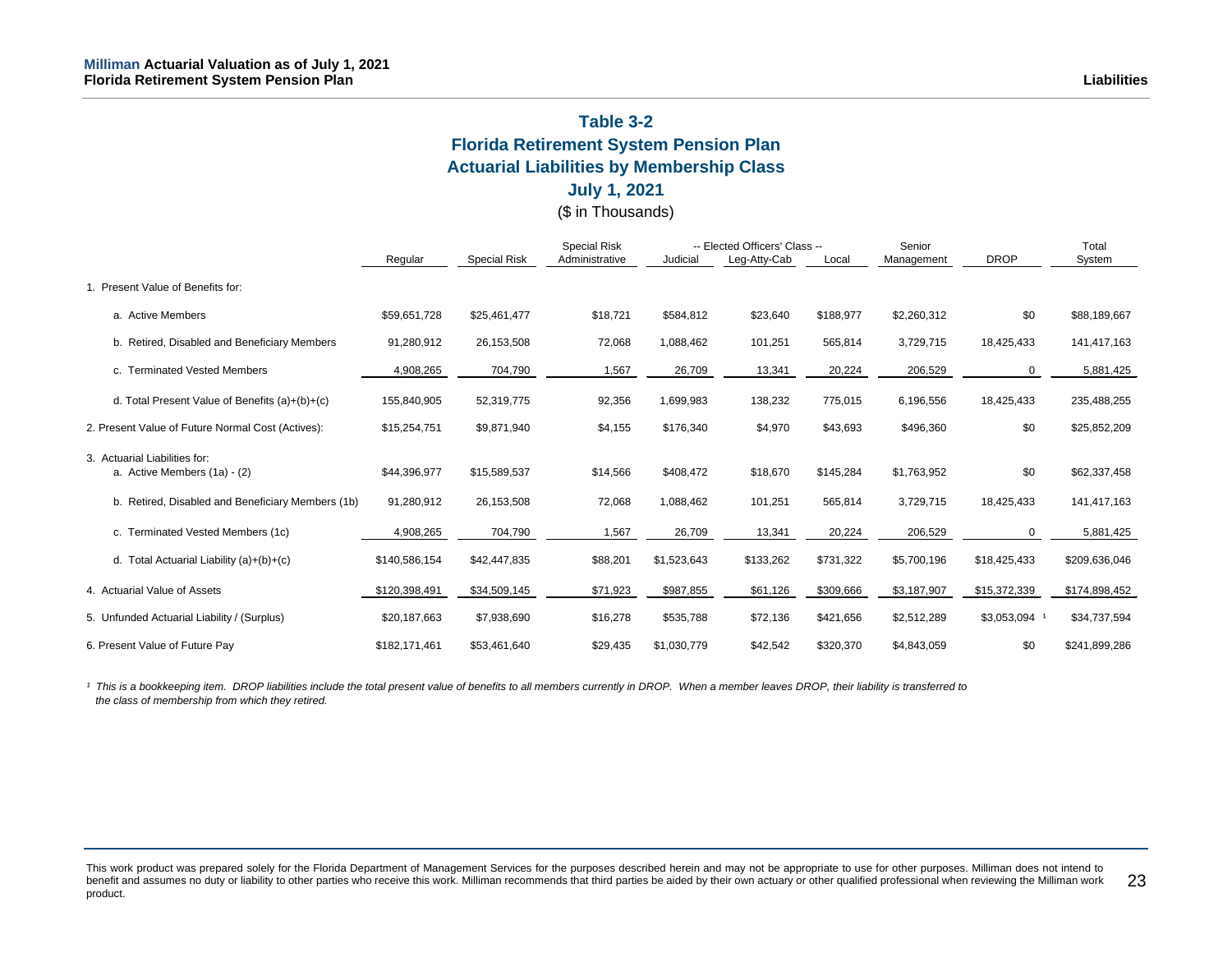# **Table 3-3 Florida Retirement System Investment Plan Contingent Actuarial Liabilities**

# **July 1, 2021**

(\$ in Thousands)

|                                         |           |                     | <b>Special Risk</b> |          | -- Elected Officers' Class -- |       | Senior     | Total       |           |
|-----------------------------------------|-----------|---------------------|---------------------|----------|-------------------------------|-------|------------|-------------|-----------|
|                                         | Regular   | <b>Special Risk</b> | Administrative      | Judicial | Leg-Atty-Cab                  | Local | Management | <b>DROP</b> | System    |
| As of July 1, 2020                      |           |                     |                     |          |                               |       |            |             |           |
| <b>Contingent Liability</b>             | \$202,545 | \$7,996             | \$0                 | (\$703)  | \$72                          | \$36  | \$8,933    | <b>NA</b>   | \$218,879 |
| <b>Participant Counts</b>               | 4,041     | 106                 | 0                   | 3        |                               | 2     | 96         | <b>NA</b>   | 4,249     |
| As of July 1, 2021                      |           |                     |                     |          |                               |       |            |             |           |
| Contingent Liability <sup>1&amp;2</sup> | \$196,665 | \$7,829             | \$0                 | (\$752)  | \$77                          | \$19  | \$8,861    | <b>NA</b>   | \$212,699 |
| <b>Participant Counts</b>               | 3,667     | 97                  | 0                   | 3        |                               | и     | 89         | <b>NA</b>   | 3,858     |

<sup>1</sup> The contingent liability is not included in the actuarial liabilities of FRS and is removed from the surplus.

<sup>2</sup> *The contingent liability as of July 1, 2021 is calculated as the July 1, 2003 contingent liability increased by 18 years of interest, adjusted for the proportion of original transfers remaining in the Investment Plan.*

This work product was prepared solely for the Florida Department of Management Services for the purposes described herein and may not be appropriate to use for other purposes. Milliman does not intend to benefit and assumes no duty or liability to other parties who receive this work. Milliman recommends that third parties be aided by their own actuary or other qualified professional when reviewing the Milliman work product. 24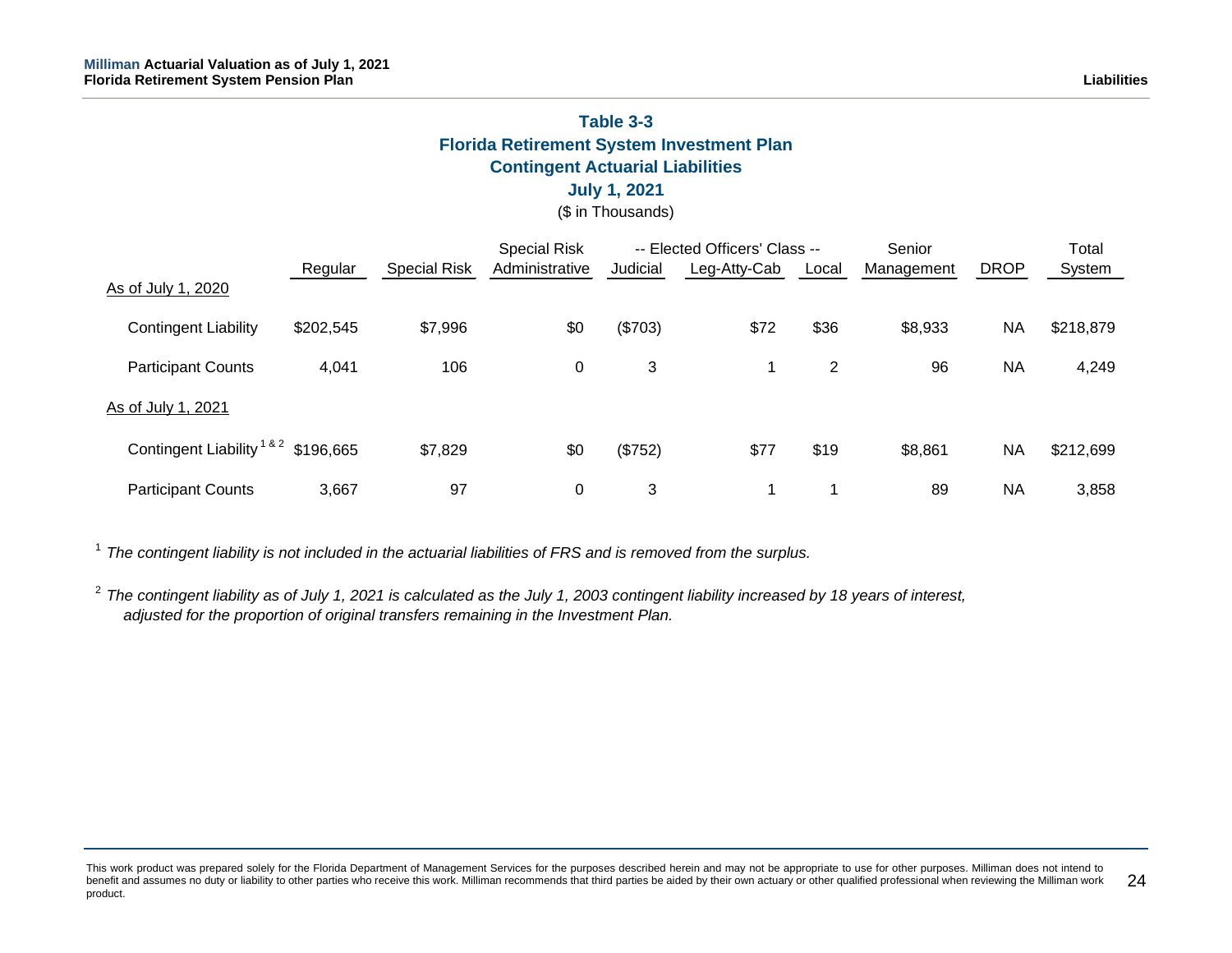# <span id="page-29-0"></span>**4. Contributions**

Differences between the Actuarial Liabilities and the assets can be made up through (1) future contributions in excess of the Normal Costs to amortize the shortfall and/or (2) actual future investment returns in excess of assumed returns. An actuarial valuation sets out a schedule of future contributions that will fully amortize the Unfunded Actuarial Liability (UAL) in a systematic manner if future experience follows the assumptions. By contrast, in prior years when the FRS Pension Plan had an actuarial surplus, legislated contribution rates were generally below the Normal Cost Rate. In this section we develop and present the FRS Pension Plan-specific contribution rates proposed to be effective for the Plan Year beginning July 1, 2022 based on the July 1, 2021 membership data. Under separate cover, the FRS Pension Plan-specific contribution rates calculated in this valuation are blended with contribution rates for the FRS Investment Plan to develop proposed blended statutory contribution rates for the Plan Year beginning July 1, 2022.

First, we present a description of the actuarial method used to determine the actuarially calculated FRS Pension Plan-specific contribution rates for the 2022-2023 plan year. This is followed by a series of tables presenting the details of our calculations.

### **A. Funding Methods**

The actuarial cost method used to determine the pattern of future contributions is called the Individual Entry Age Normal (Individual EAN) actuarial cost allocation method. Under this method (as is the case for most actuarial cost allocation methods), the contribution rates calculated have two components:

- Normal Cost Rate
- UAL Contribution Rate, which amortizes the UAL if future experience follows assumptions.

These components are described in more detail below.

### **1. Normal Cost Rate**

Under the Individual EAN method, the Normal Cost Rate is that level percentage of pay which would fully fund a member's benefit at retirement, if paid from the year of entry (i.e., "entry age") to the year of retirement if future experience were to exactly match the actuarial assumptions. Individual EAN sets normal cost in a manner that is representative of the tier in which the member actually participates.

We have determined the Normal Cost Rates for the FRS Pension Plan separately by membership class and type of benefit (e.g., retirement, disability). These are summarized in Table 4-1.

### **2. UAL Contribution Rate**

The Actuarial Liability is the difference between the Total Present Value of Benefits (PVB) and the Present Value of Future Normal Costs (PVFNC).

The term "fully funded" can be used for a system where contributions at the Normal Cost Rate are projected to be completely adequate to fully fund the projected future benefits of all existing members if future experience follows assumptions. Currently, most systems are not fully funded. This can be because contributions for the estimated value of benefits earned in a year have not been fully made, benefit improvements for past service are granted but then are funded gradually over future years, actual experience has not been as favorable as assumed, or assumptions have been updated which increase liability compared to assumptions used in prior valuations. Under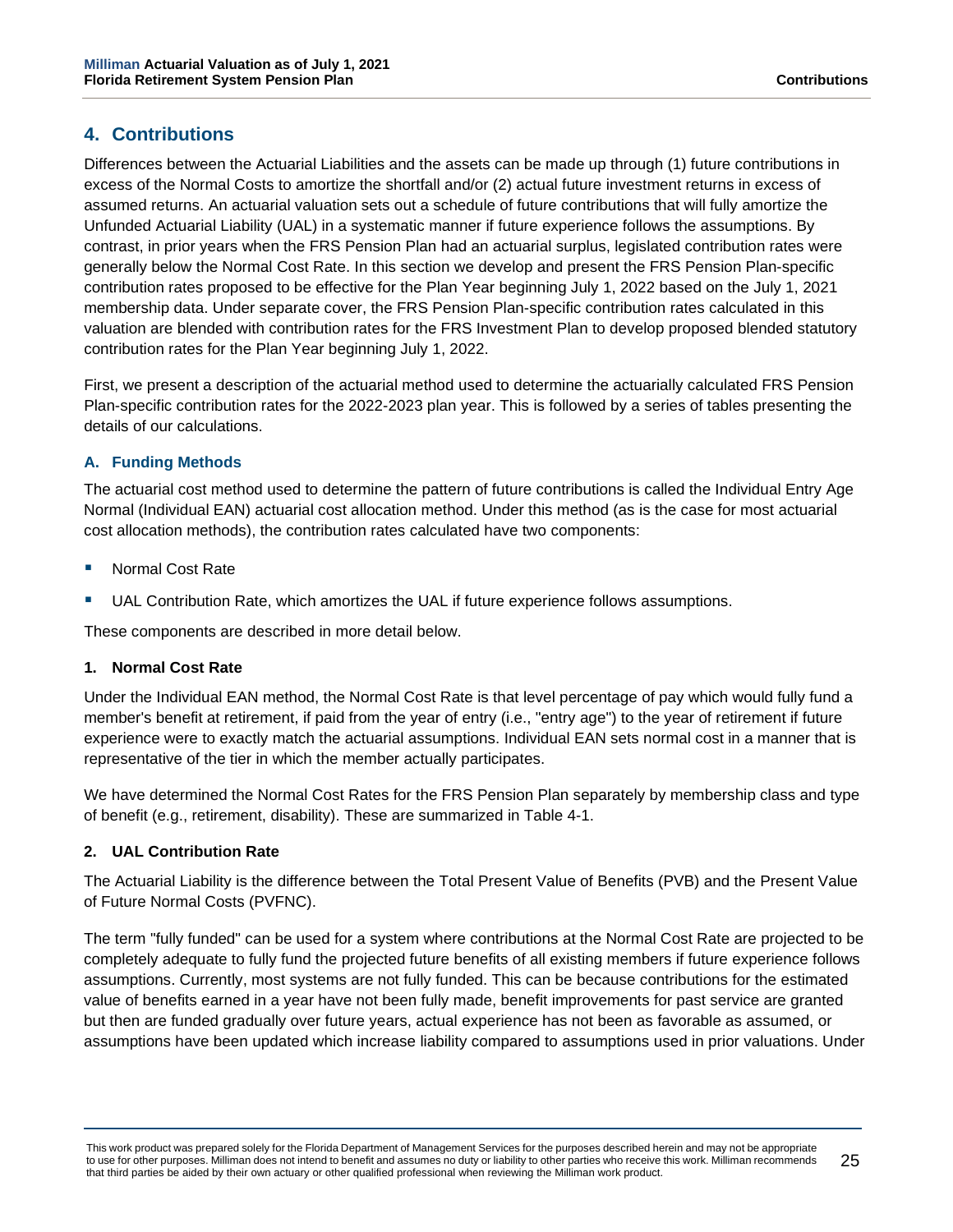these circumstances, a UAL exists. For the FRS Pension Plan, there has been a UAL for every valuation since the July 1, 2009 valuation. Prior to that time, the Actuarial Value of Assets exceeded the Actuarial Liability for the valuations from 1998 through 2008 and the UAL for those valuations was considered fully amortized.

Tables 4-2 through 4-10 show how the FRS Pension Plan-specific UAL contribution rates are derived. The FRS Pension Plan-specific contribution rates calculated in this valuation are blended with contribution rates for the FRS Investment Plan to develop proposed blended statutory contribution rates for the Plan Year beginning July 1, 2022. Table 4-2 shows the calculations on a composite basis, while Tables 4-3 through 4-10 show the calculations for each individual membership class and sub-class and for the DROP.

The funding policy approved by the FRS Actuarial Assumption Conference includes UAL amortization via a set of closed, layered amortization bases. Starting in the 1998 actuarial valuation, the Legislature required all UAL bases in existence at that time to be considered fully amortized, since the Plan was in surplus position. Since then, new amortization bases were created whenever there were changes in plan provisions or changes in assumptions pursuant to an experience study or other action by the FRS Actuarial Assumption Conference to modify actuarial assumptions or methods. Since a UAL currently exists, all experience gains and losses are also subject to amortization. In this valuation, we show the amortization base of each plan/assumption/method change since 1998 and amortization bases for experience gains/losses starting in 2009, when the plan no longer had an actuarial surplus. In this July 1, 2021 valuation, the Conference approved amortization of newly established bases over a closed 20-year period. Additionally, and apart from the 2019 Method Changes established June 30, 2019, bases established before July 1, 2021 were modified to have a remaining amortization period of the lesser of their current remaining amortization period and a 20-year amortization period effective with the amortization payment for the 2022-2023 fiscal year.

For a given base of UAL amortization, annual amortization payments in non-inflation-adjusted dollars are calculated as increasing by 3.25% per year ("level percent of projected payroll amortization"), consistent with the valuation's long-term annual UAL payroll growth assumption as adopted by the FRS Actuarial Assumption Conference. If future experience follows the actuarial assumptions, this should result in amortization payments that align with the assumed growth in overall UAL payroll. Please note that with the current closed amortization period of 20 years for new and current bases, amortization payments will be large enough to cover interest on the UAL of those bases. This means that the amortization payments will be large enough that the amortization payments will cover both interest and principal, and the unamortized UAL as a dollar amount will be projected to decrease in each subsequent year. For each newly established amortization base, after approximately 7.5 years, the unamortized balance for the base will be approximately at the same level (in non-inflation-adjusted dollars) as the initial amount of the base.

The benefit changes effective in 2011 reduced the Normal Cost, PVFNC, and the PVB for current and future active members. All members initially enrolled before July 1, 2011 (Tier I) will continue to earn benefits at levels greater than those annually earned by members initially enrolled on or after July 1, 2011 (Tier II). While the base benefits are higher for Tier I members than Tier II members, the projected benefit levels for Tier I members are decreased from what they would have been before benefit changes in 2011 due to the determination of the annual COLA percentage being based on the ratio of pre-July 2011 service to total service.

As noted on the prior page, the Actuarial Liability is defined as PVB less PVFNC. In 2011, for some membership classes the decrease in the PVFNC from the 2011 benefit changes was larger than the decrease in the PVB, resulting in an increase in an Actuarial Liability. For the remaining membership classes, the decrease in the PVFNC was smaller than the decrease in the PVB, resulting in a decrease in the Actuarial Liability. The variation

This work product was prepared solely for the Florida Department of Management Services for the purposes described herein and may not be appropriate to use for other purposes. Milliman does not intend to benefit and assumes no duty or liability to other parties who receive this work. Milliman recommends that third parties be aided by their own actuary or other qualified professional when reviewing the Milliman work product. 26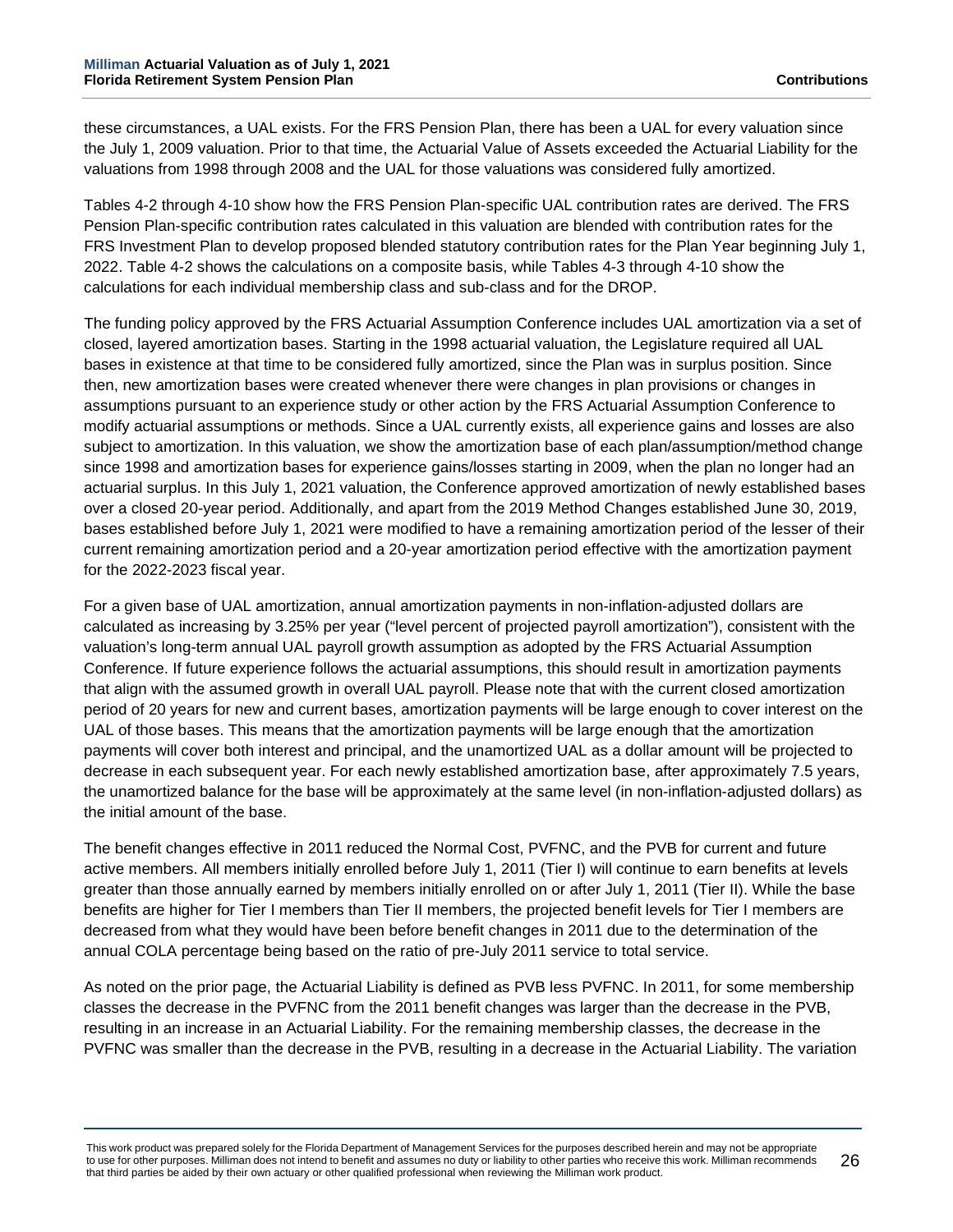is due to the different demographics, benefit multipliers and unique interrelation of the modified benefit provisions of each membership class under the actuarial cost allocation method approved for use in 2011 (Ultimate Entry Age Normal) by the FRS Actuarial Assumption Conference. The PVB will be lower in future valuations than it would have been had the 2011 benefit changes not been adopted.

Effective July 1, 2019, the FRS Actuarial Assumption Conference adopted the use of Individual Entry Age Normal (Individual EAN) for system funding calculations. The change in the actuarial cost allocation method increased the cost allocation of projected benefits to future service (via a higher normal cost rate than the prior method) and decreased the allocation of projected benefits to past service, meaning decreased actuarial accrued liability and UAL when compared to the prior method. The decrease in UAL arising from the cost method change is amortized separately from other UAL change amortization bases. The increase in Normal Cost and the decrease in UAL due to the actuarial cost allocation method change is specific to active Tier I Pension Plan members. There is no change, however, in the projected benefits for Tier I active members. Given this financial dynamic, the decrease in the UAL due to the July 1, 2019 actuarial valuation's cost allocation method change was amortized over a closed 30-year period in a manner that mirrors the projected payroll of the closed Tier I population in the FRS Pension Plan. This method was discussed and illustrated in Milliman's October 23, 2019 and October 28, 2019 presentation materials to the 2019 FRS Actuarial Assumption Conference.

### **B. FRS Pension Plan-Specific Employer Contribution Rates**

Table 4-11 presents the actuarially calculated 2022-2023 employer contribution rates for the FRS Pension Plan prior to blending with FRS Investment Plan contribution rates to create 2022-2023 blended proposed statutory rates.

The reader should note that the payroll base for UAL Cost contributions is larger than the payroll base for Normal Cost contributions. Florida Statute requires the employers of certain defined contribution program participants and reemployed retirees who are not eligible for renewed membership to make UAL Cost contributions based on their payroll. The payroll base for UAL Cost contributions includes approximately \$3.7 billion of payroll for employees who are not currently participating in the FRS Pension Plan or the FRS Investment Plan. Thus, the total contribution rate shown is an arithmetic sum, but the actual contribution percentages will be determined on a blended rate basis so that employers pay the same contribution rate for FRS Pension Plan members and FRS Investment Plan members in the same membership class or subclass.

Table 4-12 compares the legislated FRS Pension Plan-specific employer contribution rates to those calculated in the actuarial valuations for the prior plan years. The legislated rates for the 2013-2014 through 2019-2020 plan years were the same as the actuarially calculated rates in the July 1, 2012 through July 1, 2018 actuarial valuations, respectively, as subsequently modified to reflect enacted legislation when necessary.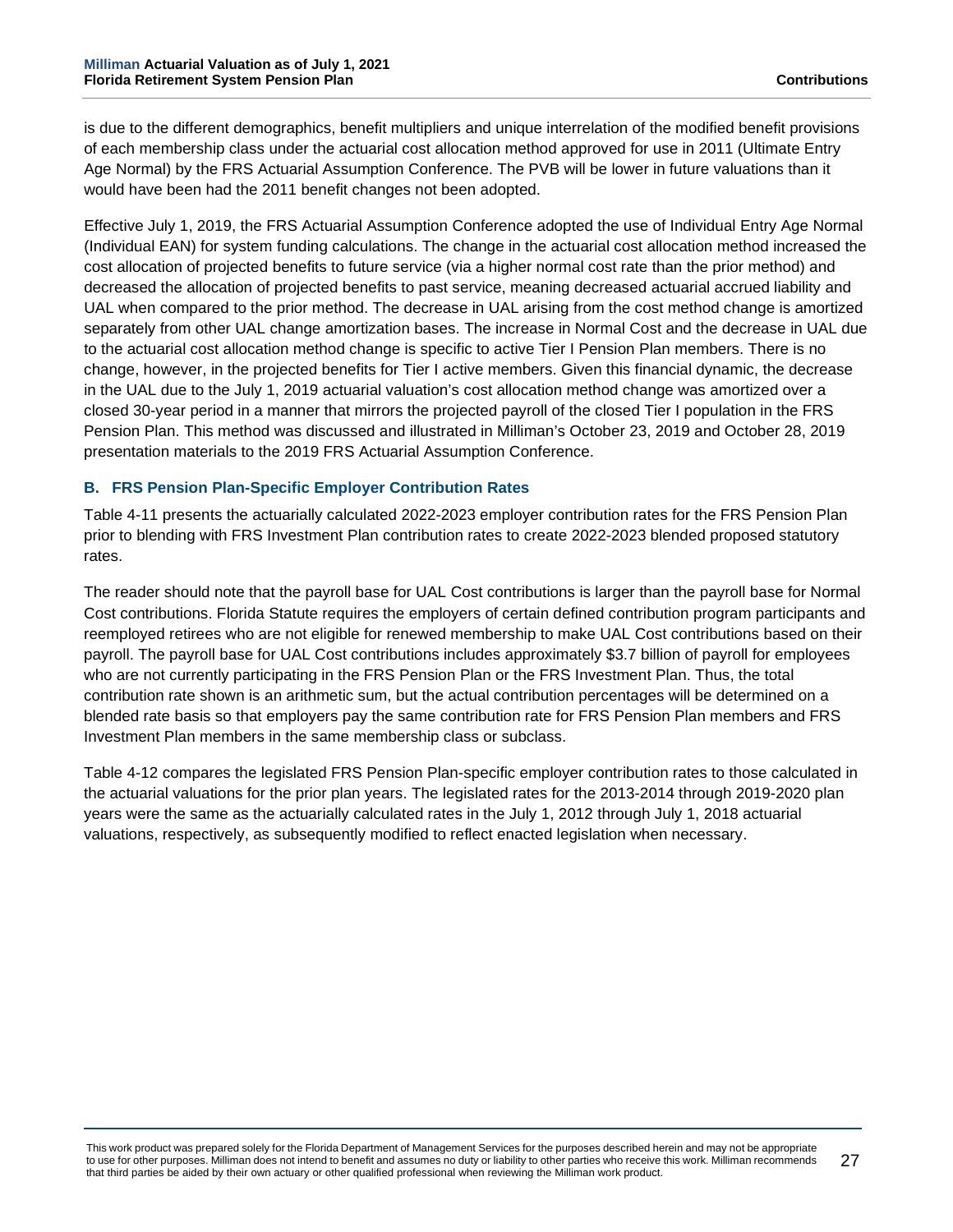# **Table 4-1 Florida Retirement System Pension Plan Normal Cost Rates by Decrement July 1, 2021**

|                                                   | Regular  | Special Risk | <b>Special Risk</b><br>Administrative | Judicial | ----- Elected Officers' Class -----<br>Leg-Atty-Cab | Local    | Senior<br>Management | <b>DROP</b>               | Total    |
|---------------------------------------------------|----------|--------------|---------------------------------------|----------|-----------------------------------------------------|----------|----------------------|---------------------------|----------|
| 1. Vested Benefits and<br><b>Early Retirement</b> | 1.33%    | 2.01%        | 2.86%                                 | 1.29%    | 4.50%                                               | 3.11%    | 1.88%                | <b>NA</b>                 | 1.48%    |
| 2. Regular Retirement                             | 6.90%    | 16.14%       | 11.40%                                | 15.27%   | 6.92%                                               | 10.16%   | 8.16%                | <b>NA</b>                 | 8.66%    |
| 3. Non-Duty Death                                 | 0.17%    | 0.27%        | 0.24%                                 | 0.60%    | 0.32%                                               | 0.41%    | 0.24%                | <b>NA</b>                 | 0.19%    |
| 4. Line of Duty Death                             | 0.01%    | 0.37%        | 0.01%                                 | 0.03%    | 0.02%                                               | 0.03%    | 0.02%                | <b>NA</b>                 | 0.08%    |
| 5. Non-Duty Disability                            | 0.13%    | 0.18%        | 0.16%                                 | 0.27%    | 0.16%                                               | 0.16%    | 0.15%                | <b>NA</b>                 | 0.14%    |
| 6. Line of Duty Disability                        | 0.01%    | 0.23%        | 0.01%                                 | 0.01%    | 0.01%                                               | 0.01%    | 0.01%                | <b>NA</b>                 | 0.05%    |
| 7. Refund of Employee<br>Contributions            | 0.18%    | 0.12%        | 0.02%                                 | 0.01%    | 0.07%                                               | 0.10%    | 0.13%                | $\underline{\mathsf{NA}}$ | 0.17%    |
| 8. Total Normal Cost Rate                         | 8.73%    | 19.32%       | 14.70%                                | 17.48%   | 12.00%                                              | 13.98%   | 10.59%               | <b>NA</b>                 | 10.77%   |
| 9. Expected Employee<br>Contributions             | $-3.00%$ | $-3.00%$     | $-3.00%$                              | $-3.00%$ | $-3.00%$                                            | $-3.00%$ | $-3.00%$             | <u>NA</u>                 | $-3.00%$ |
| 10. Employer Normal Cost Rate                     | 5.73%    | 16.32%       | 11.70%                                | 14.48%   | 9.00%                                               | 10.98%   | 7.59%                | $7.77\%$ <sup>1</sup>     | 7.77%    |

*<sup>1</sup> DROP Normal Cost Rate is set equivalent to the Pension Plan composite Normal Cost rate.*

This work product was prepared solely for the Florida Department of Management Services for the purposes described herein and may not be appropriate to use for other purposes. Milliman does not intend to benefit and assumes no duty or liability to other parties who receive this work. Milliman recommends that third parties be aided by their own actuary or other qualified professional when reviewing the Milliman work product. 28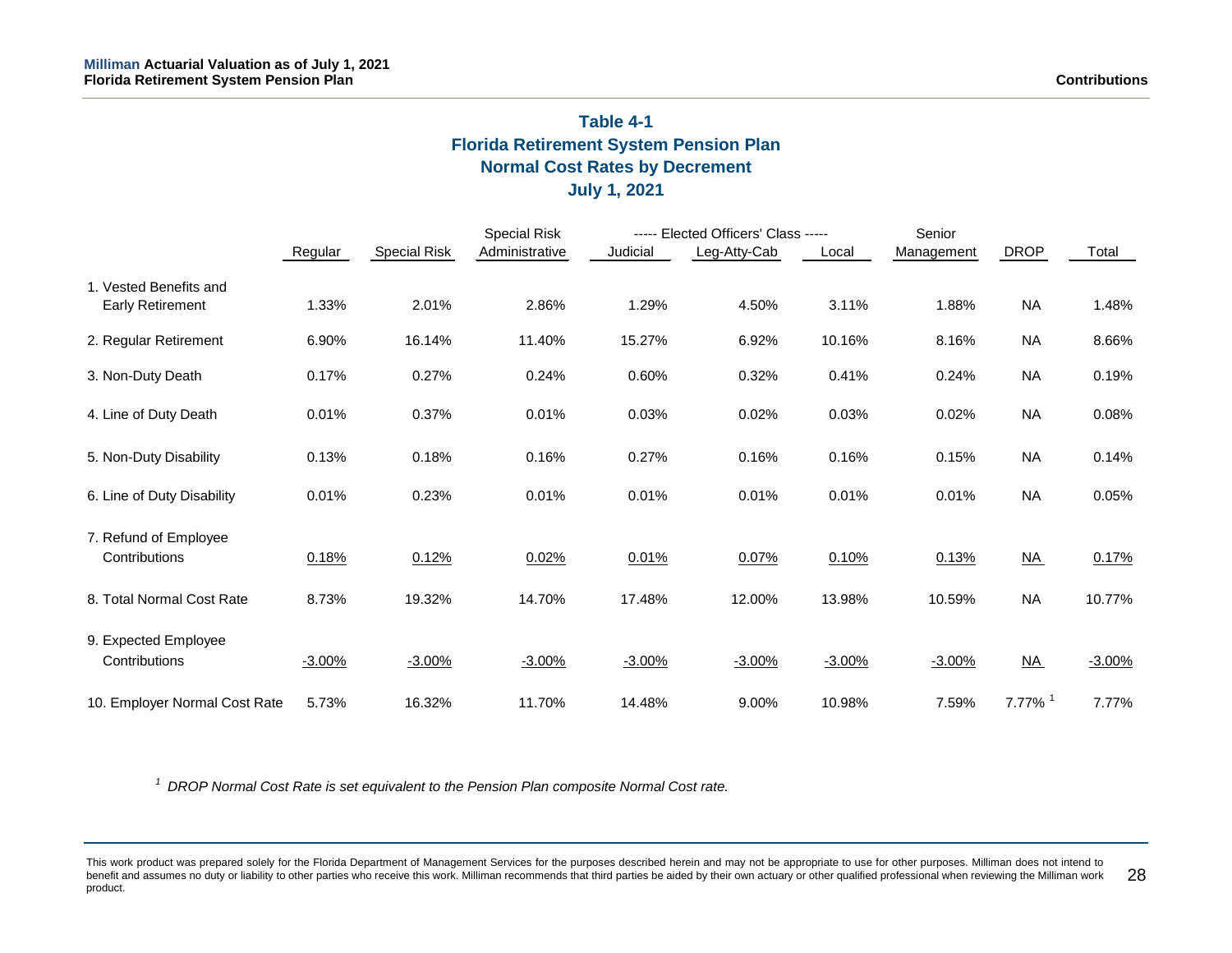# **Table 4-2 Florida Retirement System Pension Plan Unfunded Actuarial Liability (UAL) Bases July 1, 2021 Composite Plan**

### (\$ in Thousands)

| (a)                            | (b)                                                                  | (c)                             | (d)                   | (e)                 | $(f) = (d) / (e)$                            | (g)                                            | (h)                                               | (i)                 | $(j) = (h) / (i)$              |
|--------------------------------|----------------------------------------------------------------------|---------------------------------|-----------------------|---------------------|----------------------------------------------|------------------------------------------------|---------------------------------------------------|---------------------|--------------------------------|
| Date                           |                                                                      | <b>Remaining Payments</b>       | <b>Balance as of</b>  | Amortization        | <b>Amortization</b><br><b>Payment for FY</b> | Remaining<br><b>Payments one</b><br>vear after | <b>Balance One Year</b><br><b>After Valuation</b> | Amortization        | Amortization<br>Payment for FY |
| Established                    | <b>Description</b>                                                   | as of Valuation Date            | <b>Valuation Date</b> | Factor <sup>1</sup> | 2021-2022                                    | <b>Valuation Date</b>                          | Date                                              | Factor <sup>1</sup> | 2022-2023                      |
| June 30, 1999                  | Assumption Change from 1998 Experience Study                         | 9                               | (\$312,524)           | 7.5756              | (S41, 254)                                   | 8                                              | (\$291, 142)                                      | 6.8980              | (\$42,207)                     |
| June 30, 2000                  | Special Risk 65% In-Line-Of-Duty Disability (2000)                   | 10                              | (2, 117)              | 8.2768              | (256)                                        | 9                                              | (1,996)                                           | 7.6363              | (261)                          |
| June 30, 2000                  | Special Risk-Regular 12% Pre-2000 Retired Benefit<br>Increase (2000) | 10                              | 269.607               | 8.2768              | 32,574                                       |                                                | 254.277                                           | 7.6363              | 33.298                         |
| June 30, 2004                  | Assumption Change from 2003 Experience Study                         | 14                              | (3,297,447)           | 10.8445             | (304, 067)                                   | 9<br>13                                        | (3,207,438)                                       | 10.3524             | (309, 827)                     |
| June 30, 2009                  | Assumption Change from 2008 Experience Study                         | 19                              | 6,938,116             | 13.5793             | 510,933                                      | 18                                             | 6,881,889                                         | 13.2695             | 518.624                        |
| June 30, 2009                  | 2008-2009 Experience (Gains) / Losses                                | 19                              | 21,772,753            | 13.5793             | 1,603,376                                    | 18                                             | 21,596,306                                        | 13.2695             | 1,627,511                      |
| June 30, 2009                  | Unrecognized (Gains)/Losses while in Surplus                         | 19                              | (6,368,723)           | 13.5793             | (469,002)                                    | 18                                             | (6,317,110)                                       | 13.2695             | (476,061)                      |
| June 30, 2009                  | 2009-2010 Plan Changes (HB 479)                                      | 19                              | (1,316,623)           | 13.5793             | (96, 958)                                    | 18                                             | (1,305,953)                                       | 13.2695             | (98, 417)                      |
| June 30, 2010                  | 2009-2010 Experience (Gains) / Losses                                | 20                              | 1,189,057             | 14.0701             | 84,509                                       | 19                                             | 1,182,577                                         | 13.7961             | 85,718                         |
| June 30, 2010                  | 2010-2011 Plan Changes (SB 2100)                                     | 20                              | (1,302,443)           | 14.0701             | (92, 568)                                    | 19                                             | (1, 295, 345)                                     | 13.7961             | (93, 892)                      |
| June 30, 2011                  | 2010-2011 Experience (Gains) / Losses                                | 21                              | 2,912,975             | 14.5438             | 200,290                                      | 20                                             | 2,904,070                                         | 14.3052             | 203,009                        |
| June 30, 2012                  | 2011-2012 Experience (Gains) / Losses                                | 22                              | (117, 675)            | 15.0008             | (7, 845)                                     | 20                                             | (117,570)                                         | 14.3052             | (8,219)                        |
| June 30, 2013                  | 2012-2013 Experience (Gains) / Losses                                | 23                              | 2,975,023             | 15.4418             | 192,660                                      | 20                                             | 2,978,221                                         | 14.3052             | 208,192                        |
| June 30, 2014                  | Assumption/Method Change from 2013 Experience Study                  | 24                              | 2,140,943             | 15.8674             | 134,928                                      | 20                                             | 2,147,087                                         | 14.3052             | 150,092                        |
| June 30, 2014                  | 2013-2014 Experience (Gains) / Losses                                | 24                              | (2,903,634)           | 15.8674             | (182, 994)                                   | 20                                             | (2,911,967)                                       | 14.3052             | (203, 561)                     |
| June 30, 2015                  | 2014-2015 Experience (Gains) / Losses                                | 25                              | 594,981               | 16.2780             | 36,551                                       | 20                                             | 597,666                                           | 14.3052             | 41,780                         |
| June 30, 2016                  | Special Risk 100% In-Line-Of-Duty Death (2016)                       | 26                              | 45,370                | 16.6742             | 2.721                                        | 20                                             | 45.643                                            | 14.3052             | 3,191                          |
| June 30, 2016                  | 2016 Assumption Changes                                              | 26                              | 1,202,219             | 16.6742             | 72,100                                       | 20                                             | 1,209,458                                         | 14.3052             | 84,547                         |
| June 30, 2016                  | 2015-2016 Experience (Gains) / Losses                                | 26                              | 1,323,958             | 16.6742             | 79,401                                       | 20                                             | 1,331,930                                         | 14.3052             | 93,108                         |
| June 30, 2017                  | Special Risk 100% In-Line-Of-Duty Death (2017)                       | 27                              | 94,508                | 17.0566             | 5,541                                        | 20                                             | 95,208                                            | 14.3052             | 6,656                          |
| June 30, 2017                  | 2017 Assumption Changes                                              | 27                              | 2,361,173             | 17.0566             | 138,432                                      | 20                                             | 2,378,671                                         | 14.3052             | 166,281                        |
| June 30, 2017<br>June 30, 2018 | 2016-2017 Experience (Gains) / Losses<br>2018 Assumption Changes     | 27<br>28                        | 521,030<br>2,414,976  | 17.0566<br>17.4256  | 30,547<br>138,588                            | 20                                             | 524,891<br>2,435,972                              | 14.3052<br>14.3052  | 36,692<br>170,286              |
| June 30, 2018                  | 2017-2018 Experience (Gains) / Losses                                | 28                              | (810, 906)            | 17.4256             | (46, 535)                                    | 20<br>20                                       | (817, 956)                                        | 14.3052             | (57, 179)                      |
| June 30, 2019                  | Special Risk Cancer Presumption Disability and Death (2019)          | 29                              | 11.773                | 17,7816             | 662                                          | 20                                             | 11.889                                            | 14.3052             | 831                            |
| June 30, 2019                  | 2019 Assumption Changes                                              | 29                              | 4,341,716             | 17.7816             | 244,169                                      | 20                                             | 4,384,618                                         | 14.3052             | 306,506                        |
| June 30, 2019                  | 2019 Method Changes                                                  | n/a <sup>2</sup>                | (3,517,202)           | 8.9173              |                                              | n/a <sup>2</sup>                               | (3,348,759)                                       | 8.8010              | (380, 499)                     |
|                                |                                                                      |                                 |                       |                     | (394, 423)                                   |                                                |                                                   |                     |                                |
| June 30, 2019                  | 2018-2019 Experience (Gains) / Losses                                | 29                              | (433,546)             | 17.7816             | (24, 382)                                    | 20                                             | (437, 830)                                        | 14.3052             | (30, 606)                      |
| June 30, 2020                  | 2020 Assumption Changes                                              | 25                              | 4,168,625             | 16.2780             | 256,090                                      | 20                                             | 4,187,438                                         | 14.3052             | 292,722                        |
| June 30, 2020                  | 2019-2020 Experience (Gains) / Losses                                | 25                              | 1,725,337             | 16.2780             | 105,992                                      | 20                                             | 1,733,123                                         | 14.3052             | 121,154                        |
| June 30, 2021                  | 2021 Assumption Changes                                              |                                 | 4,699,503             |                     |                                              | 20                                             | 5,019,069                                         | 14.3052             | 350.857                        |
| June 30, 2021                  | 2020-2021 Experience (Gains) / Losses                                |                                 | $(6,583,207)^3$       |                     |                                              | 20                                             | (7,030,865)                                       | 14.3052             | (491, 492)                     |
|                                |                                                                      | <b>UAL as of Valuation Date</b> | \$34.737.594          |                     | \$2,209,782                                  |                                                | \$34,816,071                                      | Total:              | \$2,308,833                    |

Projected FY 2022-2023 UAL Payroll Excluding FRS Investment Plan Payroll: \$31,499,938

**FY 2022-2023 UAL Contribution Rate Prior to Blending with FRS Investment Plan Payroll: 7.33%**

<sup>1</sup> The 2021-2022 amortization factors are based on the assumptions used in the July 1, 2020 actuarial valuation, which determined actuarially calculated contribution rates for 2021-2022.

The 2022-2023 amortization factors are based on the assumptions used in this July 1, 2021 actuarial valuation, which determines actuarially calculated contribution rates for 2022-2023.

<sup>2</sup> Unlike all other bases, which are amortized as a level percentage of UAL payroll over a specified period, this credit base is amortized over a closed period in a manner that mirrors the projected payroll for the closed

page A-2 for further explanation and page A-3 for amortization schedule. That schedule amortizes a greater percentage of the remaining balance in each plan year illustrated than would a 20-year level percentage of pay amor

<sup>3</sup> The experience (gains)/losses developed on this table and the subsequent tables in this section are derived using a methodology which assumes 2020-2021 UAL contributions precisely equaled the scheduled UAL amortization

Actual System contributions differ somewhat from the amortization schedules in this section, and there is no clear delineation in actual contributions received between Normal Cost and UAL contributions.

The UAL (gain)/loss shown in the Executive Summary is derived using a methodology which incorporates actual 2020-2021 contributions.

This work product was prepared solely for the Florida Department of Management Services for the purposes described herein and may not be appropriate to use for other purposes. Milliman does not intend to benefit and assumes no duty or liability to other parties who receive this work. Milliman recommends that third parties be aided by their own actuary or other qualified professional when reviewing the Milliman work product. 29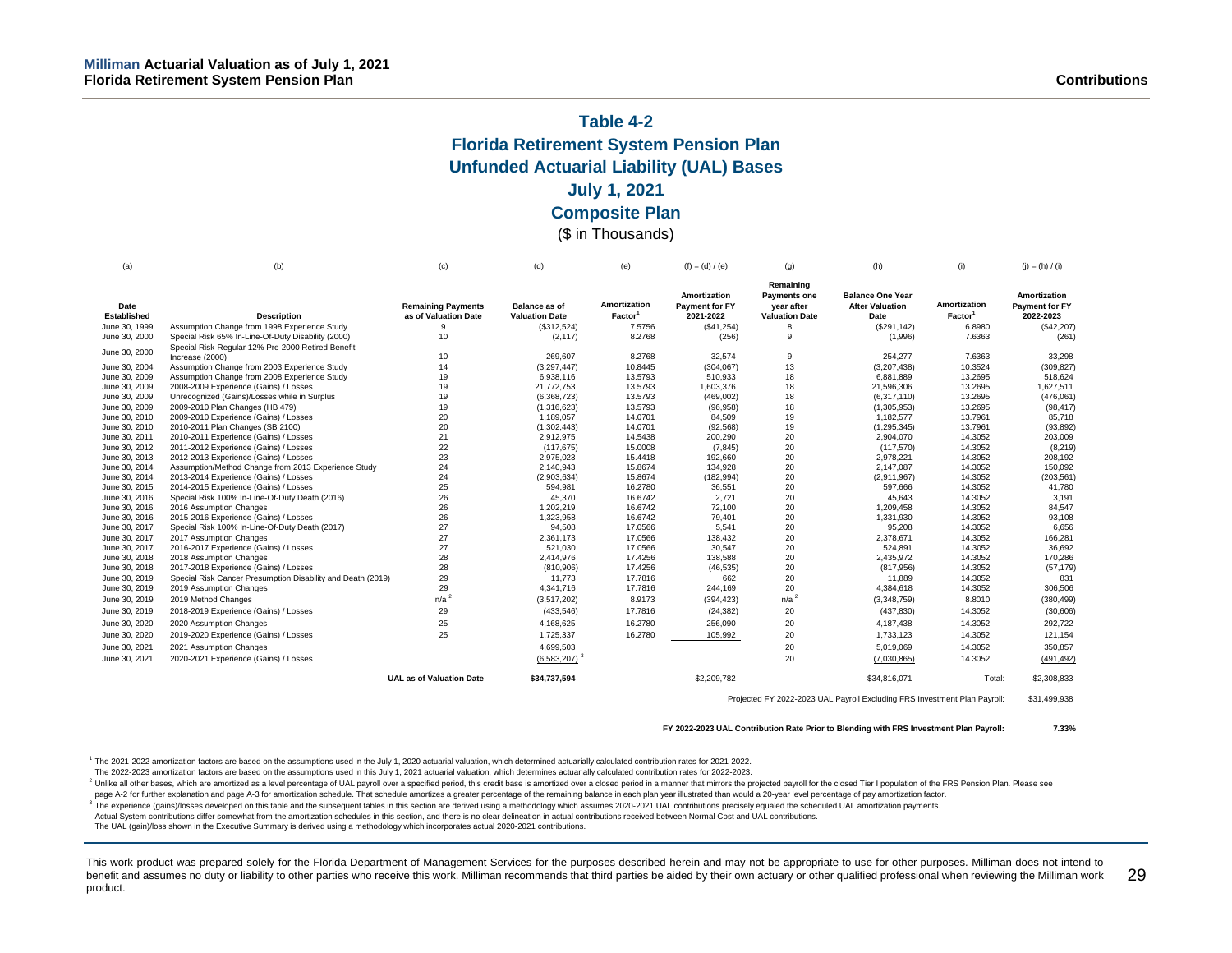### **Table 4-3 Florida Retirement System Pension Plan Unfunded Actuarial Liability (UAL) Bases July 1, 2021 Regular Class** (\$ in Thousands)

(a) (b) (c) (d) (e) (f) = (d) / (e) (g) (h) (i) (j) = (h) / (i) **Date Established Description**<br>June 30, 1999 Assumption Change from 1998 Expe **Remaining Payments as of Valuation Date Balance as of Valuation Date Amortization Factor**<br>7.5756 **Amortization Payment for FY 2021-2022 Remaining Payments one year after Valuation Date Balance One Year After Valuation Date**<br>(\$221,791) **Amortization Factor**<br>6.8980 **Amortization Payment for FY 2022-2023** Assumption Change from 1998 Experience Study 9 9 (\$238,080) 7.5756 (\$31,427) 8 (\$221,791) 6.8980 (\$32,153)<br>Assumption Change from 2003 Experience Study 14 14 (2013.124) 10.8445 (268.627) 13 (2.833.606) 10.3524 (273.716) June 30, 2004 Assumption Change from 2003 Experience Study June 30, 2009 Assumption Change from 2008 Experience Study 19 19 5,643,763 13.5793 415,615 18 5,598,025 13.2695 421,871<br>June 30, 2009 2008-2009 Experience (Gains) / Losses 19 34,670,504 34,670,504 13.5793 2,553,185 18 34,3 June 30, 2009 2008-2009 Experience (Gains) / Losses 19 34,670,504 13.5793 2,553,185 18 34,389,532 13.2695 2,591,617 June 30, 2009 Unrecognized (Gains)/Losses while in Surplus 19 (27,195,866) (2,195,866) 13.5793 (2,002,742) 18 (26,975,469) 13.2695 (2,032,888) 13.2695 (2,032,888) 13.2695 (2,032,888) 13.2695 (2,032,888) 13.2695 (77,372) 1 June 30, 2009 2009-2010 Plan Changes (HB 479) 19 (1,035,081) 13.5793 (76,225) 18 (1,026,693) 13.2695 (77,372) 2009-2010 Experience (Gains) / Losses 20 20 1,325,501 14.0701 14.0701 14.0701 94, 207 1,325,561 14.0701 95,654<br>20 16 1682 1788 14.0701 95,554,2796 14.0701 95,554 14.0701 95,554 June 30, 2010 2010-2011 Plan Changes (SB 2100) 20 (1,682,678) 14.0701 (119,592) 19 (1,673,509) 13.7961 (121,303) June 30, 2011 2010-2011 Experience (Gains) / Losses 21 1,440,943 14.5438 99,076 20 1,436,538 14.3052 100,421 June 30, 2012 2011-2012 Experience (Gains) / Losses 22 522,103 15.0008 34,805 20 521,637 14.3052 36,465 June 30, 2013 2012-2013 Experience (Gains) / Losses 126,467 23 1,807,193 15.4418 117,033 20 1,809,136 14.3052 126,467<br>June 30, 2014 Assumption/Method Change from 2013 Experience Study 24 626,847 15.8674 39,505 20 628,646 Assumption/Method Change from 2013 Experience Study 24 626,847<br>2013-2014 Experience (Gains) / Losses 24 24 (1.315.446) June 30, 2014 2013-2014 Experience (Gains) / Losses 24 (1,315,446) 15.8674 (82,903) 20 (1,319,221) 14.3052 (92,220) June 30, 2015 2014-2015 Experience (Gains) / Losses 25 786,575 16.2780 48,321 20 790,125 14.3052 55,234 June 30, 2016 2016 Assumption Changes 16.6742 48,865 57,300 June 30, 2016 2015-2016 Experience (Gains) / Losses 26 1,362,047 16.6742 81,686 20 1,370,249 14.3052 95,787 June 30, 2017 2017 Assumption Changes 1,584,159 17.0566 20 111,561 June 30, 2017 2016-2017 Experience (Gains) / Losses 27 (325,991) 17.0566 (19,112) 20 (328,407) 14.3052 (22,957) June 30, 2018 2018 Assumption Changes 28 1,602,276 17.4256 91,950 20 1,616,206 14.3052 112,981 June 30, 2018 2017-2018 Experience (Gains) / Losses 28 (1,161,492) 17.4256 (66,655) 20 (1,171,590) 14.3052 (81,900) June 30, 2019 2019 Assumption Changes 29 4,207,514 17.7816 236,622 20 4,249,090 14.3052 297,032 June 30, 2019 2019 Method Changes n/a (1,962,853) 8.9173 (220,116) n/a (1,868,850) 8.8010 (212,346) June 30, 2019 2018-2019 Experience (Gains) / Losses 29 (599,430) 17.7816 (33,711) 20 (605,354) 14.3052 (42,317) June 30, 2020 2020 Assumption Changes 25 2,738,674 16.2780 168,244 20 2,751,033 14.3052 192,311 2019-2020 Experience (Gains) / Losses June 30, 2021 2021 Assumption Changes 3,112,731 20 3,324,397 14.3052 232,391 June 30, 2021 2020-2021 Experience (Gains) / Losses (361,051) (4,836,047) (4,836,047) 20 (5,164,898) 14.3052 (361,051) **UAL as of Valuation Date \$20.187.663 \$1,275,099** \$1,275,099 **\$20,242,685** Total: \$1,305,549

Projected FY 2022-2023 UAL Payroll Excluding FRS Investment Plan Payroll: \$23,632,063

**FY 2022-2023 UAL Contribution Rate Prior to Blending with FRS Investment Plan Payroll: 5.52%**

This work product was prepared solely for the Florida Department of Management Services for the purposes described herein and may not be appropriate to use for other purposes. Milliman does not intend to benefit and assumes no duty or liability to other parties who receive this work. Milliman recommends that third parties be aided by their own actuary or other qualified professional when reviewing the Milliman work product. 30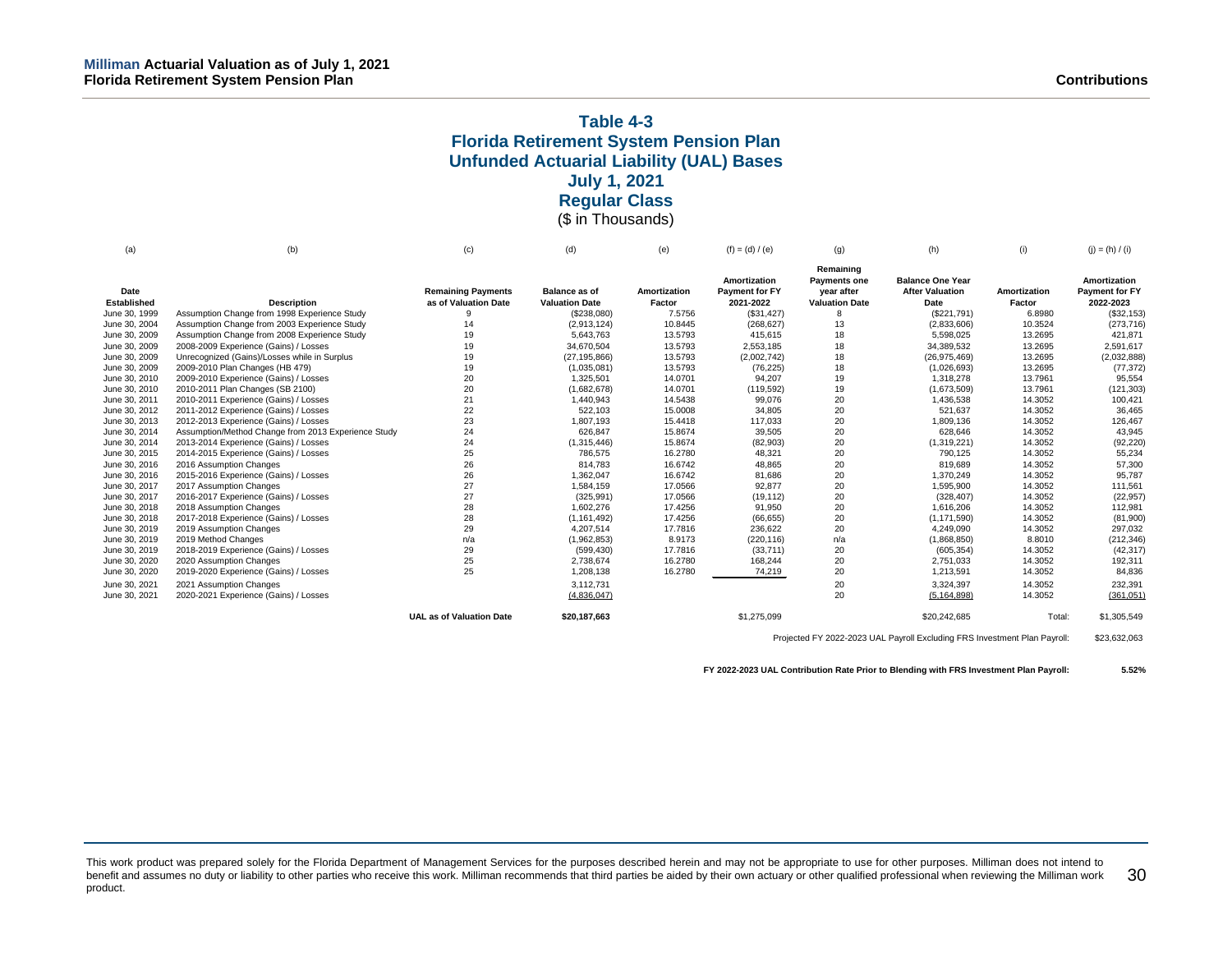### **Table 4-4 Florida Retirement System Pension Plan Unfunded Actuarial Liability (UAL) Bases July 1, 2021 Special Risk Class** (\$ in Thousands)

| (a)                | (b)                                                         | (c)                             | (d)                   | (e)          | $(f) = (d) / (e)$              | (g)                                            | (h)                                               | (i)          | $(j) = (h) / (i)$              |
|--------------------|-------------------------------------------------------------|---------------------------------|-----------------------|--------------|--------------------------------|------------------------------------------------|---------------------------------------------------|--------------|--------------------------------|
| Date               |                                                             | <b>Remaining Payments</b>       | <b>Balance as of</b>  | Amortization | Amortization<br>Payment for FY | Remaining<br><b>Payments one</b><br>vear after | <b>Balance One Year</b><br><b>After Valuation</b> | Amortization | Amortization<br>Payment for FY |
| <b>Established</b> | <b>Description</b>                                          | as of Valuation Date            | <b>Valuation Date</b> | Factor       | 2021-2022                      | <b>Valuation Date</b>                          | Date                                              | Factor       | 2022-2023                      |
| June 30, 1999      | Assumption Change from 1998 Experience Study                | 9                               | (\$72,080)            | 7.5756       | (\$9,515)                      |                                                | (\$67,149)                                        | 6.8980       | (\$9,735)                      |
| June 30, 2000      | Special Risk 65% In-Line-Of-Duty Disability (2000)          | 10                              | (2, 159)              | 8.2768       | (261)                          | 9                                              | (2,036)                                           | 7.6363       | (267)                          |
|                    | Special Risk-Regular 12% Pre-2000 Retired Benefit           |                                 |                       |              |                                |                                                |                                                   |              |                                |
| June 30, 2000      | Increase (2000)                                             | 10                              | 269,607               | 8.2768       | 32.574                         | 9                                              | 254.277                                           | 7.6363       | 33,298                         |
| June 30, 2004      | Assumption Change from 2003 Experience Study                | 14                              | (595, 125)            | 10.8445      | (54, 878)                      | 13                                             | (578, 880)                                        | 10.3524      | (55, 918)                      |
| June 30, 2009      | Assumption Change from 2008 Experience Study                | 19                              | 554,338               | 13.5793      | 40,822                         | 18                                             | 549,845                                           | 13.2695      | 41,437                         |
| June 30, 2009      | 2008-2009 Experience (Gains) / Losses                       | 19                              | 7,638,636             | 13.5793      | 562,520                        | 18                                             | 7,576,732                                         | 13.2695      | 570,987                        |
| June 30, 2009      | Unrecognized (Gains)/Losses while in Surplus                | 19                              | (2,534,706)           | 13.5793      | (186, 659)                     | 18                                             | (2,514,164)                                       | 13.2695      | (189, 469)                     |
| June 30, 2009      | 2009-2010 Plan Changes (HB 479)                             | 19                              | (193, 327)            | 13.5793      | (14, 237)                      | 18                                             | (191, 760)                                        | 13.2695      | (14, 451)                      |
| June 30, 2010      | 2009-2010 Experience (Gains) / Losses                       | 20                              | (421, 124)            | 14.0701      | (29, 930)                      | 19                                             | (418, 829)                                        | 13.7961      | (30, 359)                      |
| June 30, 2010      | 2010-2011 Plan Changes (SB 2100)                            | 20                              | 470,574               | 14.0701      | 33,445                         | 19                                             | 468,009                                           | 13.7961      | 33,923                         |
| June 30, 2011      | 2010-2011 Experience (Gains) / Losses                       | 21                              | 268,536               | 14.5438      | 18.464                         | 20                                             | 267.715                                           | 14.3052      | 18,715                         |
| June 30, 2012      | 2011-2012 Experience (Gains) / Losses                       | 22                              | (582, 211)            | 15.0008      | (38, 812)                      | 20                                             | (581, 691)                                        | 14.3052      | (40, 663)                      |
| June 30, 2013      | 2012-2013 Experience (Gains) / Losses                       | 23                              | 517,249               | 15.4418      | 33,497                         | 20                                             | 517,805                                           | 14.3052      | 36,197                         |
| June 30, 2014      | Assumption/Method Change from 2013 Experience Study         | 24                              | 1,413,017             | 15.8674      | 89,052                         | 20                                             | 1,417,072                                         | 14.3052      | 99,060                         |
| June 30, 2014      | 2013-2014 Experience (Gains) / Losses                       | 24                              | (921, 342)            | 15.8674      | (58,065)                       | 20                                             | (923, 987)                                        | 14.3052      | (64, 591)                      |
| June 30, 2015      | 2014-2015 Experience (Gains) / Losses                       | 25                              | (18, 150)             | 16.2780      | (1, 115)                       | 20                                             | (18, 232)                                         | 14.3052      | (1, 275)                       |
| June 30, 2016      | Special Risk 100% In-Line-Of-Duty Death (2016)              | 26                              | 45,370                | 16.6742      | 2,721                          | 20                                             | 45,643                                            | 14.3052      | 3,191                          |
| June 30, 2016      | 2016 Assumption Changes                                     | 26                              | 259,330               | 16.6742      | 15,553                         | 20                                             | 260,892                                           | 14.3052      | 18,238                         |
| June 30, 2016      | 2015-2016 Experience (Gains) / Losses                       | 26                              | 226,950               | 16.6742      | 13,611                         | 20                                             | 228,317                                           | 14.3052      | 15,960                         |
| June 30, 2017      | Special Risk 100% In-Line-Of-Duty Death (2017)              | 27                              | 94,508                | 17.0566      | 5,541                          | 20                                             | 95,208                                            | 14.3052      | 6,656                          |
| June 30, 2017      | 2017 Assumption Changes                                     | 27                              | 515,014               | 17.0566      | 30,194                         | 20                                             | 518,831                                           | 14.3052      | 36,269                         |
| June 30, 2017      | 2016-2017 Experience (Gains) / Losses                       | 27                              | 513,852               | 17.0566      | 30,126                         | 20                                             | 517.661                                           | 14.3052      | 36,187                         |
| June 30, 2018      | 2018 Assumption Changes                                     | 28                              | 539,428               | 17.4256      | 30,956                         | 20                                             | 544,118                                           | 14.3052      | 38,036                         |
| June 30, 2018      | 2017-2018 Experience (Gains) / Losses                       | 28                              | 207,604               | 17.4256      | 11,914                         | 20                                             | 209,409                                           | 14.3052      | 14,639                         |
| June 30, 2019      | Special Risk Cancer Presumption Disability and Death (2019) | 29                              | 11,773                | 17.7816      | 662                            | 20                                             | 11,889                                            | 14.3052      | 831                            |
| June 30, 2019      | 2019 Assumption Changes                                     | 29                              | (26, 667)             | 17.7816      | (1,500)                        | 20                                             | (26, 931)                                         | 14.3052      | (1,883)                        |
| June 30, 2019      | 2019 Method Changes                                         | n/a                             | (1,450,305)           | 8.9173       | (162, 639)                     | n/a                                            | (1,380,848)                                       | 8.8010       | (156, 898)                     |
| June 30, 2019      | 2018-2019 Experience (Gains) / Losses                       | 29                              | 127,176               | 17.7816      | 7,152                          | 20                                             | 128,433                                           | 14.3052      | 8,978                          |
| June 30, 2020      | 2020 Assumption Changes                                     | 25                              | 885,872               | 16.2780      | 54,421                         | 20                                             | 889,870                                           | 14.3052      | 62,206                         |
| June 30, 2020      | 2019-2020 Experience (Gains) / Losses                       | 25                              | 247,277               | 16.2780      | 15,191                         | 20                                             | 248,393                                           | 14.3052      | 17,364                         |
| June 30, 2021      | 2021 Assumption Changes                                     |                                 | 1,038,600             |              |                                | 20                                             | 1.109.225                                         | 14.3052      | 77.540                         |
| June 30, 2021      | 2020-2021 Experience (Gains) / Losses                       |                                 | (1,088,825)           |              |                                | 20                                             | (1, 162, 865)                                     | 14.3052      | (81, 290)                      |
|                    |                                                             | <b>UAL as of Valuation Date</b> | \$7,938,690           |              | \$470,805                      |                                                | \$7.991.972                                       | Total:       | \$522,916                      |

Projected FY 2022-2023 UAL Payroll Excluding FRS Investment Plan Payroll: \$4,683,880

**FY 2022-2023 UAL Contribution Rate Prior to Blending with FRS Investment Plan Payroll: 11.16%**

This work product was prepared solely for the Florida Department of Management Services for the purposes described herein and may not be appropriate to use for other purposes. Milliman does not intend to benefit and assumes no duty or liability to other parties who receive this work. Milliman recommends that third parties be aided by their own actuary or other qualified professional when reviewing the Milliman work product. 31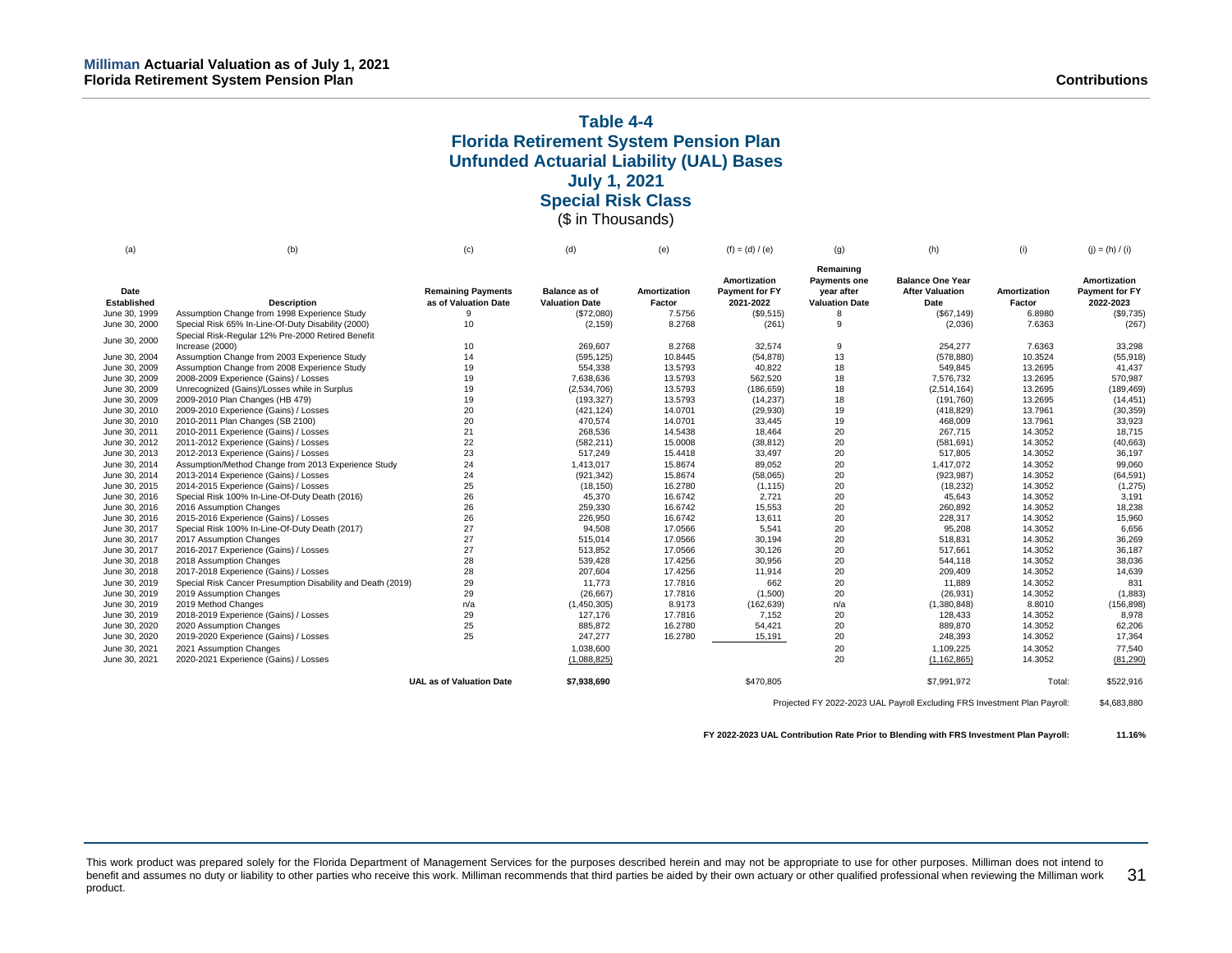# **Table 4-5 Florida Retirement System Pension Plan Unfunded Actuarial Liability (UAL) Bases July 1, 2021 Special Risk Administrative Support Class** (\$ in Thousands)

| (a)                        | (b)                                                 | (c)                                               | (d)                                           | (e)                    | $(f) = (d) / (e)$                           | (q)                                                                     | (h)                                                       | (i)                    | $(j) = (h) / (i)$                                  |
|----------------------------|-----------------------------------------------------|---------------------------------------------------|-----------------------------------------------|------------------------|---------------------------------------------|-------------------------------------------------------------------------|-----------------------------------------------------------|------------------------|----------------------------------------------------|
| Date<br><b>Established</b> | <b>Description</b>                                  | <b>Remaining Payments</b><br>as of Valuation Date | <b>Balance as of</b><br><b>Valuation Date</b> | Amortization<br>Factor | Amortization<br>Payment for FY<br>2021-2022 | Remaining<br><b>Payments one</b><br>year after<br><b>Valuation Date</b> | <b>Balance One Year</b><br><b>After Valuation</b><br>Date | Amortization<br>Factor | Amortization<br><b>Payment for FY</b><br>2022-2023 |
| June 30, 1999              | Assumption Change from 1998 Experience Study        |                                                   | (\$259)                                       | 7.5756                 | (\$34)                                      |                                                                         | (\$241)                                                   | 6.8980                 | (\$35)                                             |
| June 30, 2000              | Special Risk 65% In-Line-Of-Duty Disability (2000)  | 10                                                | 43                                            | 8.2768                 | 5                                           | 9                                                                       | 40                                                        | 7.6363                 |                                                    |
| June 30, 2004              | Assumption Change from 2003 Experience Study        | 14                                                | 9,935                                         | 10.8445                | 916                                         | 13                                                                      | 9.664                                                     | 10.3524                | 934                                                |
| June 30, 2009              | Assumption Change from 2008 Experience Study        | 19                                                | 1,333                                         | 13.5793                | 98                                          | 18                                                                      | 1,323                                                     | 13.2695                | 100                                                |
| June 30, 2009              | 2008-2009 Experience (Gains) / Losses               | 19                                                | 20,045                                        | 13.5793                | 1,476                                       | 18                                                                      | 19,883                                                    | 13.2695                | 1,498                                              |
| June 30, 2009              | Unrecognized (Gains)/Losses while in Surplus        | 19                                                | (22, 246)                                     | 13.5793                | (1,638)                                     | 18                                                                      | (22,065)                                                  | 13.2695                | (1,663)                                            |
| June 30, 2009              | 2009-2010 Plan Changes (HB 479)                     | 19                                                | $\Omega$                                      | 13.5793                |                                             | 18                                                                      | $\Omega$                                                  | 13.2695                |                                                    |
| June 30, 2010              | 2009-2010 Experience (Gains) / Losses               | 20                                                | 1,212                                         | 14.0701                | 86                                          | 19                                                                      | 1,205                                                     | 13.7961                | 87                                                 |
| June 30, 2010              | 2010-2011 Plan Changes (SB 2100)                    | 20                                                | (553)                                         | 14.0701                | (39)                                        | 19                                                                      | (550)                                                     | 13.7961                | (40)                                               |
| June 30, 2011              | 2010-2011 Experience (Gains) / Losses               | 21                                                | 2,936                                         | 14.5438                | 202                                         | 20                                                                      | 2,927                                                     | 14.3052                | 205                                                |
| June 30, 2012              | 2011-2012 Experience (Gains) / Losses               | 22                                                | 613                                           | 15.0008                | 41                                          | 20                                                                      | 612                                                       | 14.3052                | 43                                                 |
| June 30, 2013              | 2012-2013 Experience (Gains) / Losses               | 23                                                | 2,945                                         | 15.4418                | 191                                         | 20                                                                      | 2,948                                                     | 14.3052                | 206                                                |
| June 30, 2014              | Assumption/Method Change from 2013 Experience Study | 24                                                | (6, 103)                                      | 15.8674                | (385)                                       | 20                                                                      | (6, 120)                                                  | 14.3052                | (428)                                              |
| June 30, 2014              | 2013-2014 Experience (Gains) / Losses               | 24                                                | 6,914                                         | 15.8674                | 436                                         | 20                                                                      | 6,934                                                     | 14.3052                | 485                                                |
| June 30, 2015              | 2014-2015 Experience (Gains) / Losses               | 25                                                | (6,091)                                       | 16.2780                | (374)                                       | 20                                                                      | (6, 118)                                                  | 14.3052                | (428)                                              |
| June 30, 2016              | 2016 Assumption Changes                             | 26                                                | 512                                           | 16.6742                | 31                                          | 20                                                                      | 515                                                       | 14.3052                | 36                                                 |
| June 30, 2016              | 2015-2016 Experience (Gains) / Losses               | 26                                                | 2,038                                         | 16.6742                | 122                                         | 20                                                                      | 2,050                                                     | 14.3052                | 143                                                |
| June 30, 2017              | 2017 Assumption Changes                             | 27                                                | 992                                           | 17.0566                | 58                                          | 20                                                                      | 999                                                       | 14.3052                | 70                                                 |
| June 30, 2017              | 2016-2017 Experience (Gains) / Losses               | 27                                                | 2,497                                         | 17.0566                | 146                                         | 20                                                                      | 2,516                                                     | 14.3052                | 176                                                |
| June 30, 2018              | 2018 Assumption Changes                             | 28                                                | 1,010                                         | 17.4256                | 58                                          | 20                                                                      | 1,018                                                     | 14.3052                | 71                                                 |
| June 30, 2018              | 2017-2018 Experience (Gains) / Losses               | 28                                                | 691                                           | 17.4256                | 40                                          | 20                                                                      | 697                                                       | 14.3052                | 49                                                 |
| June 30, 2019              | 2019 Assumption Changes                             | 29                                                | (2,861)                                       | 17.7816                | (161)                                       | 20                                                                      | (2,889)                                                   | 14.3052                | (202)                                              |
| June 30, 2019              | 2019 Method Changes                                 | n/a                                               | (1,920)                                       | 8.9173                 | (215)                                       | n/a                                                                     | (1,828)                                                   | 8.8010                 | (208)                                              |
| June 30, 2019              | 2018-2019 Experience (Gains) / Losses               | 29                                                | 2,127                                         | 17.7816                | 120                                         | 20                                                                      | 2,148                                                     | 14.3052                | 150                                                |
| June 30, 2020              | 2020 Assumption Changes                             | 25                                                | 1,639                                         | 16.2780                | 101                                         | 20                                                                      | 1,647                                                     | 14.3052                | 115                                                |
| June 30, 2020              | 2019-2020 Experience (Gains) / Losses               | 25                                                | 1,048                                         | 16.2780                | 64                                          | 20                                                                      | 1,053                                                     | 14.3052                | 74                                                 |
| June 30, 2021              | 2021 Assumption Changes                             |                                                   | 1,608                                         |                        |                                             | 20                                                                      | 1,717                                                     | 14.3052                | 120                                                |
| June 30, 2021              | 2020-2021 Experience (Gains) / Losses               |                                                   | (3,828)                                       |                        |                                             | 20                                                                      | (4,089)                                                   | 14.3052                | (286)                                              |
|                            |                                                     | <b>UAL as of Valuation Date</b>                   | \$16,278                                      |                        | \$1,344                                     |                                                                         | \$15,996                                                  | Total:                 | \$1,278                                            |

Projected FY 2022-2023 UAL Payroll Excluding FRS Investment Plan Payroll: \$3,485

**FY 2022-2023 UAL Contribution Rate Prior to Blending with FRS Investment Plan Payroll: 36.66%**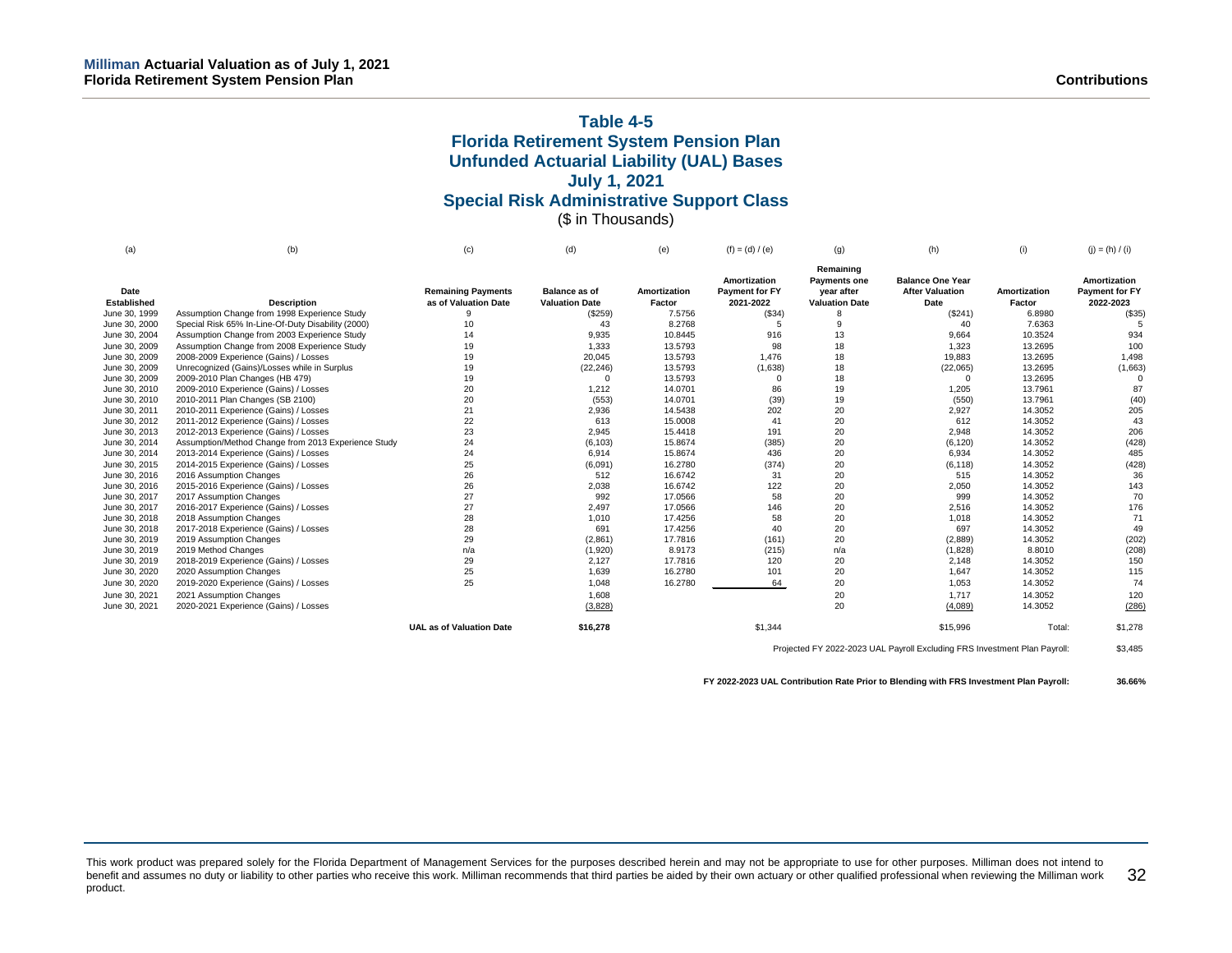# **Table 4-6 Florida Retirement System Pension Plan Unfunded Actuarial Liability (UAL) Bases July 1, 2021 Elected Officers' Class: Judicial Subclass** (\$ in Thousands)

| (a)                 | (b)                                                 | (c)                                               | (d)                                           | (e)                    | $(f) = (d) / (e)$                           | (q)                                                                     | (h)                                                       | (i)                    | $(i) = (h) / (i)$                           |
|---------------------|-----------------------------------------------------|---------------------------------------------------|-----------------------------------------------|------------------------|---------------------------------------------|-------------------------------------------------------------------------|-----------------------------------------------------------|------------------------|---------------------------------------------|
| Date<br>Established | <b>Description</b>                                  | <b>Remaining Payments</b><br>as of Valuation Date | <b>Balance as of</b><br><b>Valuation Date</b> | Amortization<br>Factor | Amortization<br>Payment for FY<br>2021-2022 | Remaining<br><b>Payments one</b><br>year after<br><b>Valuation Date</b> | <b>Balance One Year</b><br><b>After Valuation</b><br>Date | Amortization<br>Factor | Amortization<br>Payment for FY<br>2022-2023 |
| June 30, 1999       | Assumption Change from 1998 Experience Study        |                                                   | \$33                                          | 7.5756                 | \$4                                         |                                                                         | \$31                                                      | 6.8980                 | \$5                                         |
| June 30, 2004       | Assumption Change from 2003 Experience Study        | 14                                                | 26,253                                        | 10.8445                | 2,421                                       | 13                                                                      | 25,536                                                    | 10.3524                | 2,467                                       |
| June 30, 2009       | Assumption Change from 2008 Experience Study        | 19                                                | 20,375                                        | 13.5793                | 1.500                                       | 18                                                                      | 20,209                                                    | 13.2695                | 1,523                                       |
| June 30, 2009       | 2008-2009 Experience (Gains) / Losses               | 19                                                | 515,422                                       | 13.5793                | 37,956                                      | 18                                                                      | 511.245                                                   | 13.2695                | 38,528                                      |
| June 30, 2009       | Unrecognized (Gains)/Losses while in Surplus        | 19                                                | (279.597)                                     | 13.5793                | (20, 590)                                   | 18                                                                      | (277, 331)                                                | 13.2695                | (20,900)                                    |
| June 30, 2009       | 2009-2010 Plan Changes (HB 479)                     | 19                                                | (25, 750)                                     | 13.5793                | (1,896)                                     | 18                                                                      | (25, 541)                                                 | 13.2695                | (1,925)                                     |
| June 30, 2010       | 2009-2010 Experience (Gains) / Losses               | 20                                                | (22, 615)                                     | 14.0701                | (1,607)                                     | 19                                                                      | (22, 492)                                                 | 13.7961                | (1,630)                                     |
| June 30, 2010       | 2010-2011 Plan Changes (SB 2100)                    | 20                                                | 3,251                                         | 14.0701                | 231                                         | 19                                                                      | 3,233                                                     | 13.7961                | 234                                         |
| June 30, 2011       | 2010-2011 Experience (Gains) / Losses               | 21                                                | 86,794                                        | 14.5438                | 5,968                                       | 20                                                                      | 86,529                                                    | 14.3052                | 6,049                                       |
| June 30, 2012       | 2011-2012 Experience (Gains) / Losses               | 22                                                | 6,848                                         | 15.0008                | 456                                         | 20                                                                      | 6,842                                                     | 14.3052                | 478                                         |
| June 30, 2013       | 2012-2013 Experience (Gains) / Losses               | 23                                                | 111,890                                       | 15.4418                | 7,246                                       | 20                                                                      | 112,010                                                   | 14.3052                | 7,830                                       |
| June 30, 2014       | Assumption/Method Change from 2013 Experience Study | 24                                                | 25.662                                        | 15.8674                | 1.617                                       | 20                                                                      | 25,735                                                    | 14.3052                | 1.799                                       |
| June 30, 2014       | 2013-2014 Experience (Gains) / Losses               | 24                                                | (56, 745)                                     | 15.8674                | (3,576)                                     | 20                                                                      | (56,908)                                                  | 14.3052                | (3,978)                                     |
| June 30, 2015       | 2014-2015 Experience (Gains) / Losses               | 25                                                | 5,688                                         | 16.2780                | 349                                         | 20                                                                      | 5,714                                                     | 14.3052                | 399                                         |
| June 30, 2016       | 2016 Assumption Changes                             | 26                                                | 7,585                                         | 16.6742                | 455                                         | 20                                                                      | 7,630                                                     | 14.3052                | 533                                         |
| June 30, 2016       | 2015-2016 Experience (Gains) / Losses               | 26                                                | 37,115                                        | 16.6742                | 2,226                                       | 20                                                                      | 37,338                                                    | 14.3052                | 2,610                                       |
| June 30, 2017       | 2017 Assumption Changes                             | 27                                                | 14.680                                        | 17.0566                | 861                                         | 20                                                                      | 14,789                                                    | 14.3052                | 1,034                                       |
| June 30, 2017       | 2016-2017 Experience (Gains) / Losses               | 27                                                | (2,694)                                       | 17.0566                | (158)                                       | 20                                                                      | (2,714)                                                   | 14.3052                | (190)                                       |
| June 30, 2018       | 2018 Assumption Changes                             | 28                                                | 15.455                                        | 17.4256                | 887                                         | 20                                                                      | 15,590                                                    | 14.3052                | 1,090                                       |
| June 30, 2018       | 2017-2018 Experience (Gains) / Losses               | 28                                                | 37.758                                        | 17.4256                | 2.167                                       | 20                                                                      | 38,086                                                    | 14.3052                | 2.662                                       |
| June 30, 2019       | 2019 Assumption Changes                             | 29                                                | (46, 718)                                     | 17.7816                | (2,627)                                     | 20                                                                      | (47, 179)                                                 | 14.3052                | (3,298)                                     |
| June 30, 2019       | 2019 Method Changes                                 | n/a                                               | (23, 851)                                     | 8.9173                 | (2,675)                                     | n/a                                                                     | (22, 709)                                                 | 8.8010                 | (2,580)                                     |
| June 30, 2019       | 2018-2019 Experience (Gains) / Losses               | 29                                                | 32,528                                        | 17.7816                | 1,829                                       | 20                                                                      | 32,850                                                    | 14.3052                | 2,296                                       |
| June 30, 2020       | 2020 Assumption Changes                             | 25                                                | 26,686                                        | 16.2780                | 1,639                                       | 20                                                                      | 26,806                                                    | 14.3052                | 1,874                                       |
| June 30, 2020       | 2019-2020 Experience (Gains) / Losses               | 25                                                | (9,790)                                       | 16.2780                | (601)                                       | 20                                                                      | (9,834)                                                   | 14.3052                | (687)                                       |
| June 30, 2021       | 2021 Assumption Changes                             |                                                   | 29,331                                        |                        |                                             | 20                                                                      | 31,326                                                    | 14.3052                | 2,190                                       |
| June 30, 2021       | 2020-2021 Experience (Gains) / Losses               |                                                   | 196                                           |                        |                                             | 20                                                                      | 209                                                       | 14.3052                | 15                                          |
|                     |                                                     | <b>UAL as of Valuation Date</b>                   | \$535,788                                     |                        | \$34,083                                    |                                                                         | \$536,999                                                 | Total:                 | \$38,427                                    |

Projected FY 2022-2023 UAL Payroll Excluding FRS Investment Plan Payroll: \$115,595

**FY 2022-2023 UAL Contribution Rate Prior to Blending with FRS Investment Plan Payroll: 33.24%**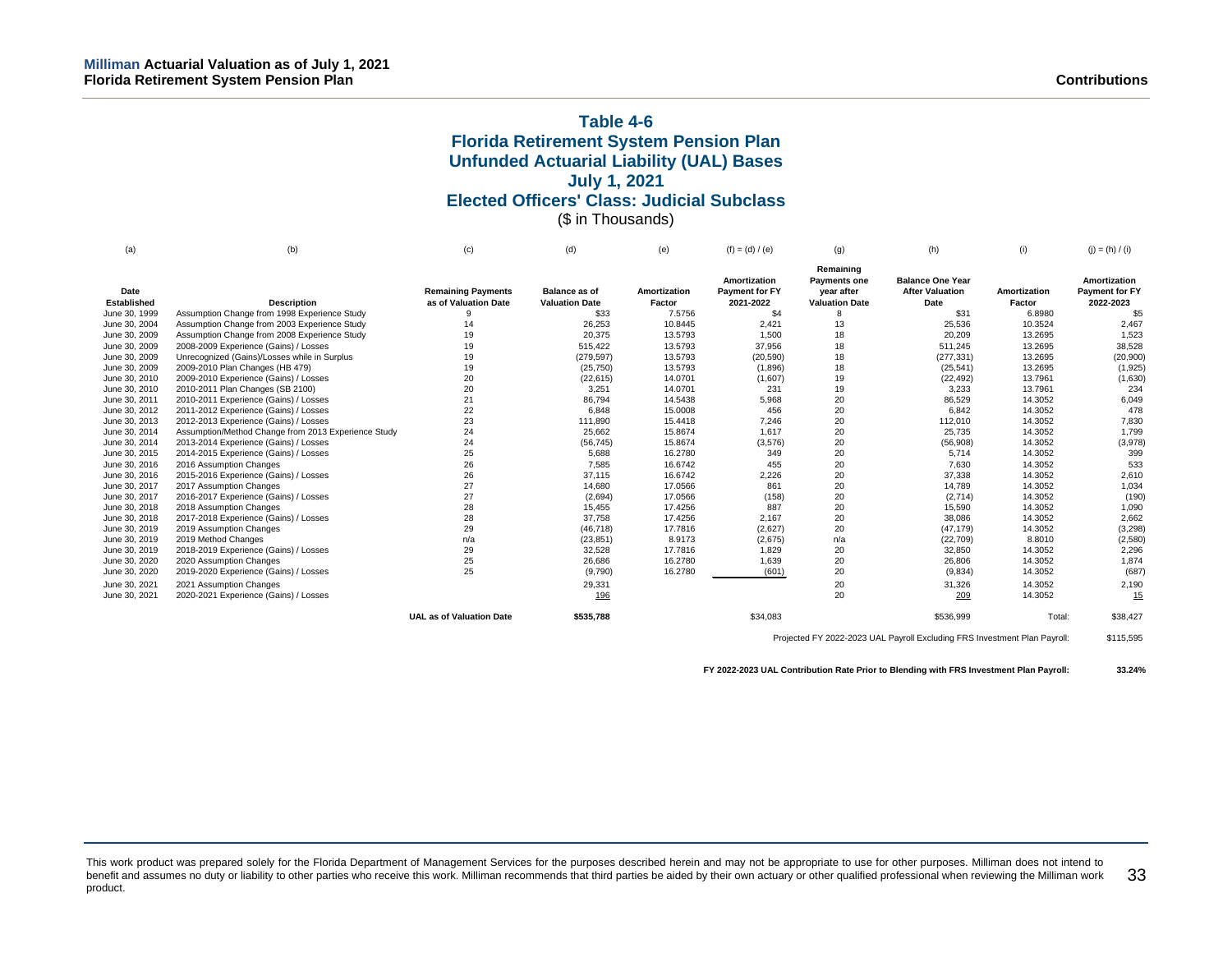# **Table 4-7 Florida Retirement System Pension Plan Unfunded Actuarial Liability (UAL) Bases July 1, 2021 Elected Officers' Class: Legislature/Attorney/Cabinet Subclass** (\$ in Thousands)

| (a)                        | (b)                                                 | (c)                                               | (d)                                           | (e)                    | $(f) = (d) / (e)$                           | (q)                                                                     | (h)                                                       | (i)                    | $(i) = (h) / (i)$                                  |
|----------------------------|-----------------------------------------------------|---------------------------------------------------|-----------------------------------------------|------------------------|---------------------------------------------|-------------------------------------------------------------------------|-----------------------------------------------------------|------------------------|----------------------------------------------------|
| Date<br><b>Established</b> | <b>Description</b>                                  | <b>Remaining Payments</b><br>as of Valuation Date | <b>Balance as of</b><br><b>Valuation Date</b> | Amortization<br>Factor | Amortization<br>Payment for FY<br>2021-2022 | Remaining<br><b>Payments one</b><br>vear after<br><b>Valuation Date</b> | <b>Balance One Year</b><br><b>After Valuation</b><br>Date | Amortization<br>Factor | Amortization<br><b>Payment for FY</b><br>2022-2023 |
| June 30, 1999              | Assumption Change from 1998 Experience Study        | 9                                                 | \$2                                           | 7.5756                 | \$0                                         |                                                                         | \$2                                                       | 6.8980                 | \$0                                                |
| June 30, 2004              | Assumption Change from 2003 Experience Study        | 14                                                | 1,977                                         | 10.8445                | 182                                         | 13                                                                      | 1,923                                                     | 10.3524                | 186                                                |
| June 30, 2009              | Assumption Change from 2008 Experience Study        | 19                                                | 2,045                                         | 13.5793                | 151                                         | 18                                                                      | 2,028                                                     | 13.2695                | 153                                                |
| June 30, 2009              | 2008-2009 Experience (Gains) / Losses               | 19                                                | 62,629                                        | 13.5793                | 4,612                                       | 18                                                                      | 62,121                                                    | 13.2695                | 4,681                                              |
| June 30, 2009              | Unrecognized (Gains)/Losses while in Surplus        | 19                                                | (35, 817)                                     | 13.5793                | (2,638)                                     | 18                                                                      | (35, 527)                                                 | 13.2695                | (2,677)                                            |
| June 30, 2009              | 2009-2010 Plan Changes (HB 479)                     | 19                                                | (813)                                         | 13.5793                | (60)                                        | 18                                                                      | (806)                                                     | 13.2695                | (61)                                               |
| June 30, 2010              | 2009-2010 Experience (Gains) / Losses               | 20                                                | 2,944                                         | 14.0701                | 209                                         | 19                                                                      | 2,928                                                     | 13.7961                | 212                                                |
| June 30, 2010              | 2010-2011 Plan Changes (SB 2100)                    | 20                                                | 134                                           | 14.0701                | 10                                          | 19                                                                      | 133                                                       | 13.7961                | 10                                                 |
| June 30, 2011              | 2010-2011 Experience (Gains) / Losses               | 21                                                | 8.749                                         | 14.5438                | 602                                         | 20                                                                      | 8,722                                                     | 14.3052                | 610                                                |
| June 30, 2012              | 2011-2012 Experience (Gains) / Losses               | 22                                                | (4, 129)                                      | 15.0008                | (275)                                       | 20                                                                      | (4, 126)                                                  | 14.3052                | (288)                                              |
| June 30, 2013              | 2012-2013 Experience (Gains) / Losses               | 23                                                | 19,861                                        | 15.4418                | 1.286                                       | 20                                                                      | 19,883                                                    | 14.3052                | 1,390                                              |
| June 30, 2014              | Assumption/Method Change from 2013 Experience Study | 24                                                | (3,079)                                       | 15.8674                | (194)                                       | 20                                                                      | (3,088)                                                   | 14.3052                | (216)                                              |
| June 30, 2014              | 2013-2014 Experience (Gains) / Losses               | 24                                                | (949)                                         | 15.8674                | (60)                                        | 20                                                                      | (952)                                                     | 14.3052                | (67)                                               |
| June 30, 2015              | 2014-2015 Experience (Gains) / Losses               | 25                                                | (7, 555)                                      | 16.2780                | (464)                                       | 20                                                                      | (7,589)                                                   | 14.3052                | (531)                                              |
| June 30, 2016              | 2016 Assumption Changes                             | 26                                                | 639                                           | 16.6742                | 38                                          | 20                                                                      | 642                                                       | 14.3052                | 45                                                 |
| June 30, 2016              | 2015-2016 Experience (Gains) / Losses               | 26                                                | 10,758                                        | 16.6742                | 645                                         | 20                                                                      | 10,823                                                    | 14.3052                | 757                                                |
| June 30, 2017              | 2017 Assumption Changes                             | 27                                                | 1,292                                         | 17.0566                | 76                                          | 20                                                                      | 1,302                                                     | 14.3052                | 91                                                 |
| June 30, 2017              | 2016-2017 Experience (Gains) / Losses               | 27                                                | 4,141                                         | 17.0566                | 243                                         | 20                                                                      | 4.171                                                     | 14.3052                | 292                                                |
| June 30, 2018              | 2018 Assumption Changes                             | 28                                                | 1,334                                         | 17.4256                | 77                                          | 20                                                                      | 1.345                                                     | 14.3052                | 94                                                 |
| June 30, 2018              | 2017-2018 Experience (Gains) / Losses               | 28                                                | 2.796                                         | 17.4256                | 160                                         | 20                                                                      | 2,820                                                     | 14.3052                | 197                                                |
| June 30, 2019              | 2019 Assumption Changes                             | 29                                                | (2,799)                                       | 17.7816                | (157)                                       | 20                                                                      | (2,827)                                                   | 14.3052                | (198)                                              |
| June 30, 2019              | 2019 Method Changes                                 | n/a                                               | (776)                                         | 8.9173                 | (87)                                        | n/a                                                                     | (738)                                                     | 8.8010                 | (84)                                               |
| June 30, 2019              | 2018-2019 Experience (Gains) / Losses               | 29                                                | 1,037                                         | 17.7816                | 58                                          | 20                                                                      | 1,048                                                     | 14.3052                | 73                                                 |
| June 30, 2020              | 2020 Assumption Changes                             | 25                                                | 2,479                                         | 16.2780                | 152                                         | 20                                                                      | 2,490                                                     | 14.3052                | 174                                                |
| June 30, 2020              | 2019-2020 Experience (Gains) / Losses               | 25                                                | 4,078                                         | 16.2780                | 251                                         | 20                                                                      | 4,096                                                     | 14.3052                | 286                                                |
| June 30, 2021              | 2021 Assumption Changes                             |                                                   | 2.451                                         |                        |                                             | 20                                                                      | 2,618                                                     | 14.3052                | 183                                                |
| June 30, 2021              | 2020-2021 Experience (Gains) / Losses               |                                                   | (1, 291)                                      |                        |                                             | 20                                                                      | (1, 379)                                                  | 14.3052                | (96)                                               |
|                            |                                                     | <b>UAL as of Valuation Date</b>                   | \$72,136                                      |                        | \$4,817                                     |                                                                         | \$72,064                                                  | Total:                 | \$5,216                                            |

Projected FY 2022-2023 UAL Payroll Excluding FRS Investment Plan Payroll: \$6,489

**FY 2022-2023 UAL Contribution Rate Prior to Blending with FRS Investment Plan Payroll: 80.39%**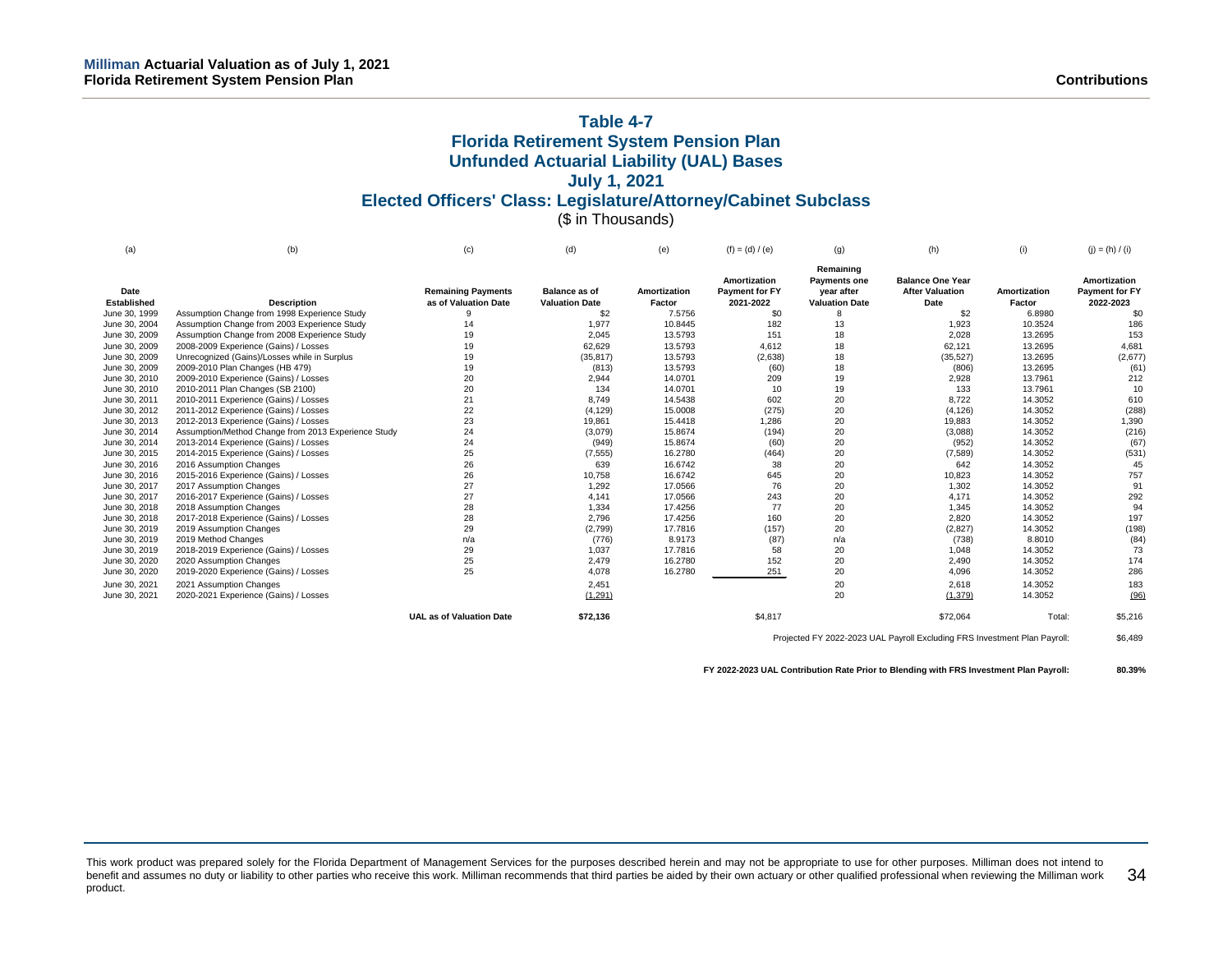# **Table 4-8 Florida Retirement System Pension Plan Unfunded Actuarial Liability (UAL) Bases July 1, 2021 Elected Officers' Class: Local Subclass** (\$ in Thousands)

| (a)                 | (b)                                                 | (c)                                               | (d)                                           | (e)                    | $(f) = (d) / (e)$                           | (q)                                                                     | (h)                                                       | (i)                    | $(j) = (h) / (i)$                           |
|---------------------|-----------------------------------------------------|---------------------------------------------------|-----------------------------------------------|------------------------|---------------------------------------------|-------------------------------------------------------------------------|-----------------------------------------------------------|------------------------|---------------------------------------------|
| Date<br>Established | <b>Description</b>                                  | <b>Remaining Payments</b><br>as of Valuation Date | <b>Balance as of</b><br><b>Valuation Date</b> | Amortization<br>Factor | Amortization<br>Payment for FY<br>2021-2022 | Remaining<br><b>Payments one</b><br>year after<br><b>Valuation Date</b> | <b>Balance One Year</b><br><b>After Valuation</b><br>Date | Amortization<br>Factor | Amortization<br>Payment for FY<br>2022-2023 |
| June 30, 1999       | Assumption Change from 1998 Experience Study        | 9                                                 | \$4                                           | 7.5756                 | \$1                                         |                                                                         | \$4                                                       | 6.8980                 | \$1                                         |
| June 30, 2004       | Assumption Change from 2003 Experience Study        | 14                                                | 33,229                                        | 10.8445                | 3,064                                       | 13                                                                      | 32,322                                                    | 10.3524                | 3,122                                       |
| June 30, 2009       | Assumption Change from 2008 Experience Study        | 19                                                | 11,888                                        | 13.5793                | 875                                         | 18                                                                      | 11,792                                                    | 13.2695                | 889                                         |
| June 30, 2009       | 2008-2009 Experience (Gains) / Losses               | 19                                                | 244,019                                       | 13.5793                | 17,970                                      | 18                                                                      | 242,041                                                   | 13.2695                | 18,240                                      |
| June 30, 2009       | Unrecognized (Gains)/Losses while in Surplus        | 19                                                | (60, 418)                                     | 13.5793                | (4, 449)                                    | 18                                                                      | (59, 928)                                                 | 13.2695                | (4, 516)                                    |
| June 30, 2009       | 2009-2010 Plan Changes (HB 479)                     | 19                                                | (7, 376)                                      | 13.5793                | (543)                                       | 18                                                                      | (7, 316)                                                  | 13.2695                | (551)                                       |
| June 30, 2010       | 2009-2010 Experience (Gains) / Losses               | 20                                                | 2,155                                         | 14.0701                | 153                                         | 19                                                                      | 2,143                                                     | 13.7961                | 155                                         |
| June 30, 2010       | 2010-2011 Plan Changes (SB 2100)                    | 20                                                | 308                                           | 14.0701                | 22                                          | 19                                                                      | 306                                                       | 13.7961                | 22                                          |
| June 30, 2011       | 2010-2011 Experience (Gains) / Losses               | 21                                                | 14,456                                        | 14.5438                | 994                                         | 20                                                                      | 14,411                                                    | 14.3052                | 1,007                                       |
| June 30, 2012       | 2011-2012 Experience (Gains) / Losses               | 22                                                | (5,935)                                       | 15.0008                | (396)                                       | 20                                                                      | (5,930)                                                   | 14.3052                | (415)                                       |
| June 30, 2013       | 2012-2013 Experience (Gains) / Losses               | 23                                                | 114,698                                       | 15.4418                | 7,428                                       | 20                                                                      | 114,821                                                   | 14.3052                | 8,027                                       |
| June 30, 2014       | Assumption/Method Change from 2013 Experience Study | 24                                                | (24, 481)                                     | 15.8674                | (1, 543)                                    | 20                                                                      | (24, 551)                                                 | 14.3052                | (1,716)                                     |
| June 30, 2014       | 2013-2014 Experience (Gains) / Losses               | 24                                                | (10, 877)                                     | 15.8674                | (685)                                       | 20                                                                      | (10,908)                                                  | 14.3052                | (763)                                       |
| June 30, 2015       | 2014-2015 Experience (Gains) / Losses               | 25                                                | (10, 863)                                     | 16.2780                | (667)                                       | 20                                                                      | (10, 912)                                                 | 14.3052                | (763)                                       |
| June 30, 2016       | 2016 Assumption Changes                             | 26                                                | 3,408                                         | 16.6742                | 204                                         | 20                                                                      | 3,428                                                     | 14.3052                | 240                                         |
| June 30, 2016       | 2015-2016 Experience (Gains) / Losses               | 26                                                | 22,474                                        | 16.6742                | 1,348                                       | 20                                                                      | 22,609                                                    | 14.3052                | 1,580                                       |
| June 30, 2017       | 2017 Assumption Changes                             | 27                                                | 7,134                                         | 17.0566                | 418                                         | 20                                                                      | 7,187                                                     | 14.3052                | 502                                         |
| June 30, 2017       | 2016-2017 Experience (Gains) / Losses               | 27                                                | 40,367                                        | 17.0566                | 2,367                                       | 20                                                                      | 40,666                                                    | 14.3052                | 2,843                                       |
| June 30, 2018       | 2018 Assumption Changes                             | 28                                                | 7.268                                         | 17.4256                | 417                                         | 20                                                                      | 7,331                                                     | 14.3052                | 512                                         |
| June 30, 2018       | 2017-2018 Experience (Gains) / Losses               | 28                                                | 11,129                                        | 17.4256                | 639                                         | 20                                                                      | 11,226                                                    | 14.3052                | 785                                         |
| June 30, 2019       | 2019 Assumption Changes                             | 29                                                | (8,922)                                       | 17.7816                | (502)                                       | 20                                                                      | (9,010)                                                   | 14.3052                | (630)                                       |
| June 30, 2019       | 2019 Method Changes                                 | n/a                                               | (5,637)                                       | 8.9173                 | (632)                                       | n/a                                                                     | (5, 367)                                                  | 8.8010                 | (610)                                       |
| June 30, 2019       | 2018-2019 Experience (Gains) / Losses               | 29                                                | (2, 118)                                      | 17.7816                | (119)                                       | 20                                                                      | (2, 139)                                                  | 14.3052                | (149)                                       |
| June 30, 2020       | 2020 Assumption Changes                             | 25                                                | 12,287                                        | 16.2780                | 755                                         | 20                                                                      | 12,342                                                    | 14.3052                | 863                                         |
| June 30, 2020       | 2019-2020 Experience (Gains) / Losses               | 25                                                | 3,634                                         | 16.2780                | 223                                         | 20                                                                      | 3,651                                                     | 14.3052                | 255                                         |
| June 30, 2021       | 2021 Assumption Changes                             |                                                   | 13,550                                        |                        |                                             | 20                                                                      | 14,471                                                    | 14.3052                | 1,012                                       |
| June 30, 2021       | 2020-2021 Experience (Gains) / Losses               |                                                   | 16,275                                        |                        |                                             | 20                                                                      | 17,382                                                    | 14.3052                | 1,215                                       |
|                     |                                                     | <b>UAL as of Valuation Date</b>                   | \$421,656                                     |                        | \$27,341                                    |                                                                         | \$422,073                                                 | Total:                 | \$31,158                                    |

Projected FY 2022-2023 UAL Payroll Excluding FRS Investment Plan Payroll: \$49,133

**FY 2022-2023 UAL Contribution Rate Prior to Blending with FRS Investment Plan Payroll: 63.41%**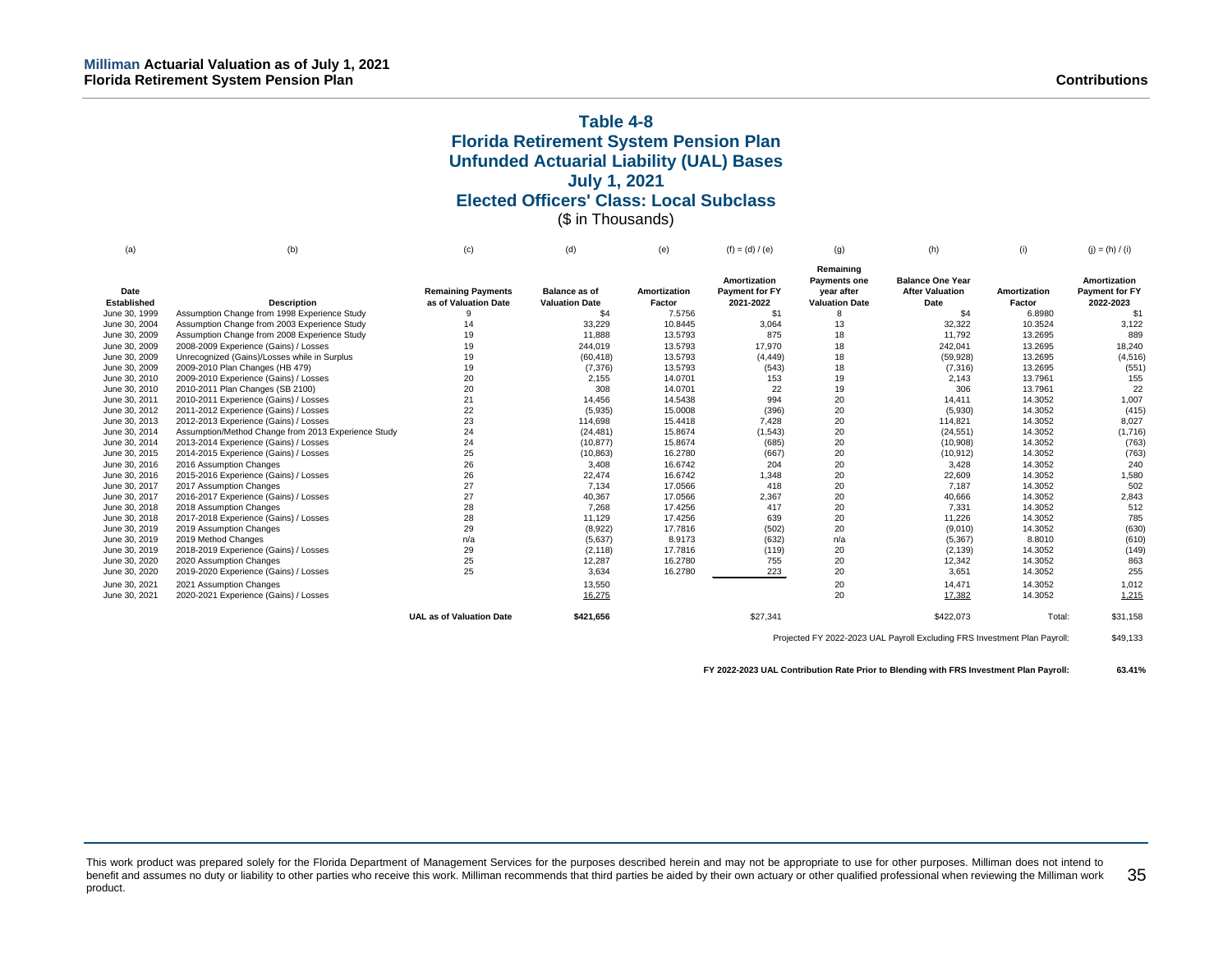# **Table 4-9 Florida Retirement System Pension Plan Unfunded Actuarial Liability (UAL) Bases July 1, 2021 Senior Management Service Class** (\$ in Thousands)

| (a)                 | (b)                                                 | (c)                                               | (d)                                           | (e)                    | $(f) = (d) / (e)$                                  | (q)                                                                     | (h)                                                       | (i)                    | $(i) = (h) / (i)$                           |
|---------------------|-----------------------------------------------------|---------------------------------------------------|-----------------------------------------------|------------------------|----------------------------------------------------|-------------------------------------------------------------------------|-----------------------------------------------------------|------------------------|---------------------------------------------|
| Date<br>Established | <b>Description</b>                                  | <b>Remaining Payments</b><br>as of Valuation Date | <b>Balance as of</b><br><b>Valuation Date</b> | Amortization<br>Factor | Amortization<br><b>Payment for FY</b><br>2021-2022 | Remaining<br><b>Payments one</b><br>year after<br><b>Valuation Date</b> | <b>Balance One Year</b><br><b>After Valuation</b><br>Date | Amortization<br>Factor | Amortization<br>Payment for FY<br>2022-2023 |
| June 30, 1999       | Assumption Change from 1998 Experience Study        | 9                                                 | (\$2,145)                                     | 7.5756                 | (\$283)                                            |                                                                         | (\$1,998)                                                 | 6.8980                 | (\$290)                                     |
| June 30, 2004       | Assumption Change from 2003 Experience Study        | 14                                                | 204,110                                       | 10.8445                | 18,822                                             | 13                                                                      | 198,538                                                   | 10.3524                | 19,178                                      |
| June 30, 2009       | Assumption Change from 2008 Experience Study        | 19                                                | 65,542                                        | 13.5793                | 4,827                                              | 18                                                                      | 65,011                                                    | 13.2695                | 4,899                                       |
| June 30, 2009       | 2008-2009 Experience (Gains) / Losses               | 19                                                | 1,276,527                                     | 13.5793                | 94,005                                             | 18                                                                      | 1,266,182                                                 | 13.2695                | 95,420                                      |
| June 30, 2009       | Unrecognized (Gains)/Losses while in Surplus        | 19                                                | (289, 746)                                    | 13.5793                | (21, 337)                                          | 18                                                                      | (287, 398)                                                | 13.2695                | (21, 658)                                   |
| June 30, 2009       | 2009-2010 Plan Changes (HB 479)                     | 19                                                | (54, 276)                                     | 13.5793                | (3,997)                                            | 18                                                                      | (53, 836)                                                 | 13.2695                | (4,057)                                     |
| June 30, 2010       | 2009-2010 Experience (Gains) / Losses               | 20                                                | 35,680                                        | 14.0701                | 2,536                                              | 19                                                                      | 35,485                                                    | 13.7961                | 2,572                                       |
| June 30, 2010       | 2010-2011 Plan Changes (SB 2100)                    | 20                                                | (93, 478)                                     | 14.0701                | (6,644)                                            | 19                                                                      | (92,968)                                                  | 13.7961                | (6,739)                                     |
| June 30, 2011       | 2010-2011 Experience (Gains) / Losses               | 21                                                | 135,756                                       | 14.5438                | 9,334                                              | 20                                                                      | 135,341                                                   | 14.3052                | 9,461                                       |
| June 30, 2012       | 2011-2012 Experience (Gains) / Losses               | 22                                                | 70,125                                        | 15.0008                | 4,675                                              | 20                                                                      | 70,063                                                    | 14.3052                | 4,898                                       |
| June 30, 2013       | 2012-2013 Experience (Gains) / Losses               | 23                                                | 395,901                                       | 15.4418                | 25,638                                             | 20                                                                      | 396,327                                                   | 14.3052                | 27,705                                      |
| June 30, 2014       | Assumption/Method Change from 2013 Experience Study | 24                                                | (156, 135)                                    | 15.8674                | (9, 840)                                           | 20                                                                      | (156, 584)                                                | 14.3052                | (10, 946)                                   |
| June 30, 2014       | 2013-2014 Experience (Gains) / Losses               | 24                                                | 63,000                                        | 15.8674                | 3,970                                              | 20                                                                      | 63,180                                                    | 14.3052                | 4,417                                       |
| June 30, 2015       | 2014-2015 Experience (Gains) / Losses               | 25                                                | 54,065                                        | 16.2780                | 3,321                                              | 20                                                                      | 54,309                                                    | 14.3052                | 3,796                                       |
| June 30, 2016       | 2016 Assumption Changes                             | 26                                                | 32,207                                        | 16.6742                | 1,932                                              | 20                                                                      | 32,401                                                    | 14.3052                | 2,265                                       |
| June 30, 2016       | 2015-2016 Experience (Gains) / Losses               | 26                                                | 101,114                                       | 16.6742                | 6,064                                              | 20                                                                      | 101,723                                                   | 14.3052                | 7,111                                       |
| June 30, 2017       | 2017 Assumption Changes                             | 27                                                | 60,700                                        | 17.0566                | 3,559                                              | 20                                                                      | 61,150                                                    | 14.3052                | 4,275                                       |
| June 30, 2017       | 2016-2017 Experience (Gains) / Losses               | 27                                                | 82,325                                        | 17.0566                | 4,827                                              | 20                                                                      | 82,935                                                    | 14.3052                | 5,798                                       |
| June 30, 2018       | 2018 Assumption Changes                             | 28                                                | 62,660                                        | 17.4256                | 3,596                                              | 20                                                                      | 63,205                                                    | 14.3052                | 4,418                                       |
| June 30, 2018       | 2017-2018 Experience (Gains) / Losses               | 28                                                | 81,023                                        | 17.4256                | 4,650                                              | 20                                                                      | 81,727                                                    | 14.3052                | 5,713                                       |
| June 30, 2019       | 2019 Assumption Changes                             | 29                                                | 23,046                                        | 17.7816                | 1,296                                              | 20                                                                      | 23,274                                                    | 14.3052                | 1,627                                       |
| June 30, 2019       | 2019 Method Changes                                 | n/a                                               | (71, 860)                                     | 8.9173                 | (8,058)                                            | n/a                                                                     | (68, 418)                                                 | 8.8010                 | (7, 774)                                    |
| June 30, 2019       | 2018-2019 Experience (Gains) / Losses               | 29                                                | 128,956                                       | 17.7816                | 7,252                                              | 20                                                                      | 130,231                                                   | 14.3052                | 9,104                                       |
| June 30, 2020       | 2020 Assumption Changes                             | 25                                                | 112,138                                       | 16.2780                | 6,889                                              | 20                                                                      | 112,644                                                   | 14.3052                | 7,874                                       |
| June 30, 2020       | 2019-2020 Experience (Gains) / Losses               | 25                                                | 139,763                                       | 16.2780                | 8,586                                              | 20                                                                      | 140,394                                                   | 14.3052                | 9,814                                       |
| June 30, 2021       | 2021 Assumption Changes                             |                                                   | 126,147                                       |                        |                                                    | 20                                                                      | 134,725                                                   | 14.3052                | 9,418                                       |
| June 30, 2021       | 2020-2021 Experience (Gains) / Losses               |                                                   | (70, 857)                                     |                        |                                                    | 20                                                                      | (75, 675)                                                 | 14.3052                | (5, 290)                                    |
|                     |                                                     | <b>UAL as of Valuation Date</b>                   | \$2,512,289                                   |                        | \$165,619                                          |                                                                         | \$2,511,968                                               | Total:                 | \$183,010                                   |

Projected FY 2022-2023 UAL Payroll Excluding FRS Investment Plan Payroll: \$589,858

**FY 2022-2023 UAL Contribution Rate Prior to Blending with FRS Investment Plan Payroll: 31.03%**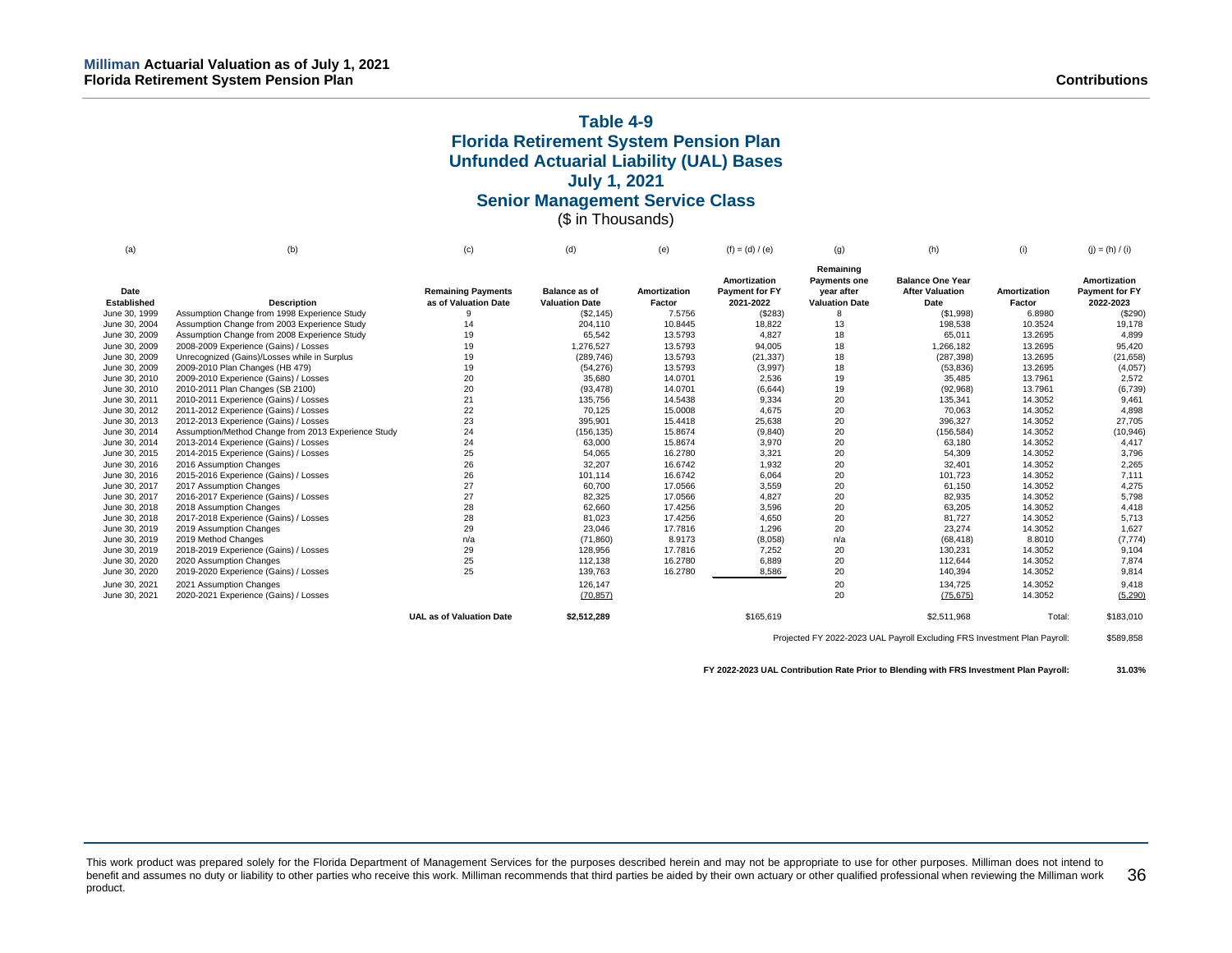# **Table 4-10 Florida Retirement System Pension Plan Unfunded Actuarial Liability (UAL) Bases July 1, 2021 DROP**

# (\$ in Thousands)

| (a)           | (b)                                                 | (c)                             | (d)                   | (e)          | $(f) = (d) / (e)$     | (q)                   | (h)                     | (i)          | $(j) = (h) / (i)$ |
|---------------|-----------------------------------------------------|---------------------------------|-----------------------|--------------|-----------------------|-----------------------|-------------------------|--------------|-------------------|
|               |                                                     |                                 |                       |              |                       | Remaining             |                         |              |                   |
|               |                                                     |                                 |                       |              | Amortization          | <b>Payments one</b>   | <b>Balance One Year</b> |              | Amortization      |
| Date          |                                                     | <b>Remaining Payments</b>       | <b>Balance as of</b>  | Amortization | <b>Payment for FY</b> | year after            | <b>After Valuation</b>  | Amortization | Payment for FY    |
| Established   | <b>Description</b>                                  | as of Valuation Date            | <b>Valuation Date</b> | Factor       | 2021-2022             | <b>Valuation Date</b> | Date                    | Factor       | 2022-2023         |
| June 30, 2004 | Assumption Change from 2003 Experience Study        | 14                              | (\$64,701)            | 10.8445      | (\$5,966)             | 13                    | (\$62,935)              | 10.3524      | (\$6,079)         |
| June 30, 2009 | Assumption Change from 2008 Experience Study        | 19                              | 638,833               | 13.5793      | 47,045                | 18                    | 633,656                 | 13.2695      | 47,753            |
| June 30, 2009 | 2008-2009 Experience (Gains) / Losses               | 19                              | (22,655,028)          | 13.5793      | (1,668,348)           | 18                    | (22, 471, 431)          | 13.2695      | (1,693,461)       |
| June 30, 2009 | Unrecognized (Gains)/Losses while in Surplus        | 19                              | 24,049,673            | 13.5793      | 1,771,052             | 18                    | 23,854,773              | 13.2695      | 1,797,711         |
| June 30, 2010 | 2009-2010 Experience (Gains) / Losses               | 20                              | 265,303               | 14.0701      | 18,856                | 19                    | 263.857                 | 13.7961      | 19,125            |
| June 30, 2011 | 2010-2011 Experience (Gains) / Losses               | 21                              | 954,806               | 14.5438      | 65,651                | 20                    | 951,887                 | 14.3052      | 66,541            |
| June 30, 2012 | 2011-2012 Experience (Gains) / Losses               | 22                              | (125,088)             | 15.0008      | (8, 339)              | 20                    | (124, 977)              | 14.3052      | (8,736)           |
| June 30, 2013 | 2012-2013 Experience (Gains) / Losses               | 23                              | 5,286                 | 15.4418      | 342                   | 20                    | 5,292                   | 14.3052      | 370               |
| June 30, 2014 | Assumption/Method Change from 2013 Experience Study | 24                              | 265,216               | 15.8674      | 16.715                | 20                    | 265.977                 | 14.3052      | 18.593            |
| June 30, 2014 | 2013-2014 Experience (Gains) / Losses               | 24                              | (668, 189)            | 15.8674      | (42, 111)             | 20                    | (670, 106)              | 14.3052      | (46, 844)         |
| June 30, 2015 | 2014-2015 Experience (Gains) / Losses               | 25                              | (208, 689)            | 16.2780      | (12, 820)             | 20                    | (209, 631)              | 14.3052      | (14, 654)         |
| June 30, 2016 | 2016 Assumption Changes                             | 26                              | 83,756                | 16.6742      | 5,023                 | 20                    | 84,260                  | 14.3052      | 5,890             |
| June 30, 2016 | 2015-2016 Experience (Gains) / Losses               | 26                              | (438, 538)            | 16.6742      | (26, 300)             | 20                    | (441, 179)              | 14.3052      | (30, 841)         |
| June 30, 2017 | 2017 Assumption Changes                             | 27                              | 177,201               | 17.0566      | 10,389                | 20                    | 178,514                 | 14.3052      | 12.479            |
| June 30, 2017 | 2016-2017 Experience (Gains) / Losses               | 27                              | 206,533               | 17.0566      | 12,109                | 20                    | 208,063                 | 14.3052      | 14,545            |
| June 30, 2018 | 2018 Assumption Changes                             | 28                              | 185,546               | 17.4256      | 10,648                | 20                    | 187,159                 | 14.3052      | 13,083            |
| June 30, 2018 | 2017-2018 Experience (Gains) / Losses               | 28                              | 9,585                 | 17.4256      | 550                   | 20                    | 9,668                   | 14.3052      | 676               |
| June 30, 2019 | 2019 Assumption Changes                             | 29                              | 199,121               | 17.7816      | 11.198                | 20                    | 201,089                 | 14.3052      | 14.057            |
| June 30, 2019 | 2018-2019 Experience (Gains) / Losses               | 29                              | (123, 823)            | 17.7816      | (6,964)               | 20                    | (125, 046)              | 14.3052      | (8,741)           |
| June 30, 2020 | 2020 Assumption Changes                             | 25                              | 388,850               | 16.2780      | 23,888                | 20                    | 390,605                 | 14.3052      | 27,305            |
| June 30, 2020 | 2019-2020 Experience (Gains) / Losses               | 25                              | 131,187               | 16.2780      | 8,059                 | 20                    | 131,779                 | 14.3052      | 9,212             |
| June 30, 2021 | 2021 Assumption Changes                             |                                 | 375,085               |              |                       | 20                    | 400,591                 | 14.3052      | 28,003            |
| June 30, 2021 | 2020-2021 Experience (Gains) / Losses               |                                 | (598, 830)            |              |                       | 20                    | (639, 550)              | 14.3052      | (44, 708)         |
|               |                                                     | <b>UAL as of Valuation Date</b> | \$3,053,094           |              | \$230,675             |                       | \$3,022,315             | Total:       | \$221,280         |

Projected FY 2022-2023 UAL Payroll Excluding FRS Investment Plan Payroll: \$2,419,435

**FY 2022-2023 UAL Contribution Rate Prior to Blending with FRS Investment Plan Payroll: 9.15%**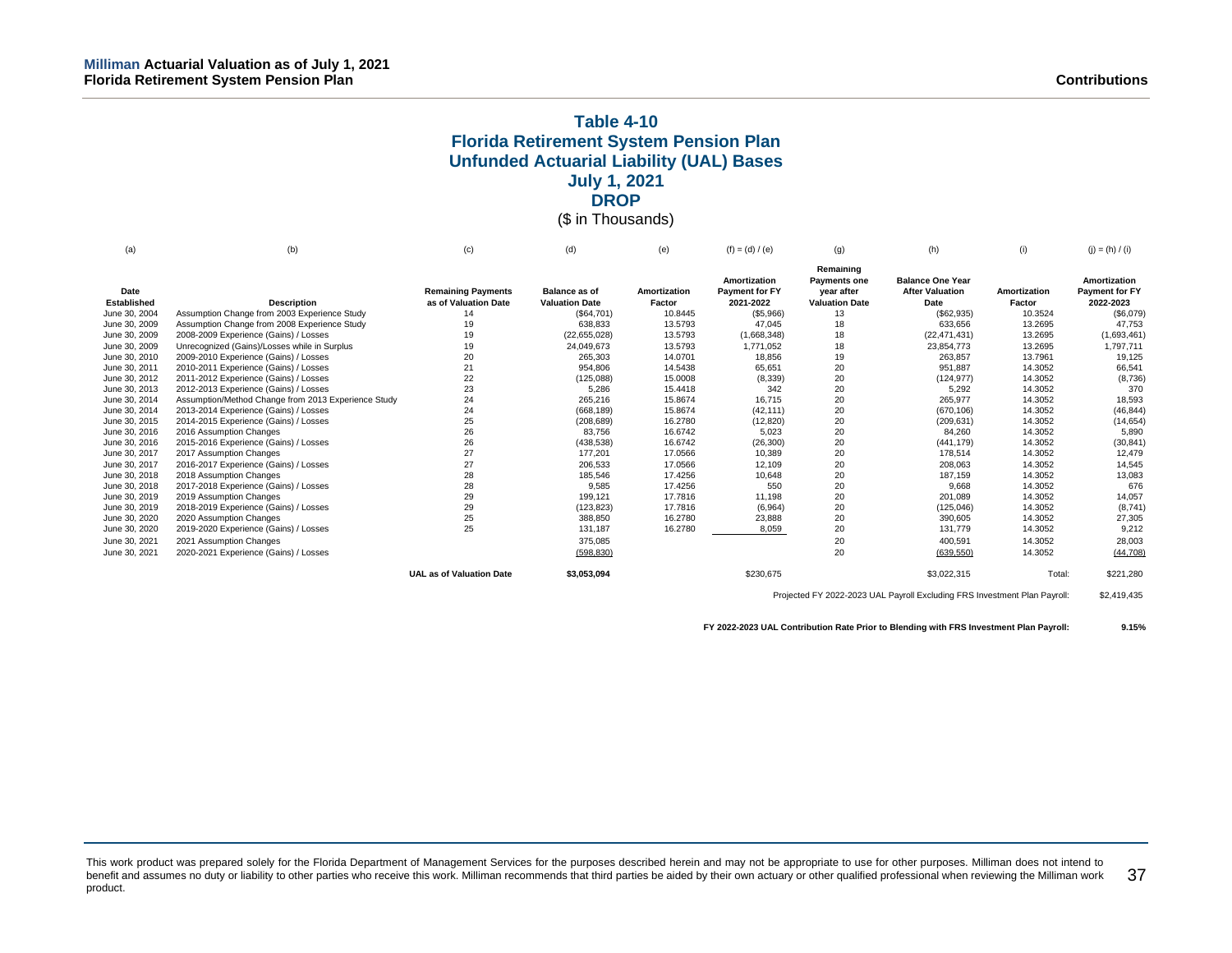# **Table 4-11 Florida Retirement System Pension Plan Actuarially Calculated Employer Contribution Rates Prior to Blending with FRS Investment Plan July 1, 2021 Valuation for Fiscal Year Beginning July 1, 2022**

#### **No surplus available for rate reduction**

|                                                                                        |          |                     | <b>Special Risk</b> |          | -- Elected Officers' Class -- |          | Senior<br>Composite |                  |                   | Composite        |
|----------------------------------------------------------------------------------------|----------|---------------------|---------------------|----------|-------------------------------|----------|---------------------|------------------|-------------------|------------------|
|                                                                                        | Regular  | <b>Special Risk</b> | Administrative      | Judicial | Leg-Atty-Cab                  | Local    | Management          | (excluding DROP) | DROP <sup>1</sup> | (including DROP) |
| 1. Employer Normal Cost Rate                                                           | 5.73%    | 16.32%              | 11.70%              | 14.48%   | 9.00%                         | 10.98%   | 7.59%               | 7.77%            | 7.77%             | 7.77%            |
| 2. UAL Contribution Rate <sup>2</sup>                                                  | 5.52%    | 11.16%              | 36.66%              | 33.24%   | 80.39%                        | 63.41%   | 31.03%              | 7.17%            | 9.15%             | 7.33%            |
| 3. Total Employer Contribution Rate<br>$[(1) + (2)]$                                   | 11.25%   | 27.48%              | 48.36%              | 47.72%   | 89.39%                        | 74.39%   | 38.62%              | 14.94%           | 16.92%            | 15.10%           |
| 4. UAL Cost Paid from Surplus                                                          | 0.00%    | 0.00%               | $0.00\%$            | 0.00%    | 0.00%                         | 0.00%    | 0.00%               | $0.00\%$         | 0.00%             | $0.00\%$         |
| 5. Rate Reduction from Surplus                                                         | $0.00\%$ | $0.00\%$            | $0.00\%$            | 0.00%    | $0.00\%$                      | $0.00\%$ | 0.00%               | $0.00\%$         | 0.00%             | $0.00\%$         |
| 6. Total Adjusted Employer Contribution Rate<br>for FRS Trust Fund $[(3) + (4) + (5)]$ | 11.25%   | 27.48%              | 48.36%              | 47.72%   | 89.39%                        | 74.39%   | 38.62%              | 14.94%           | 16.92%            | 15.10%           |

*<sup>1</sup> DROP rates are special charges to cover the assumed cost of DROP participants; they are not Normal Cost or UAL in the traditional sense.*

*See Section G of Executive Summary for discussion of the DROP contribution rate.*

*<sup>2</sup> Prior to blending with FRS Investment Plan Payroll.*

This work product was prepared solely for the Florida Department of Management Services for the purposes described herein and may not be appropriate to use for other purposes. Milliman does not intend to benefit and assumes no duty or liability to other parties who receive this work. Milliman recommends that third parties be aided by their own actuary or other qualified professional when reviewing the Milliman work product. 38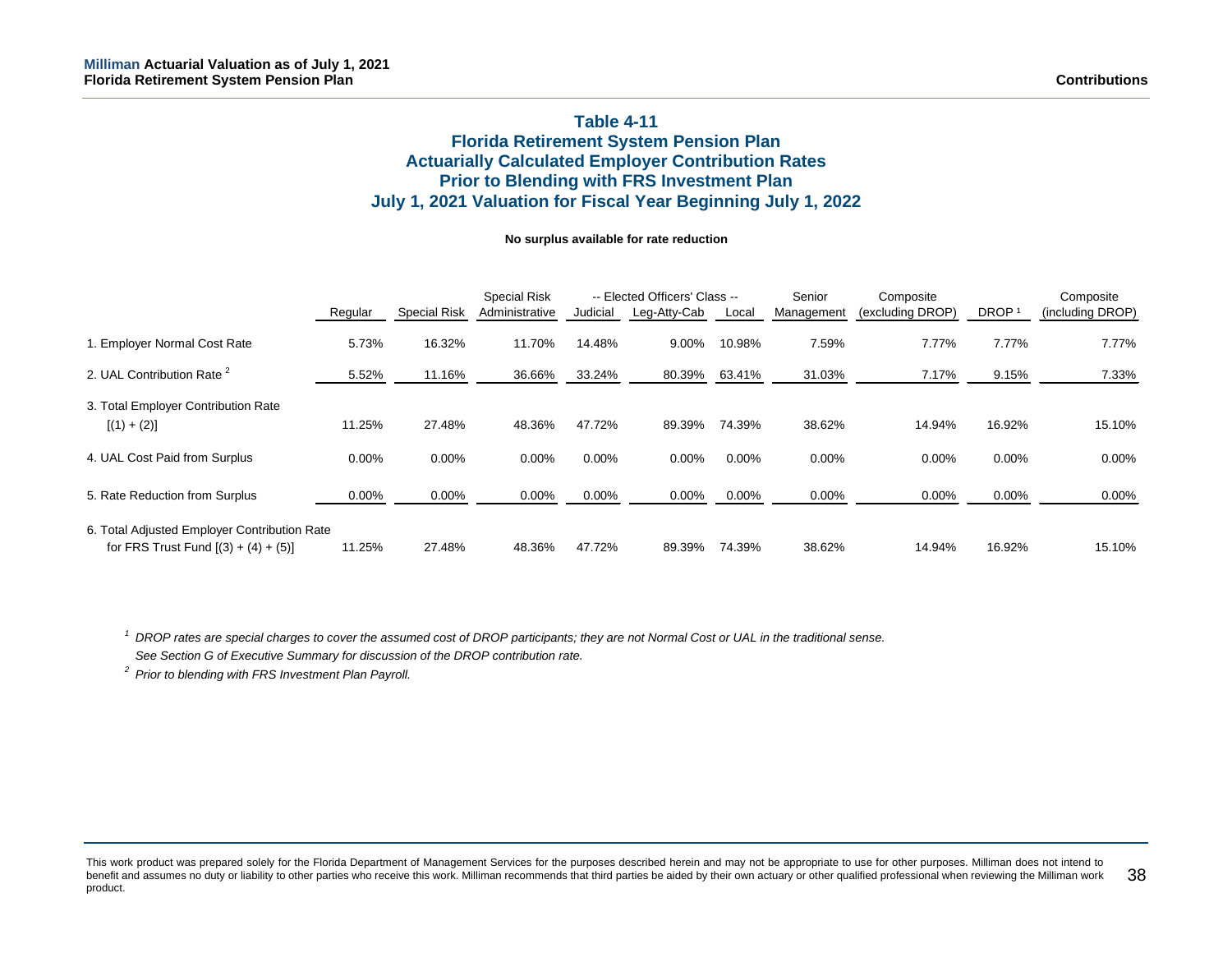# **Table 4-12 Florida Retirement System Pension Plan Actuarially Calculated vs. Legislated Defined Benefit Plan Contribution Rates (Before Blending) 1 & 2**

|    |                                        |             | Plan Year 2020-2021 |             | Plan Year 2021-2022 | Plan Year 2022-2023 |            |
|----|----------------------------------------|-------------|---------------------|-------------|---------------------|---------------------|------------|
|    |                                        | Actuarially |                     | Actuarially |                     | Actuarially         |            |
|    | <b>Membership Class</b>                | Calculated  | Legislated          | Calculated  | Legislated          | Calculated          | Legislated |
| 1. | Regular                                | 9.45%       | 9.45%               | 10.68%      | 10.68%              | 11.25%              | TBD        |
| 2. | <b>Special Risk</b>                    | 24.36%      | 24.36%              | 26.02%      | 26.02%              | 27.48%              | TBD        |
| 3. | <b>Special Risk Administrative</b>     | 42.00%      | 42.00%              | 47.22%      | 47.22%              | 48.36%              | TBD        |
| 4. | Elected Officers' Class - Judicial     | 41.90%      | 41.90%              | 44.50%      | 44.50%              | 47.72%              | TBD        |
| 5. | Elected Officers' Class - Leg-Atty-Cab | 69.42%      | 69.42%              | 84.66%      | 84.66%              | 89.39%              | TBD        |
| 6. | Elected Officers' Class - Local        | 63.16%      | 63.16%              | 68.78%      | 68.78%              | 74.39%              | <b>TBD</b> |
| 7. | <b>Senior Management Service</b>       | 32.85%      | 32.85%              | 36.01%      | 36.01%              | 38.62%              | TBD        |
| 8. | Composite without DROP                 | 12.62%      | 12.62%              | 14.03%      | 14.03%              | 14.94%              | <b>TBD</b> |
|    | 9. DROP                                | 15.32%      | 15.32%              | 16.68%      | 16.68%              | 16.92%              | TBD        |
|    | 10. Composite with DROP                | 12.83%      | 12.83%              | 14.23%      | 14.23%              | 15.10%              | TBD        |

*<sup>1</sup> The above rates (applied to DB plan payroll) are combined with the Investment Plan contribution rates (applied to IP payroll) to derive the uniform blended rates employers contribute.*

*<sup>2</sup> Contribution rates shown above do not include the 3% required employee contribution rate.*

This work product was prepared solely for the Florida Department of Management Services for the purposes described herein and may not be appropriate to use for other purposes. Milliman does not intend to benefit and assumes no duty or liability to other parties who receive this work. Milliman recommends that third parties be aided by their own actuary or other qualified professional when reviewing the Milliman work product. 39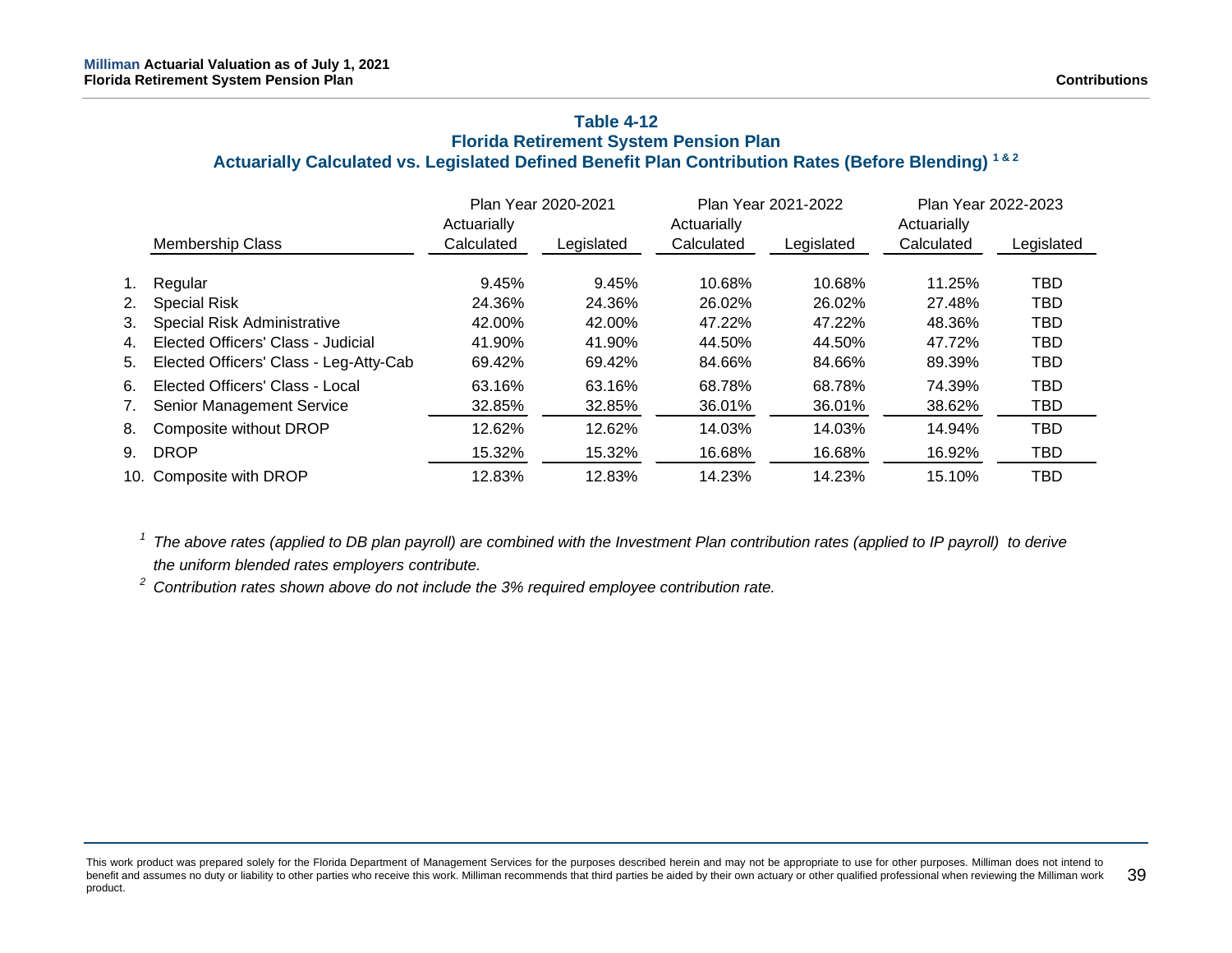# **5. Accounting Statement**

The liabilities presented in this report differ by section regarding whether future anticipated salary increases, or service credits, are included in the calculation. Actuarial Liabilities in Sections 3 and 4 are determined for plan funding purposes and include a provision for the projected effects of future salary increases and future service expected to be performed by current FRS Pension Plan members.

Statement No. 67 of the Governmental Accounting Standards Board (GASB) is the current standard for pension plan accounting disclosure by governmental pension systems. GASB 67 information for the FRS Pension Plan as of June 30, 2021 was provided under separate cover in November 2021.[1](#page-44-0) GASB 67 liability calculations also include a provision for the projected effects of future salary increases and future service performed by current FRS Pension Plan members.

Accounting Standards Codification (ASC) 960 – Plan Accounting – Defined Benefit Pension Plans, formerly titled Statement No. 35 of the Financial Accounting Standards Board (FASB), specifies a different methodology for disclosure of certain information regarding pension plan funded status. Accounting liabilities calculated under ASC 960 do not include the effects of either projected future salary increases or projected future service performed.

The ASC 960 disclosures are intended to provide a "snapshot" view of how the Plan's assets compare to its liabilities if contributions stopped and accrued benefit claims had to be satisfied. The Accumulated Benefit Obligation (ABO) is determined based on each member's accrued benefit, that is, the benefit based on employee service performed and compensation earned up to the valuation date. We assume that the plan is ongoing and that members continue to terminate employment, retire, and otherwise act in accordance with the actuarial assumptions. Liabilities are discounted at the assumed valuation interest rate of 6.80% per annum.

Table 5-1 presents the ABO for the FRS Pension Plan determined as of July 1, 2021. All of the calculations presented in that table are based on the actuarial assumptions used in the valuation, as described in Appendix A, except salaries are not projected to increase and no future benefit service is credited for service performed after the valuation date. Values of the ABO are shown by type of member and by class. The active members' values are also divided between the employee-financed (accumulated member contributions) and employer-financed portions, with the employer-financed portions shown separately for vested benefits and non-vested benefits. For purposes of calculating the ABO post-Senate Bill 2100, we estimated the COLA percentage for each member as 3% multiplied by service through June 30, 2011, divided by projected total service at the time of retirement.

Table 5-2 presents the total ABO for the FRS Pension Plan for the current and two prior valuations. The trend of the Pension Plan's ASC 960 funded status, as measured by the ABO over a period of time, is one indication of the progress being made in accumulating sufficient assets to pay benefits when due. Past and future results are affected by changes in actuarial assumptions, benefit provisions, and accounting policies.

Table 5-3 reconciles the ABO determined as of the prior valuation, July 1, 2020, to the ABO as of July 1, 2021. This reconciliation indicates the impact of the assumption changes and plan changes, if any.

<span id="page-44-0"></span>*<sup>1</sup> The valuation report in prior years included Table 5-4 which showed the Net Pension Obligation under GASB Statement No. 27. That exhibit has been discontinued since GASB Statement No. 27 is not applicable after plan year 2013-2014. Please refer to the separate GASB 67 report for financial reporting information.*

This work product was prepared solely for the Florida Department of Management Services for the purposes described herein and may not be appropriate to use for other purposes. Milliman does not intend to benefit and assumes no duty or liability to other parties who receive this work. Milliman recommends that third parties be aided by their own actuary or other qualified professional when reviewing the Milliman work product. 40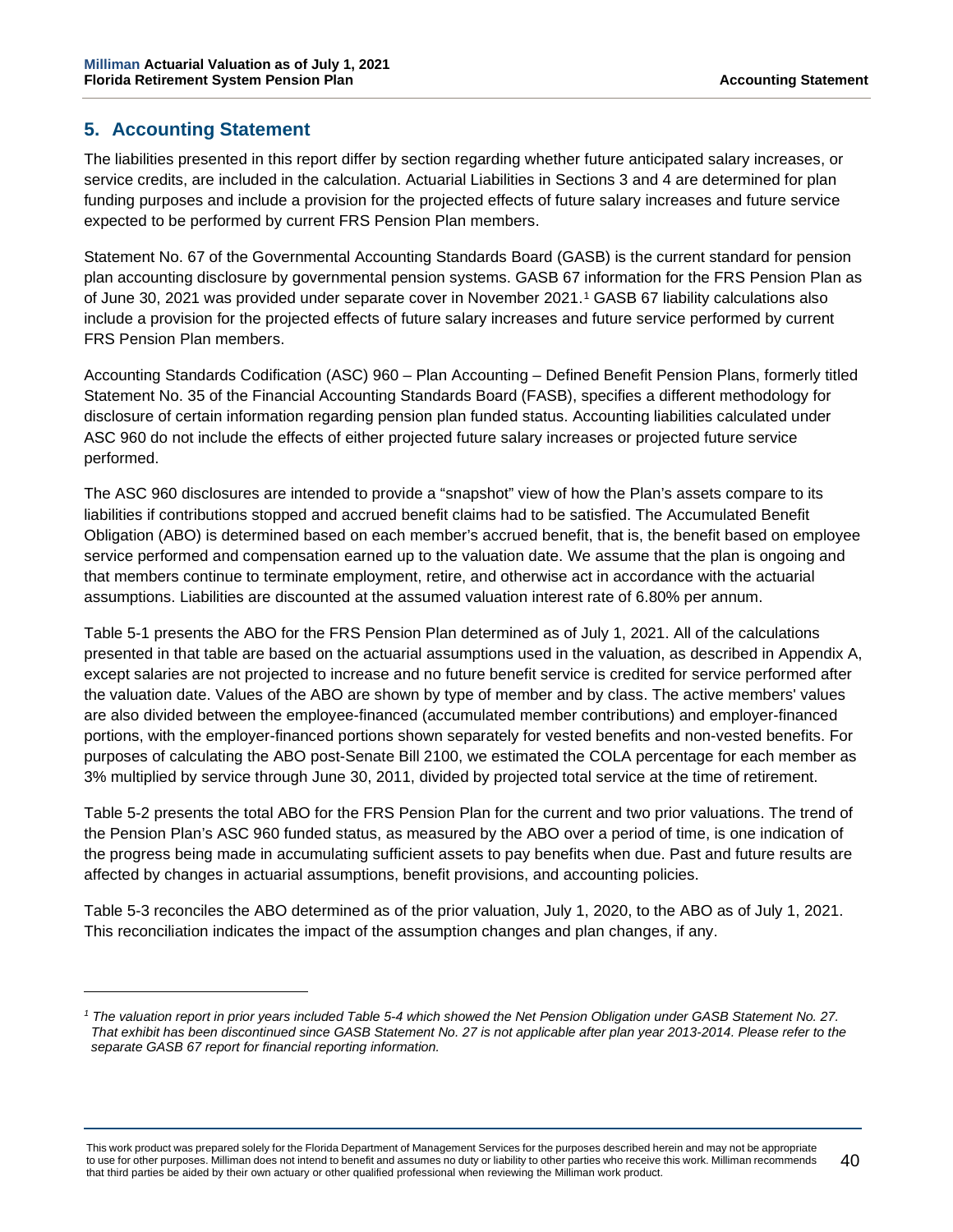# **Table 5-1**

**Florida Retirement System Pension Plan**

**Accumulated Benefit Obligation - ASC 960**

# **July 1, 2021**

# (\$ in Thousands)

|                                              |                |                     | <b>Special Risk</b> | -- Elected Officers' Class -- |              |           | Senior      |              |                |
|----------------------------------------------|----------------|---------------------|---------------------|-------------------------------|--------------|-----------|-------------|--------------|----------------|
|                                              | Regular        | <b>Special Risk</b> | Administrative      | Judicial                      | Leg-Atty-Cab | Local     | Management  | <b>DROP</b>  | Total          |
| A. Accumulated Benefit Obligation            |                |                     |                     |                               |              |           |             |              |                |
| 1. Active Members                            |                |                     |                     |                               |              |           |             |              |                |
| a. Accumulated Member Contributions          | \$3,824,184    | \$805,333           | \$876               | \$22,696                      | \$1,115      | \$8,393   | \$110,514   | \$0          | \$4,773,111    |
| b. Employer-Financed Vested Benefits         | 20,634,130     | 7,360,861           | 8,841               | 239,752                       | 10,794       | 85,366    | 892,972     | ∩            | 29,232,716     |
| c. Employer-Financed Non-Vested Benefits     | 2,718,039      | 1,055,236           | 993                 | 20,830                        | 863          | 7,985     | 135,970     | 0            | 3,939,916      |
| d. Total                                     | \$27,176,353   | \$9,221,430         | \$10,710            | \$283,278                     | \$12,772     | \$101,744 | \$1,139,456 | \$0          | \$37,945,743   |
| 2. Annuitants                                | \$91,280,912   | \$26,153,508        | \$72,068            | \$1,088,462                   | \$101,251    | \$565,814 | \$3,729,715 | \$18,425,433 | \$141,417,163  |
| 3. Other Inactive Members                    | \$4,908,265    | \$704,790           | \$1,567             | \$26,709                      | \$13,341     | \$20,224  | \$206,529   | \$0          | \$5,881,425    |
| 4. Total Accumulated Benefit Obligation      | \$123,365,530  | \$36,079,728        | \$84,345            | \$1,398,449                   | \$127,364    | \$687,782 | \$5,075,700 | \$18,425,433 | \$185,244,331  |
| B. Assets Available for Benefits             |                |                     |                     |                               |              |           |             |              |                |
| 1. Market                                    | \$139,111,522  | \$39,872,756        | \$83,102            | \$1,141,393                   | \$70,627     | \$357,796 | \$3,683,390 | \$17,761,597 | \$202,082,183  |
| 2. Actuarial Basis                           | \$120,398,491  | \$34,509,145        | \$71,923            | \$987,855                     | \$61,126     | \$309,666 | \$3,187,907 | \$15,372,339 | \$174,898,452  |
| C. Unfunded / (Surplus) Total Accumulated    |                |                     |                     |                               |              |           |             |              |                |
| Benefit Obligation, Assets at:               |                |                     |                     |                               |              |           |             |              |                |
| 1. Market                                    | (\$15,745,992) | (\$3,793,028)       | \$1,243             | \$257,056                     | \$56,737     | \$329,986 | \$1,392,310 | \$663,836    | (\$16,837,852) |
| 2. Actuarial Basis                           | \$2,967,039    | \$1,570,583         | \$12,422            | \$410,594                     | \$66,238     | \$378,116 | \$1,887,793 | \$3,053,094  | \$10,345,879   |
| D. Percent of Accumulated Obligation Funded, |                |                     |                     |                               |              |           |             |              |                |
| Assets at:                                   |                |                     |                     |                               |              |           |             |              |                |
| 1. Market                                    | 112.76%        | 110.51%             | 98.53%              | 81.62%                        | 55.45%       | 52.02%    | 72.57%      | 96.40%       | 109.09%        |
| 2. Actuarial Basis                           | 97.59%         | 95.65%              | 85.27%              | 70.64%                        | 47.99%       | 45.02%    | 62.81%      | 83.43%       | 94.42%         |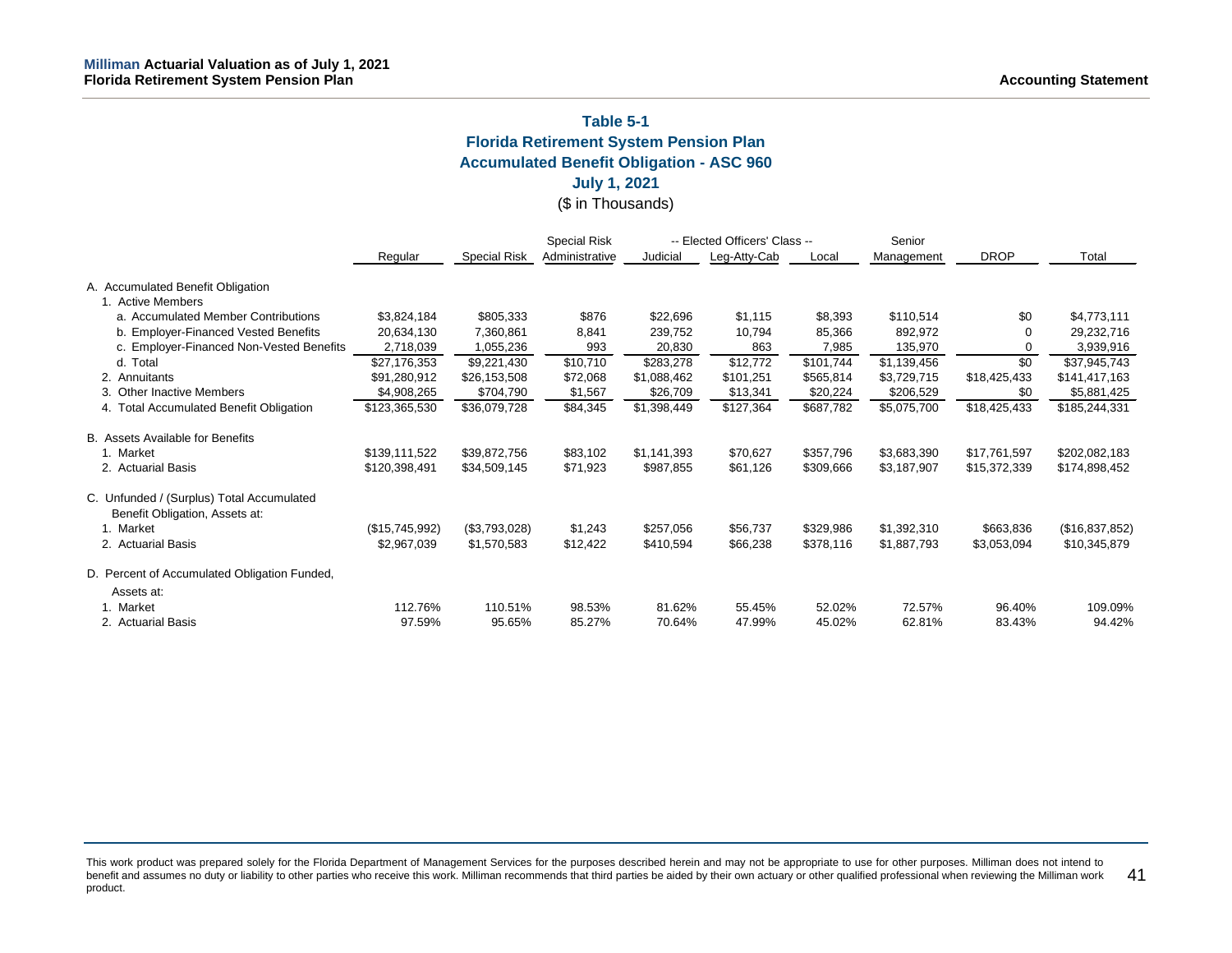# **Table 5-2 Florida Retirement System Pension Plan Analysis of Funding Progress - ASC 960**

(\$ in Thousands)

|  |                                                                                            | July 1, 2019<br>Valuation Basis <sup>1</sup> | July 1, 2020           | July 1, 2021           |
|--|--------------------------------------------------------------------------------------------|----------------------------------------------|------------------------|------------------------|
|  |                                                                                            |                                              | <b>Valuation Basis</b> | <b>Valuation Basis</b> |
|  | A. Accumulated Benefit Obligation<br>1. Active Members                                     |                                              |                        |                        |
|  | <b>Accumulated Member Contributions</b><br>a.                                              | \$4,059,603                                  | \$4,443,217            | \$4,773,111            |
|  | <b>Employer-Financed Vested Benefits</b><br>b.                                             | 27, 153, 282                                 | 28,454,185             | 29,232,716             |
|  | <b>Employer-Financed Non-Vested Benefits</b><br>c.                                         | 3,439,272                                    | 3,671,536              | 3,939,916              |
|  | d.<br>Total                                                                                | \$34,652,157                                 | \$36,568,938           | \$37,945,743           |
|  | 2. Annuitants                                                                              | \$110,810,614                                | \$116,598,497          | \$122,991,730          |
|  | 3. Other Inactive Members                                                                  | \$5,217,499                                  | \$5,516,966            | \$5,881,425            |
|  | 4. DROP                                                                                    | \$17,431,519                                 | \$18,106,528           | \$18,425,433           |
|  | 5. Total Accumulated Benefit Obligation                                                    | \$168,111,789                                | \$176,790,929          | \$185,244,331          |
|  | B. Assets Available for Benefits                                                           |                                              |                        |                        |
|  | 1. Market                                                                                  | \$163,573,726                                | \$161,568,265          | \$202,082,183          |
|  | 2. Actuarial Basis                                                                         | \$161,004,533                                | \$164,302,519          | \$174,898,452          |
|  | C. Unfunded/(Surplus) Total Accumulated Benefit<br>Obligation, Assets at:                  |                                              |                        |                        |
|  | 1. Market                                                                                  | \$4,538,063                                  | \$15,222,664           | (\$16,837,852)         |
|  | 2. Actuarial Basis                                                                         | \$7,107,256                                  | \$12,488,410           | \$10,345,879           |
|  | D. Percent of Accumulated Benefit Obligation Funded,<br>Assets at:                         |                                              |                        |                        |
|  | 1. Market                                                                                  | 97.30%                                       | 91.39%                 | 109.09%                |
|  | 2. Actuarial Basis                                                                         | 95.77%                                       | 92.94%                 | 94.42%                 |
|  | E. Annual Salaries <sup>2</sup>                                                            | \$26,663,415                                 | \$26,905,267           | \$26,806,544           |
|  | F. Unfunded/(Surplus) Accumulated Benefit Obligation<br>as a Percent of Salary, Assets at: |                                              |                        |                        |
|  | 1. Market                                                                                  | 17.02%                                       | 56.58%                 | $-62.81%$              |
|  | 2. Actuarial Basis                                                                         | 26.66%                                       | 46.42%                 | 38.59%                 |

*<sup>1</sup> As reported in July 1, 2019 Actuarial Valuation of the Florida Retirement System Pension Plan, before restatement of beginning net position.*

*<sup>2</sup> Includes Drop Salaries.*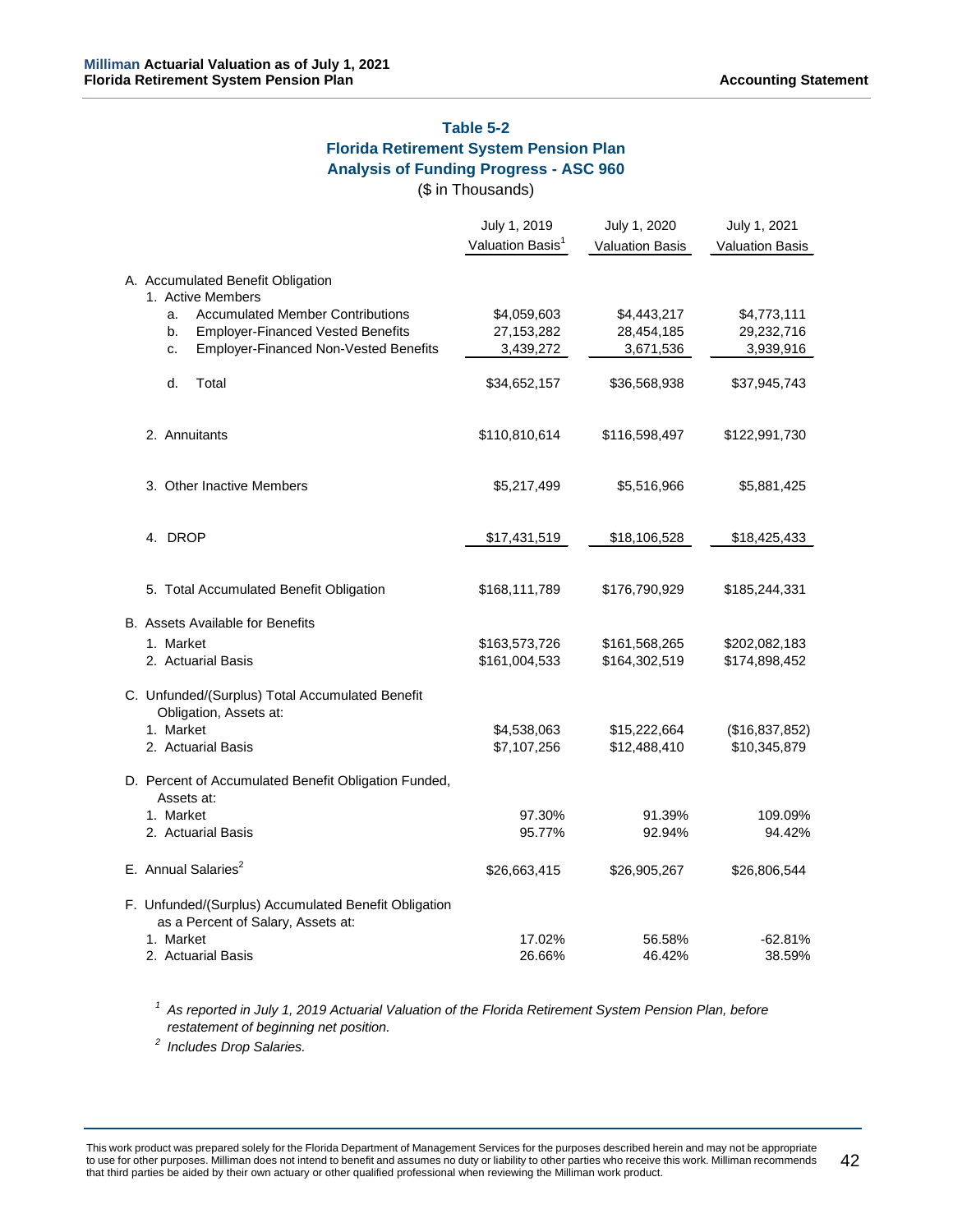# **Table 5-3 Florida Retirement System Pension Plan Statement of Changes in Accumulated Benefit Obligation**

(\$ in Thousands)

|                                                          | ASC 960<br><b>Basis</b> |
|----------------------------------------------------------|-------------------------|
| Accumulated Benefit Obligation<br>at July 1, 2020        | \$176,790,929           |
| Increase (Decrease) During Year Attributable to:         |                         |
| Increase for Interest Due to Passage of Time             | \$11,962,233            |
| Benefits Paid - PY 2021                                  | (\$12,006,848)          |
| Benefits Accrued, & Other Gains/Losses                   | \$4,345,314             |
| Plan Provision / Assumption Changes                      | \$4,152,703             |
| Net Increase (Decrease)                                  | \$8,453,402             |
| <b>Accumulated Benefit Obligation</b><br>at July 1, 2021 | \$185,244,331           |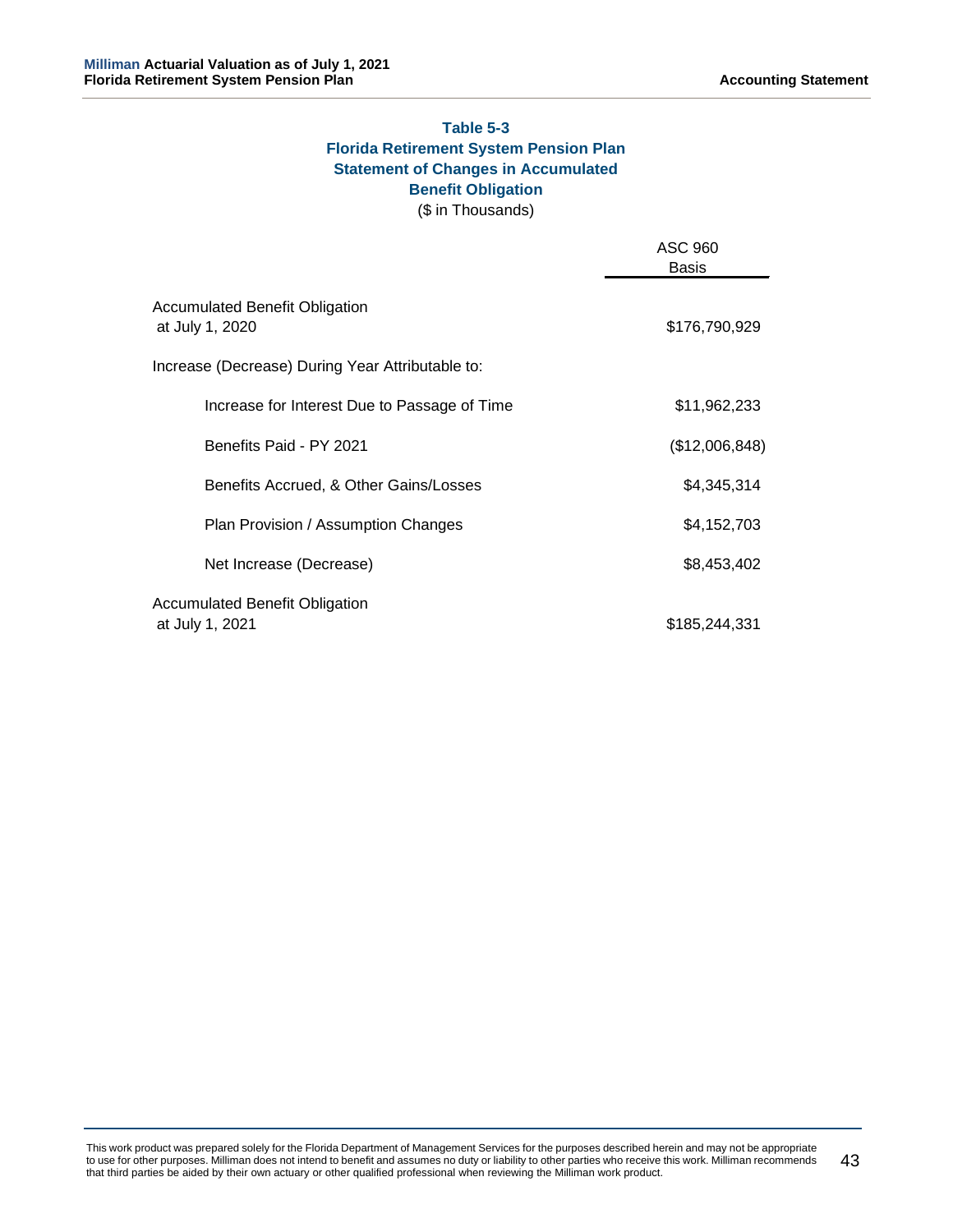# **Appendix A:Actuarial Methods, Procedures, and Assumptions**

The actuarial assumptions are intended to estimate the future experience of FRS Pension Plan members, employers and investments. Any variations in future actual experience from these assumptions will result in corresponding changes in actuarially calculated contribution rates.

# **Assumption Tables**

A complete listing of all the assumptions, methods, and procedures that are used in the 2021 actuarial valuation of the FRS Pension Plan are summarized on the following pages. These assumptions, methods, and procedures were approved by the 2021 FRS Actuarial Assumption Conference and the demographic assumptions are based on the 2019 Experience Study. The investment rate of return, inflation, and individual salary increase assumptions were lowered since the 2019 actuarial valuation.

# **Data**

Except where noted, the analysis in this valuation was based on data as of June 30, 2021, as provided by the Division of Retirement, Florida Department of Management Services. The data used in this valuation consists of financial information and records of age, service and income of active members, annuitants, and other inactive members entitled to future benefits. The Division of Retirement, Florida Department of Management Services is solely responsible for the validity, accuracy and comprehensiveness of this information; the results of our analysis can be expected to differ and may need to be revised if the underlying data supplied is incomplete or inaccurate.

## **Methods and Procedures**

**Actuarial cost allocation method:** The total cost of the FRS Pension Plan, over time, will be equal to the benefits paid and expenses less actual investment earnings and is not affected directly by the actuarial cost allocation method. The actuarial cost allocation method is simply a tool to allocate costs to past, current, or future years and thus primarily affects the timing of cost recognition.

The FRS Pension Plan uses Entry Age Normal (EAN), which is the most commonly used general cost method approach for state pension systems. Conceptually, EAN sets the normal cost rate level as a percent of payroll over a member's full projected working career. There are different categories of EAN, including Individual EAN, which is by far the most commonly used EAN category, and Ultimate EAN, which was the category of EAN used by the FRS Pension Plan prior to the 2019 actuarial valuation. Even each category of EAN contains different interpretations of how to calculate the key metrics. GASB Statements Nos. 67 & 68 mandate the use of a particular interpretation of Individual EAN for financial reporting purposes. GASB 67 & 68 information is provided under separate cover.

In October 2019, the FRS Actuarial Assumption Conference adopted the use of Individual EAN for system funding calculations starting with the 2019 valuation. The system now uses the same actuarial cost allocation method and interpretation for financial reporting purposes and for purposes of setting system funding policy.

Individual EAN sets normal cost in a manner that is representative of the tier in which the member actually participates. Members initially enrolled on or after July 1, 2011 (Tier II) have different benefit and retirement eligibility criteria than Tier I members initially enrolled prior to July 1, 2011. Cost methods do allocate benefits between past and projected future service, but do not affect the level of projected benefits; projected benefits are based on the actual tier of membership under either Ultimate EAN or Individual EAN. Compared to the Ultimate EAN method, the Individual EAN method allocates more of the cost of projected benefits to future service (via higher Normal Cost) and hence produces a lower Actuarial Liability for past service as a counterbalance.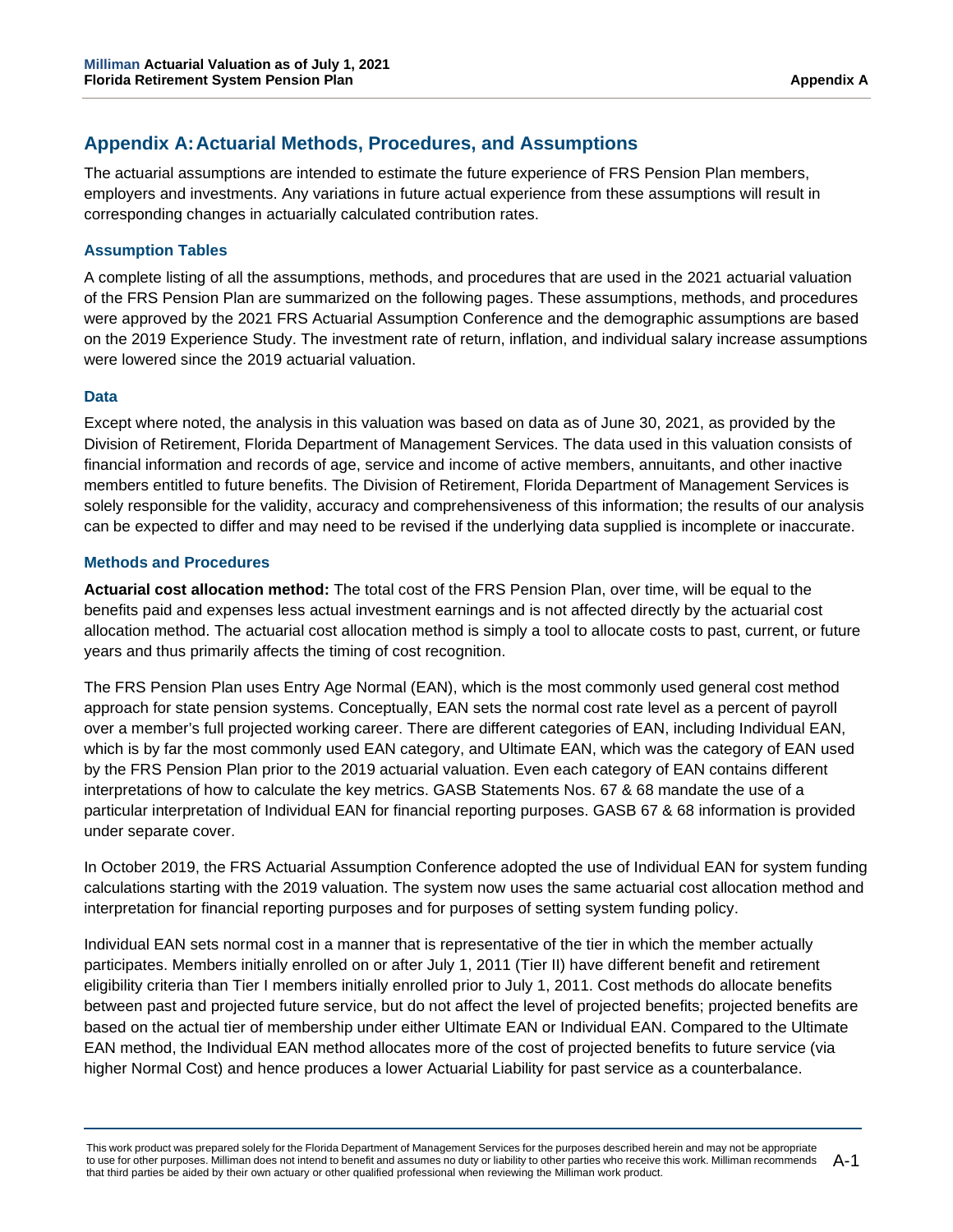**UAL amortization method:** The Unfunded Actuarial Liability (UAL) is amortized as a level percentage of projected payroll on which UAL Rates are charged in an effort to maintain level contribution rates as a percentage of payroll during the specified amortization period if future experience follows assumptions.

New UAL arises each year and is calculated in each new actuarial valuation. The newly arising UAL can be either positive or negative and can be due either to experience varying from assumptions or to changes in Actuarial Liability from modifications to assumptions, plan provisions, or actuarial methods. Each year's newly arising UAL is currently amortized over a closed 20-year period as a level percent of the projected payroll on which UAL rates are charged. Prior to the 2020 actuarial valuation, a closed 30-year period as a level percent of projected payroll was used for each newly arising UAL base. For the 2020 actuarial valuation, a closed 25-year period as a level percent of projected payroll was used for each newly arising UAL base. Beginning with the 2021 actuarial valuation, except for the 2019 Method Changes established June 30, 2019, all existing bases established before July 1, 2021 were modified to have a remaining amortization period of the lesser of their current remaining amortization period and a 20-year amortization period effective with the amortization payment for the 2022-2023 fiscal year.

The decrease in UAL arising as a result of changing the actuarial cost allocation method from Ultimate EAN to Individual EAN in 2019 is amortized separately from other UAL bases. The change in UAL due to the actuarial cost allocation method change is specific to active Tier I members whose calculated normal costs are higher under Individual EAN than under Ultimate EAN. Since there is no change in the projected benefits for Tier I members, there is a corresponding decrease in Actuarial Liability. Therefore, the decrease in the UAL due to the actuarial cost allocation method change is amortized over a closed 30-year period in a manner than mirrors the projected payroll of the closed Tier I population in the FRS Pension Plan. This method was discussed and illustrated in Milliman's October 23, 2019 and October 28, 2019 presentation materials to the FRS Actuarial Assumption Conference, including quantified year-by-year detail on the amortization schedule. The schedule adopted is summarized below:

|              | <b>Percent of</b> |              | Percent of   |
|--------------|-------------------|--------------|--------------|
|              |                   |              |              |
| Contribution | <b>Total</b>      | Contribution | <b>Total</b> |
| Year         | Amortization      | Year         | Amortization |
| 2020 - 2021  | 6.1%              | 2035 - 2036  | 3.3%         |
| 2021 - 2022  | 6.0%              | 2036 - 2037  | 3.0%         |
| 2022 - 2023  | 5.9%              | 2037 - 2038  | 2.8%         |
| 2023 - 2024  | 5.7%              | 2038 - 2039  | 2.5%         |
| 2024 - 2025  | 5.6%              | 2039 - 2040  | 2.2%         |
| 2025 - 2026  | 5.4%              | 2040 - 2041  | 2.0%         |
| 2026 - 2027  | 5.3%              | 2041 - 2042  | 1.7%         |
| 2027 - 2028  | 5.1%              | 2042 - 2043  | 1.5%         |
| 2028 - 2029  | 4.9%              | 2043 - 2044  | 1.3%         |
| 2029 - 2030  | 4.7%              | 2044 - 2045  | 1.1%         |
| 2030 - 2031  | 4.5%              | 2045 - 2046  | 1.0%         |
| 2031 - 2032  | 4.3%              | 2046 - 2047  | 0.8%         |
| 2032 - 2033  | 4.1%              | 2047 - 2048  | 0.7%         |
| 2033 - 2034  | 3.8%              | 2048 - 2049  | 0.6%         |
| 2034 - 2035  | 3.6%              | 2049 - 2050  | 0.5%         |
|              |                   |              | 100.0%       |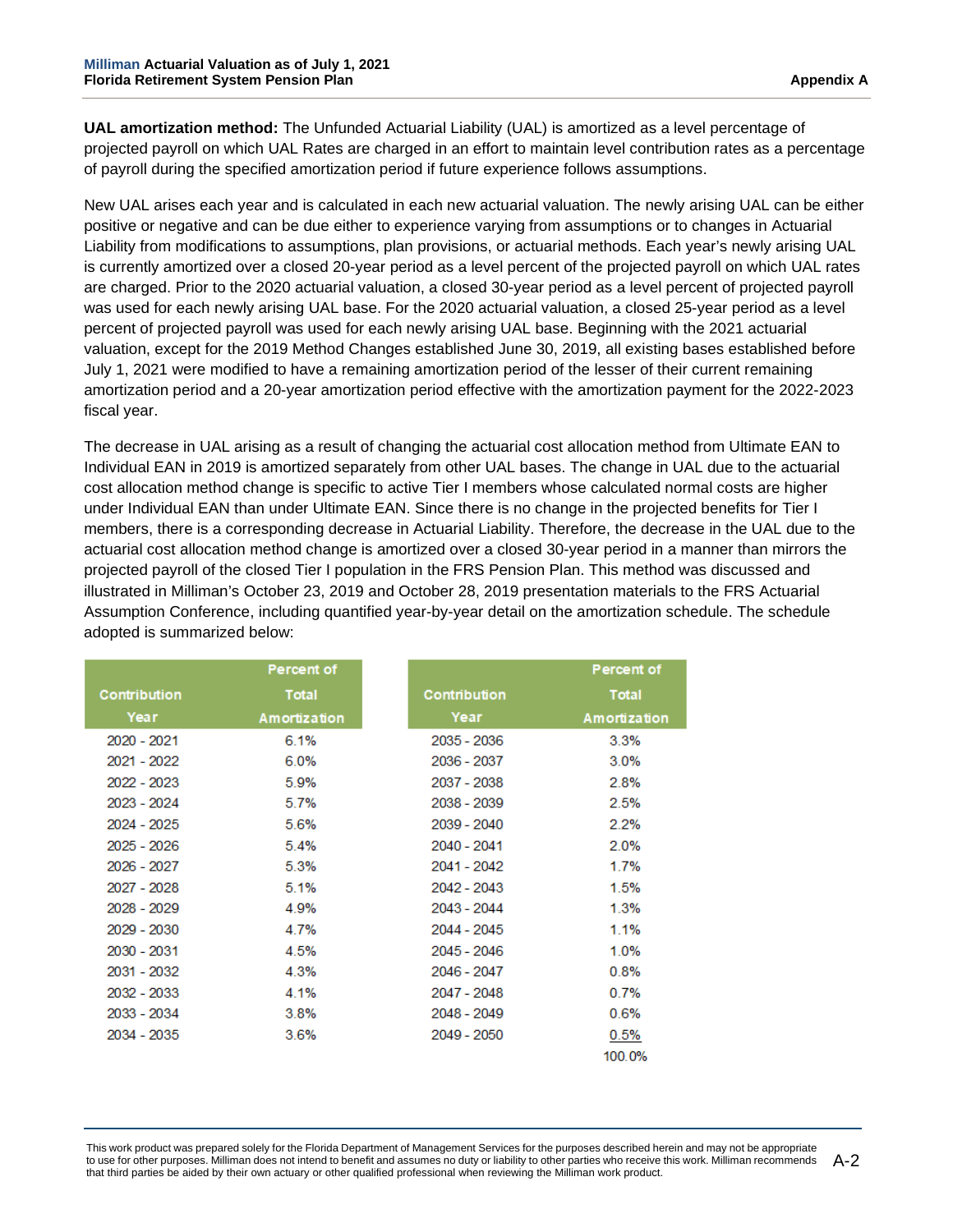When newly arising UAL is amortized as a level percent of the projected payroll, amortization periods longer than 20 years can incur significant negative amortization, wherein the calculated UAL increases for an extended period of time prior to final payoff even if all contributions are made and all assumptions are met. This was discussed and illustrated in Milliman's October 7, 2021 presentation materials to the FRS Actuarial Assumption Conference. In October 2021, the FRS Actuarial Assumption Conference adopted a maximum 20-year amortization period for existing and future amortization bases, except for the 2019 Method Changes established June 30, 2019 which is amortized separately from other UAL bases. There are no amortization bases that incur a negative amortization.

**Asset valuation method:** This method recognizes actual investment performance different from the long-term assumption systematically. The expected Actuarial Value of Assets (AVA) is determined by crediting the rate of investment return assumed in the prior valuation to the prior year's AVA. Then, 20% of the difference between the actual Market Value of Assets (MVA) and the expected AVA is immediately recognized in the AVA. To ensure that the AVA remains reasonably close to the MVA, the asset method includes a corridor whereby the AVA must remain within 80% to 120% of MVA.

# **Economic Assumptions**

| <b>Assumption</b>        |       |
|--------------------------|-------|
| Inflation                | 2.40% |
| Payroll growth           | 3.25% |
| <b>Investment Return</b> | 6.80% |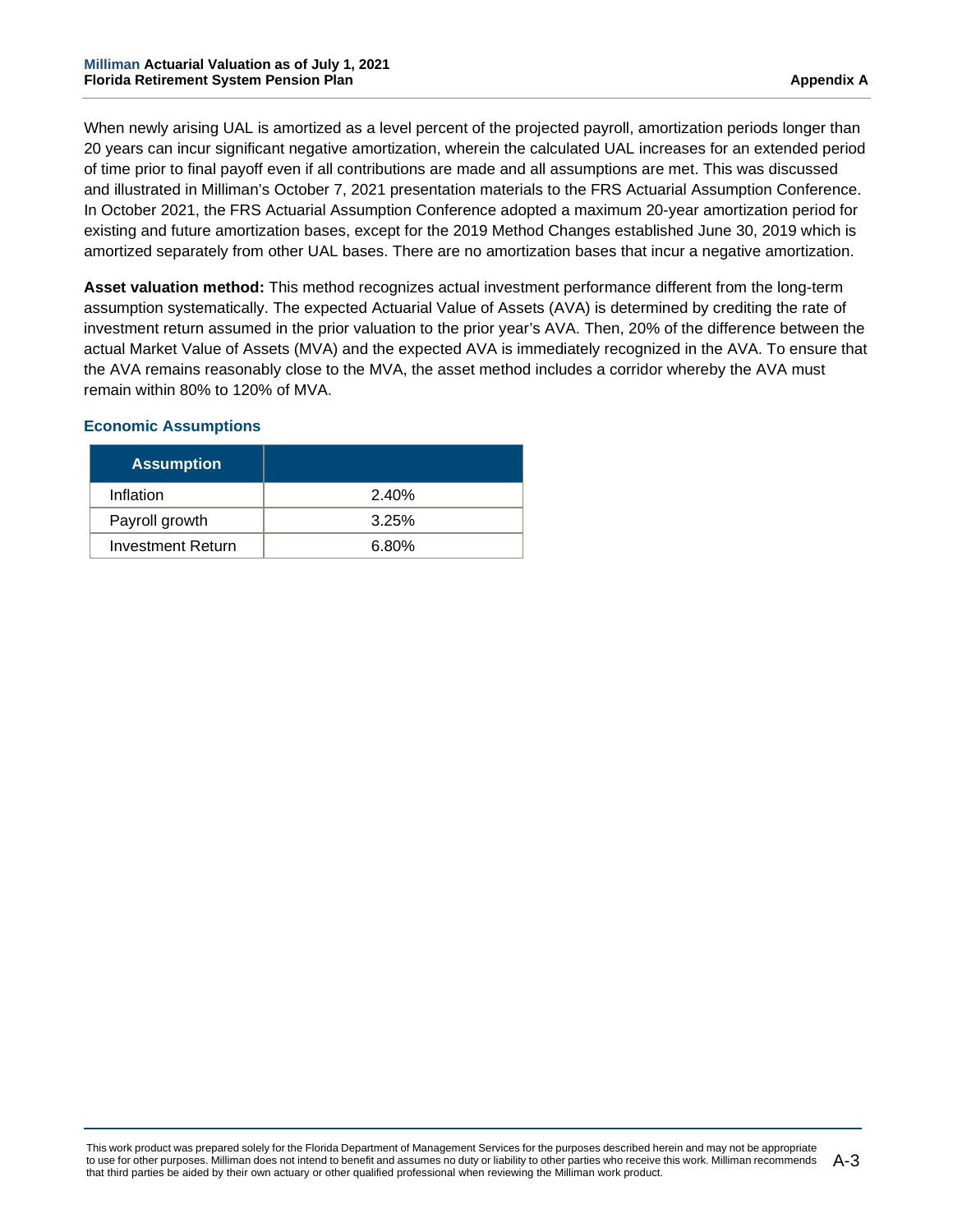# **Demographic Assumptions**

#### **Mortality**

Healthy Inactive Mortality (Post-Employment)

| <b>Member Category</b><br>(Non-Disabled Inactive)                          | PUB-2010 base table listed below, generational<br>mortality using gender-specific MP-2018 mortality<br>improvement projection scale |
|----------------------------------------------------------------------------|-------------------------------------------------------------------------------------------------------------------------------------|
| Female K-12 School Instructional Personnel                                 | <b>Headcount Weighted Teachers Healthy Retiree</b><br>Female Table, set forward 1 year                                              |
| Male K-12 School Instructional Personnel                                   | Benefits Weighted Teachers Below Median Healthy<br>Retiree Male Table, set forward 2 years                                          |
| <b>Female Special Risk</b>                                                 | <b>Headcount Weighted Safety Healthy Retiree Female</b><br>Table, set forward 1 year                                                |
| Male Special Risk                                                          | <b>Headcount Weighted Safety Below Median Healthy</b><br>Retiree Male Table, set forward 1 year                                     |
| Female (other than Special Risk or K-12 School<br>Instructional Personnel) | <b>Headcount Weighted General Below Median Healthy</b><br>Retiree Female Table                                                      |
| Male (other than Special Risk or K-12 School<br>Instructional Personnel)   | <b>Headcount Weighted General Below Median Healthy</b><br>Retiree Male Table, set back 1 year                                       |

Healthy Active Mortality (During Employment)

- For Special Risk members, 25% of future active member deaths are assumed to be in the line of duty.
- For all other members, 2% of future active member deaths are assumed to be in the line of duty.

| <b>Member Category</b><br>(Non-Disabled Active)                            | PUB-2010 base table listed below, generational<br>mortality using gender-specific MP-2018 mortality<br>improvement projection scale |
|----------------------------------------------------------------------------|-------------------------------------------------------------------------------------------------------------------------------------|
| Female K-12 School Instructional Personnel                                 | <b>Headcount Weighted Teachers Employee Female</b><br>Table, set forward 1 year                                                     |
| Male K-12 School Instructional Personnel                                   | Benefits Weighted Teachers Below Median<br>Employee Male Table, set forward 2 years                                                 |
| <b>Female Special Risk</b>                                                 | Headcount Weighted Safety Employee Female<br>Table, set forward 1 year                                                              |
| Male Special Risk                                                          | <b>Headcount Weighted Safety Below Median Employee</b><br>Male Table, set forward 1 year                                            |
| Female (other than Special Risk or K-12 School<br>Instructional Personnel) | <b>Headcount Weighted General Below Median</b><br><b>Employee Female Table</b>                                                      |
| Male (other than Special Risk or K-12 School<br>Instructional Personnel)   | <b>Headcount Weighted General Below Median</b><br>Employee Male Table, set back 1 year                                              |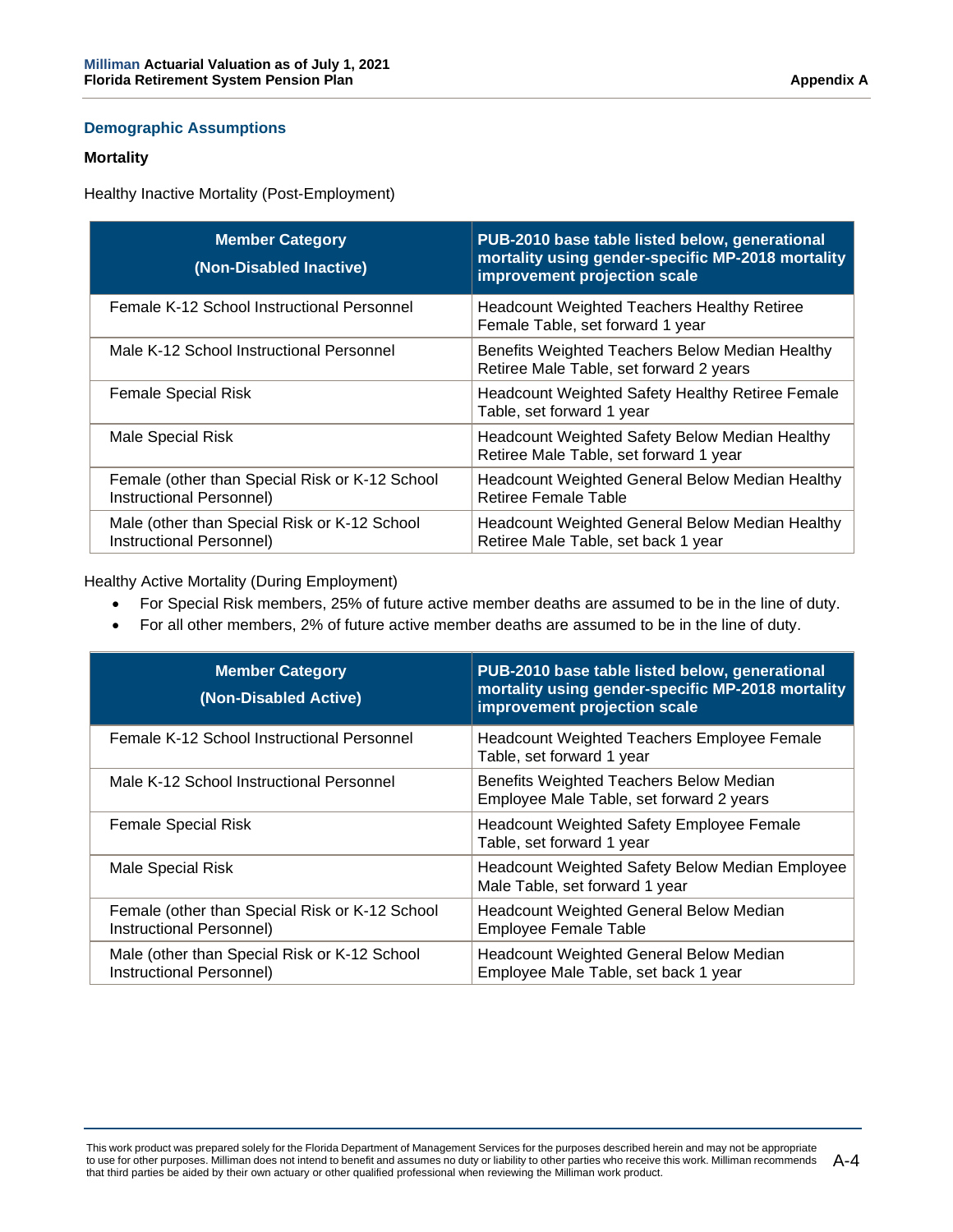Disabled Mortality

| <b>Member Category</b><br>(Disabled Inactive) | PUB-2010 base table listed below, without<br>mortality improvement projection                                                   |
|-----------------------------------------------|---------------------------------------------------------------------------------------------------------------------------------|
| <b>Female Disabled Special Risk</b>           | 80% Headcount Weighted General Disabled Retiree<br>Female Table; 20% Headcount Weighted Safety<br>Disabled Retiree Female Table |
| Male Disabled Special Risk                    | 80% Headcount Weighted General Disabled Retiree<br>Male Table; 20% Headcount Weighted Safety<br>Disabled Retiree Male Table     |
| Female Disabled (other than Special Risk)     | <b>Headcount Weighted General Disabled Retiree</b><br>Female Table, set forward 3 years                                         |
| Male Disabled (other than Special Risk)       | Headcount Weighted General Disabled Retiree Male<br>Table, set forward 3 years                                                  |

# **Retirement for Vested Terminated Members (Tier I and Tier II)**

All current vested terminated members are assumed to begin receiving benefits on the normal retirement benefit age for the appropriate class and tier. All future members who terminate employment with a vested benefit are also assumed to commence benefit at the normal retirement benefit age.

# **Time in DROP for Active Members**

All current active members who are eligible for DROP entry are assumed upon entry to remain in DROP for 48 months.

# **Optional Form of Payment**

All future retirees are assumed to elect the straight life (Option 1) form of benefit. For current retirees and members in DROP, the actual elected form is used.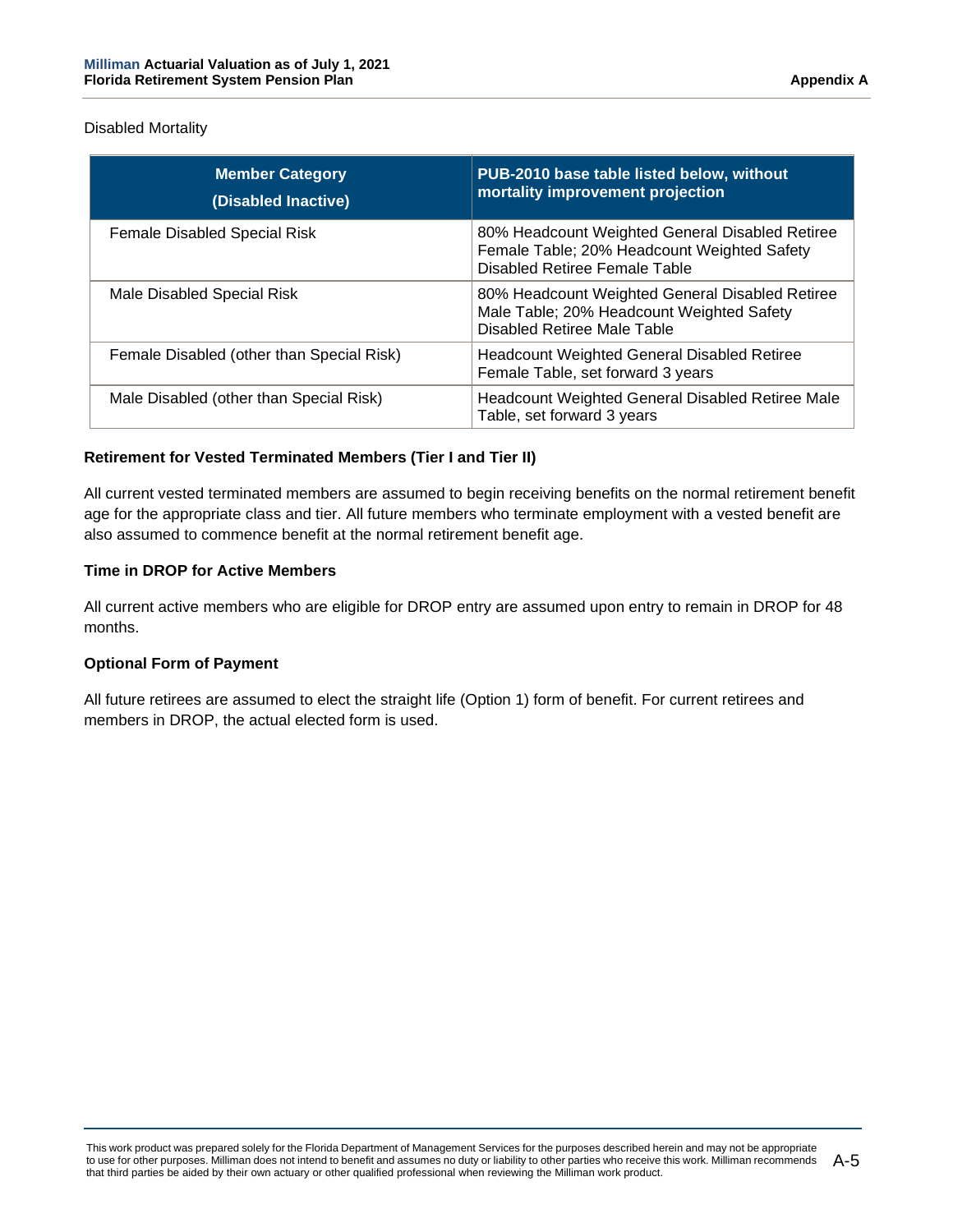# **Retirement Assumptions (Tier I) DROP Entry**

|       | <b>Instructional</b> | Regular<br>K-12 School | Regular<br>Not K-12 School<br><b>Instructional</b> |             |               | <b>Special Risk and</b><br><b>Special Risk Admin</b> |               | <b>All Other</b> |  |
|-------|----------------------|------------------------|----------------------------------------------------|-------------|---------------|------------------------------------------------------|---------------|------------------|--|
| Age   | <b>Female</b>        | <b>Male</b>            | <b>Female</b>                                      | <b>Male</b> | <b>Female</b> | <b>Male</b>                                          | <b>Female</b> | <b>Male</b>      |  |
| 45    | 0.0%                 | 0.0%                   | 0.0%                                               | 0.0%        | 8.0%          | 13.0%                                                | 5.0%          | 5.0%             |  |
| 46    | 0.0%                 | 0.0%                   | 0.0%                                               | 0.0%        | 8.0%          | 13.0%                                                | 5.0%          | 5.0%             |  |
| 47    | 0.0%                 | 0.0%                   | 0.0%                                               | 0.0%        | 8.0%          | 13.0%                                                | 5.0%          | 5.0%             |  |
| 48    | 4.0%                 | 4.0%                   | 5.0%                                               | 5.0%        | 11.0%         | 15.0%                                                | 16.0%         | 16.0%            |  |
| 49    | 4.0%                 | 4.0%                   | 10.0%                                              | 9.0%        | 11.0%         | 15.0%                                                | 16.0%         | 16.0%            |  |
| 50    | 4.0%                 | 4.0%                   | 10.0%                                              | 9.0%        | 11.0%         | 15.0%                                                | 16.0%         | 16.0%            |  |
| 51    | 4.0%                 | 4.0%                   | 12.0%                                              | 9.0%        | 11.0%         | 15.0%                                                | 16.0%         | 16.0%            |  |
| 52    | 4.0%                 | 4.0%                   | 14.0%                                              | 9.0%        | 15.0%         | 36.0%                                                | 16.0%         | 16.0%            |  |
| 53    | 5.0%                 | 4.0%                   | 15.0%                                              | 11.0%       | 15.0%         | 27.5%                                                | 16.0%         | 16.0%            |  |
| 54    | 5.0%                 | 4.0%                   | 16.0%                                              | 12.0%       | 15.0%         | 27.5%                                                | 16.0%         | 16.0%            |  |
| 55    | 6.0%                 | 4.0%                   | 18.0%                                              | 12.0%       | 32.0%         | 27.5%                                                | 16.0%         | 16.0%            |  |
| 56    | 6.0%                 | 5.0%                   | 20.0%                                              | 15.0%       | 5.0%          | 5.0%                                                 | 16.0%         | 16.0%            |  |
| 57    | 10.0%                | 8.0%                   | 55.0%                                              | 55.0%       | 5.0%          | 5.0%                                                 | 55.0%         | 55.0%            |  |
| 58    | 10.0%                | 8.0%                   | 55.0%                                              | 50.0%       | 5.0%          | 5.0%                                                 | 55.0%         | 55.0%            |  |
| 59    | 10.0%                | 9.0%                   | 55.0%                                              | 50.0%       | 5.0%          | 5.0%                                                 | 55.0%         | 55.0%            |  |
| 60    | 13.0%                | 9.0%                   | 55.0%                                              | 50.0%       | 5.0%          | 5.0%                                                 | 55.0%         | 55.0%            |  |
| 61    | 16.0%                | 14.0%                  | 55.0%                                              | 50.0%       | 5.0%          | 5.0%                                                 | 55.0%         | 55.0%            |  |
| 62    | 26.0%                | 19.0%                  | 46.5%                                              | 42.5%       | 5.0%          | 5.0%                                                 | 43.0%         | 43.0%            |  |
| 63    | 8.0%                 | 6.0%                   | 5.0%                                               | 5.0%        | 5.0%          | 5.0%                                                 | 3.0%          | 3.0%             |  |
| 64    | 5.0%                 | 5.0%                   | 5.0%                                               | 5.0%        | 5.0%          | 5.0%                                                 | 3.0%          | 3.0%             |  |
| 65    | 5.0%                 | 3.0%                   | 5.0%                                               | 5.0%        | 5.0%          | 5.0%                                                 | 3.0%          | 3.0%             |  |
| 66    | 3.0%                 | 3.0%                   | 5.0%                                               | 5.0%        | 5.0%          | 5.0%                                                 | 3.0%          | 3.0%             |  |
| 67    | 3.0%                 | 3.0%                   | 5.0%                                               | 5.0%        | 5.0%          | 5.0%                                                 | 3.0%          | 3.0%             |  |
| 68    | 3.0%                 | 3.0%                   | 5.0%                                               | 5.0%        | 5.0%          | 5.0%                                                 | 3.0%          | 3.0%             |  |
| 69    | 3.0%                 | 3.0%                   | 5.0%                                               | 5.0%        | 5.0%          | 5.0%                                                 | 3.0%          | 3.0%             |  |
| 70-79 | 3.0%                 | 3.0%                   | 5.0%                                               | 5.0%        | 0.0%          | 0.0%                                                 | 3.0%          | 3.0%             |  |
| 80    | 0.0%                 | 0.0%                   | 0.0%                                               | 0.0%        | 0.0%          | 0.0%                                                 | 0.0%          | 0.0%             |  |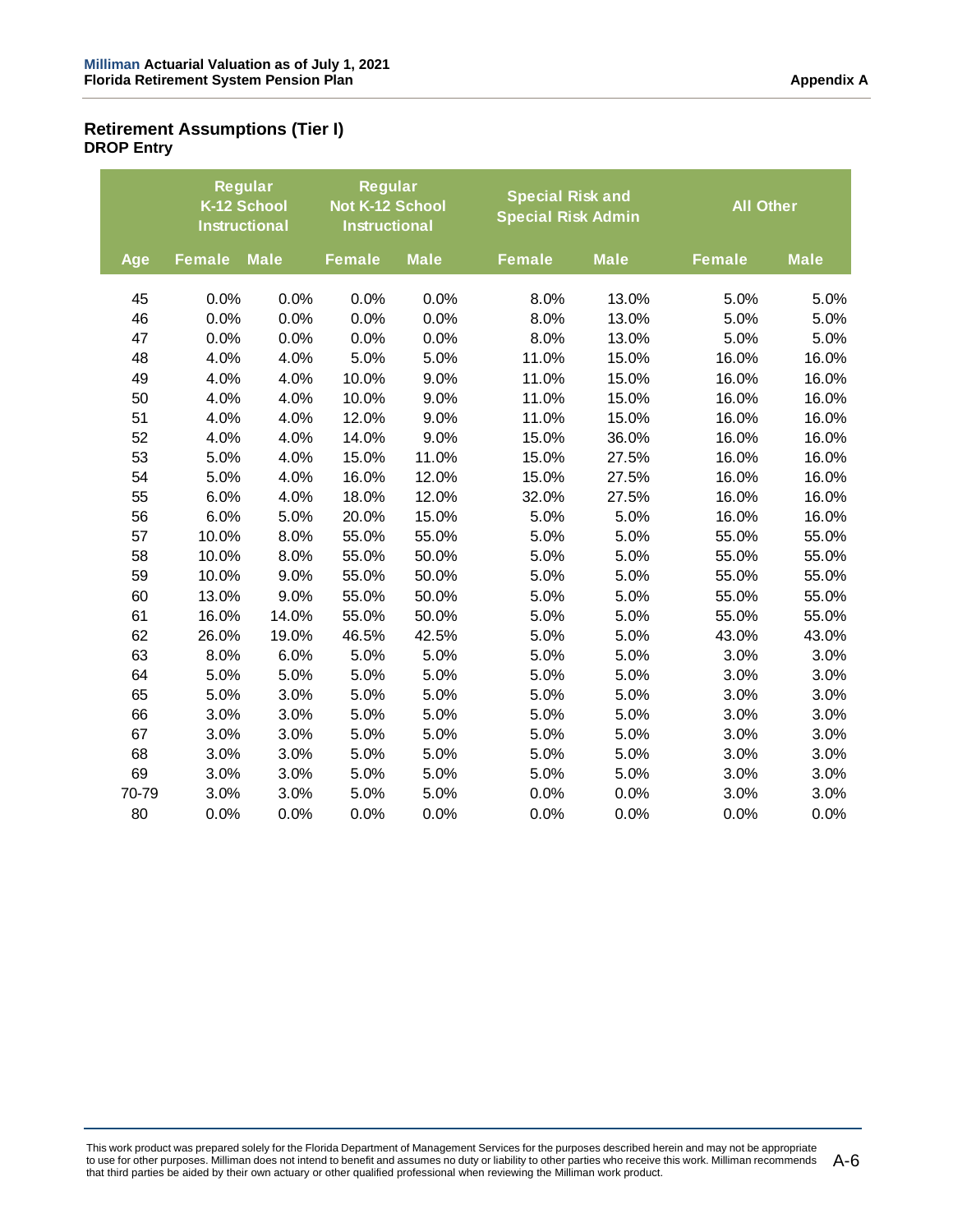## **Immediate Retirement when eligible for DROP**

|       |               | <b>Reqular</b><br>K-12 School<br><b>Instructional</b> |               | <b>Reqular</b><br>Not K-12 School<br><b>Instructional</b> |               | <b>Special Risk and</b><br><b>Special Risk</b><br><b>Admin</b> | <b>Elected Officers'</b><br><b>Subclasses</b> |             | <b>Senior</b><br><b>Management</b><br><b>Service Class</b> |             |
|-------|---------------|-------------------------------------------------------|---------------|-----------------------------------------------------------|---------------|----------------------------------------------------------------|-----------------------------------------------|-------------|------------------------------------------------------------|-------------|
| Age   | <b>Female</b> | <b>Male</b>                                           | <b>Female</b> | <b>Male</b>                                               | <b>Female</b> | <b>Male</b>                                                    | <b>Female</b>                                 | <b>Male</b> | <b>Female</b>                                              | <b>Male</b> |
| 45    | 0.0%          | 0.0%                                                  | 0.0%          | 0.0%                                                      | 4.0%          | 5.0%                                                           | 0.0%                                          | 0.0%        | 0.0%                                                       | 0.0%        |
| 46    | 0.0%          | 0.0%                                                  | 0.0%          | 0.0%                                                      | 4.0%          | 5.0%                                                           | 0.0%                                          | 0.0%        | 0.0%                                                       | 0.0%        |
| 47    | 0.0%          | 0.0%                                                  | 0.0%          | 0.0%                                                      | 4.0%          | 5.0%                                                           | 0.0%                                          | 0.0%        | 0.0%                                                       | 0.0%        |
| 48    | 4.0%          | 4.0%                                                  | 2.5%          | 2.5%                                                      | 4.0%          | 5.0%                                                           | 3.0%                                          | 3.0%        | 3.0%                                                       | 3.0%        |
| 49    | 4.0%          | 4.0%                                                  | 2.5%          | 2.5%                                                      | 4.0%          | 5.0%                                                           | 3.0%                                          | 3.0%        | 3.0%                                                       | 3.0%        |
| 50    | 4.0%          | 4.0%                                                  | 2.5%          | 2.5%                                                      | 4.0%          | 5.0%                                                           | 3.0%                                          | 3.0%        | 3.0%                                                       | 3.0%        |
| 51    | 4.0%          | 4.0%                                                  | 2.5%          | 2.5%                                                      | 5.0%          | 5.0%                                                           | 3.0%                                          | 3.0%        | 3.0%                                                       | 3.0%        |
| 52    | 4.0%          | 4.0%                                                  | 2.5%          | 2.5%                                                      | 5.0%          | 5.0%                                                           | 3.0%                                          | 3.0%        | 3.0%                                                       | 3.0%        |
| 53    | 4.0%          | 4.0%                                                  | 2.5%          | 2.5%                                                      | 7.0%          | 7.0%                                                           | 3.0%                                          | 3.0%        | 3.0%                                                       | 3.0%        |
| 54    | 4.0%          | 4.0%                                                  | 2.5%          | 2.5%                                                      | 7.0%          | 7.0%                                                           | 3.0%                                          | 3.0%        | 3.0%                                                       | 3.0%        |
| 55    | 4.0%          | 5.0%                                                  | 2.5%          | 2.5%                                                      | 7.0%          | 7.0%                                                           | 3.0%                                          | 3.0%        | 3.0%                                                       | 3.0%        |
| 56    | 4.0%          | 5.0%                                                  | 2.5%          | 2.5%                                                      | 7.0%          | 7.0%                                                           | 3.0%                                          | 3.0%        | 3.0%                                                       | 3.0%        |
| 57    | 5.0%          | 5.0%                                                  | 2.5%          | 2.5%                                                      | 7.0%          | 7.0%                                                           | 3.0%                                          | 3.0%        | 3.0%                                                       | 3.0%        |
| 58    | 5.0%          | 6.0%                                                  | 6.0%          | 7.0%                                                      | 7.0%          | 7.0%                                                           | 3.0%                                          | 3.0%        | 10.0%                                                      | 10.0%       |
| 59    | 6.0%          | 6.0%                                                  | 6.0%          | 8.0%                                                      | 7.0%          | 7.0%                                                           | 3.0%                                          | 3.0%        | 10.0%                                                      | 10.0%       |
| 60    | 7.0%          | 6.0%                                                  | 6.0%          | 8.0%                                                      | 7.0%          | 7.0%                                                           | 3.0%                                          | 3.0%        | 10.0%                                                      | 10.0%       |
| 61    | 10.0%         | 10.0%                                                 | 9.0%          | 8.0%                                                      | 7.0%          | 7.0%                                                           | 3.0%                                          | 3.0%        | 10.0%                                                      | 10.0%       |
| 62    | 13.0%         | 12.0%                                                 | 9.0%          | 9.5%                                                      | 7.0%          | 7.0%                                                           | 3.0%                                          | 3.0%        | 10.0%                                                      | 10.0%       |
| 63    | 9.0%          | 9.0%                                                  | 9.0%          | 9.5%                                                      | 7.0%          | 7.0%                                                           | 3.0%                                          | 3.0%        | 3.0%                                                       | 3.0%        |
| 64    | 11.0%         | 11.0%                                                 | 9.0%          | 9.5%                                                      | 7.0%          | 7.0%                                                           | 3.0%                                          | 3.0%        | 3.0%                                                       | 3.0%        |
| 65    | 18.0%         | 15.0%                                                 | 9.0%          | 9.5%                                                      | 7.0%          | 7.0%                                                           | 3.0%                                          | 3.0%        | 3.0%                                                       | 3.0%        |
| 66    | 20.0%         | 17.5%                                                 | 9.0%          | 9.5%                                                      | 7.0%          | 7.0%                                                           | 3.0%                                          | 3.0%        | 3.0%                                                       | 3.0%        |
| 67    | 20.0%         | 17.5%                                                 | 9.0%          | 9.5%                                                      | 7.0%          | 7.0%                                                           | 3.0%                                          | 3.0%        | 3.0%                                                       | 3.0%        |
| 68    | 20.0%         | 17.5%                                                 | 9.0%          | 9.5%                                                      | 7.0%          | 7.0%                                                           | 3.0%                                          | 3.0%        | 3.0%                                                       | 3.0%        |
| 69    | 20.0%         | 17.5%                                                 | 9.0%          | 9.5%                                                      | 7.0%          | 7.0%                                                           | 3.0%                                          | 3.0%        | 3.0%                                                       | 3.0%        |
| 70-79 | 20.0%         | 17.5%                                                 | 9.0%          | 9.5%                                                      | 100.0%        | 100.0%                                                         | 3.0%                                          | 3.0%        | 3.0%                                                       | 3.0%        |
| 80    | 100.0%        | 100.0%                                                | 100.0%        | 100.0%                                                    | 100.0%        | 100.0%                                                         | 100.0%                                        | 100.0%      | 100.0%                                                     | 100.0%      |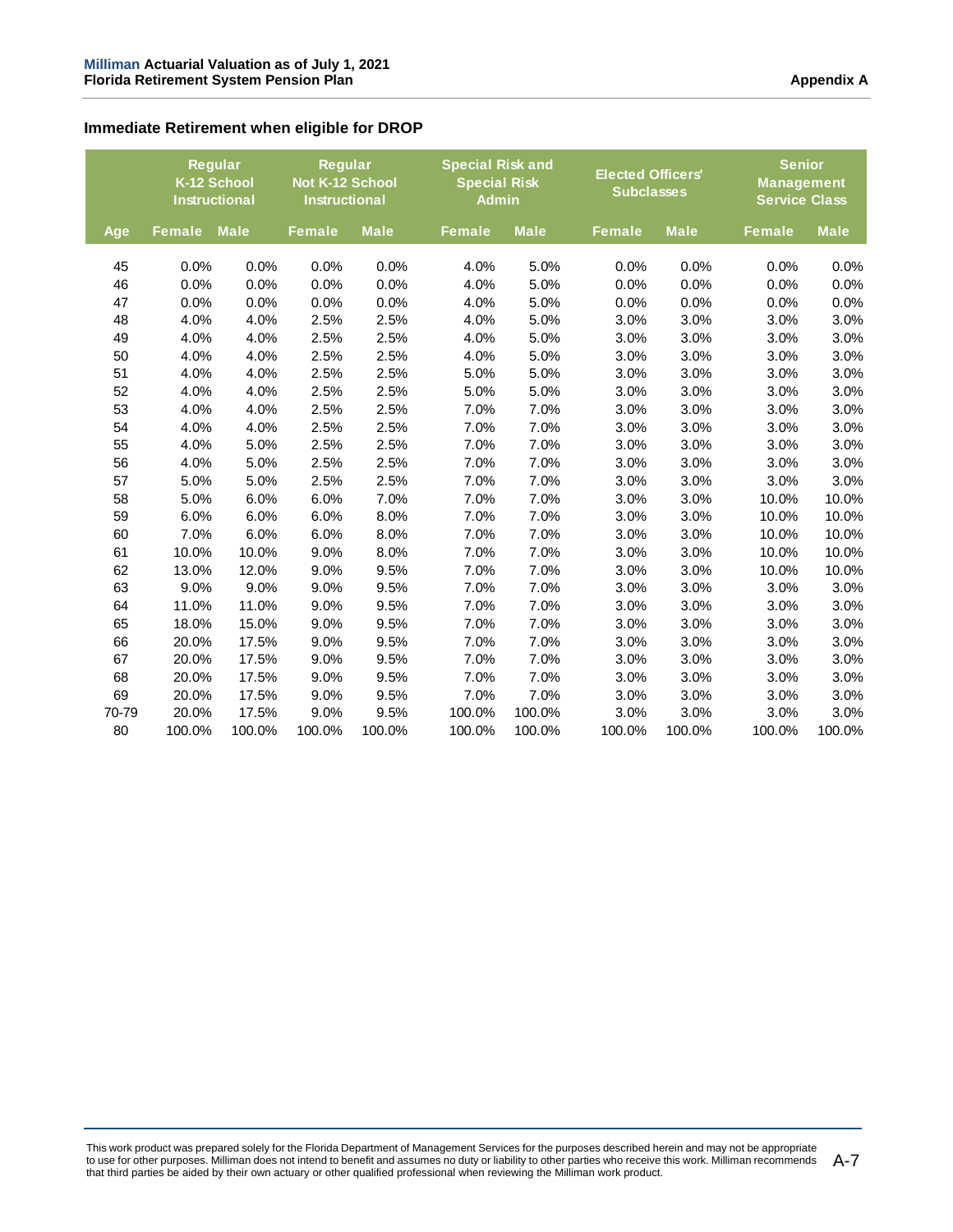# **Retirement Assumptions (Tier I) (continued)**

#### **Immediate Retirement when not eligible for DROP**

|       | <b>Regular</b><br>Not K-12 School<br><b>Instructional</b> |             |               | <b>Special Risk and</b><br><b>Special Risk</b><br><b>Admin</b> |               | <b>Elected Officers'</b><br><b>Subclasses</b> |               | <b>Senior</b><br><b>Management</b><br><b>Service Class</b> |  |
|-------|-----------------------------------------------------------|-------------|---------------|----------------------------------------------------------------|---------------|-----------------------------------------------|---------------|------------------------------------------------------------|--|
| Age   | <b>Female</b>                                             | <b>Male</b> | <b>Female</b> | <b>Male</b>                                                    | <b>Female</b> | <b>Male</b>                                   | <b>Female</b> | <b>Male</b>                                                |  |
| 45    | 0.0%                                                      | 0.0%        | 0.0%          | 0.0%                                                           | 0.0%          | 0.0%                                          | 0.0%          | 0.0%                                                       |  |
| 46    | 0.0%                                                      | 0.0%        | 0.0%          | 0.0%                                                           | 0.0%          | 0.0%                                          | 0.0%          | 0.0%                                                       |  |
| 47    | 0.0%                                                      | 0.0%        | 0.0%          | 0.0%                                                           | 0.0%          | 0.0%                                          | 0.0%          | 0.0%                                                       |  |
| 48    | 0.0%                                                      | 0.0%        | 0.0%          | 0.0%                                                           | 0.0%          | 0.0%                                          | 0.0%          | 0.0%                                                       |  |
| 49    | 0.0%                                                      | 0.0%        | 0.0%          | 0.0%                                                           | 0.0%          | 0.0%                                          | 0.0%          | 0.0%                                                       |  |
| 50    | 0.0%                                                      | 0.0%        | 0.0%          | 0.0%                                                           | 0.0%          | 0.0%                                          | 0.0%          | 0.0%                                                       |  |
| 51    | 0.0%                                                      | 0.0%        | 0.0%          | 0.0%                                                           | 0.0%          | 0.0%                                          | 0.0%          | 0.0%                                                       |  |
| 52    | 0.0%                                                      | 0.0%        | 0.0%          | 0.0%                                                           | 0.0%          | 0.0%                                          | 0.0%          | 0.0%                                                       |  |
| 53    | 0.0%                                                      | 0.0%        | 5.0%          | 5.0%                                                           | 0.0%          | 0.0%                                          | 0.0%          | 0.0%                                                       |  |
| 54    | 0.0%                                                      | 0.0%        | 5.0%          | 5.0%                                                           | 0.0%          | 0.0%                                          | 0.0%          | 0.0%                                                       |  |
| 55    | 0.0%                                                      | 0.0%        | 5.0%          | 5.0%                                                           | 0.0%          | 0.0%                                          | 0.0%          | 0.0%                                                       |  |
| 56    | 0.0%                                                      | 0.0%        | 5.0%          | 5.0%                                                           | 0.0%          | 0.0%                                          | 0.0%          | 0.0%                                                       |  |
| 57    | 0.0%                                                      | 0.0%        | 5.0%          | 5.0%                                                           | 0.0%          | 0.0%                                          | 0.0%          | 0.0%                                                       |  |
| 58    | 2.0%                                                      | 2.0%        | 5.0%          | 5.0%                                                           | 3.0%          | 3.0%                                          | 6.0%          | 6.0%                                                       |  |
| 59    | 5.0%                                                      | 2.0%        | 5.0%          | 5.0%                                                           | 3.0%          | 3.0%                                          | 6.0%          | 6.0%                                                       |  |
| 60    | 5.0%                                                      | 5.0%        | 7.0%          | 7.0%                                                           | 3.0%          | 3.0%                                          | 6.0%          | 6.0%                                                       |  |
| 61    | 5.0%                                                      | 5.0%        | 9.0%          | 9.0%                                                           | 3.0%          | 3.0%                                          | 6.0%          | 6.0%                                                       |  |
| 62    | 8.0%                                                      | 11.0%       | 20.0%         | 20.0%                                                          | 3.0%          | 3.0%                                          | 6.0%          | 6.0%                                                       |  |
| 63    | 8.0%                                                      | 8.0%        | 14.0%         | 14.0%                                                          | 5.0%          | 5.0%                                          | 11.0%         | 11.0%                                                      |  |
| 64    | 8.0%                                                      | 8.0%        | 14.0%         | 14.0%                                                          | 5.0%          | 5.0%                                          | 11.0%         | 11.0%                                                      |  |
| 65    | 15.0%                                                     | 13.0%       | 20.0%         | 20.0%                                                          | 5.0%          | 5.0%                                          | 11.0%         | 11.0%                                                      |  |
| 66    | 15.0%                                                     | 13.0%       | 25.0%         | 25.0%                                                          | 5.0%          | 5.0%                                          | 11.0%         | 11.0%                                                      |  |
| 67    | 15.0%                                                     | 13.0%       | 25.0%         | 25.0%                                                          | 12.0%         | 12.0%                                         | 11.0%         | 11.0%                                                      |  |
| 68    | 15.0%                                                     | 13.0%       | 25.0%         | 25.0%                                                          | 12.0%         | 12.0%                                         | 11.0%         | 11.0%                                                      |  |
| 69    | 15.0%                                                     | 13.0%       | 25.0%         | 25.0%                                                          | 12.0%         | 12.0%                                         | 11.0%         | 11.0%                                                      |  |
| 70-79 | 15.0%                                                     | 13.0%       | 100.0%        | 100.0%                                                         | 12.0%         | 12.0%                                         | 11.0%         | 11.0%                                                      |  |
| 80    | 100.0%                                                    | 100.0%      | 100.0%        | 100.0%                                                         | 100.0%        | 100.0%                                        | 100.0%        | 100.0%                                                     |  |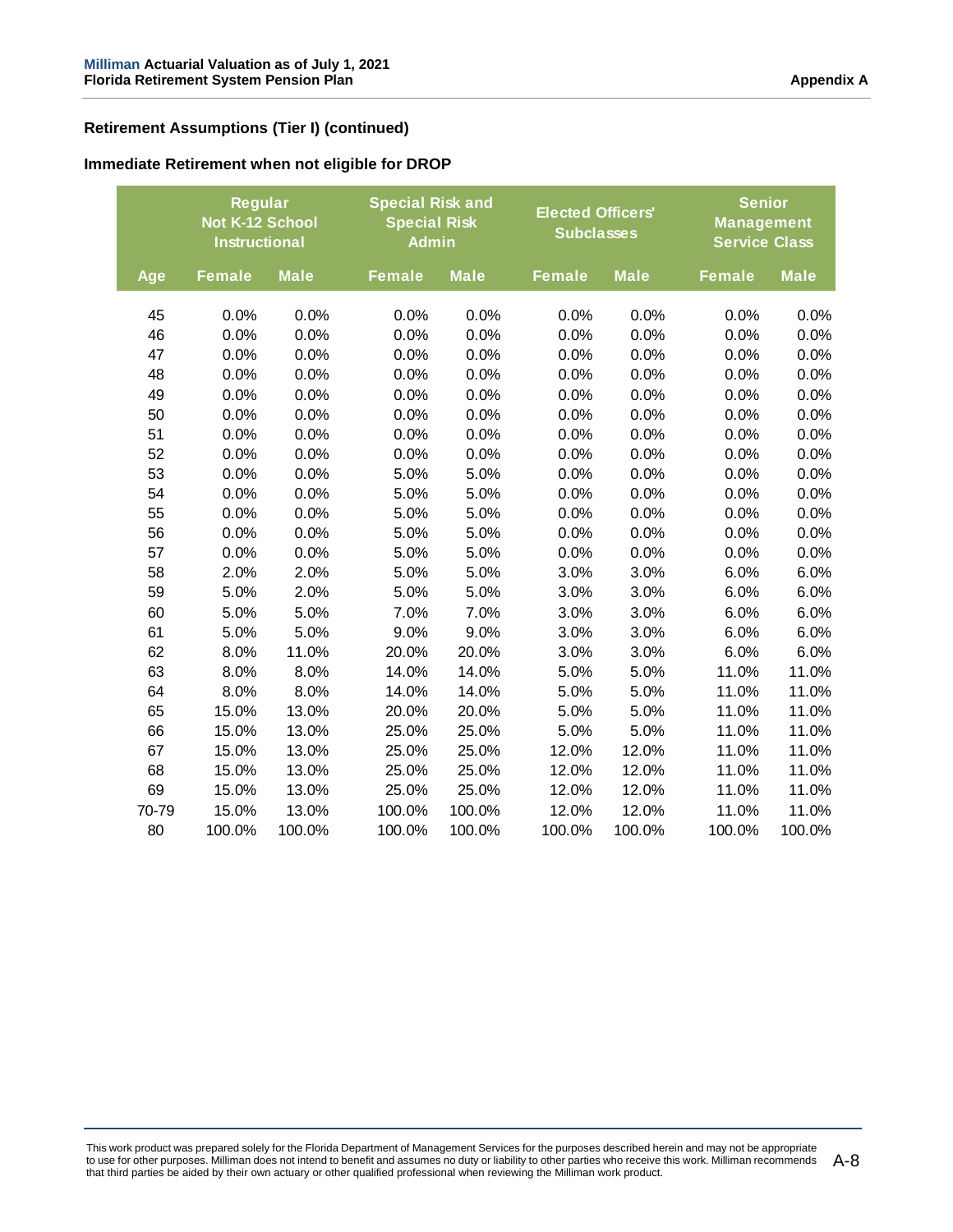## **Retirement Assumptions (Tier II)**

# **DROP Entry**

|       |               | <b>Regular</b><br>K-12 School<br><b>Instructional</b> |               | <b>Regular</b><br>Not K-12 School<br><b>Instructional</b> | <b>Special Risk and</b><br><b>Special Risk Admin</b> |             | <b>All Other</b> |             |
|-------|---------------|-------------------------------------------------------|---------------|-----------------------------------------------------------|------------------------------------------------------|-------------|------------------|-------------|
| Age   | <b>Female</b> | <b>Male</b>                                           | <b>Female</b> | <b>Male</b>                                               | <b>Female</b>                                        | <b>Male</b> | <b>Female</b>    | <b>Male</b> |
| 50    | 4.0%          | 4.0%                                                  | 10.0%         | 9.0%                                                      | 11.0%                                                | 15.0%       | 16.0%            | 16.0%       |
| 51    | 4.0%          | 4.0%                                                  | 12.0%         | 9.0%                                                      | 11.0%                                                | 15.0%       | 16.0%            | 16.0%       |
| 52    | 4.0%          | 4.0%                                                  | 14.0%         | 9.0%                                                      | 11.0%                                                | 15.0%       | 16.0%            | 16.0%       |
| 53    | 5.0%          | 4.0%                                                  | 15.0%         | 11.0%                                                     | 11.0%                                                | 15.0%       | 16.0%            | 16.0%       |
| 54    | 5.0%          | 4.0%                                                  | 16.0%         | 12.0%                                                     | 11.0%                                                | 15.0%       | 16.0%            | 16.0%       |
| 55    | 6.0%          | 4.0%                                                  | 18.0%         | 12.0%                                                     | 17.0%                                                | 36.0%       | 16.0%            | 16.0%       |
| 56    | 6.0%          | 5.0%                                                  | 20.0%         | 15.0%                                                     | 11.0%                                                | 5.0%        | 16.0%            | 16.0%       |
| 57    | 10.0%         | 8.0%                                                  | 20.0%         | 15.0%                                                     | 11.0%                                                | 5.0%        | 16.0%            | 16.0%       |
| 58    | 10.0%         | 8.0%                                                  | 20.0%         | 15.0%                                                     | 11.0%                                                | 5.0%        | 16.0%            | 16.0%       |
| 59    | 10.0%         | 9.0%                                                  | 20.0%         | 15.0%                                                     | 11.0%                                                | 5.0%        | 16.0%            | 16.0%       |
| 60    | 13.0%         | 9.0%                                                  | 55.0%         | 55.0%                                                     | 20.0%                                                | 5.0%        | 55.0%            | 55.0%       |
| 61    | 16.0%         | 14.0%                                                 | 55.0%         | 49.0%                                                     | 5.0%                                                 | 5.0%        | 50.0%            | 50.0%       |
| 62    | 16.0%         | 14.0%                                                 | 49.5%         | 43.0%                                                     | 5.0%                                                 | 5.0%        | 45.0%            | 45.0%       |
| 63    | 16.0%         | 14.0%                                                 | 43.0%         | 37.0%                                                     | 5.0%                                                 | 5.0%        | 40.0%            | 40.0%       |
| 64    | 16.0%         | 14.0%                                                 | 36.5%         | 31.0%                                                     | 5.0%                                                 | 5.0%        | 35.0%            | 35.0%       |
| 65    | 16.0%         | 14.0%                                                 | 30.0%         | 25.0%                                                     | 5.0%                                                 | 5.0%        | 30.0%            | 30.0%       |
| 66    | 3.0%          | 3.0%                                                  | 5.0%          | 5.0%                                                      | 5.0%                                                 | 5.0%        | 3.0%             | 3.0%        |
| 67    | 3.0%          | 3.0%                                                  | 5.0%          | 5.0%                                                      | 5.0%                                                 | 5.0%        | 3.0%             | 3.0%        |
| 68    | 3.0%          | 3.0%                                                  | 5.0%          | 5.0%                                                      | 5.0%                                                 | 5.0%        | 3.0%             | 3.0%        |
| 69    | 3.0%          | 3.0%                                                  | 5.0%          | 5.0%                                                      | 5.0%                                                 | 5.0%        | 3.0%             | 3.0%        |
| 70-79 | 3.0%          | 3.0%                                                  | 5.0%          | 5.0%                                                      | 0.0%                                                 | 0.0%        | 3.0%             | 3.0%        |
| 80    | 0.0%          | 0.0%                                                  | 0.0%          | 0.0%                                                      | 0.0%                                                 | 0.0%        | 0.0%             | 0.0%        |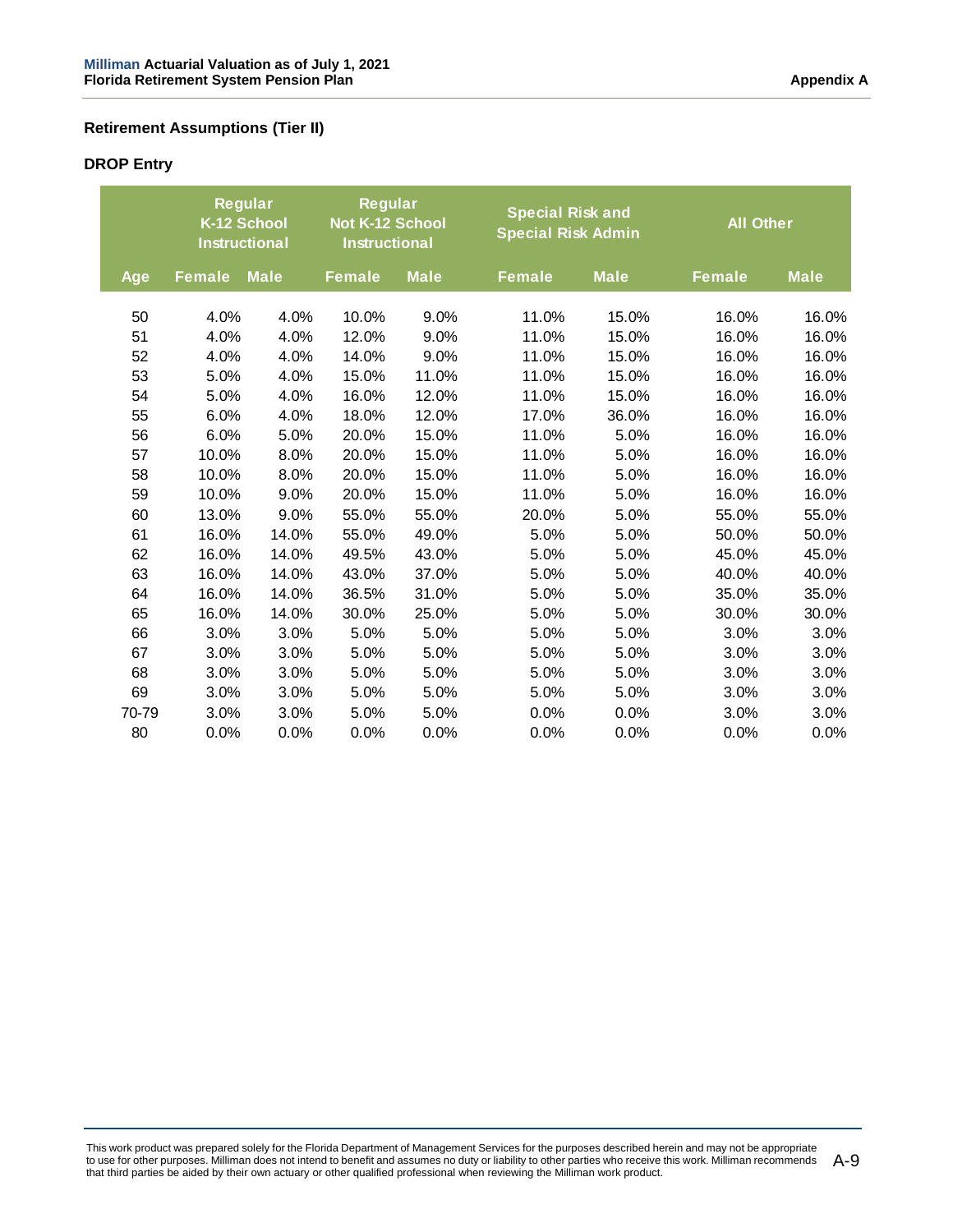# **Retirement Assumptions (Tier II) (continued)**

|       | Regular<br>K-12 School<br><b>Instructional</b> |             | Regular<br>Not K-12 School<br><b>Instructional</b> |             |               | <b>Special Risk and</b><br><b>Special Risk</b><br><b>Admin</b> |               | <b>Elected Officers'</b><br><b>Subclasses</b> | <b>Senior</b><br><b>Management</b><br><b>Service Class</b> |             |
|-------|------------------------------------------------|-------------|----------------------------------------------------|-------------|---------------|----------------------------------------------------------------|---------------|-----------------------------------------------|------------------------------------------------------------|-------------|
| Age   | <b>Female</b>                                  | <b>Male</b> | <b>Female</b>                                      | <b>Male</b> | <b>Female</b> | <b>Male</b>                                                    | <b>Female</b> | <b>Male</b>                                   | <b>Female</b>                                              | <b>Male</b> |
| 50    | 4.0%                                           | 4.0%        | 2.5%                                               | 2.5%        | 4.0%          | 5.0%                                                           | 3.0%          | 3.0%                                          | 3.0%                                                       | 3.0%        |
| 51    | 4.0%                                           | 4.0%        | 2.5%                                               | 2.5%        | 5.0%          | 5.0%                                                           | 3.0%          | 3.0%                                          | 3.0%                                                       | 3.0%        |
| 52    | 4.0%                                           | 4.0%        | 2.5%                                               | 2.5%        | 5.0%          | 5.0%                                                           | 3.0%          | 3.0%                                          | 3.0%                                                       | 3.0%        |
| 53    | 4.0%                                           | 4.0%        | 2.5%                                               | 2.5%        | 5.0%          | 5.0%                                                           | 3.0%          | 3.0%                                          | 3.0%                                                       | 3.0%        |
| 54    | 4.0%                                           | 4.0%        | 2.5%                                               | 2.5%        | 5.0%          | 5.0%                                                           | 3.0%          | 3.0%                                          | 3.0%                                                       | 3.0%        |
| 55    | 4.0%                                           | 5.0%        | 2.5%                                               | 2.5%        | 5.0%          | 5.0%                                                           | 3.0%          | 3.0%                                          | 3.0%                                                       | 3.0%        |
| 56    | 4.0%                                           | 5.0%        | 2.5%                                               | 2.5%        | 7.0%          | 7.0%                                                           | 3.0%          | 3.0%                                          | 3.0%                                                       | 3.0%        |
| 57    | 5.0%                                           | 5.0%        | 2.5%                                               | 2.5%        | 7.0%          | 7.0%                                                           | 3.0%          | 3.0%                                          | 3.0%                                                       | 3.0%        |
| 58    | 5.0%                                           | 6.0%        | 2.5%                                               | 2.5%        | 7.0%          | 7.0%                                                           | 3.0%          | 3.0%                                          | 3.0%                                                       | 3.0%        |
| 59    | 6.0%                                           | 6.0%        | 2.5%                                               | 2.5%        | 7.0%          | 7.0%                                                           | 3.0%          | 3.0%                                          | 3.0%                                                       | 3.0%        |
| 60    | 7.0%                                           | 6.0%        | 2.5%                                               | 2.5%        | 7.0%          | 7.0%                                                           | 3.0%          | 3.0%                                          | 3.0%                                                       | 3.0%        |
| 61    | 10.0%                                          | 10.0%       | 9.0%                                               | 8.0%        | 7.0%          | 7.0%                                                           | 3.0%          | 3.0%                                          | 10.0%                                                      | 10.0%       |
| 62    | 10.0%                                          | 10.0%       | 9.0%                                               | 9.5%        | 7.0%          | 7.0%                                                           | 3.0%          | 3.0%                                          | 10.0%                                                      | 10.0%       |
| 63    | 10.0%                                          | 10.0%       | 9.0%                                               | 9.5%        | 7.0%          | 7.0%                                                           | 3.0%          | 3.0%                                          | 10.0%                                                      | 10.0%       |
| 64    | 10.0%                                          | 10.0%       | 9.0%                                               | 9.5%        | 7.0%          | 7.0%                                                           | 3.0%          | 3.0%                                          | 10.0%                                                      | 10.0%       |
| 65    | 20.0%                                          | 17.5%       | 9.0%                                               | 9.5%        | 7.0%          | 7.0%                                                           | 3.0%          | 3.0%                                          | 10.0%                                                      | 10.0%       |
| 66    | 20.0%                                          | 17.5%       | 9.0%                                               | 9.5%        | 7.0%          | 7.0%                                                           | 3.0%          | 3.0%                                          | 3.0%                                                       | 3.0%        |
| 67    | 20.0%                                          | 17.5%       | 9.0%                                               | 9.5%        | 7.0%          | 7.0%                                                           | 3.0%          | 3.0%                                          | 3.0%                                                       | 3.0%        |
| 68    | 20.0%                                          | 17.5%       | 9.0%                                               | 9.5%        | 7.0%          | 7.0%                                                           | 3.0%          | 3.0%                                          | 3.0%                                                       | 3.0%        |
| 69    | 20.0%                                          | 17.5%       | 9.0%                                               | 9.5%        | 7.0%          | 7.0%                                                           | 3.0%          | 3.0%                                          | 3.0%                                                       | 3.0%        |
| 70-79 | 20.0%                                          | 17.5%       | 9.0%                                               | 9.5%        | 100.0%        | 100.0%                                                         | 3.0%          | 3.0%                                          | 3.0%                                                       | 3.0%        |
| 80    | 100.0%                                         | 100.0%      | 100.0%                                             | 100.0%      | 100.0%        | 100.0%                                                         | 100.0%        | 100.0%                                        | 100.0%                                                     | 100.0%      |

#### **Immediate Retirement when eligible for DROP**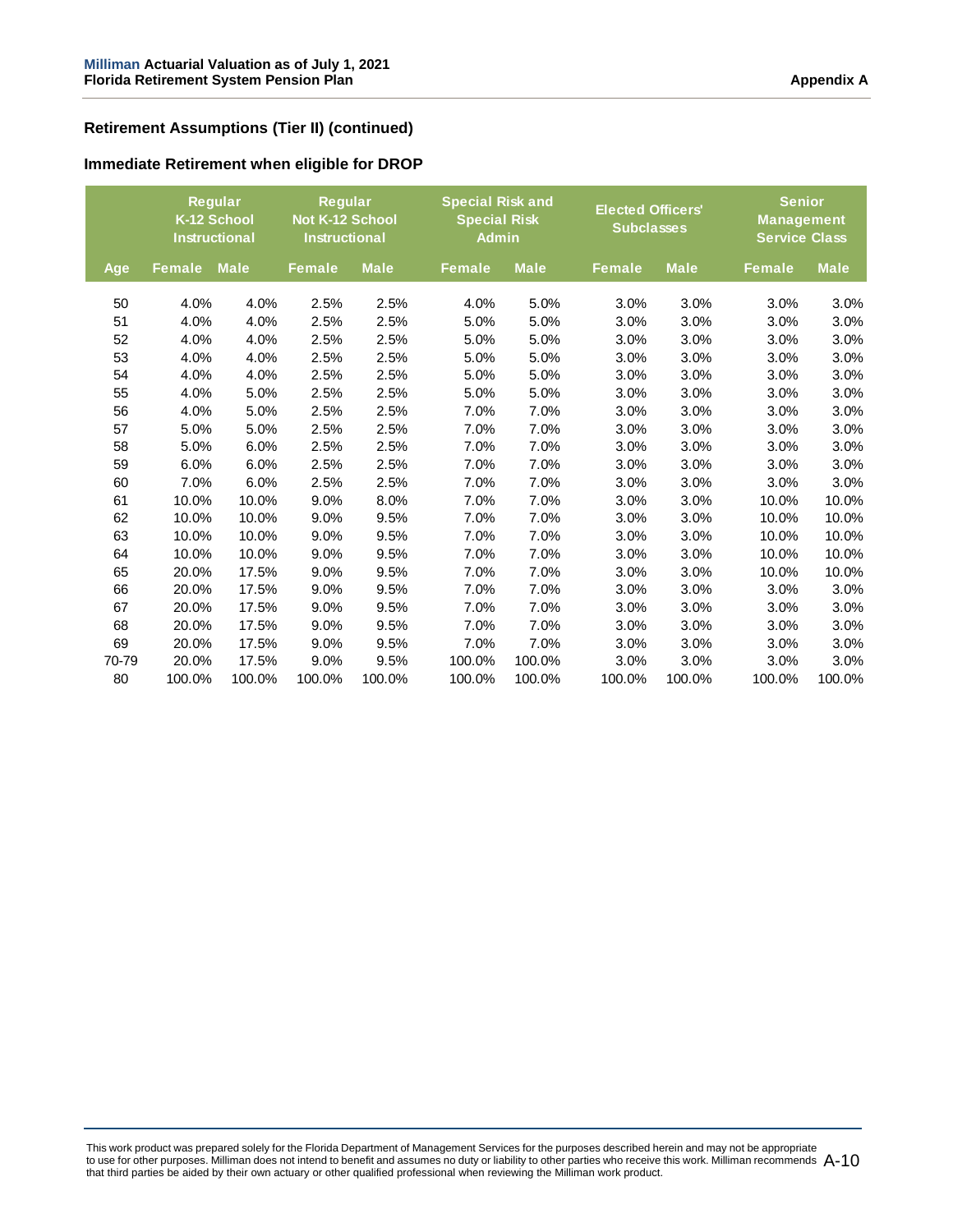## **Retirement Assumptions (Tier II) (continued)**

#### **Immediate Retirement when not eligible for DROP**

|       | <b>Regular</b><br><b>Not K-12 School</b><br><b>Instructional</b> |             |               | <b>Special Risk and</b><br><b>Special Risk</b><br><b>Admin</b> |               | <b>Elected Officers'</b><br><b>Subclasses</b> |               | <b>Senior</b><br><b>Management</b><br><b>Service Class</b> |  |
|-------|------------------------------------------------------------------|-------------|---------------|----------------------------------------------------------------|---------------|-----------------------------------------------|---------------|------------------------------------------------------------|--|
| Age   | <b>Female</b>                                                    | <b>Male</b> | <b>Female</b> | <b>Male</b>                                                    | <b>Female</b> | <b>Male</b>                                   | <b>Female</b> | <b>Male</b>                                                |  |
| 50    | 0.0%                                                             | 0.0%        | 0.0%          | 0.0%                                                           | 0.0%          | 0.0%                                          | 0.0%          | 0.0%                                                       |  |
| 51    | 0.0%                                                             | 0.0%        | 0.0%          | 0.0%                                                           | 0.0%          | 0.0%                                          | 0.0%          | 0.0%                                                       |  |
| 52    | 0.0%                                                             | 0.0%        | 0.0%          | 0.0%                                                           | 0.0%          | 0.0%                                          | 0.0%          | 0.0%                                                       |  |
| 53    | 0.0%                                                             | 0.0%        | 0.0%          | 0.0%                                                           | 0.0%          | 0.0%                                          | 0.0%          | 0.0%                                                       |  |
| 54    | 0.0%                                                             | 0.0%        | 0.0%          | 0.0%                                                           | 0.0%          | 0.0%                                          | 0.0%          | 0.0%                                                       |  |
| 55    | 0.0%                                                             | 0.0%        | 0.0%          | 0.0%                                                           | 0.0%          | 0.0%                                          | 0.0%          | 0.0%                                                       |  |
| 56    | 0.0%                                                             | 0.0%        | 5.0%          | 5.0%                                                           | 0.0%          | 0.0%                                          | 0.0%          | 0.0%                                                       |  |
| 57    | 0.0%                                                             | 0.0%        | 5.0%          | 5.0%                                                           | 0.0%          | 0.0%                                          | 0.0%          | 0.0%                                                       |  |
| 58    | 0.0%                                                             | 0.0%        | 5.0%          | 5.0%                                                           | 0.0%          | 0.0%                                          | 0.0%          | 0.0%                                                       |  |
| 59    | 0.0%                                                             | 0.0%        | 5.0%          | 5.0%                                                           | 0.0%          | 0.0%                                          | 0.0%          |                                                            |  |
|       |                                                                  |             |               |                                                                |               |                                               |               | 0.0%                                                       |  |
| 60    | 0.0%                                                             | 0.0%        | 7.0%          | 7.0%                                                           | 0.0%          | 0.0%                                          | 0.0%          | 0.0%                                                       |  |
| 61    | 5.0%                                                             | 5.0%        | 9.0%          | 9.0%                                                           | 3.0%          | 3.0%                                          | 6.0%          | 6.0%                                                       |  |
| 62    | 5.0%                                                             | 5.0%        | 20.0%         | 20.0%                                                          | 3.0%          | 3.0%                                          | 6.0%          | 6.0%                                                       |  |
| 63    | 5.0%                                                             | 5.0%        | 14.0%         | 14.0%                                                          | 3.0%          | 3.0%                                          | 6.0%          | 6.0%                                                       |  |
| 64    | 5.0%                                                             | 5.0%        | 14.0%         | 14.0%                                                          | 3.0%          | 3.0%                                          | 6.0%          | 6.0%                                                       |  |
| 65    | 15.0%                                                            | 13.0%       | 20.0%         | 20.0%                                                          | 3.0%          | 3.0%                                          | 11.0%         | 11.0%                                                      |  |
| 66    | 15.0%                                                            | 13.0%       | 25.0%         | 25.0%                                                          | 5.0%          | 5.0%                                          | 11.0%         | 11.0%                                                      |  |
| 67    | 15.0%                                                            | 13.0%       | 25.0%         | 25.0%                                                          | 12.0%         | 12.0%                                         | 11.0%         | 11.0%                                                      |  |
| 68    | 15.0%                                                            | 13.0%       | 25.0%         | 25.0%                                                          | 12.0%         | 12.0%                                         | 11.0%         | 11.0%                                                      |  |
| 69    | 15.0%                                                            | 13.0%       | 25.0%         | 25.0%                                                          | 12.0%         | 12.0%                                         | 11.0%         | 11.0%                                                      |  |
| 70-79 | 15.0%                                                            | 13.0%       | 100.0%        | 100.0%                                                         | 12.0%         | 12.0%                                         | 11.0%         | 11.0%                                                      |  |
| 80    | 100.0%                                                           | 100.0%      | 100.0%        | 100.0%                                                         | 100.0%        | 100.0%                                        | 100.0%        | 100.0%                                                     |  |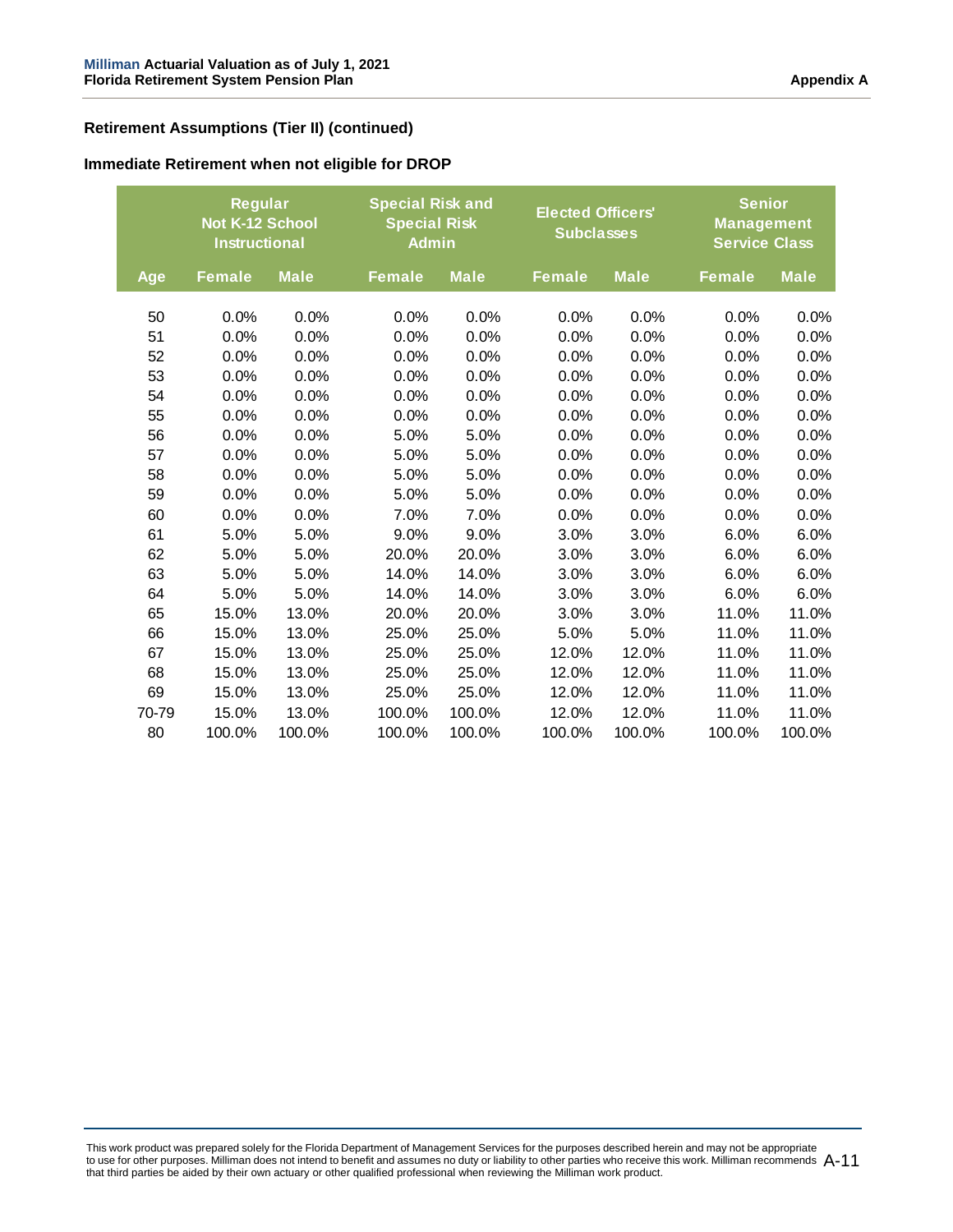## **Line-of-Duty Disability Annual Rates**

| Age       | <b>Special Risk Class</b> | <b>All Other Classes</b> |
|-----------|---------------------------|--------------------------|
| $<$ 42    | 0.005%                    | 0.001%                   |
| $42 - 46$ | 0.050%                    | 0.001%                   |
| 47-50     | 0.050%                    | 0.002%                   |
| 51-54     | $0.090\%$                 | $0.004\%$                |
| 55-56     | $0.090\%$                 | 0.005%                   |
| 57-58     | $0.090\%$                 | 0.006%                   |
| 59        | 0.090%                    | $0.007\%$                |
| 60-61     | $0.090\%$                 | 0.006%                   |
| 62        | $0.090\%$                 | 0.003%                   |
| 63        | $0.090\%$                 | 0.002%                   |
| 64+       | $0.090\%$                 | 0.001%                   |

#### **Non-Duty Disability Annual Rates**

| Age       | <b>Special Risk Class</b> | <b>All Other Classes</b> |
|-----------|---------------------------|--------------------------|
| 20        | 0.020%                    | 0.000%                   |
| $21 - 27$ | 0.020%                    | 0.010%                   |
| 28-35     | 0.040%                    | 0.010%                   |
| $36 - 40$ | 0.040%                    | 0.020%                   |
| $41 - 44$ | 0.040%                    | 0.030%                   |
| 45-46     | 0.040%                    | 0.040%                   |
| 47-50     | 0.070%                    | 0.080%                   |
| 51-54     | 0.070%                    | 0.130%                   |
| 55        | 0.070%                    | 0.160%                   |
| 56        | 0.070%                    | 0.170%                   |
| 57-58     | 0.070%                    | 0.190%                   |
| 59        | 0.070%                    | 0.230%                   |
| 60        | 0.070%                    | 0.210%                   |
| 61        | 0.070%                    | 0.200%                   |
| 62        | 0.070%                    | 0.110%                   |
| 63        | 0.070%                    | 0.080%                   |
| 64+       | 0.070%                    | $0.040\%$                |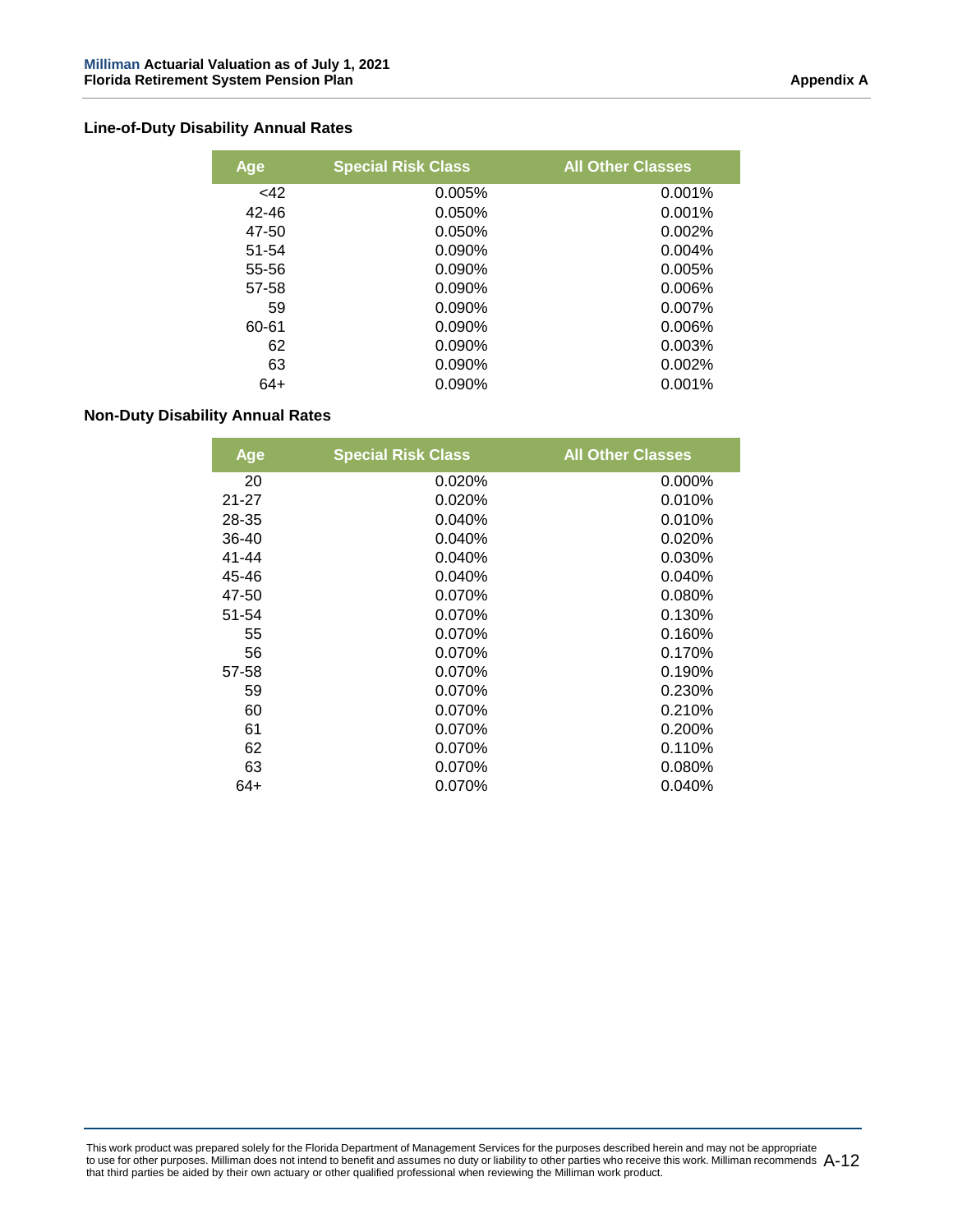## **Withdrawal – Other Terminations of Employment Annual Rates**

|                         | <b>Regular - Male</b> |          |                     |          |          |       |  |
|-------------------------|-----------------------|----------|---------------------|----------|----------|-------|--|
| <b>Combined Years</b>   |                       |          | <b>Attained Age</b> |          |          |       |  |
| of Service              | Under 25              | 25 to 29 | 30 to 34            | 35 to 44 | 45 to 54 | $55+$ |  |
| $\pmb{0}$               | 27.0%                 | 25.0%    | 23.0%               | 22.0%    | 21.0%    | 27.0% |  |
| 1                       | 19.0%                 | 17.0%    | 15.0%               | 13.5%    | 12.5%    | 12.5% |  |
| $\boldsymbol{2}$        | 17.5%                 | 13.5%    | 12.0%               | 10.5%    | 9.5%     | 9.0%  |  |
| $\mathsf 3$             | 16.0%                 | 11.5%    | 10.0%               | 9.0%     | 7.8%     | 7.8%  |  |
| $\overline{\mathbf{4}}$ | 15.5%                 | 10.0%    | 8.5%                | 8.0%     | 6.5%     | 6.5%  |  |
| 5                       | 10.5%                 | 9.0%     | 8.5%                | 7.5%     | 6.0%     | 6.0%  |  |
| $\,6$                   | 10.5%                 | 8.5%     | 7.5%                | 6.5%     | 6.0%     | 6.0%  |  |
| $\boldsymbol{7}$        | 8.0%                  | 8.0%     | 6.5%                | 6.0%     | 5.0%     | 5.0%  |  |
| $\bf 8$                 | 5.5%                  | 5.5%     | 5.0%                | 5.5%     | 5.0%     | 4.0%  |  |
| $\boldsymbol{9}$        | 5.0%                  | 5.0%     | 5.0%                | 4.5%     | 4.0%     | 4.0%  |  |
| 10                      | 4.0%                  | 4.0%     | 4.0%                | 4.0%     | 4.0%     | 3.0%  |  |
| 11                      | 3.5%                  | 3.5%     | 3.0%                | 3.5%     | 3.5%     | 3.0%  |  |
| 12                      | 3.0%                  | 3.0%     | 3.0%                | 3.0%     | 3.0%     | 3.0%  |  |
| 13                      | 3.0%                  | 3.0%     | 3.0%                | 3.0%     | 3.0%     | 2.5%  |  |
| 14                      | 2.5%                  | 2.5%     | 1.5%                | 2.5%     | 2.5%     | 2.5%  |  |
| 15                      | 2.5%                  | 2.5%     | 1.5%                | 2.0%     | 2.5%     | 2.5%  |  |
| 16                      | 2.0%                  | 2.0%     | 1.5%                | 2.0%     | 2.0%     | 2.0%  |  |
| 17                      | 2.0%                  | 2.0%     | 1.5%                | 2.0%     | 2.0%     | 2.0%  |  |
| 18                      | 2.0%                  | 2.0%     | 1.5%                | 1.5%     | 2.0%     | 2.0%  |  |
| 19                      | 2.0%                  | 2.0%     | 1.5%                | 1.5%     | 2.0%     | 2.0%  |  |
| 20                      | 1.5%                  | 1.5%     | 1.5%                | 1.0%     | 1.5%     | 1.5%  |  |
| 21                      | 1.3%                  | 1.3%     | 1.3%                | 1.0%     | 1.3%     | 1.3%  |  |
| 22                      | 1.3%                  | 1.3%     | 1.3%                | 1.0%     | 1.3%     | 1.3%  |  |
| 23                      | 1.0%                  | 1.0%     | 1.0%                | 1.0%     | 1.0%     | 1.0%  |  |
| 24                      | 1.0%                  | 1.0%     | 1.0%                | 1.0%     | 1.0%     | 1.0%  |  |
| 25                      | 1.0%                  | 1.0%     | 1.0%                | 1.0%     | 1.0%     | 1.0%  |  |
| 26                      | 1.0%                  | 1.0%     | 1.0%                | 1.0%     | 1.0%     | 1.0%  |  |
| 27                      | 1.0%                  | 1.0%     | 1.0%                | 1.0%     | 1.0%     | 1.0%  |  |
| 28                      | 0.5%                  | 0.5%     | 0.5%                | 0.5%     | 0.5%     | 0.5%  |  |
| 29                      | 0.5%                  | 0.5%     | 0.5%                | 0.5%     | 0.5%     | 0.5%  |  |
| $30+$                   | 0.5%                  | 0.5%     | 0.5%                | 0.5%     | 0.5%     | 0.5%  |  |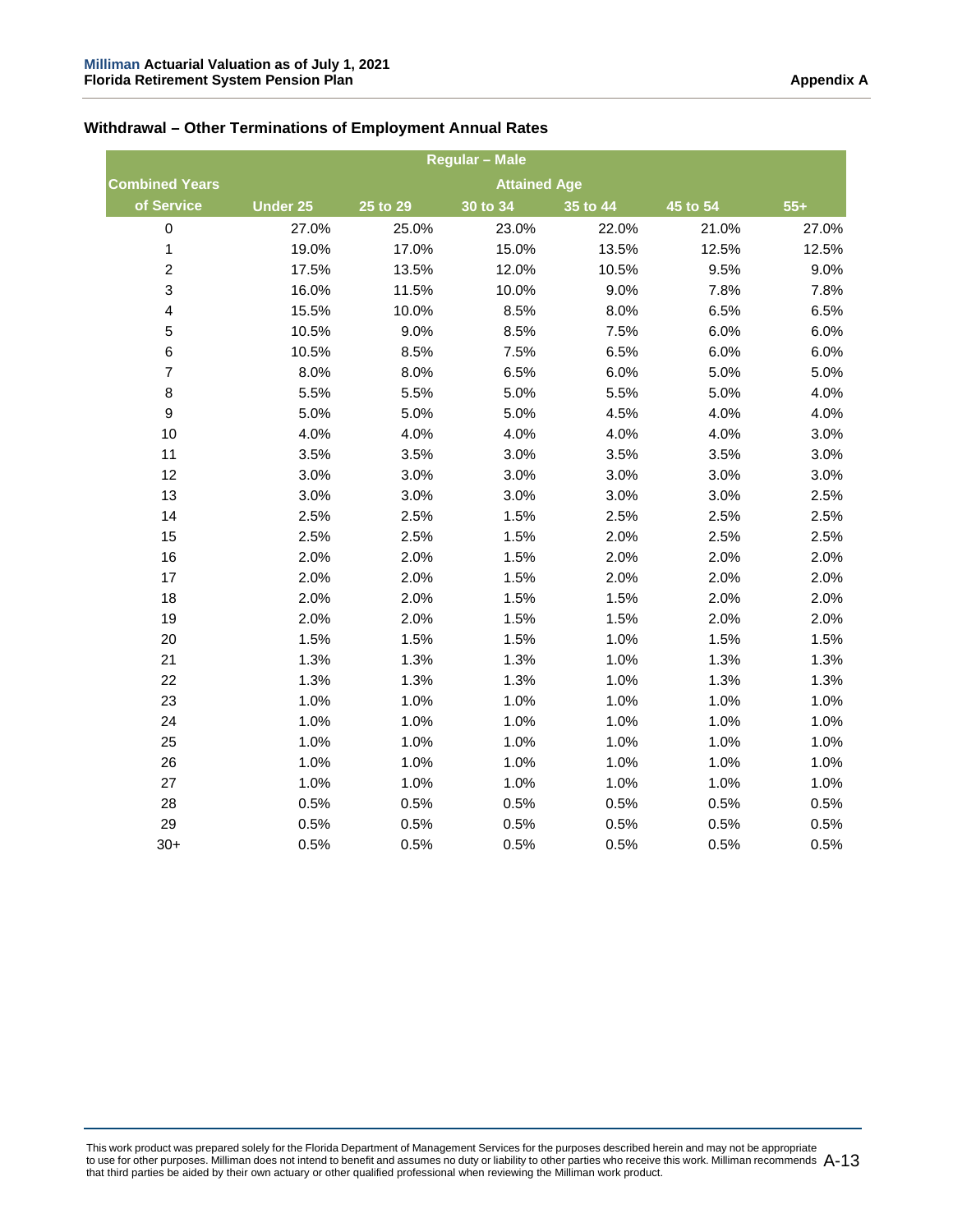|                         |                 |            | <b>Regular - Female</b> |          |          |       |
|-------------------------|-----------------|------------|-------------------------|----------|----------|-------|
| <b>Combined Years</b>   |                 |            | <b>Attained Age</b>     |          |          |       |
| of Service              | <b>Under 25</b> | $25$ to 29 | 30 to 34                | 35 to 44 | 45 to 54 | $55+$ |
| $\boldsymbol{0}$        | 28.0%           | 28.0%      | 27.0%                   | 26.0%    | 25.0%    | 30.0% |
| $\mathbf{1}$            | 18.0%           | 17.0%      | 16.0%                   | 15.0%    | 12.5%    | 12.5% |
| $\overline{a}$          | 16.0%           | 13.5%      | 12.5%                   | 11.5%    | 10.0%    | 10.0% |
| $\mathsf 3$             | 16.0%           | 11.5%      | 10.5%                   | 9.5%     | 9.0%     | 9.0%  |
| $\overline{\mathbf{4}}$ | 16.0%           | 10.0%      | 9.0%                    | 8.0%     | 7.5%     | 7.5%  |
| 5                       | 13.0%           | 8.0%       | 8.0%                    | 7.5%     | 7.5%     | 7.5%  |
| $\,6$                   | 12.0%           | 8.0%       | 8.0%                    | 7.5%     | 7.5%     | 7.5%  |
| $\overline{7}$          | 7.5%            | 7.5%       | 7.5%                    | 6.5%     | 6.5%     | 6.5%  |
| $\bf8$                  | 6.0%            | 6.0%       | 6.0%                    | 5.5%     | 5.5%     | 5.5%  |
| $\boldsymbol{9}$        | 5.0%            | 5.0%       | 5.0%                    | 5.0%     | 5.0%     | 5.0%  |
| 10                      | 4.5%            | 4.5%       | 4.5%                    | 4.5%     | 4.5%     | 4.5%  |
| 11                      | 4.0%            | 4.0%       | 4.0%                    | 4.0%     | 4.0%     | 4.0%  |
| 12                      | 3.5%            | 3.5%       | 3.5%                    | 3.5%     | 3.5%     | 3.5%  |
| 13                      | 3.5%            | 3.5%       | 3.5%                    | 3.5%     | 3.5%     | 3.5%  |
| 14                      | 3.0%            | 3.0%       | 3.0%                    | 3.0%     | 3.0%     | 3.0%  |
| 15                      | 3.0%            | 3.0%       | 3.0%                    | 2.8%     | 2.8%     | 2.8%  |
| 16                      | 3.0%            | 3.0%       | 3.0%                    | 2.5%     | 2.5%     | 2.5%  |
| 17                      | 2.5%            | 2.5%       | 2.5%                    | 2.5%     | 2.5%     | 2.5%  |
| 18                      | 2.0%            | 2.0%       | 2.0%                    | 2.0%     | 2.0%     | 2.0%  |
| 19                      | 2.0%            | 2.0%       | 2.0%                    | 2.0%     | 2.0%     | 2.0%  |
| 20                      | 2.0%            | 2.0%       | 2.0%                    | 2.0%     | 2.0%     | 2.0%  |
| 21                      | 1.5%            | 1.5%       | 1.5%                    | 1.5%     | 1.5%     | 1.5%  |
| 22                      | 1.5%            | 1.5%       | 1.5%                    | 1.5%     | 1.5%     | 1.5%  |
| 23                      | 1.3%            | 1.3%       | 1.3%                    | 1.3%     | 1.3%     | 1.3%  |
| 24                      | 1.3%            | 1.3%       | 1.3%                    | 1.3%     | 1.3%     | 1.3%  |
| 25                      | 1.0%            | 1.0%       | 1.0%                    | 1.0%     | 1.0%     | 1.0%  |
| 26                      | 1.0%            | 1.0%       | 1.0%                    | 1.0%     | 1.0%     | 1.0%  |
| 27                      | 0.8%            | 0.8%       | 0.8%                    | 0.8%     | 0.8%     | 0.8%  |
| 28                      | 0.8%            | 0.8%       | 0.8%                    | 0.8%     | 0.8%     | 0.8%  |
| 29                      | 0.5%            | 0.5%       | 0.5%                    | 0.5%     | 0.5%     | 0.5%  |
| $30+$                   | 0.5%            | 0.5%       | 0.5%                    | 0.5%     | 0.5%     | 0.5%  |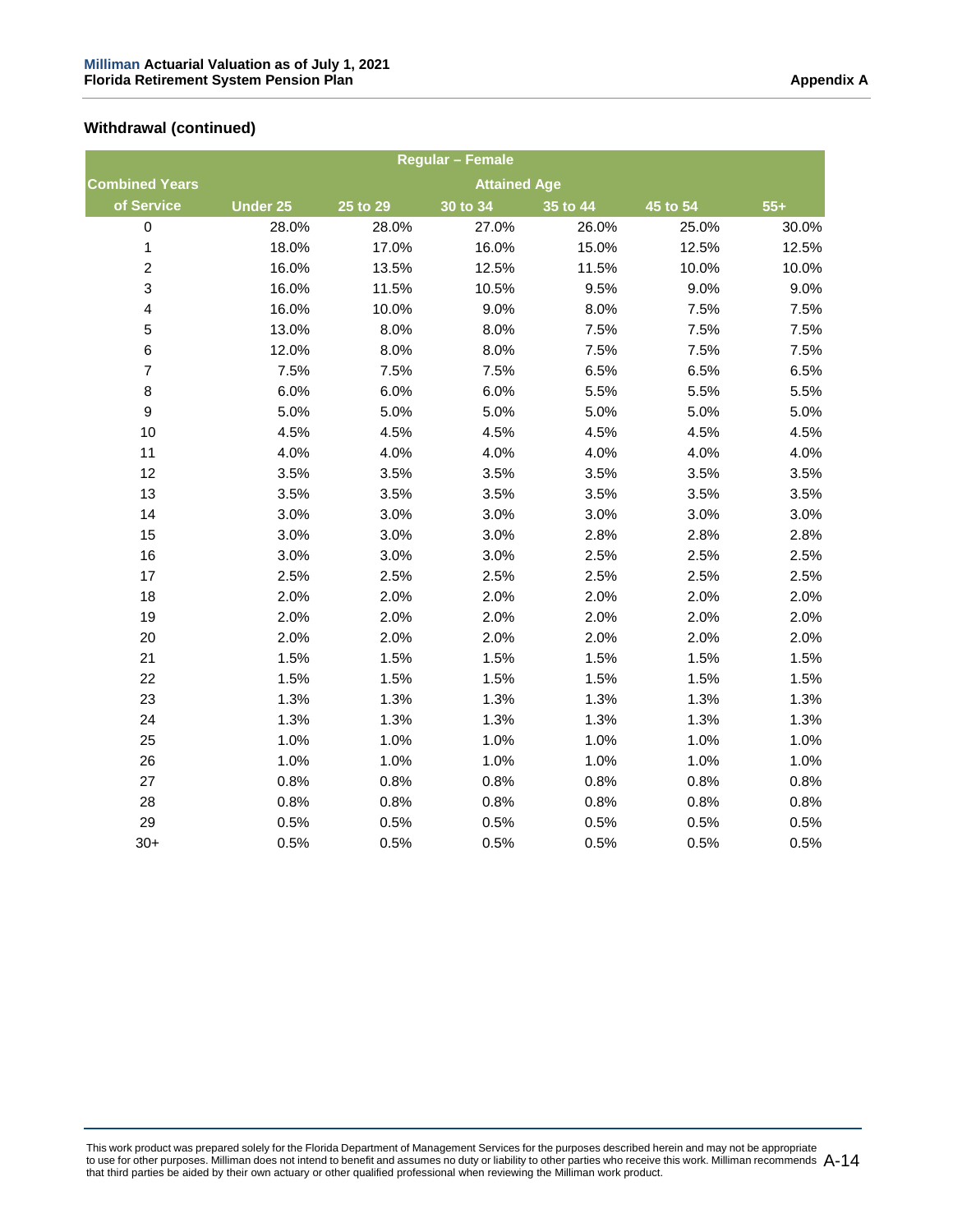|                         |                 |          | <b>Elected Officers' Class: Local</b> |          |          |       |
|-------------------------|-----------------|----------|---------------------------------------|----------|----------|-------|
| <b>Combined Years</b>   |                 |          | <b>Attained Age</b>                   |          |          |       |
| of Service              | <b>Under 25</b> | 25 to 29 | 30 to 34                              | 35 to 44 | 45 to 54 | $55+$ |
| 0                       | 3.4%            | 3.4%     | 3.4%                                  | 3.4%     | 3.4%     | 3.4%  |
| $\mathbf{1}$            | 3.4%            | 3.4%     | 3.4%                                  | 3.4%     | 3.4%     | 3.4%  |
| $\overline{c}$          | 3.4%            | 3.4%     | 3.4%                                  | 3.4%     | 3.4%     | 3.4%  |
| 3                       | 3.4%            | 3.4%     | 3.4%                                  | 3.4%     | 3.4%     | 3.4%  |
| $\overline{\mathbf{4}}$ | 14.0%           | 14.0%    | 14.0%                                 | 14.0%    | 14.0%    | 14.0% |
| 5                       | 3.4%            | 3.4%     | 3.4%                                  | 3.4%     | 3.4%     | 3.4%  |
| 6                       | 3.4%            | 3.4%     | 3.4%                                  | 3.4%     | 3.4%     | 3.4%  |
| $\overline{7}$          | 3.4%            | 3.4%     | 3.4%                                  | 3.4%     | 3.4%     | 3.4%  |
| 8                       | 9.0%            | 9.0%     | 9.0%                                  | 9.0%     | 9.0%     | 9.0%  |
| 9                       | 3.4%            | 3.4%     | 3.4%                                  | 3.4%     | 3.4%     | 3.4%  |
| 10                      | 3.4%            | 3.4%     | 3.4%                                  | 3.4%     | 3.4%     | 3.4%  |
| 11                      | 3.4%            | 3.4%     | 3.4%                                  | 3.4%     | 3.4%     | 3.4%  |
| 12                      | 3.4%            | 3.4%     | 3.4%                                  | 3.4%     | 3.4%     | 3.4%  |
| 13                      | 3.4%            | 3.4%     | 3.4%                                  | 3.4%     | 3.4%     | 3.4%  |
| 14                      | 3.4%            | 3.4%     | 3.4%                                  | 3.4%     | 3.4%     | 3.4%  |
| 15                      | 3.4%            | 3.4%     | 3.4%                                  | 3.4%     | 3.4%     | 3.4%  |
| 16                      | 3.4%            | 3.4%     | 3.4%                                  | 3.4%     | 3.4%     | 3.4%  |
| 17                      | 3.4%            | 3.4%     | 3.4%                                  | 3.4%     | 3.4%     | 3.4%  |
| 18                      | 3.4%            | 3.4%     | 3.4%                                  | 3.4%     | 3.4%     | 3.4%  |
| 19                      | 3.4%            | 3.4%     | 3.4%                                  | 3.4%     | 3.4%     | 3.4%  |
| 20                      | 3.4%            | 3.4%     | 3.4%                                  | 3.4%     | 3.4%     | 3.4%  |
| 21                      | 3.4%            | 3.4%     | 3.4%                                  | 3.4%     | 3.4%     | 3.4%  |
| 22                      | 3.4%            | 3.4%     | 3.4%                                  | 3.4%     | 3.4%     | 3.4%  |
| 23                      | 3.4%            | 3.4%     | 3.4%                                  | 3.4%     | 3.4%     | 3.4%  |
| 24                      | 3.4%            | 3.4%     | 3.4%                                  | 3.4%     | 3.4%     | 3.4%  |
| 25                      | 3.4%            | 3.4%     | 3.4%                                  | 3.4%     | 3.4%     | 3.4%  |
| 26                      | 3.4%            | 3.4%     | 3.4%                                  | 3.4%     | 3.4%     | 3.4%  |
| 27                      | 3.4%            | 3.4%     | 3.4%                                  | 3.4%     | 3.4%     | 3.4%  |
| 28                      | 3.4%            | 3.4%     | 3.4%                                  | 3.4%     | 3.4%     | 3.4%  |
| 29                      | 3.4%            | 3.4%     | 3.4%                                  | 3.4%     | 3.4%     | 3.4%  |
| $30+$                   | 3.4%            | 3.4%     | 3.4%                                  | 3.4%     | 3.4%     | 3.4%  |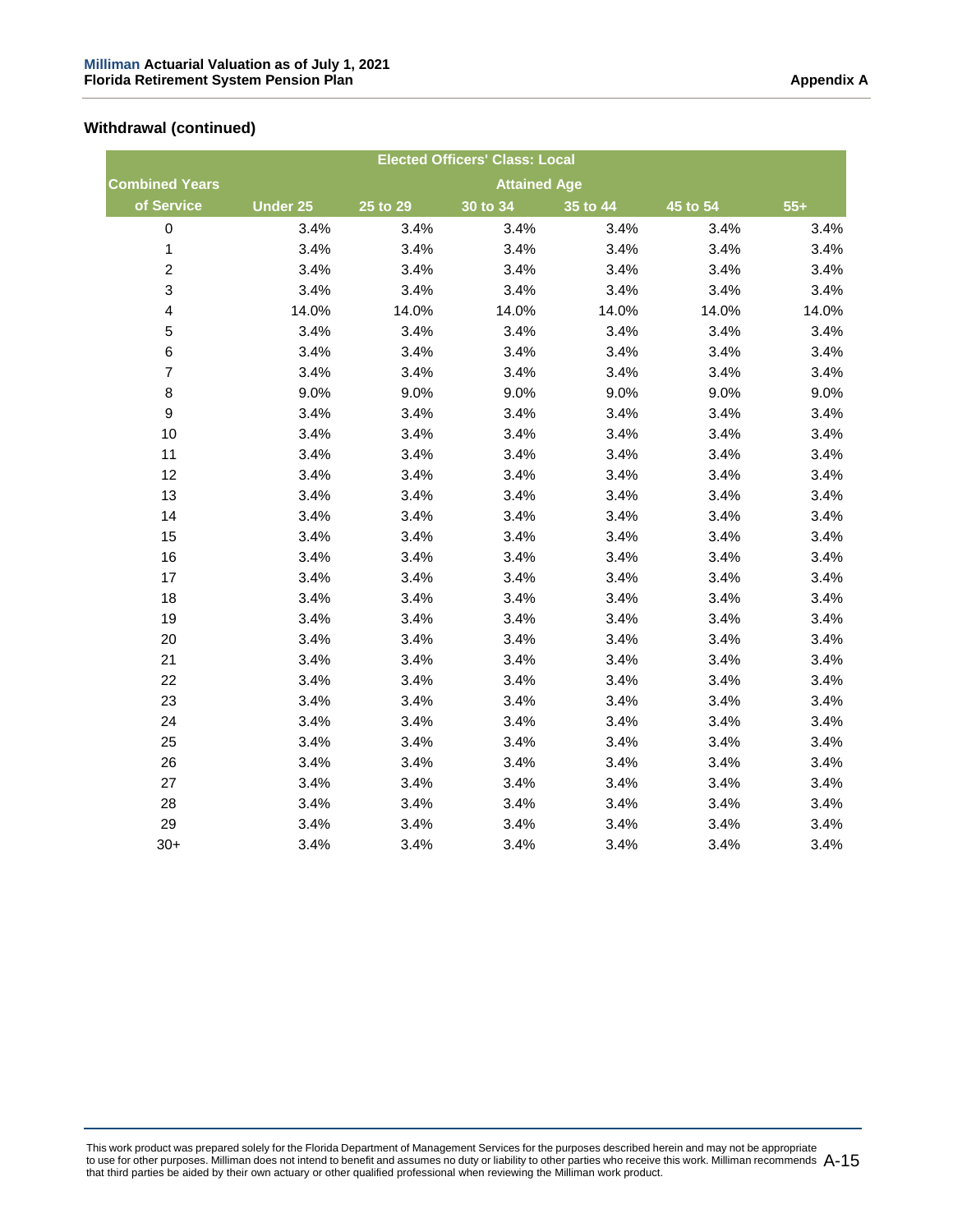|                         |                 |          | <b>Elected Officers' Class: Leg-Atty-Cab</b> |          |          |       |
|-------------------------|-----------------|----------|----------------------------------------------|----------|----------|-------|
| <b>Combined Years</b>   |                 |          | <b>Attained Age</b>                          |          |          |       |
| of Service              | <b>Under 25</b> | 25 to 29 | 30 to 34                                     | 35 to 44 | 45 to 54 | $55+$ |
| $\pmb{0}$               | 5.0%            | 5.0%     | 5.0%                                         | 5.0%     | 5.0%     | 5.0%  |
| 1                       | 5.0%            | 5.0%     | 5.0%                                         | 5.0%     | 5.0%     | 5.0%  |
| $\overline{\mathbf{c}}$ | 5.0%            | 5.0%     | 5.0%                                         | 5.0%     | 5.0%     | 5.0%  |
| 3                       | 5.0%            | 5.0%     | 5.0%                                         | 5.0%     | 5.0%     | 5.0%  |
| $\overline{\mathbf{4}}$ | 5.0%            | 5.0%     | 5.0%                                         | 5.0%     | 5.0%     | 5.0%  |
| 5                       | 5.0%            | 5.0%     | 5.0%                                         | 5.0%     | 5.0%     | 5.0%  |
| 6                       | 5.0%            | 5.0%     | 5.0%                                         | 5.0%     | 5.0%     | 5.0%  |
| $\overline{7}$          | 5.0%            | 5.0%     | 5.0%                                         | 5.0%     | 5.0%     | 5.0%  |
| 8                       | 5.0%            | 5.0%     | 5.0%                                         | 5.0%     | 5.0%     | 5.0%  |
| 9                       | 5.0%            | 5.0%     | 5.0%                                         | 5.0%     | 5.0%     | 5.0%  |
| 10                      | 5.0%            | 5.0%     | 5.0%                                         | 5.0%     | 5.0%     | 5.0%  |
| 11                      | 5.0%            | 5.0%     | 5.0%                                         | 5.0%     | 5.0%     | 5.0%  |
| 12                      | 5.0%            | 5.0%     | 5.0%                                         | 5.0%     | 5.0%     | 5.0%  |
| 13                      | 5.0%            | 5.0%     | 5.0%                                         | 5.0%     | 5.0%     | 5.0%  |
| 14                      | 5.0%            | 5.0%     | 5.0%                                         | 5.0%     | 5.0%     | 5.0%  |
| 15                      | 5.0%            | 5.0%     | 5.0%                                         | 5.0%     | 5.0%     | 5.0%  |
| 16                      | 5.0%            | 5.0%     | 5.0%                                         | 5.0%     | 5.0%     | 5.0%  |
| 17                      | 5.0%            | 5.0%     | 5.0%                                         | 5.0%     | 5.0%     | 5.0%  |
| 18                      | 5.0%            | 5.0%     | 5.0%                                         | 5.0%     | 5.0%     | 5.0%  |
| 19                      | 5.0%            | 5.0%     | 5.0%                                         | 5.0%     | 5.0%     | 5.0%  |
| 20                      | 5.0%            | 5.0%     | 5.0%                                         | 5.0%     | 5.0%     | 5.0%  |
| 21                      | 5.0%            | 5.0%     | 5.0%                                         | 5.0%     | 5.0%     | 5.0%  |
| 22                      | 5.0%            | 5.0%     | 5.0%                                         | 5.0%     | 5.0%     | 5.0%  |
| 23                      | 5.0%            | 5.0%     | 5.0%                                         | 5.0%     | 5.0%     | 5.0%  |
| 24                      | 5.0%            | 5.0%     | 5.0%                                         | 5.0%     | 5.0%     | 5.0%  |
| 25                      | 5.0%            | 5.0%     | 5.0%                                         | 5.0%     | 5.0%     | 5.0%  |
| 26                      | 5.0%            | 5.0%     | 5.0%                                         | 5.0%     | 5.0%     | 5.0%  |
| 27                      | 5.0%            | 5.0%     | 5.0%                                         | 5.0%     | 5.0%     | 5.0%  |
| 28                      | 5.0%            | 5.0%     | 5.0%                                         | 5.0%     | 5.0%     | 5.0%  |
| 29                      | 5.0%            | 5.0%     | 5.0%                                         | 5.0%     | 5.0%     | 5.0%  |
| $30+$                   | 5.0%            | 5.0%     | 5.0%                                         | 5.0%     | 5.0%     | 5.0%  |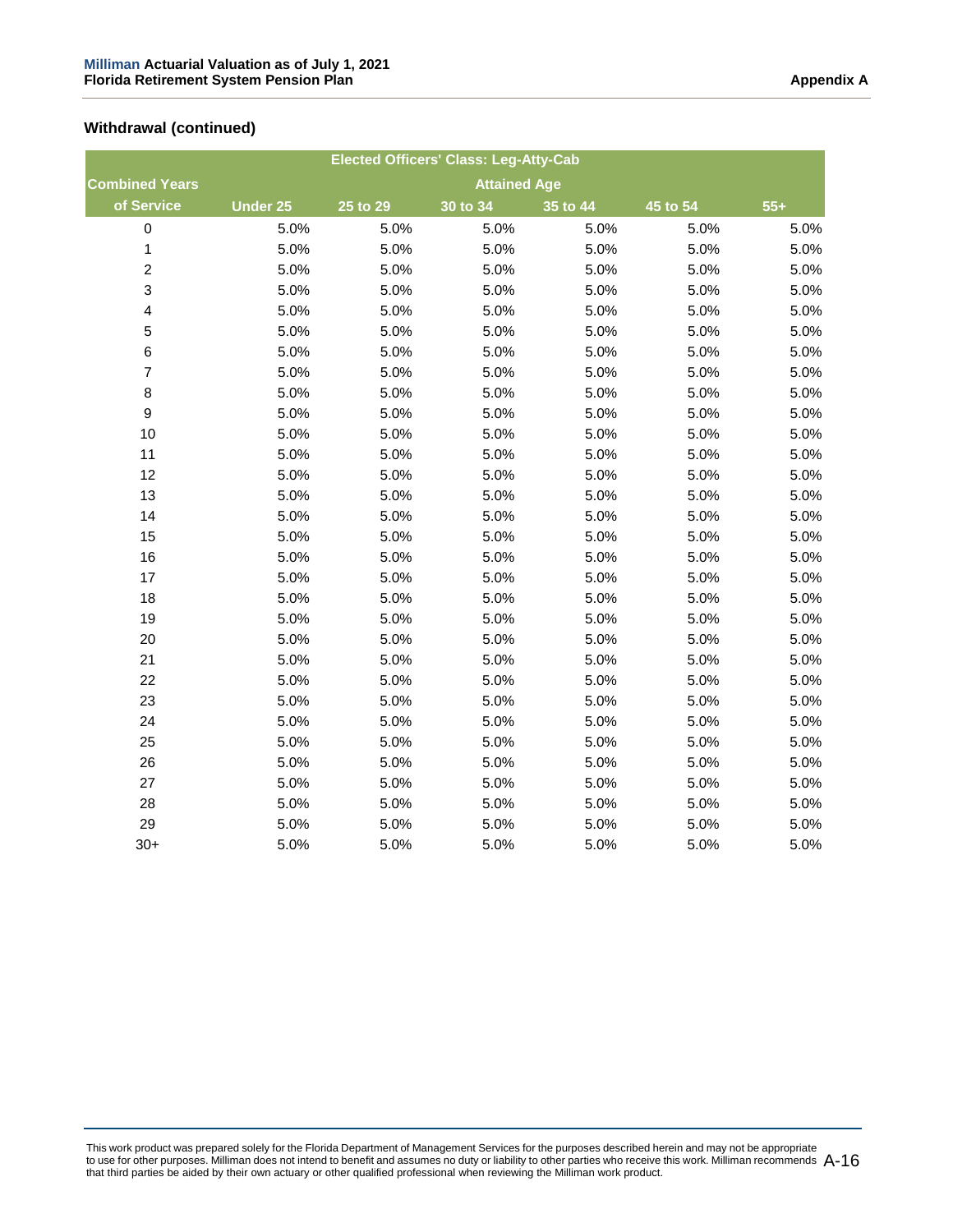|                         |                 |          | <b>Elected Officers' Class: Judges</b> |          |          |       |
|-------------------------|-----------------|----------|----------------------------------------|----------|----------|-------|
| <b>Combined Years</b>   |                 |          | <b>Attained Age</b>                    |          |          |       |
| of Service              | <b>Under 25</b> | 25 to 29 | 30 to 34                               | 35 to 44 | 45 to 54 | $55+$ |
| $\mathsf 0$             | 1.0%            | 1.0%     | 1.0%                                   | 1.0%     | 1.0%     | 1.0%  |
| 1                       | 1.0%            | 1.0%     | 1.0%                                   | 1.0%     | 1.0%     | 1.0%  |
| $\overline{c}$          | 1.0%            | 1.0%     | 1.0%                                   | 1.0%     | 1.0%     | 1.0%  |
| $\mathsf 3$             | 1.0%            | 1.0%     | 1.0%                                   | 1.0%     | 1.0%     | 1.0%  |
| $\overline{\mathbf{4}}$ | 1.0%            | 1.0%     | 1.0%                                   | 1.0%     | 1.0%     | 1.0%  |
| 5                       | 1.0%            | 1.0%     | 1.0%                                   | 1.0%     | 1.0%     | 1.0%  |
| 6                       | 1.0%            | 1.0%     | 1.0%                                   | 1.0%     | 1.0%     | 1.0%  |
| $\overline{\mathbf{7}}$ | 1.0%            | 1.0%     | 1.0%                                   | 1.0%     | 1.0%     | 1.0%  |
| 8                       | 1.0%            | 1.0%     | 1.0%                                   | 1.0%     | 1.0%     | 1.0%  |
| 9                       | 1.0%            | 1.0%     | 1.0%                                   | 1.0%     | 1.0%     | 1.0%  |
| 10                      | 1.0%            | 1.0%     | 1.0%                                   | 1.0%     | 1.0%     | 1.0%  |
| 11                      | 1.0%            | 1.0%     | 1.0%                                   | 1.0%     | 1.0%     | 1.0%  |
| 12                      | 1.0%            | 1.0%     | 1.0%                                   | 1.0%     | 1.0%     | 1.0%  |
| 13                      | 1.0%            | 1.0%     | 1.0%                                   | 1.0%     | 1.0%     | 1.0%  |
| 14                      | 1.0%            | 1.0%     | 1.0%                                   | 1.0%     | 1.0%     | 1.0%  |
| 15                      | 1.0%            | 1.0%     | 1.0%                                   | 1.0%     | 1.0%     | 1.0%  |
| 16                      | 1.0%            | 1.0%     | 1.0%                                   | 1.0%     | 1.0%     | 1.0%  |
| 17                      | 1.0%            | 1.0%     | 1.0%                                   | 1.0%     | 1.0%     | 1.0%  |
| 18                      | 1.0%            | 1.0%     | 1.0%                                   | 1.0%     | 1.0%     | 1.0%  |
| 19                      | 1.0%            | 1.0%     | 1.0%                                   | 1.0%     | 1.0%     | 1.0%  |
| 20                      | 1.0%            | 1.0%     | 1.0%                                   | 1.0%     | 1.0%     | 1.0%  |
| 21                      | 1.0%            | 1.0%     | 1.0%                                   | 1.0%     | 1.0%     | 1.0%  |
| 22                      | 1.0%            | 1.0%     | 1.0%                                   | 1.0%     | 1.0%     | 1.0%  |
| 23                      | 1.0%            | 1.0%     | 1.0%                                   | 1.0%     | 1.0%     | 1.0%  |
| 24                      | 1.0%            | 1.0%     | 1.0%                                   | 1.0%     | 1.0%     | 1.0%  |
| 25                      | 1.0%            | 1.0%     | 1.0%                                   | 1.0%     | 1.0%     | 1.0%  |
| 26                      | 1.0%            | 1.0%     | 1.0%                                   | 1.0%     | 1.0%     | 1.0%  |
| 27                      | 1.0%            | 1.0%     | 1.0%                                   | 1.0%     | 1.0%     | 1.0%  |
| 28                      | 1.0%            | 1.0%     | 1.0%                                   | 1.0%     | 1.0%     | 1.0%  |
| 29                      | 1.0%            | 1.0%     | 1.0%                                   | 1.0%     | 1.0%     | 1.0%  |
| $30+$                   | 1.0%            | 1.0%     | 1.0%                                   | 1.0%     | 1.0%     | 1.0%  |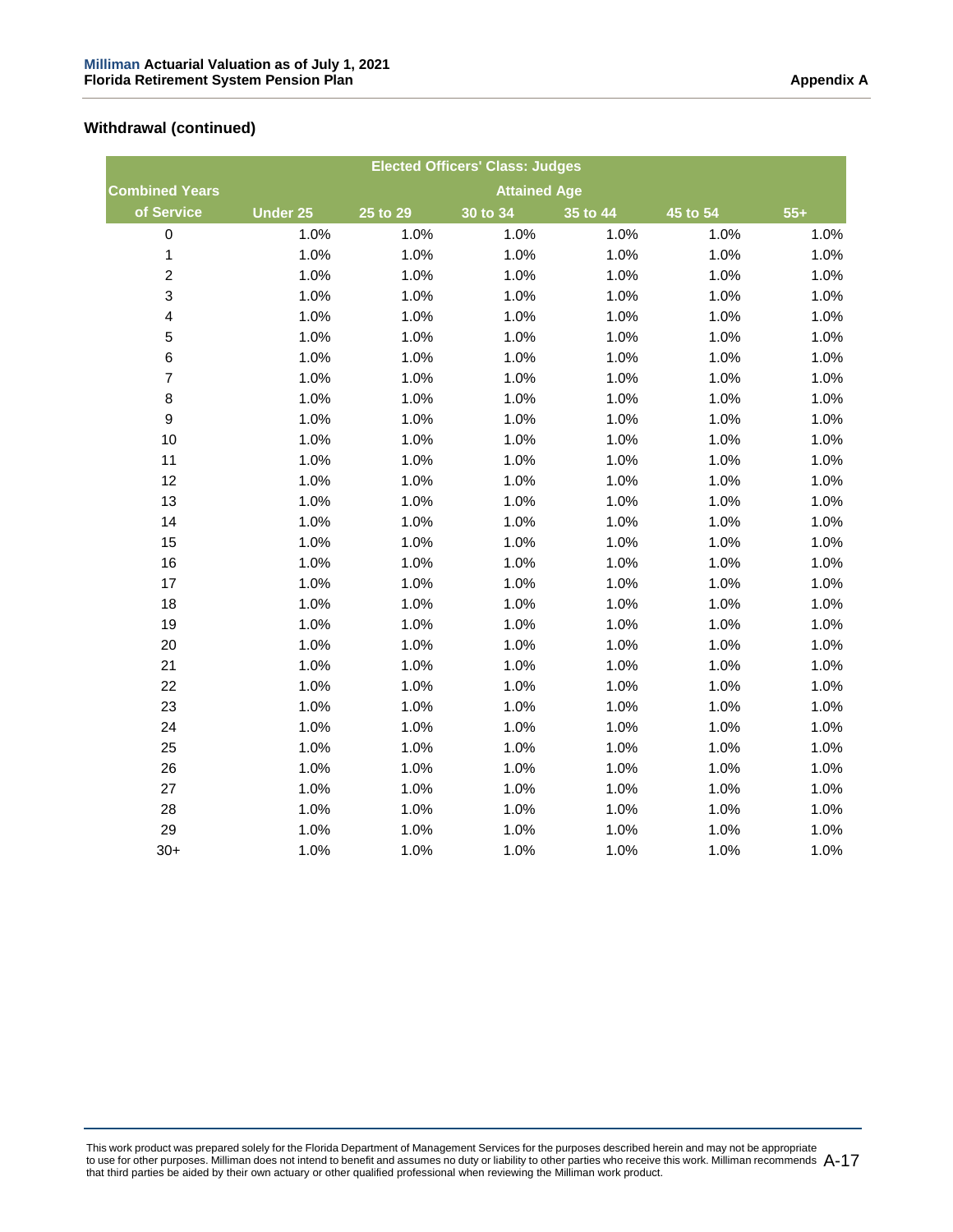|                         |                 |                       | <b>Senior Management - Male</b> |          |          |       |
|-------------------------|-----------------|-----------------------|---------------------------------|----------|----------|-------|
| <b>Combined Years</b>   |                 |                       | <b>Attained Age</b>             |          |          |       |
| of Service              | <b>Under 25</b> | $\overline{25}$ to 29 | 30 to 34                        | 35 to 44 | 45 to 54 | $55+$ |
| $\mathbf 0$             | 9.0%            | 9.0%                  | 9.0%                            | 9.0%     | 9.0%     | 11.0% |
| $\mathbf 1$             | 10.5%           | 10.5%                 | 10.5%                           | 10.5%    | 10.5%    | 11.0% |
| $\overline{c}$          | 17.0%           | 17.0%                 | 17.0%                           | 17.0%    | 17.0%    | 14.5% |
| 3                       | 16.0%           | 16.0%                 | 16.0%                           | 16.0%    | 16.0%    | 10.5% |
| $\overline{\mathbf{r}}$ | 12.0%           | 12.0%                 | 12.0%                           | 12.0%    | 12.0%    | 7.0%  |
| 5                       | 10.0%           | 10.0%                 | 10.0%                           | 10.0%    | 10.0%    | 5.0%  |
| 6                       | 9.5%            | 9.5%                  | 9.5%                            | 9.5%     | 9.5%     | 5.0%  |
| $\overline{7}$          | 7.0%            | 7.0%                  | 7.0%                            | 7.0%     | 7.0%     | 5.0%  |
| $\bf8$                  | 6.0%            | 6.0%                  | 6.0%                            | 6.0%     | 6.0%     | 4.0%  |
| $\boldsymbol{9}$        | 6.0%            | 6.0%                  | 6.0%                            | 6.0%     | 6.0%     | 4.0%  |
| 10                      | 5.0%            | 5.0%                  | 5.0%                            | 5.0%     | 5.0%     | 4.0%  |
| 11                      | 5.0%            | 5.0%                  | 5.0%                            | 5.0%     | 5.0%     | 4.0%  |
| 12                      | 4.0%            | 4.0%                  | 4.0%                            | 4.0%     | 4.0%     | 4.0%  |
| 13                      | 4.0%            | 4.0%                  | 4.0%                            | 4.0%     | 4.0%     | 3.5%  |
| 14                      | 3.0%            | 3.0%                  | 3.0%                            | 3.0%     | 3.0%     | 3.0%  |
| 15                      | 3.0%            | 3.0%                  | 3.0%                            | 3.0%     | 3.0%     | 3.0%  |
| 16                      | 2.0%            | 2.0%                  | 2.0%                            | 2.0%     | 2.0%     | 2.0%  |
| 17                      | 2.0%            | 2.0%                  | 2.0%                            | 2.0%     | 2.0%     | 2.0%  |
| 18                      | 2.0%            | 2.0%                  | 2.0%                            | 2.0%     | 2.0%     | 2.0%  |
| 19                      | 1.5%            | 1.5%                  | 1.5%                            | 1.5%     | 1.5%     | 1.5%  |
| 20                      | 1.5%            | 1.5%                  | 1.5%                            | 1.5%     | 1.5%     | 1.5%  |
| 21                      | 1.5%            | 1.5%                  | 1.5%                            | 1.5%     | 1.5%     | 1.5%  |
| 22                      | 1.5%            | 1.5%                  | 1.5%                            | 1.5%     | 1.5%     | 1.5%  |
| 23                      | 1.0%            | 1.0%                  | 1.0%                            | 1.0%     | 1.0%     | 1.0%  |
| 24                      | 1.0%            | 1.0%                  | 1.0%                            | 1.0%     | 1.0%     | 1.0%  |
| 25                      | 1.0%            | 1.0%                  | 1.0%                            | 1.0%     | 1.0%     | 1.0%  |
| 26                      | 1.0%            | 1.0%                  | 1.0%                            | 1.0%     | 1.0%     | 1.0%  |
| 27                      | 1.0%            | 1.0%                  | 1.0%                            | 1.0%     | 1.0%     | 1.0%  |
| 28                      | 1.0%            | 1.0%                  | 1.0%                            | 1.0%     | 1.0%     | 1.0%  |
| 29                      | 1.0%            | 1.0%                  | 1.0%                            | 1.0%     | 1.0%     | 1.0%  |
| $30+$                   | 1.0%            | 1.0%                  | 1.0%                            | 1.0%     | 1.0%     | 1.0%  |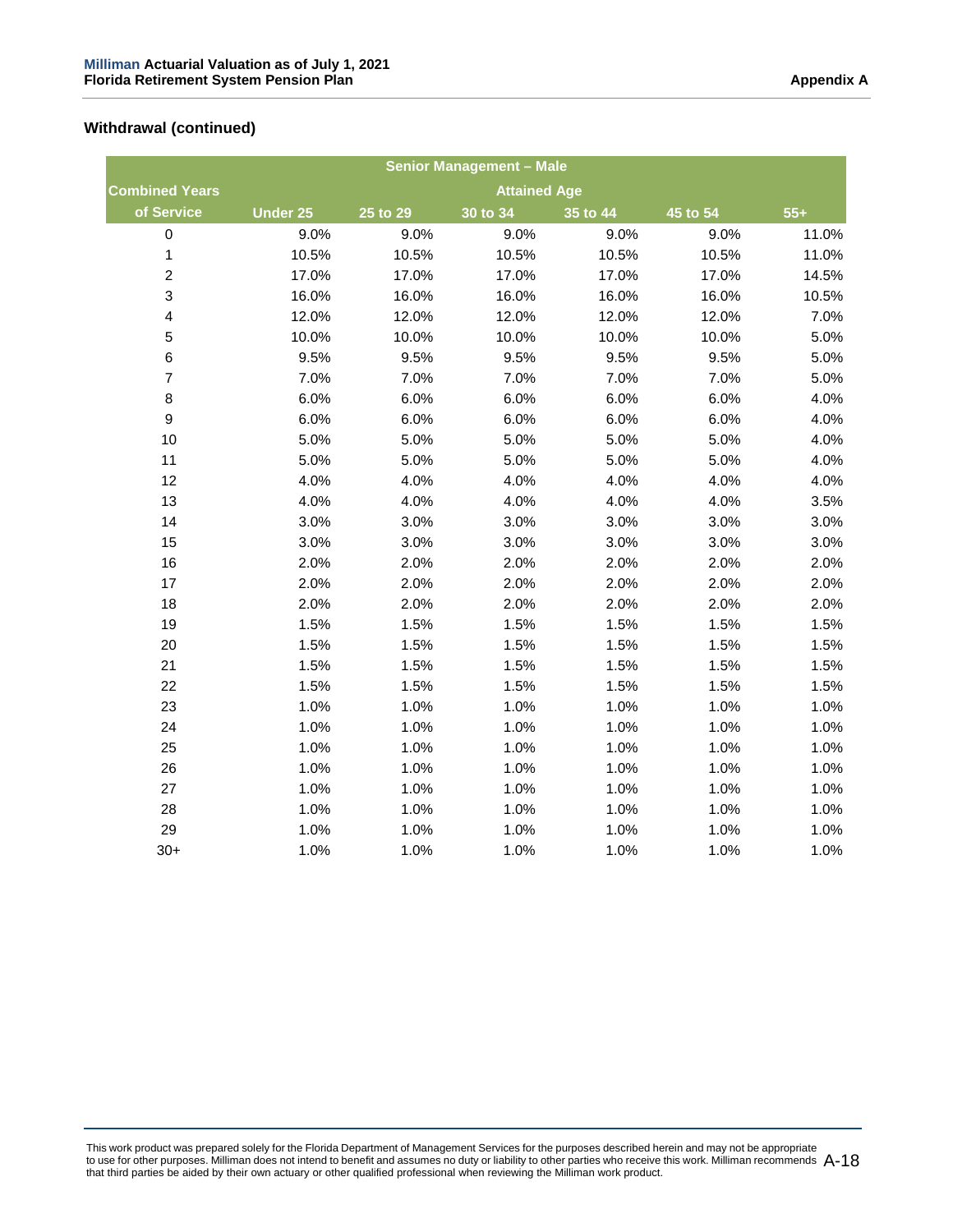|                         |                 |                     | <b>Senior Management - Female</b> |          |          |       |  |
|-------------------------|-----------------|---------------------|-----------------------------------|----------|----------|-------|--|
| <b>Combined Years</b>   |                 | <b>Attained Age</b> |                                   |          |          |       |  |
| of Service              | <b>Under 25</b> | 25 to 29            | 30 to 34                          | 35 to 44 | 45 to 54 | $55+$ |  |
| 0                       | 6.0%            | 6.0%                | 6.0%                              | 6.0%     | 6.0%     | 6.0%  |  |
| 1                       | 7.0%            | 7.0%                | 7.0%                              | 7.0%     | 7.0%     | 7.0%  |  |
| $\overline{c}$          | 10.0%           | 10.0%               | 10.0%                             | 10.0%    | 10.0%    | 10.0% |  |
| 3                       | 10.0%           | 10.0%               | 10.0%                             | 10.0%    | 10.0%    | 10.0% |  |
| $\overline{\mathbf{4}}$ | 10.0%           | 10.0%               | 10.0%                             | 10.0%    | 10.0%    | 10.0% |  |
| 5                       | 9.0%            | 9.0%                | 9.0%                              | 9.0%     | 9.0%     | 9.0%  |  |
| 6                       | 9.0%            | 9.0%                | 9.0%                              | 9.0%     | 9.0%     | 9.0%  |  |
| $\overline{7}$          | 7.0%            | 7.0%                | 7.0%                              | 7.0%     | 7.0%     | 7.0%  |  |
| 8                       | 6.0%            | 6.0%                | 6.0%                              | 6.0%     | 6.0%     | 6.0%  |  |
| 9                       | 6.0%            | 6.0%                | 6.0%                              | 6.0%     | 6.0%     | 6.0%  |  |
| 10                      | 6.0%            | 6.0%                | 6.0%                              | 6.0%     | 6.0%     | 6.0%  |  |
| 11                      | 4.0%            | 4.0%                | 4.0%                              | 4.0%     | 4.0%     | 4.0%  |  |
| 12                      | 4.0%            | 4.0%                | 4.0%                              | 4.0%     | 4.0%     | 4.0%  |  |
| 13                      | 3.0%            | 3.0%                | 3.0%                              | 3.0%     | 3.0%     | 3.0%  |  |
| 14                      | 3.0%            | 3.0%                | 3.0%                              | 3.0%     | 3.0%     | 3.0%  |  |
| 15                      | 2.0%            | 2.0%                | 2.0%                              | 2.0%     | 2.0%     | 2.0%  |  |
| 16                      | 2.0%            | 2.0%                | 2.0%                              | 2.0%     | 2.0%     | 2.0%  |  |
| 17                      | 2.0%            | 2.0%                | 2.0%                              | 2.0%     | 2.0%     | 2.0%  |  |
| 18                      | 2.0%            | 2.0%                | 2.0%                              | 2.0%     | 2.0%     | 2.0%  |  |
| 19                      | 2.0%            | 2.0%                | 2.0%                              | 2.0%     | 2.0%     | 2.0%  |  |
| 20                      | 2.0%            | 2.0%                | 2.0%                              | 2.0%     | 2.0%     | 2.0%  |  |
| 21                      | 2.0%            | 2.0%                | 2.0%                              | 2.0%     | 2.0%     | 2.0%  |  |
| 22                      | 2.0%            | 2.0%                | 2.0%                              | 2.0%     | 2.0%     | 2.0%  |  |
| 23                      | 1.0%            | 1.0%                | 1.0%                              | 1.0%     | 1.0%     | 1.0%  |  |
| 24                      | 1.0%            | 1.0%                | 1.0%                              | 1.0%     | 1.0%     | 1.0%  |  |
| 25                      | 1.0%            | 1.0%                | 1.0%                              | 1.0%     | 1.0%     | 1.0%  |  |
| 26                      | 1.0%            | 1.0%                | 1.0%                              | 1.0%     | 1.0%     | 1.0%  |  |
| 27                      | 1.0%            | 1.0%                | 1.0%                              | 1.0%     | 1.0%     | 1.0%  |  |
| 28                      | 1.0%            | 1.0%                | 1.0%                              | 1.0%     | 1.0%     | 1.0%  |  |
| 29                      | 1.0%            | 1.0%                | 1.0%                              | 1.0%     | 1.0%     | 1.0%  |  |
| $30+$                   | 1.0%            | 1.0%                | 1.0%                              | 1.0%     | 1.0%     | 1.0%  |  |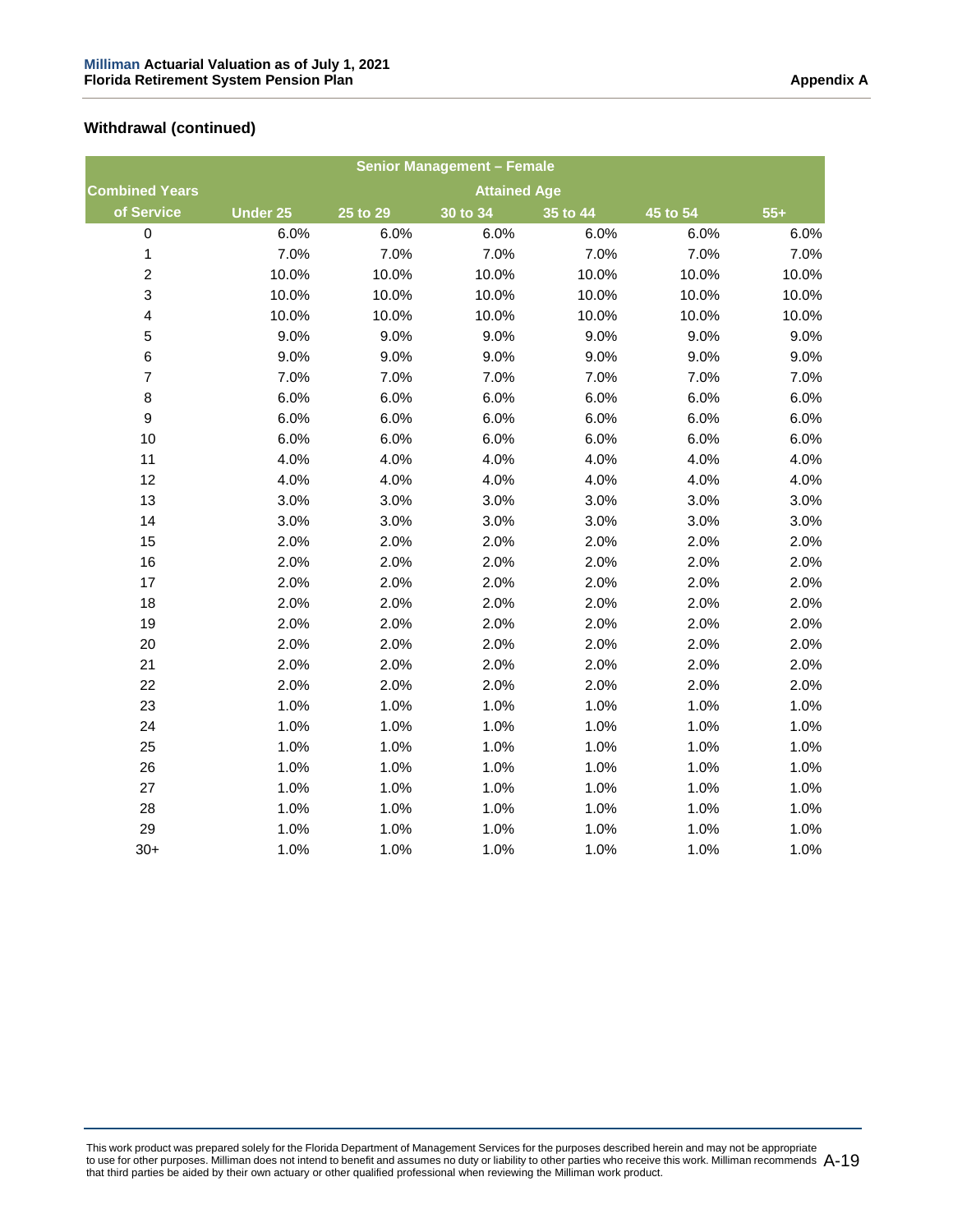|                         |                     |          |                     | Special Risk & Special Risk Administrative - Male |          |       |
|-------------------------|---------------------|----------|---------------------|---------------------------------------------------|----------|-------|
| <b>Combined Years</b>   |                     |          | <b>Attained Age</b> |                                                   |          |       |
| of Service              | Under <sub>25</sub> | 25 to 29 | 30 to 34            | 35 to 44                                          | 45 to 54 | $55+$ |
| $\pmb{0}$               | 17.5%               | 15.5%    | 15.5%               | 17.5%                                             | 17.5%    | 17.5% |
| $\mathbf{1}$            | 10.0%               | 9.0%     | 9.0%                | 10.0%                                             | 9.0%     | 9.0%  |
| $\boldsymbol{2}$        | 8.0%                | 8.0%     | 8.0%                | 8.0%                                              | 7.0%     | 8.0%  |
| 3                       | 7.0%                | 7.0%     | 7.0%                | 7.0%                                              | 5.5%     | 7.0%  |
| $\overline{\mathbf{4}}$ | 5.0%                | 6.0%     | 6.0%                | 6.0%                                              | 5.5%     | 6.0%  |
| $\mathbf 5$             | 4.0%                | 5.0%     | 5.0%                | 5.0%                                              | 4.0%     | 5.0%  |
| $\,6$                   | 4.0%                | 5.0%     | 5.0%                | 5.0%                                              | 4.0%     | 5.0%  |
| $\boldsymbol{7}$        | 4.0%                | 5.0%     | 4.0%                | 4.0%                                              | 3.5%     | 4.0%  |
| $\bf 8$                 | 3.5%                | 4.5%     | 3.5%                | 3.5%                                              | 3.0%     | 3.5%  |
| $\boldsymbol{9}$        | 3.0%                | 3.5%     | 3.0%                | 3.0%                                              | 3.0%     | 3.0%  |
| 10                      | 2.5%                | 2.5%     | 2.5%                | 2.5%                                              | 2.5%     | 2.5%  |
| 11                      | 2.0%                | 2.0%     | 2.0%                | 2.0%                                              | 2.0%     | 2.0%  |
| 12                      | 2.0%                | 2.0%     | 2.0%                | 2.0%                                              | 2.0%     | 2.0%  |
| 13                      | 2.0%                | 2.0%     | 2.0%                | 2.0%                                              | 2.0%     | 2.0%  |
| 14                      | 1.5%                | 1.5%     | 1.5%                | 1.5%                                              | 1.5%     | 1.5%  |
| 15                      | 1.5%                | 1.5%     | 1.5%                | 1.5%                                              | 1.5%     | 1.5%  |
| 16                      | 1.0%                | 1.0%     | 1.0%                | 1.0%                                              | 1.5%     | 1.5%  |
| 17                      | 1.0%                | 1.0%     | 1.0%                | 1.0%                                              | 1.5%     | 1.5%  |
| 18                      | 1.0%                | 1.0%     | 1.0%                | 1.0%                                              | 1.5%     | 1.5%  |
| 19                      | 1.0%                | 1.0%     | 1.0%                | 1.0%                                              | 1.5%     | 1.5%  |
| 20                      | 1.0%                | 1.0%     | 1.0%                | 1.0%                                              | 1.5%     | 1.5%  |
| 21                      | 1.0%                | 1.0%     | 1.0%                | 1.0%                                              | 1.5%     | 1.5%  |
| 22                      | 0.8%                | 0.8%     | 0.8%                | 0.8%                                              | 1.0%     | 1.0%  |
| 23                      | 0.5%                | 0.5%     | 0.5%                | 0.5%                                              | 1.0%     | 1.0%  |
| 24                      | 0.5%                | 0.5%     | 0.5%                | 0.5%                                              | 1.0%     | 1.0%  |
| 25                      | 0.5%                | 0.5%     | 0.5%                | 0.5%                                              | 1.0%     | 1.0%  |
| 26                      | 0.5%                | 0.5%     | 0.5%                | 0.5%                                              | 1.0%     | 1.0%  |
| 27                      | 0.5%                | 0.5%     | 0.5%                | 0.5%                                              | 1.0%     | 1.0%  |
| 28                      | 0.5%                | 0.5%     | 0.5%                | 0.5%                                              | 1.0%     | 1.0%  |
| 29                      | 0.5%                | 0.5%     | 0.5%                | 0.5%                                              | 1.0%     | 1.0%  |
| $30+$                   | 0.5%                | 0.5%     | 0.5%                | 0.5%                                              | 1.0%     | 1.0%  |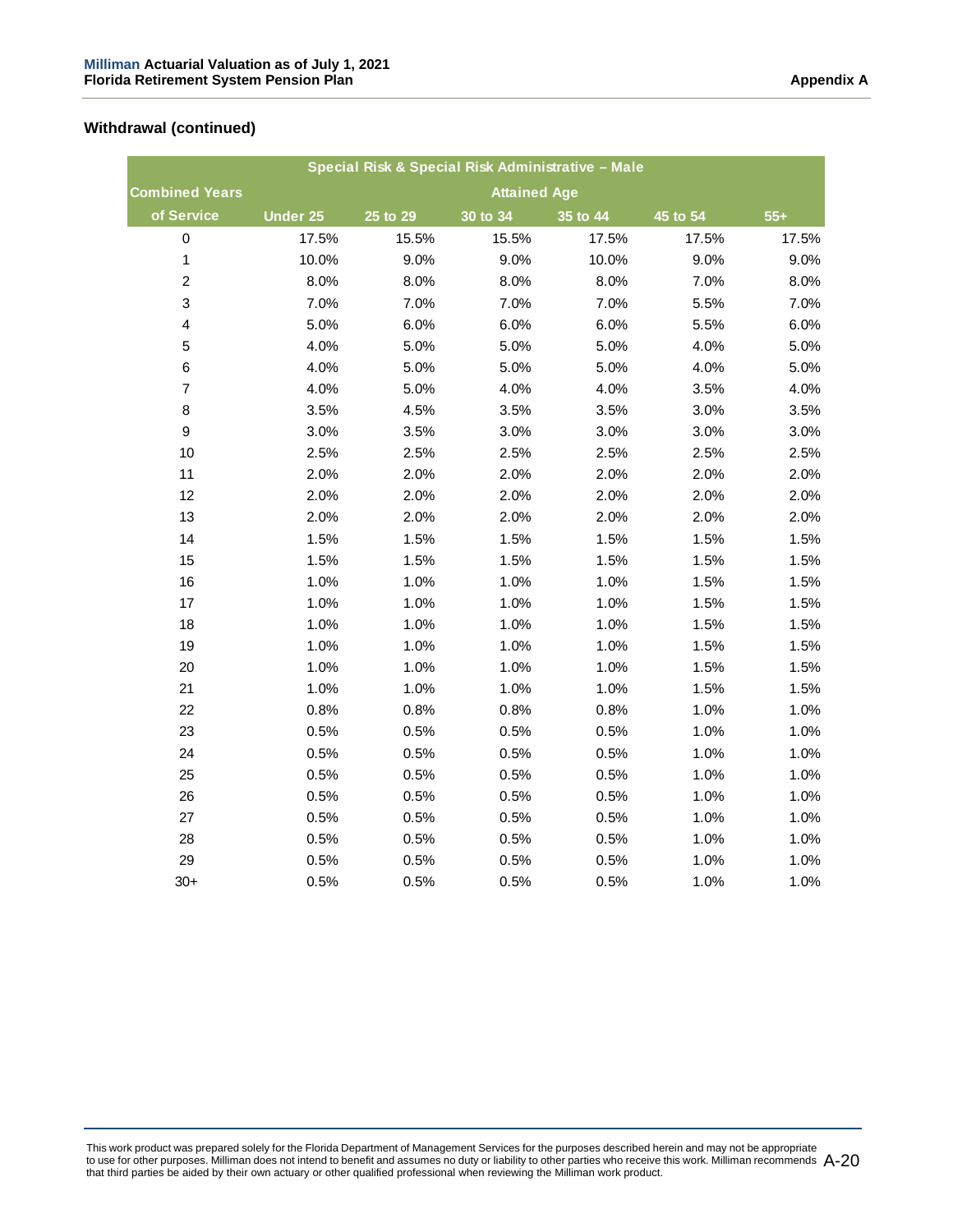|                         |                 | Special Risk & Special Risk Administrative - Female |                     |              |          |       |
|-------------------------|-----------------|-----------------------------------------------------|---------------------|--------------|----------|-------|
| <b>Combined Years</b>   |                 |                                                     | <b>Attained Age</b> |              |          |       |
| of Service              | <b>Under 25</b> | 25 to 29                                            | 30 to 34            | $35$ to $44$ | 45 to 54 | $55+$ |
| $\pmb{0}$               | 24.0%           | 24.0%                                               | 24.0%               | 26.0%        | 30.0%    | 30.0% |
| $\mathbf{1}$            | 13.5%           | 13.5%                                               | 13.5%               | 13.5%        | 13.5%    | 13.5% |
| $\mathbf 2$             | 11.0%           | 11.0%                                               | 9.0%                | 10.5%        | 10.5%    | 10.5% |
| $\mathsf 3$             | 8.0%            | 8.0%                                                | 8.5%                | 10.5%        | 10.0%    | 10.0% |
| $\overline{\mathbf{4}}$ | 8.0%            | 8.0%                                                | 7.0%                | 7.0%         | 10.0%    | 10.0% |
| $\mathbf 5$             | 6.5%            | 6.5%                                                | 6.5%                | 6.5%         | 6.5%     | 6.5%  |
| $\,6$                   | 6.5%            | 6.5%                                                | 6.5%                | 6.0%         | 6.0%     | 6.0%  |
| $\boldsymbol{7}$        | 6.0%            | 6.0%                                                | 6.0%                | 6.0%         | 6.0%     | 6.0%  |
| $\bf 8$                 | 5.0%            | 5.0%                                                | 4.5%                | 4.5%         | 6.0%     | 6.0%  |
| $\boldsymbol{9}$        | 3.5%            | 3.5%                                                | 3.5%                | 3.5%         | 6.0%     | 6.0%  |
| 10                      | 3.5%            | 3.5%                                                | 3.5%                | 3.5%         | 5.0%     | 5.0%  |
| 11                      | 3.0%            | 3.0%                                                | 3.0%                | 3.0%         | 3.0%     | 3.0%  |
| 12                      | 3.0%            | 3.0%                                                | 3.0%                | 3.0%         | 3.0%     | 3.0%  |
| 13                      | 2.5%            | 2.5%                                                | 2.5%                | 2.5%         | 3.0%     | 3.0%  |
| 14                      | 2.5%            | 2.5%                                                | 2.5%                | 2.5%         | 3.0%     | 3.0%  |
| 15                      | 2.3%            | 2.3%                                                | 2.3%                | 2.3%         | 3.0%     | 3.0%  |
| 16                      | 2.0%            | 2.0%                                                | 2.0%                | 2.0%         | 3.0%     | 3.0%  |
| 17                      | 2.0%            | 2.0%                                                | 2.0%                | 2.0%         | 2.0%     | 2.0%  |
| 18                      | 1.5%            | 1.5%                                                | 1.5%                | 1.5%         | 2.0%     | 2.0%  |
| 19                      | 1.5%            | 1.5%                                                | 1.5%                | 1.5%         | 2.0%     | 2.0%  |
| 20                      | 1.5%            | 1.5%                                                | 1.5%                | 1.5%         | 2.0%     | 2.0%  |
| 21                      | 1.5%            | 1.5%                                                | 1.5%                | 1.5%         | 2.0%     | 2.0%  |
| 22                      | 1.5%            | 1.5%                                                | 1.5%                | 1.5%         | 1.5%     | 1.5%  |
| 23                      | 1.5%            | 1.5%                                                | 1.5%                | 1.5%         | 1.5%     | 1.5%  |
| 24                      | 1.5%            | 1.5%                                                | 1.5%                | 1.5%         | 1.5%     | 1.5%  |
| 25                      | 1.0%            | 1.0%                                                | 1.0%                | 1.0%         | 1.0%     | 1.0%  |
| 26                      | 1.0%            | 1.0%                                                | 1.0%                | 1.0%         | 1.0%     | 1.0%  |
| 27                      | 1.0%            | 1.0%                                                | 1.0%                | 1.0%         | 1.0%     | 1.0%  |
| 28                      | 1.0%            | 1.0%                                                | 1.0%                | 1.0%         | 1.0%     | 1.0%  |
| 29                      | 1.0%            | 1.0%                                                | 1.0%                | 1.0%         | 1.0%     | 1.0%  |
| $30+$                   | 1.0%            | 1.0%                                                | 1.0%                | 1.0%         | 1.0%     | 1.0%  |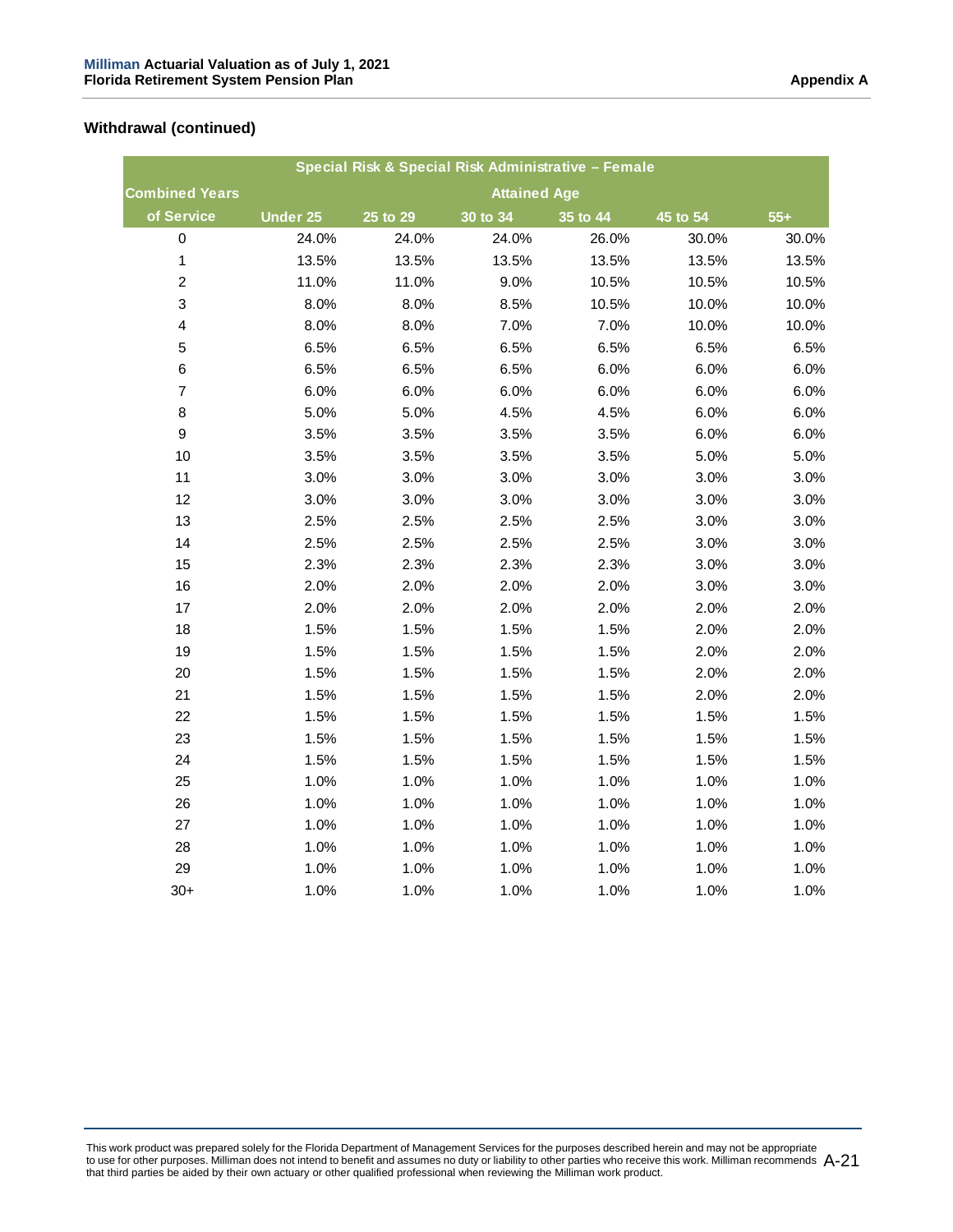#### **Individual Member Salary Increase Assumptions**

(Based on 2.40% inflation assumption)

| <b>Combined Years</b><br>of Service | Regular | <b>Special Risk</b> | <b>Special Risk</b><br><b>Admin</b> | <b>ECO</b> | <b>ESO</b> | <b>Judges</b> | <b>Senior</b><br><b>Management</b> |
|-------------------------------------|---------|---------------------|-------------------------------------|------------|------------|---------------|------------------------------------|
| $\pmb{0}$                           | 7.80%   | 7.40%               | 3.70%                               | 3.50%      | 3.25%      | 3.50%         | 8.20%                              |
| $\mathbf{1}$                        | 5.80%   | 5.70%               | 3.70%                               | 3.50%      | 3.25%      | 3.50%         | 8.20%                              |
| $\overline{c}$                      | 5.40%   | 5.40%               | 3.70%                               | 3.50%      | 3.25%      | 3.50%         | 7.30%                              |
| 3                                   | 5.10%   | 5.40%               | 3.70%                               | 3.50%      | 3.25%      | 3.50%         | 6.50%                              |
| 4                                   | 4.70%   | 5.40%               | 3.70%                               | 3.50%      | 3.25%      | 3.50%         | 6.10%                              |
| 5                                   | 4.60%   | 5.40%               | 3.70%                               | 3.50%      | 3.25%      | 3.50%         | 5.80%                              |
| 6                                   | 4.60%   | 5.40%               | 3.70%                               | 3.50%      | 3.25%      | 3.50%         | 5.40%                              |
| $\overline{7}$                      | 4.50%   | 5.30%               | 3.70%                               | 3.50%      | 3.25%      | 3.50%         | 5.10%                              |
| 8                                   | 4.40%   | 5.30%               | 3.70%                               | 3.50%      | 3.25%      | 3.50%         | 4.60%                              |
| $\boldsymbol{9}$                    | 4.40%   | 5.30%               | 3.70%                               | 3.50%      | 3.25%      | 3.50%         | 4.60%                              |
| 10                                  | 4.40%   | 5.30%               | 3.70%                               | 3.50%      | 3.25%      | 3.50%         | 4.60%                              |
| 11                                  | 4.30%   | 5.10%               | 3.70%                               | 3.50%      | 3.25%      | 3.50%         | 4.60%                              |
| 12                                  | 4.20%   | 5.10%               | 3.70%                               | 3.50%      | 3.25%      | 3.50%         | 4.60%                              |
| 13                                  | 4.20%   | 5.00%               | 3.70%                               | 3.50%      | 3.25%      | 3.50%         | 4.60%                              |
| 14                                  | 4.20%   | 5.00%               | 3.70%                               | 3.50%      | 3.25%      | 3.50%         | 4.60%                              |
| 15                                  | 4.20%   | 5.00%               | 3.70%                               | 3.50%      | 3.25%      | 3.50%         | 4.60%                              |
| 16                                  | 4.20%   | 4.80%               | 3.70%                               | 3.50%      | 3.25%      | 3.50%         | 4.60%                              |
| 17                                  | 4.20%   | 4.80%               | 3.70%                               | 3.50%      | 3.25%      | 3.50%         | 4.10%                              |
| 18                                  | 4.10%   | 4.80%               | 3.70%                               | 3.50%      | 3.25%      | 3.50%         | 4.10%                              |
| 19                                  | 4.10%   | 4.80%               | 3.70%                               | 3.50%      | 3.25%      | 3.50%         | 4.10%                              |
| 20                                  | 4.10%   | 4.80%               | 3.70%                               | 3.50%      | 3.25%      | 3.50%         | 4.10%                              |
| 21                                  | 4.00%   | 4.80%               | 3.70%                               | 3.50%      | 3.25%      | 3.50%         | 4.10%                              |
| 22                                  | 4.00%   | 4.80%               | 3.70%                               | 3.50%      | 3.25%      | 3.50%         | 4.10%                              |
| 23                                  | 3.90%   | 4.80%               | 3.70%                               | 3.50%      | 3.25%      | 3.50%         | 4.10%                              |
| 24                                  | 3.90%   | 4.80%               | 3.70%                               | 3.50%      | 3.25%      | 3.50%         | 4.10%                              |
| 25                                  | 3.80%   | 4.80%               | 3.70%                               | 3.50%      | 3.25%      | 3.50%         | 4.10%                              |
| 26                                  | 3.70%   | 4.80%               | 3.70%                               | 3.50%      | 3.25%      | 3.50%         | 4.10%                              |
| 27                                  | 3.60%   | 4.80%               | 3.70%                               | 3.50%      | 3.25%      | 3.50%         | 4.10%                              |
| 28                                  | 3.50%   | 4.80%               | 3.70%                               | 3.50%      | 3.25%      | 3.50%         | 4.10%                              |
| 29                                  | 3.40%   | 4.80%               | 3.70%                               | 3.50%      | 3.25%      | 3.50%         | 4.10%                              |
| $30+$                               | 3.40%   | 4.80%               | 3.70%                               | 3.50%      | 3.25%      | 3.50%         | 4.10%                              |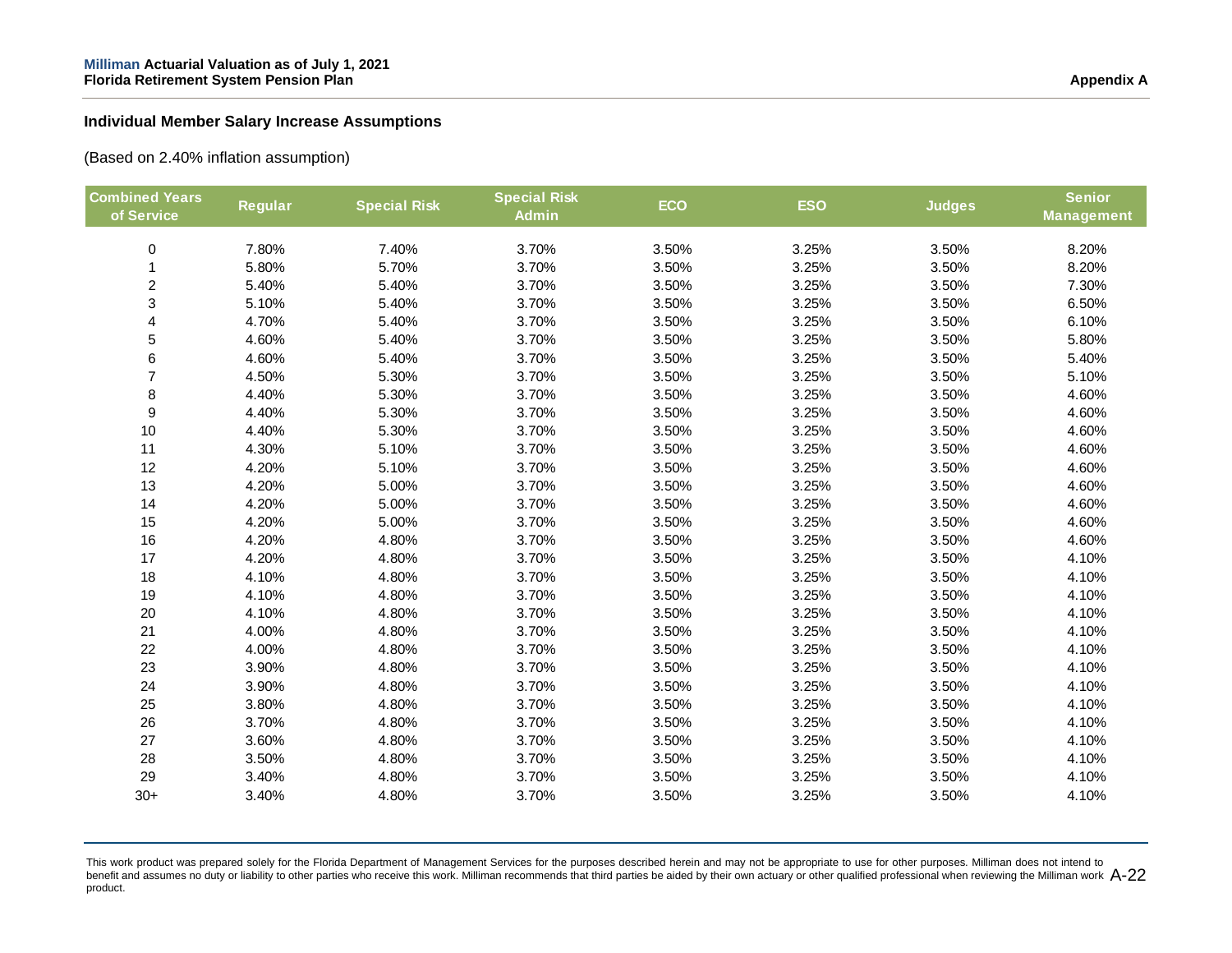#### **Unused Annual Leave Available at Retirement**

| <b>Membership Class</b>        | <b>Hours</b> |
|--------------------------------|--------------|
| Regular                        | 230          |
| <b>Special Risk</b>            | 270          |
| Senior Management Service      | 310          |
| <b>Others Not Listed Above</b> | 230          |

## **Eligible Survivors**

It is assumed that 80% of deceased active members will have survivors eligible for lifetime benefits upon their deaths. Survivors are assumed to be opposite sex of the deceased member and males are assumed to be three years older than their female spouses.

## **Commencement of Survivor Benefits**

It is assumed that survivors of deceased active members will defer commencement of benefits until the following:

| <b>Membership Class / Tier</b> | <b>Member Age</b> |
|--------------------------------|-------------------|
| Special Risk / Tier 1          | 45                |
| Special Risk / Tier 2          | 50                |
| Other classes / Tier 1 and 2   | 55.               |

# **Military Service and Out-of-State Service Credits**

Active members are assumed to have purchased the following additional years of service credit.

| <b>Type of Service Credit</b>            | <b>Special Risk Class</b> |              | All other classes |              |
|------------------------------------------|---------------------------|--------------|-------------------|--------------|
|                                          | <b>Men</b>                | <b>Women</b> | Men               | <b>Women</b> |
| Military Service Credit <sup>1</sup>     | 0.2818                    |              | 0.1853            |              |
| Out-of-State Service Credit <sup>2</sup> |                           |              | 0.0910            | 0.0910       |

*<sup>1</sup> Pre-1987 hires only; service is eligible for the COLA.*

*<sup>2</sup> Service for pre-July 1, 2011 enrollees is eligible for the COLA; assumption applies to both tiers.*

No extra service credit was assumed for TRS and IFAS participants.

#### **Changes to the Actuarial Assumptions and Methods**

Changes to investment rate of return were adopted by the 2021 FRS Actuarial Assumption Conference during its meeting in October 2021. The investment return decreased from 7.00% to 6.80%.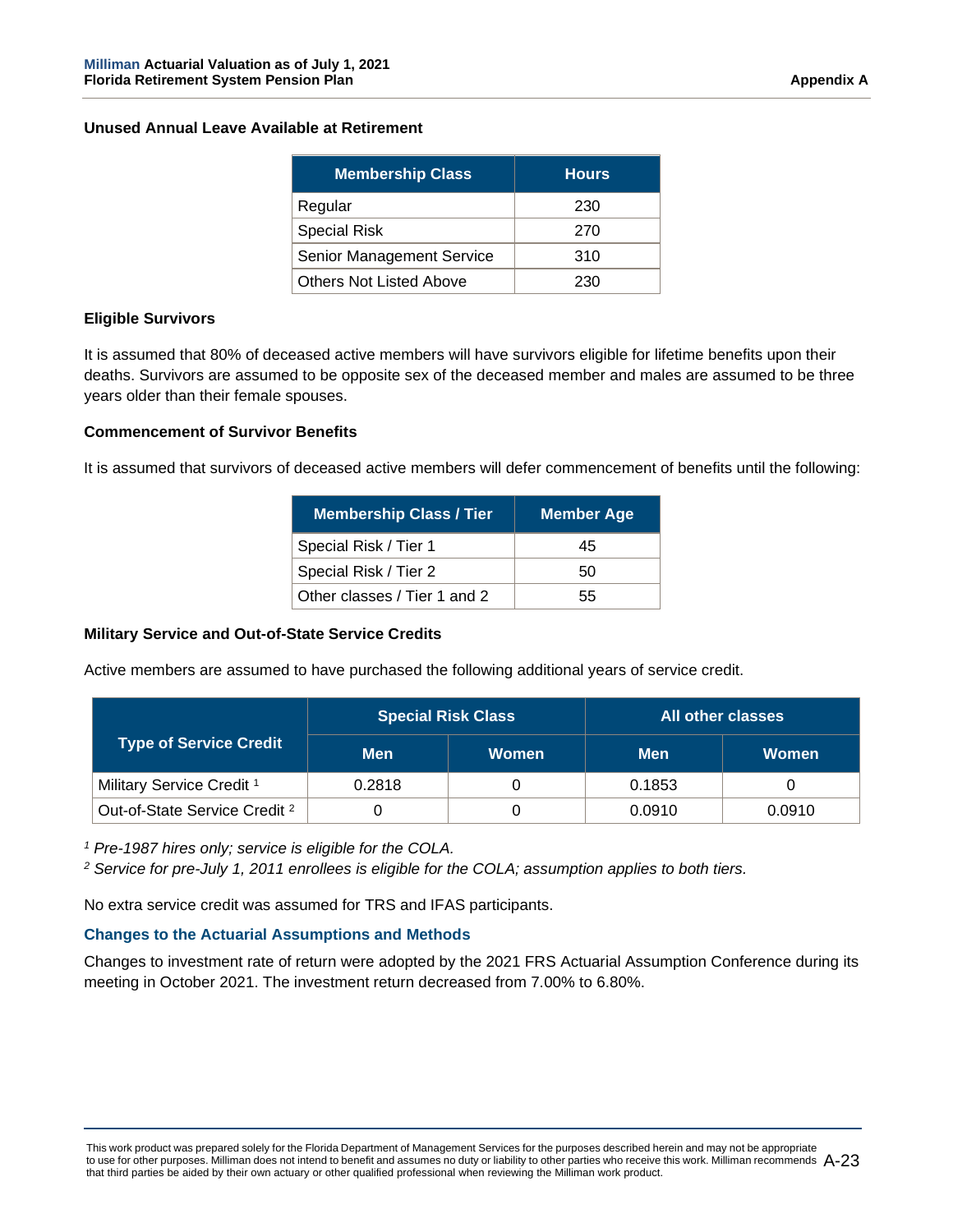# **Appendix B:Summary of Plan Provisions**

All actuarial calculations are based upon our understanding of Florida Statutes regarding the benefit and eligibility provisions of the retirement systems. These provisions are briefly summarized below for reference purposes, along with corresponding references to the Statutes. This summary encompasses the major provisions; it does not attempt to cover all of the detailed provisions.

# **Florida Retirement System (FRS)**

The benefit, eligibility, and contribution provisions of the FRS are set forth in Chapter 121 of the Florida Statutes. Provisions relating to other State-administered retirement systems are set forth in other sections of the Florida Statutes, under Chapters 112, 122, and 238.

# **Effective Date**

The effective date of the FRS was December 1, 1970. The FRS was created with closure and consolidation of the Teachers' Retirement System, the State and County Officers and Employees' Retirement System, and the Highway Patrol Pension Fund. In 1972, the Judicial Retirement System was also consolidated with the FRS. The FRS was created to provide a defined benefit retirement, disability, and survivor program for participating public employees. Social Security coverage is also required for all members.

Beginning in 2002, the FRS became one system with two primary programs, the existing defined benefit FRS Pension Plan and a defined contribution plan alternative known as the FRS Investment Plan (IP). The earliest that any member could participate in the IP was July 1, 2002.

As of July 1, 2007, the Institute for Food and Agricultural Sciences Supplemental Retirement Program was consolidated under the FRS as a closed group.

(Section 121.011(2))

# **Membership**

Membership is a condition of employment for all new state, county, or other participating agency employees filling regularly established positions and employed on or after December 1, 1970, or who elected to transfer from an existing system. Employees may be full-time or part-time and can be elected, appointed, or employed in state government, county government, a state university, or a community college. A city or special district may join the FRS at its option.

Effective July 1, 1978, a member in an existing retirement system who is re-employed after termination of employment may remain in that system, provided his or her member contributions have not been withdrawn.

Members of the FRS Pension Plan when the FRS Investment Plan was created were provided an educational period about their plan choice options prior to a 90-day election period to elect between the FRS Pension Plan and the FRS Investment Plan (IP). Members newly hired after the IP became effective are provided eight months after their month of hire to file an election between the two primary programs. Members who do not make an election default into the FRS Investment Plan except for Special Risk Class members who default into the FRS Pension Plan.

After the initial active or default election to participate in the FRS Pension Plan or the FRS Investment Plan, the employee has one opportunity, at the employee's discretion before termination or retirement, to choose to move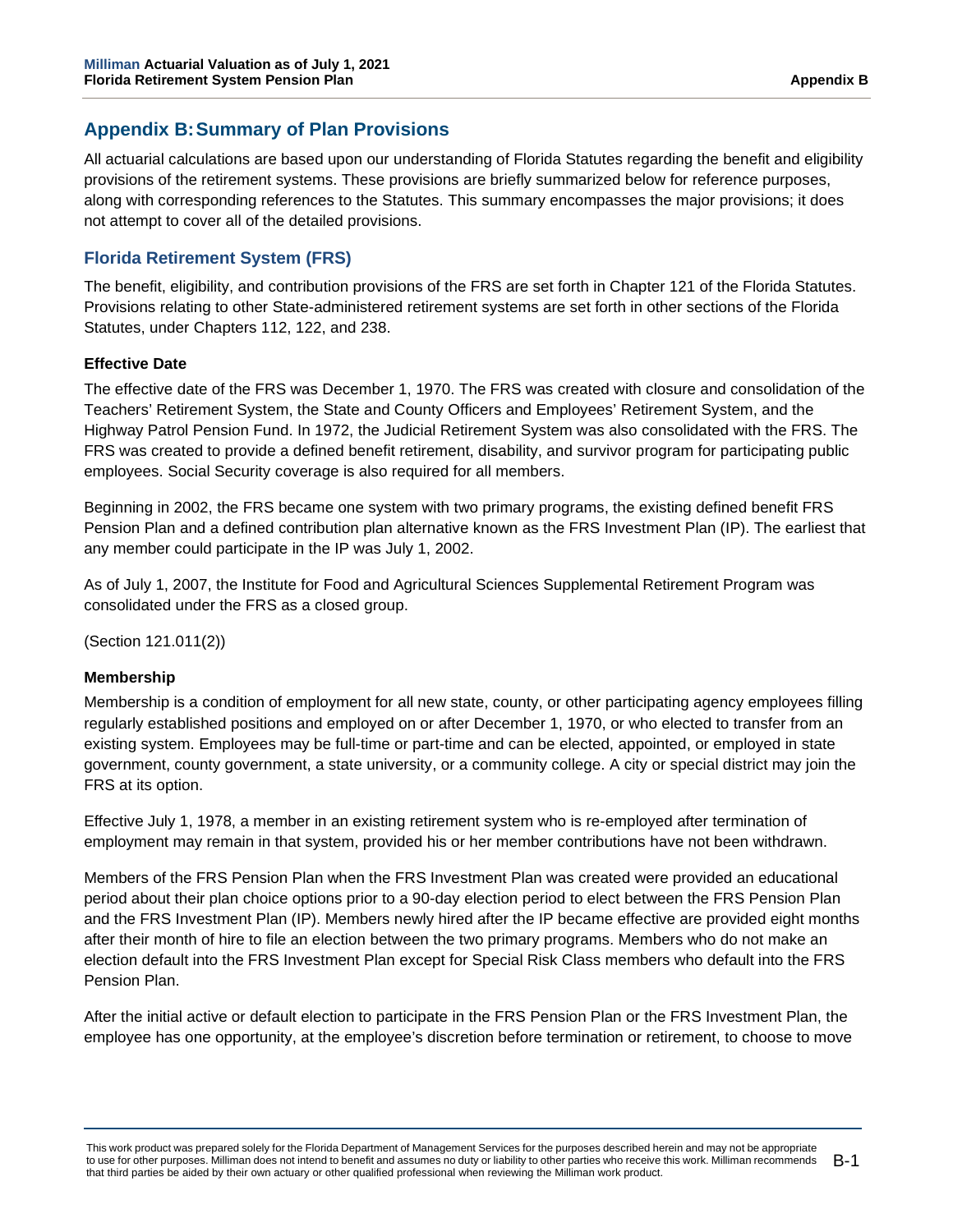from the FRS Pension Plan to the FRS Investment Plan or vice versa, except for renewed members initially enrolled on or after July 1, 2017.

(Sections 121.051, 121.4501, 121.122)

#### **Classification**

There are five separate classes of members: Regular Class, Special Risk Class, Special Risk Administrative Support Class, Elected Officers' Class, and Senior Management Service Class. In addition, the Deferred Retirement Option Program (DROP) is available to FRS Pension Plan members who meet the requirements for normal retirement under the FRS Pension Plan.

*Regular Class* – members who are not classified as members of the Special Risk Class, Special Risk Administrative Support Class, Elected Officers' Class, or Senior Management Service Class.

*Special Risk Class* – members employed as law enforcement officers, emergency medical technicians, paramedics, firefighters, firefighter trainers, fire prevention inspectors, correctional officers, correctional probation officers, certain professional health care positions within the Department of Children and Family Services and the Department of Corrections, or certain forensic positions within a law enforcement agency, or a medical examiner's office who meet the criteria set forth in the Florida Retirement System law and administrative rules.

*Special Risk Administrative Support Class* – former Special Risk Class members employed as law enforcement officers, firefighters, correctional officers, or emergency medical technicians who have been moved or been re-assigned to non-Special Risk administrative support positions within a Florida Retirement System Special Risk employing agency.

*Elected Officers' Class* – members include the Governor, Lieutenant Governor, cabinet officers, legislators, Supreme Court justices, district court of appeals judges, circuit judges, county court judges, state attorneys, public defenders, and elected county officers. Also included are city and special district officers if the employer chose to place their elected officials in this class. All such elected officers may withdraw from the Florida Retirement System, elect membership in the Senior Management Service Class or, if state officers, elect membership in the Senior Management Service Optional Annuity Program if initially enrolled before July 1, 2017.

*Senior Management Service Class* – members who hold positions in the Senior Management Service of the State of Florida; community college presidents; appointed school board superintendents; county and city managers; selected managerial staff of the Legislature; the Auditor General and managerial staff; the Executive Director of the Ethics Commission; the State University System Executive Service and university presidents; selected managerial staff of the State Board of Administration; judges of compensation claims; selected managerial staff with the Judicial Branch; Chief Deputy Court Administrator; capital collateral regional counsels and assistant capital collateral regional counsels; assistant state attorneys; assistant public defenders; assistant statewide prosecutors or assistant attorneys general; appointed criminal conflict and civil regional counsel, assistant regional counsel chiefs, administrative directors, and chief investigators in each district; and non-elective managerial positions designated for SMSC membership by local government agencies. Members in this class have either chosen not to participate or are not eligible to participate in the elective Senior Management Service Optional Annuity Program for state senior managers or to withdraw from the FRS if employed by non-state employers. This class became effective February 1, 1987, and members of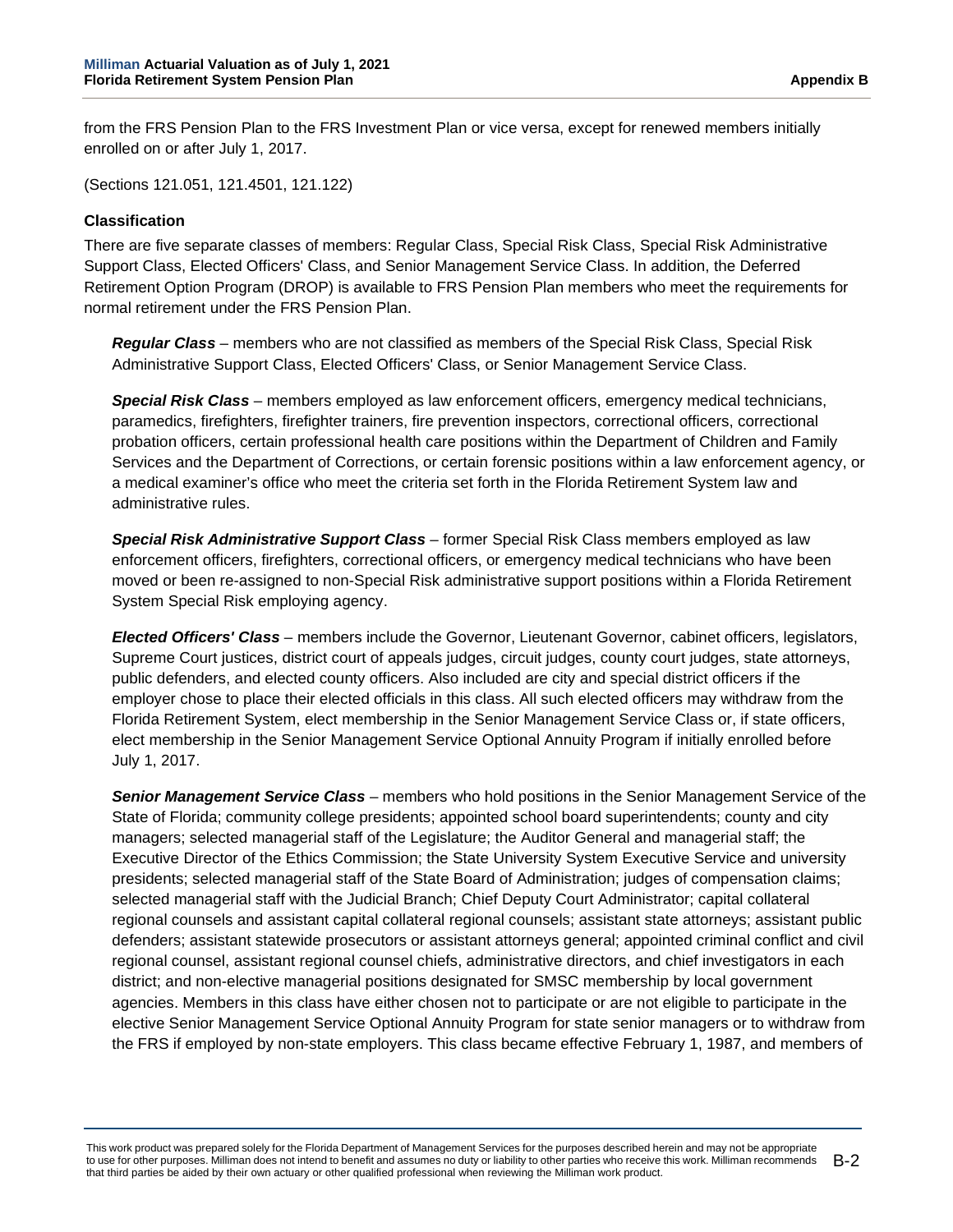an existing retirement system and members of the Special Risk or Special Risk Administrative Support Classes who were employed prior to February 1, 1987, could elect to remain in such system or class.

*Deferred Retirement Option Program (DROP)* – allows members of the FRS Pension Plan in any of the above five classes to elect to retire when they reach normal retirement and have their FRS benefits accumulate in the FRS Trust Fund, earning interest, while the member continues to work for an FRS employer. DROP membership is for a specific and limited period.

(Sections 121.021(12), 121.0515, 121.052, 121.055, 121.091 (13))

#### **Contributions**

From January 1, 1975, for the state and for school boards, and from October 1, 1975, for other agencies, through June 30, 2011, the total cost of the System was paid by the participating employers.

Beginning July 1, 2011, all FRS Pension Plan and FRS Investment Plan members, except those FRS Pension Plan members participating in DROP, are required to pay member contributions equal to 3% of compensation. TRS members already pay required employee contributions. Member contributions do not accrue interest except for TRS members.

(Section 121.071 (2))

The employer contribution rates enacted for the July 1, 2021 – June 30, 2022 plan year are as follows:

|                                           |         | <b>Special</b> | <b>Special Risk</b>   |                 | <b>Elected Officers Class</b> |        | <b>Senior</b>     |             |
|-------------------------------------------|---------|----------------|-----------------------|-----------------|-------------------------------|--------|-------------------|-------------|
|                                           | Regular | <b>Risk</b>    | <b>Administrative</b> | <b>Judicial</b> | Leg-Atty-Cab                  | Local  | <b>Management</b> | <b>DROP</b> |
| Defined Benefit Plan                      |         |                |                       |                 |                               |        |                   |             |
| - Normal Cost Rate                        | 5.34%   | 15.57%         | 11.31%                | 13.82%          | 9.19%                         | 10.97% | 7.09%             | 7.23%       |
| - UAL Rate                                | 5.34    | 10.45          | 35.91                 | 30.68           | 75.47                         | 57.81  | 28.92             | 9.45        |
| - Total DB Rate                           | 10.68%  | 26.02%         | 47.22%                | 44.50%          | 84.66%                        | 68.78% | 36.01%            | 16.68%      |
| <b>Investment Plan</b>                    |         |                |                       |                 |                               |        |                   |             |
| - Employer Rate                           | 3.60%   | 13.54%         | 5.43%                 | 11.05%          | 6.94%                         | 8.95%  | 4.98%             | n/a         |
| - UAL Rate                                | 0.00    | 0.00           | 0.00                  | 0.00            | 0.00                          | 0.00   | 0.00              | n/a         |
| - Total IP Rate                           | 3.60%   | 13.54%         | 5.43%                 | 11.05%          | 6.94%                         | 8.95%  | 4.98%             | n/a         |
| <b>Blended Uniform Contribution Rates</b> |         |                |                       |                 |                               |        |                   |             |
| - Normal Cost Rate                        | 4.91%   | 15.27%         | 9.73%                 | 13.38%          | 8.49%                         | 10.28% | 6.49%             | 7.23%       |
| - UAL Rate                                | 4.19    | 8.90           | 26.31                 | 25.81           | 53.52                         | 39.42  | 20.80             | 9.45        |
| - Total Rate                              | 9.10%   | 24.17%         | 36.04%                | 39.19%          | 62.01%                        | 49.70% | 27.29%            | 16.68%      |

The above rates exclude the 0.06% administrative charge for Investment Plan administration and education (except DROP), and the 1.66% for the financing of the Florida Retiree Health Insurance Subsidy program.

(Sections 121.71, 121.74)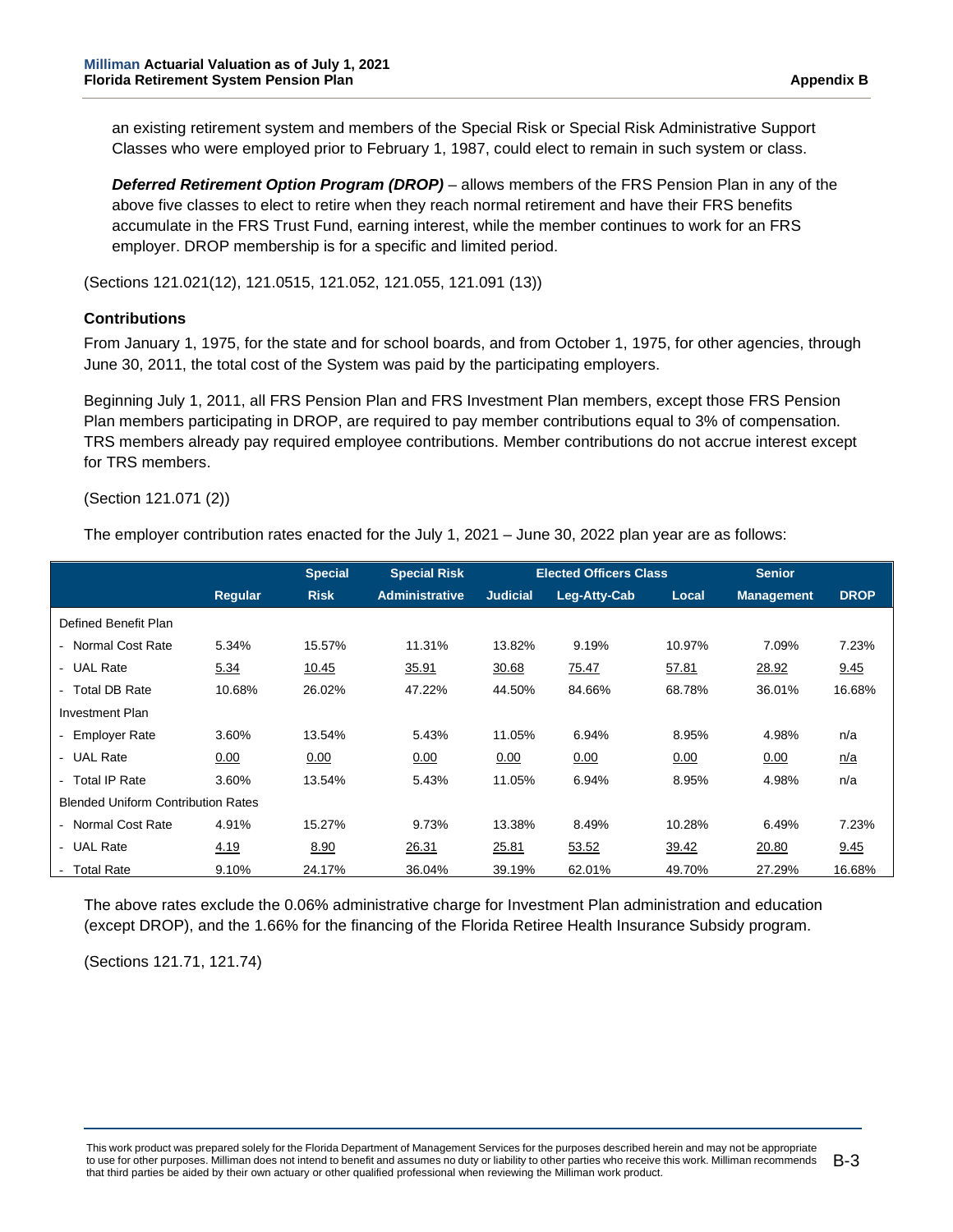#### **Compensation**

"Compensation" means the monthly salary paid a member by his or her employer for work performed arising from that employment.

- (a) Compensation shall include:
	- 1. Overtime payments paid from a salary fund.
	- 2. Accumulated annual leave payments.
	- 3. Payments in addition to the employee's base rate of pay if all the following apply:
		- a. The payments are paid according to a formal written policy that applies to all eligible employees equally;
		- b. The policy provides that payments shall commence no later than the 11th year of employment;
		- c. The payments are paid for as long as the employee continues his or her employment; and
		- d. The payments are paid at least annually.
	- 4. Amounts withheld for tax sheltered annuities or deferred compensation programs, or any other type of salary reduction plan authorized under the Internal Revenue Code.
	- 5. Payments made in lieu of a permanent increase in the base rate of pay, whether made annually or in 12 or 26 equal payments within a 12-month period, when the member's base pay is at the maximum of his or her pay range. When a portion of a member's annual increase raises his or her pay range and the excess is paid as a lump sum payment, such lump sum payment shall be compensation for retirement purposes.
- (b) Compensation for a member participating in the FRS Pension Plan or the FRS Investment Plan may not include:
	- 1. Fees paid professional persons for special or particular services or salary payments made from a faculty practice plan authorized by the Board of Governors of the State University System for eligible clinical faculty at a college in a state university that has a faculty practice plan; or
	- 2. Any bonuses or other payments prohibited from inclusion in the member's average final compensation.
- (c) For all purposes under this chapter, the member's compensation or gross compensation contributed as employee-elective salary reductions or deferrals to any salary reduction, deferred compensation, or taxsheltered annuity program authorized under the Internal Revenue Code shall be deemed to be the compensation or gross compensation which the member would receive if he or she were not participating in such program and shall be treated as compensation for retirement purposes under this chapter. Any public funds otherwise paid by an employer into an employee's salary reduction, deferred compensation, or taxsheltered annuity program on or after July 1, 1990 (the date as of which all employers were notified in writing by the division to cease making contributions to the System Trust Fund based on such amounts), shall be considered a fringe benefit and shall not be treated as compensation for retirement purposes under this chapter. However, if an employer was notified in writing by the division to cease making such contributions as of a different date, that employer shall be subject to the requirements of said written notice.
- (d) For any person who first becomes a member on or after July 1, 1996, compensation for any plan year shall not include any amounts in excess of the Section 401(a)(17), Internal Revenue Code limitation (as amended by the Omnibus Budget Reconciliation Act of 1993), which limitation of \$150,000 effective July 1, 1996, shall be adjusted as required by federal law for qualified government plans and shall be further adjusted for changes in the cost of living in the manner provided by Section 401(a)(17)(B), Internal Revenue Code. For any person who first became a member prior to July 1, 1996, compensation for all plan years beginning on or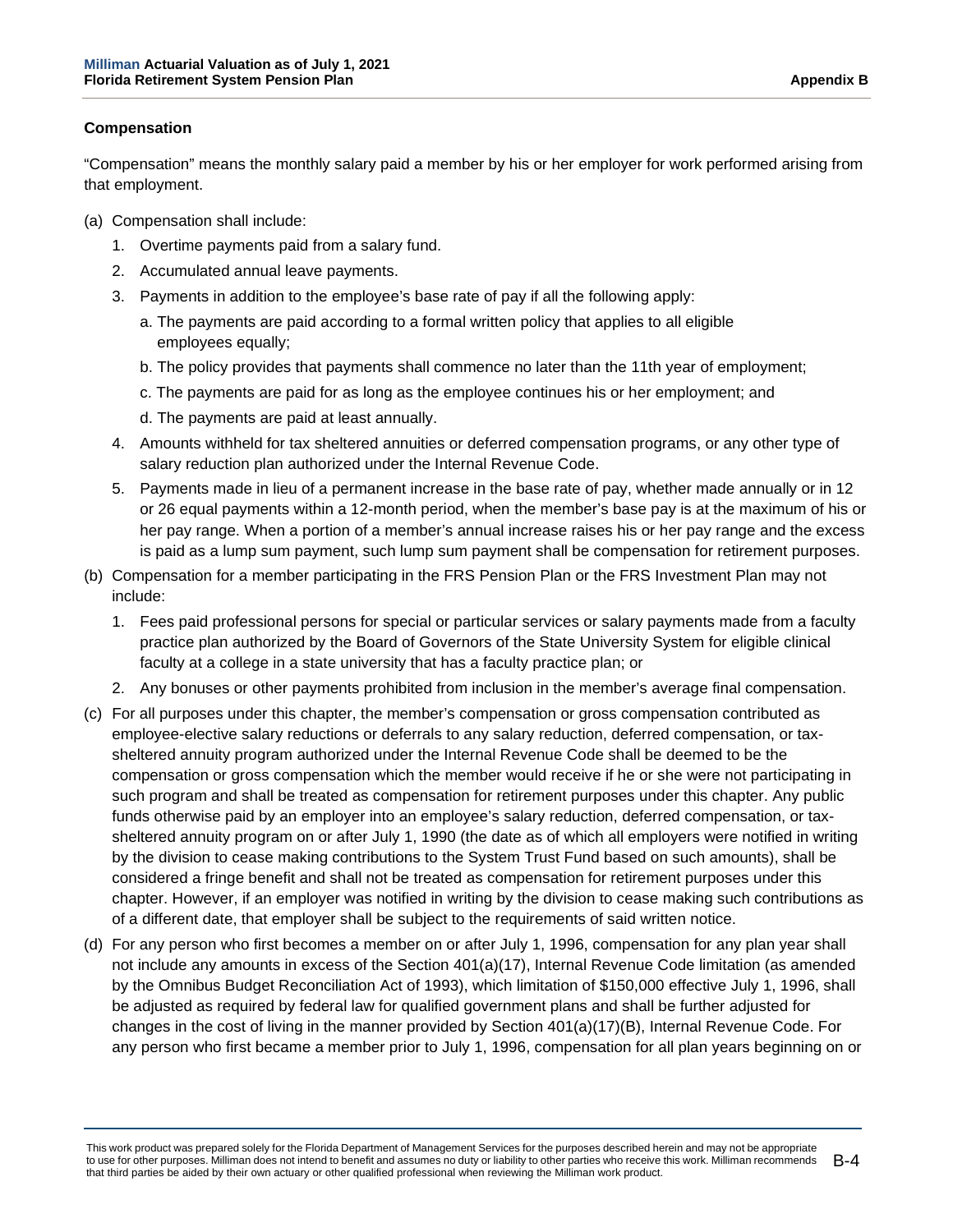after July 1, 1990, shall not include any amounts in excess of the compensation limitation (originally \$200,000) established by Section 401(a)(17), Internal Revenue Code prior to the Omnibus Budget Reconciliation Act of 1993, which limitation shall be adjusted for changes in the cost of living since 1989, in the manner provided by Section 401(a)(17) of the Internal Revenue Code of 1991. This limitation, which has been part of the Florida Retirement System since plan years beginning on or after July 1, 1990, shall be adjusted as required by federal law for qualified government plans.

"Annual compensation" means the total compensation paid a member during a year. A "year" is 12 continuous months.

(Section 121.021(22) and (23))

## **FRS Pension Plan**

#### **Normal Retirement Benefit**

### *Eligibility – Members initially enrolled before July 1, 2011 (Tier I)*

- Regular Class
	- 1. 30 years of creditable service at any age.
	- 2. Age 62 and 6 or more years of creditable service.

(Section 121.021(29)(a)(1))

- Special Risk Class
	- 1. 25 years of special risk service at any age; or
	- 2. Age 55 and 6 or more years of special risk service; or
	- 3. Age 52 and 25 years of creditable service, including special risk service and up to a maximum of four years of active duty wartime military service credit.
	- 4. 30 years of any creditable service, at any age, or age 62 and 6 or more years of creditable service when the member has service in any other membership class in addition to Special Risk Class (same requirement as the Regular Class).

(Section 121.021(29)(b)(1))

- Special Risk Administrative Support Class (with six or more years of Special Risk Class service, the same requirements as apply to the Special Risk Class, otherwise same as apply to the Regular Class) (Sections 121.0515(8) and 121.021(29)(b)(1))
- Elected Officers' Class (same requirements as apply to Regular Class) (Section 121.021(29)(a)(1))
- Senior Management Service Class (same requirements as apply to Regular Class) (Section 121.021(29)(a)(1))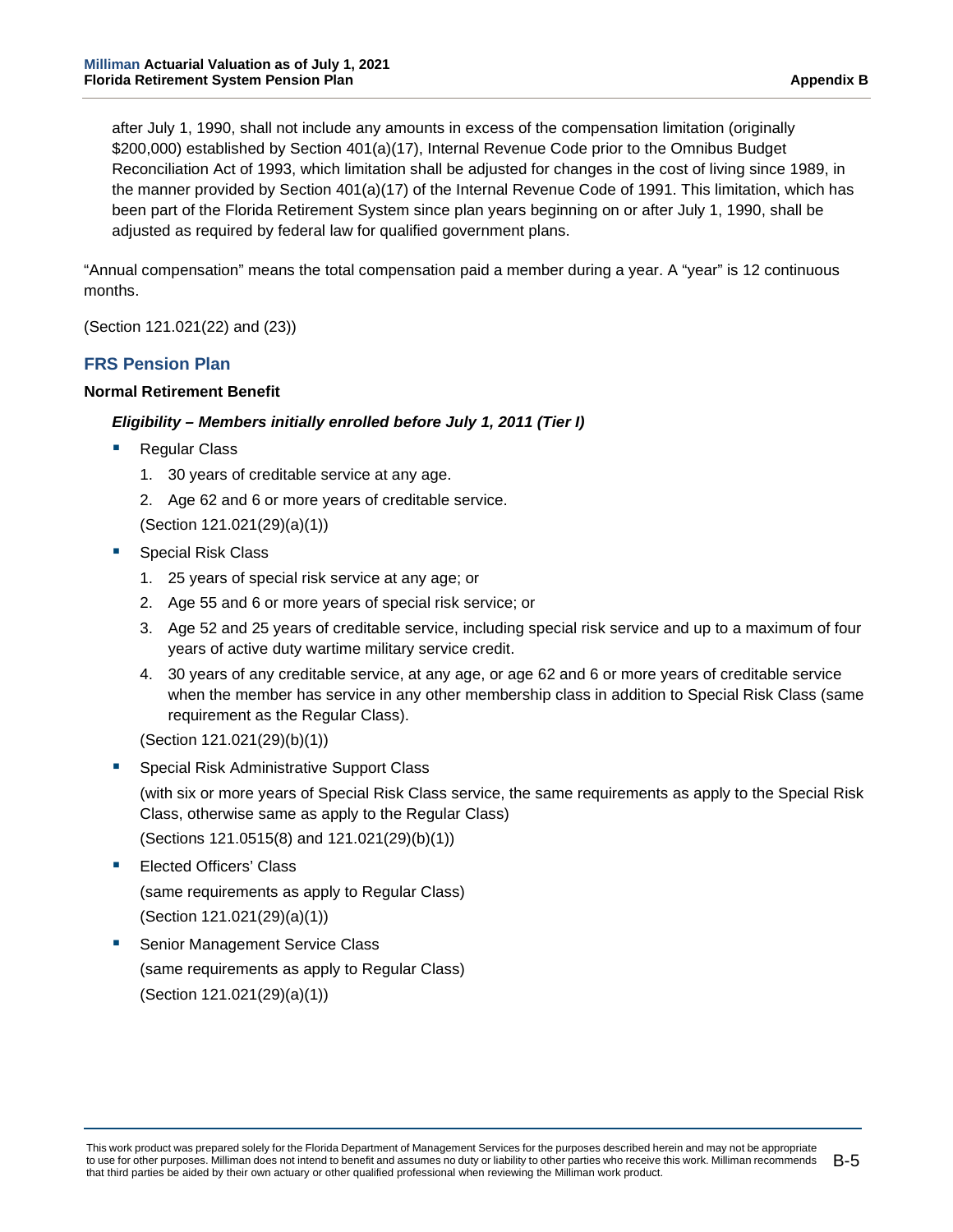### *Eligibility – Members initially enrolled on and after July 1, 2011 (Tier II)*

- Regular Class
	- 1. 33 years of creditable service at any age.
	- 2. Age 65 and 8 or more years of creditable service.
	- (Section 121.021(29)(a)(2))
- Special Risk Class
	- 1. 30 years of special risk service at any age; or
	- 2. Age 60 and 8 or more years of special risk service; or

3. 33 years of any creditable service, at any age, or age 65 and 8 or more years of creditable service (same requirement as the Regular Class).

(Section 121.021(29)(b)(2))

Special Risk Administrative Support Class

(with eight or more years of Special Risk Class service, the same requirements as apply to the Special Risk Class, otherwise same as apply to the Regular Class)

(Sections 121.0515(8) and 121.021(29)(b)(2))

**Elected Officers' Class** 

(same requirements as apply to Regular Class)

(Section 121.021(29)(a)(2))

Senior Management Service Class

(same requirements as apply to Regular Class)

(Section 121.021(29)(a)(2))

#### *Normal Form*

Straight life benefit (Option 1), payable on the last state working day of each month, with a guarantee that benefits paid will at least equal member contributions.

(Section 121.091(1))

#### *Optional Forms*

10-year certain and life benefit (Option 2), 100% joint and contingent benefit (Option 3), or 66-2/3% joint and survivor benefit (Option 4). If the joint annuitant is the member's non-disabled child, payment ceases upon attainment of the joint annuitant's 25th birthday under the 100% and 66- 2/3% joint and survivor benefit.

(Section 121.091(6))

#### *Dual Retirement*

In the event a member accumulates retirement benefits to commence at different normal retirement ages by virtue of having performed duties for an employer which would entitle him or her to benefits as both a Special Risk Class member and a member of another class, the amount of the benefits payable shall be computed separately with respect to each such age, and the sum of such computed amounts shall be paid. Note that this does not apply to a Special Risk Administrative Support Class member with at least 6 years of Special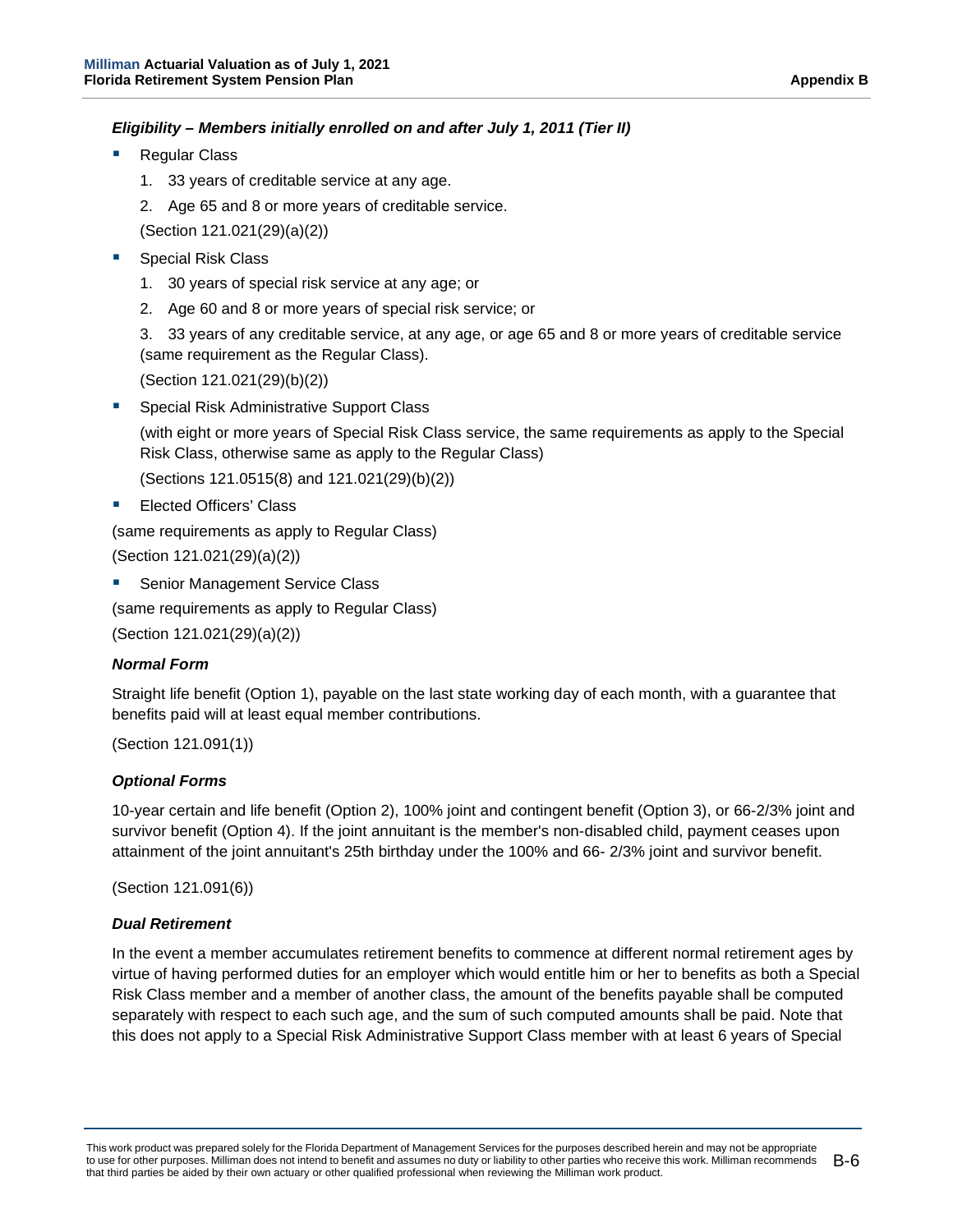Risk Class Membership (8 years for members enrolled on or after July 1, 2011) when the Special Risk and Special Risk Administrative Support Classes are the only memberships held because such a member is treated as a Special Risk Class member.

(Section 121.091(2))

#### *Regular Benefit Amount*

The monthly FRS Pension Plan allowance is the product of:

- 1. Average final compensation
	- a. For members initially enrolled before July 1, 2011, the average of the highest five plan years of creditable service;
	- b. For members initially enrolled on or after July 1, 2011, the average of the highest eight plan years of creditable service;
- 2. Creditable service during the applicable period; and
- 3. The appropriate benefit percentage for periods of service.

All benefits are limited to 100% of average final compensation.

(Sections 121.021(17), (24) and (25), 121.091(1))

The appropriate benefit percentages are as follows:

 For Members initially enrolled before July 1, 2011, for Creditable Service as a Regular Class member Subsequent to November 30, 1970:

| <b>Retirement at:</b>                                                           | <b>Percentage</b> |
|---------------------------------------------------------------------------------|-------------------|
| Age 62 with 6 years of creditable service,<br>or 30 years of creditable service | 1.60%             |
| Age 63 with 6 years of creditable service,<br>or 31 years of creditable service | 1.63%             |
| Age 64 with 6 years of creditable service,<br>or 32 years of creditable service | 1.65%             |
| Age 65 with 6 years of creditable service,<br>or 33 years of creditable service | 1 68%             |

 For Members initially enrolled on or after July 1, 2011, for Creditable Service as a Regular Class member Subsequent to November 30, 1970:

| <b>Retirement at:</b>                                                           | <b>Percentage</b> |
|---------------------------------------------------------------------------------|-------------------|
| Age 65 with 8 years of creditable service,<br>or 33 years of creditable service | 1.60%             |
| Age 66 with 8 years of creditable service,<br>or 34 years of creditable service | 1.63%             |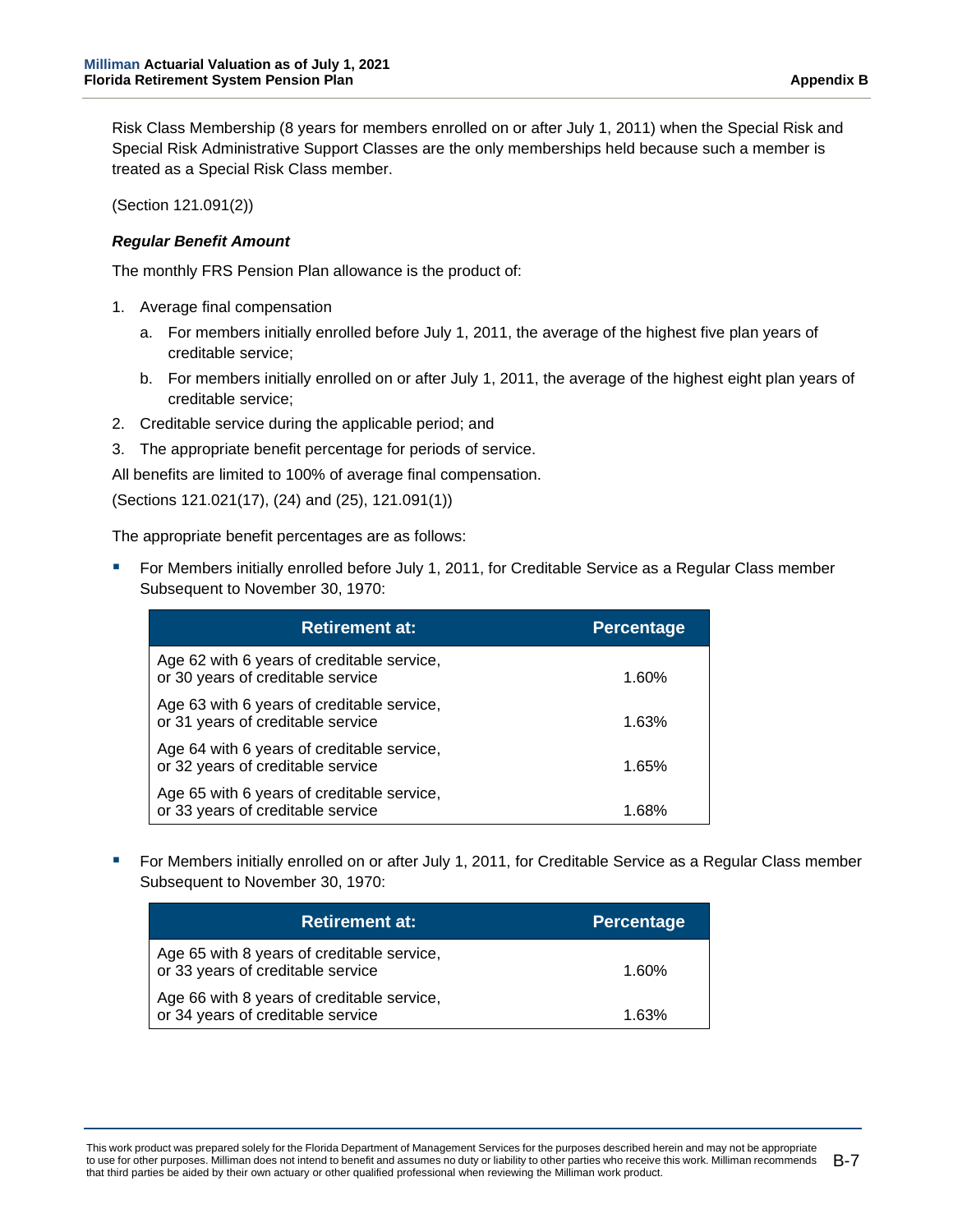| Age 67 with 8 years of creditable service,<br>or 35 years of creditable service | 1.65% |
|---------------------------------------------------------------------------------|-------|
| Age 68 with 8 years of creditable service,<br>or 36 years of creditable service | 1.68% |

(Section 121.091(1))

Service as a Special Risk Class member:

| <b>Retirement on or After July 1, 2001</b><br>with Service Performed During: | <b>Percentage</b> |
|------------------------------------------------------------------------------|-------------------|
| December 1, 1970 to September 30, 1974                                       | 2.00%             |
| October 1, 1974 and thereafter                                               | 3.00%             |

(Section 121.091(1))

**F** For Members initially enrolled before July 1, 2011, for Creditable Service as a Special Risk Administrative Support Class member Subsequent to November 30, 1970:

| <b>Retirement at:</b>                                                                                                                                                                                                                      | <b>Percentage</b> |
|--------------------------------------------------------------------------------------------------------------------------------------------------------------------------------------------------------------------------------------------|-------------------|
| Age 55 with 6 years of creditable special risk service, or<br>age 52 with 25 years of creditable service, which may<br>include up to four years of active duty wartime military<br>service, or 25 years of creditable special risk service | 1.60%             |
| Age 56 with 6 years of creditable special risk service, or<br>age 53 with 26 years of creditable service, which may<br>include up to four years of active duty wartime military<br>service, or 26 years of creditable special risk service | 1.63%             |
| Age 57 with 6 years of creditable special risk service, or<br>age 54 with 27 years of creditable service, which may<br>include up to four years of active duty wartime military<br>service, or 27 years of creditable special risk service | 1.65%             |
| Age 58 with 6 years of creditable special risk service, or<br>age 55 with 28 years of creditable service, which may<br>include up to four years of active duty wartime military<br>service, or 28 years of creditable special risk service | 1.68%             |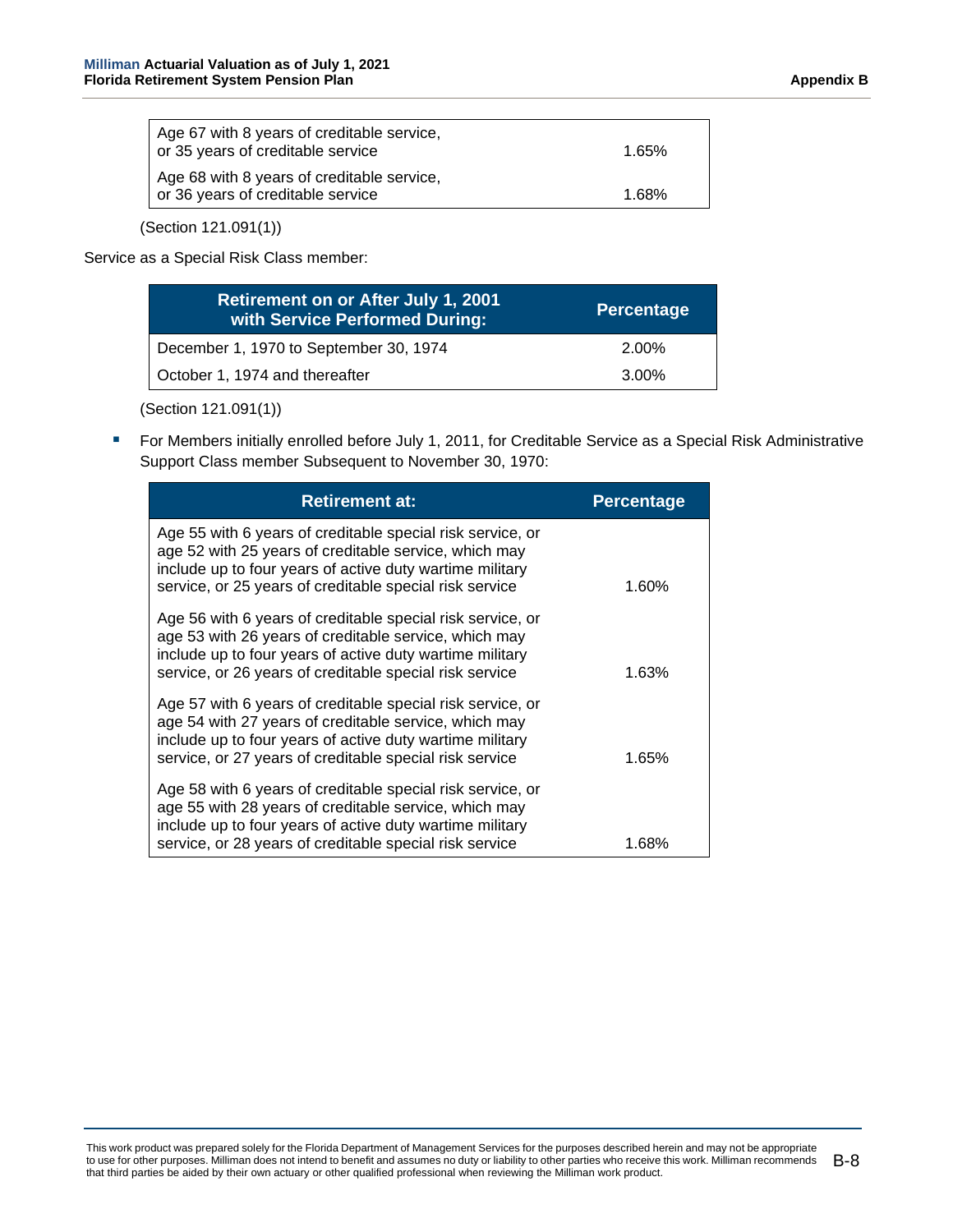For Members initially enrolled on or after July 1, 2011, for Creditable Service as a Special Risk Administrative Support Class member Subsequent to November 30, 1970:

| <b>Retirement at:</b>                                                                                    | <b>Percentage</b> |
|----------------------------------------------------------------------------------------------------------|-------------------|
| Age 60 with 8 years of creditable special risk service or 30<br>years of creditable special risk service | 1.60%             |
| Age 61 with 8 years of creditable special risk service or 31<br>years of creditable special risk service | 1.63%             |
| Age 62 with 8 years of creditable special risk service or 32<br>years of creditable special risk service | 1.65%             |
| Age 63 with 8 years of creditable special risk service or 33<br>years of creditable special risk service | 1.68%             |

(Section 121.0515(8) and 121.091(1))

■ For Service as an Elected Officers' Class member: 3% for each year of creditable service in such class, except 3-1/3% for service in the judicial class. Military service credit is at the rate for Regular Class members.

(Sections 121.052(5)(a) and (d), 121.091(1))

 For Service as a Senior Management Service Class member: 2% for each year of creditable service in such class, after January 31, 1987. (Section 121.055(4)(d))

#### **Early Retirement**

#### *Eligibility*

For members initially enrolled before July 1, 2011, six years of creditable service for all classes of membership.

For members initially enrolled on or after July 1, 2011, eight years of creditable service for all classes of membership.

(Section 121.021(30))

#### *Benefit Amount*

The normal retirement benefit accrued to the date of early retirement, reduced by 5/12% for each month that the early retirement date precedes the normal retirement date based upon age. The normal retirement date is as follows:

- 1. Special Risk Class members:
	- a. Initially enrolled before July 1, 2011: Age 55
	- b. Initially enrolled on or after July 1, 2011: Age 60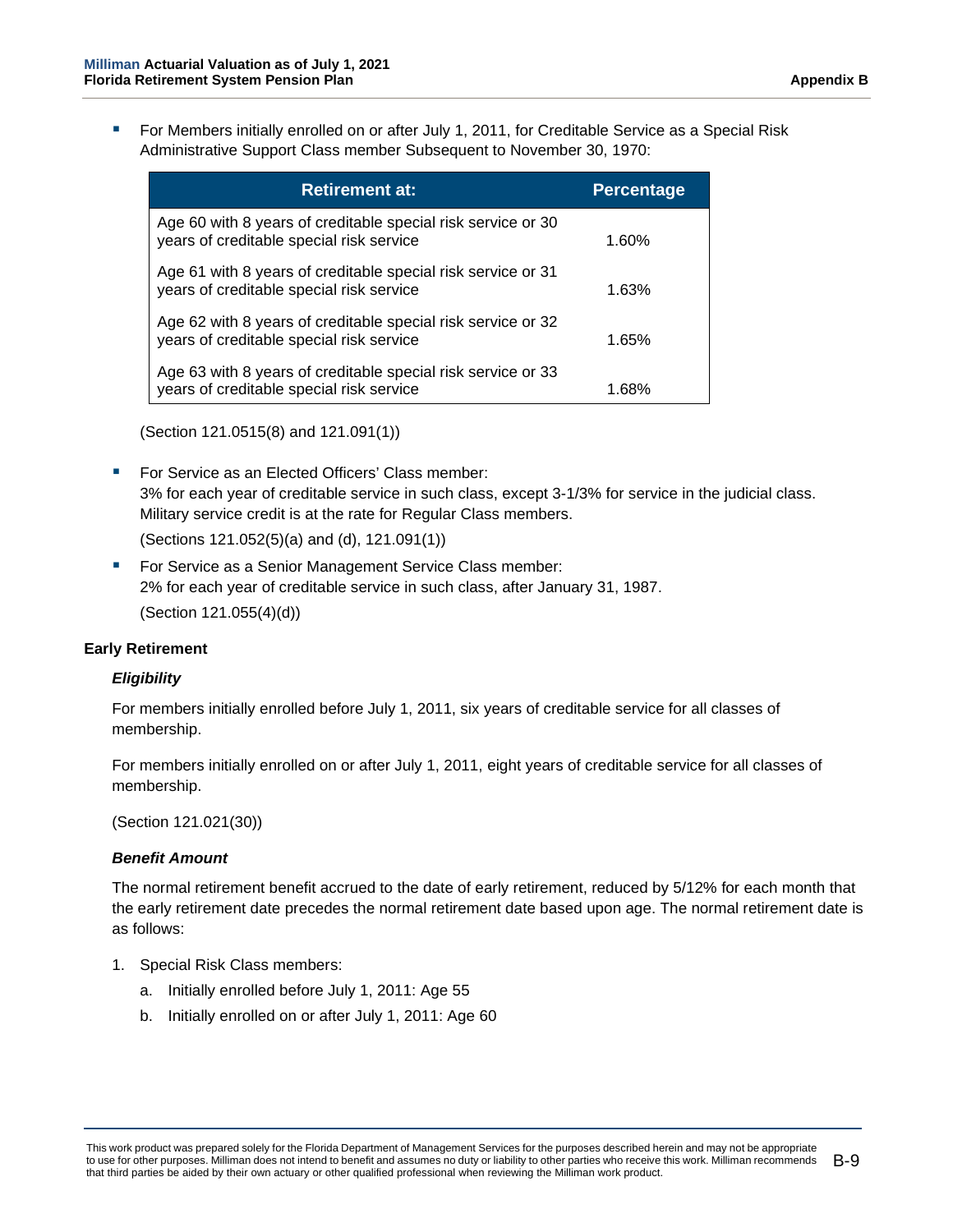- 2. Members in all other Classes
	- a. Initially enrolled before July 1, 2011: Age 62
	- b. Initially enrolled on or after July 1, 2011: Age 65

(Sections 121.021(30), 121.091(3))

#### **Non-Duty Disability Retirement**

#### *Eligibility*

Members are eligible if totally and permanently disabled after completing at least eight years of creditable service (or after six years if disability retirement is ordered for a judge by the Supreme Court).

#### *Benefit Amount*

Same as for normal retirement but based on average final compensation and creditable service to the date of disability retirement.

#### *Minimum Benefit Amount*

25% of average final compensation.

If the Supreme Court orders disability retirement for a judge, the minimum is two-thirds of compensation at disability. This benefit for a defined benefit plan member is not paid from the FRS Trust Fund. This benefit for an Investment Plan member is paid from the FRS Trust Fund after the member's IP account balance is transferred to the FRS Trust Fund.

(Section 121.091(4))

#### **Line-of-Duty Disability**

#### *Eligibility*

Members are eligible if totally and permanently disabled during the actual performance of duty. There is no service credit requirement. This benefit for an Investment Plan member is paid from the FRS Trust Fund after the member's IP account balance is transferred to the FRS Trust Fund.

#### *Benefit Amount*

Same as for normal retirement but based on average final compensation and creditable service to the date of disability retirement.

#### *Minimum Benefit Amount*

42% of average final compensation, except for the Special Risk and the Special Risk Administrative Support classes whose members are entitled to 65% of average final compensation.

If the Supreme Court orders disability retirement for a judge, the minimum is two-thirds of compensation at disability. This benefit for a defined benefit plan member is not paid from the FRS Trust Fund.

(Section 121.091(4))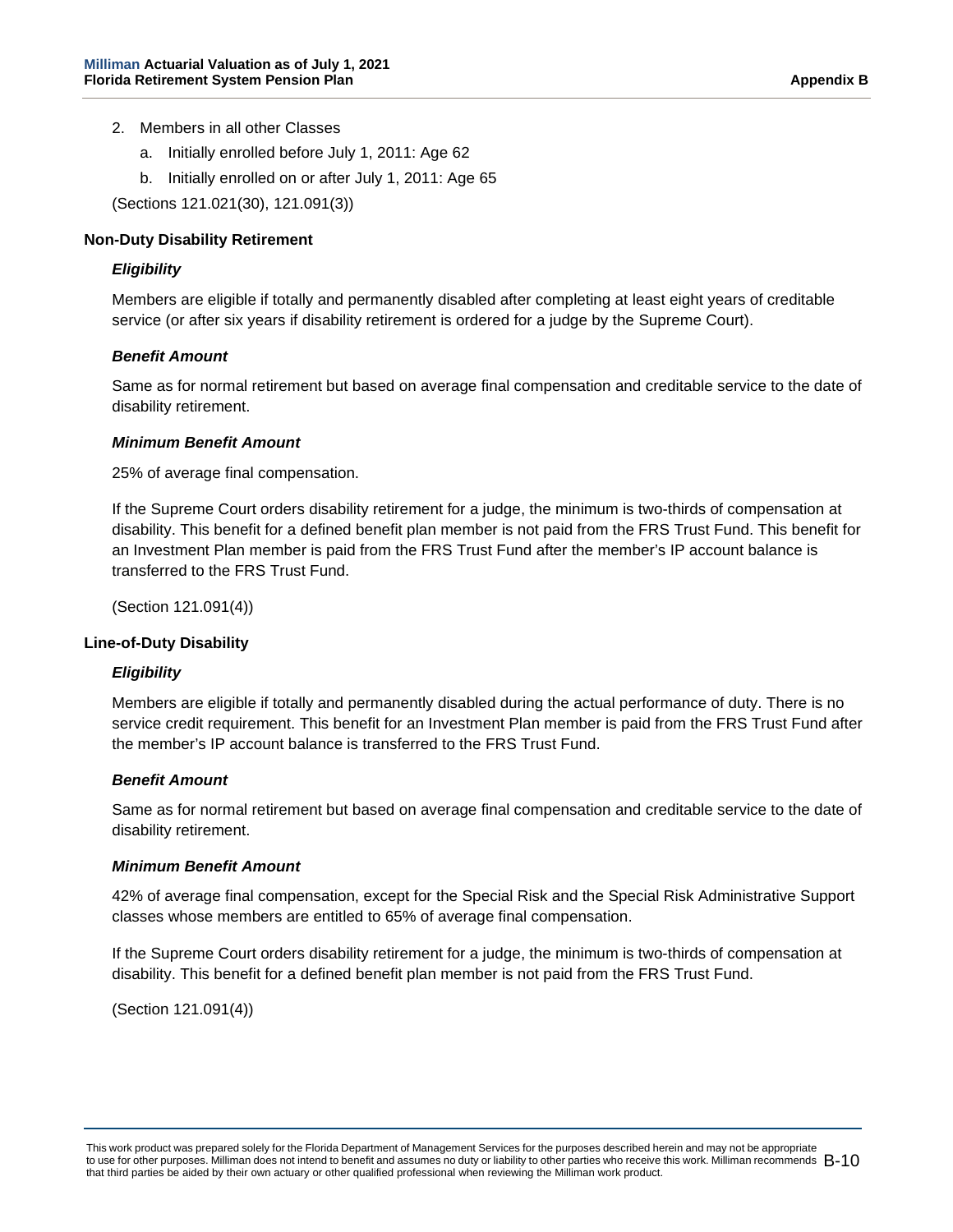#### **Post-Retirement Death Benefits**

Based on the optional form elected.

#### **Non-Duty Pre-Retirement Death Benefits**

#### *Eligibility*

Employment is terminated by death after vested for all classes of membership.

#### *Benefit Amount*

The normal or early retirement benefit amount for which the member would have been eligible had the member retired on his or her date of death and elected the 100% joint and survivor (Option 3) form of payment in favor of his or her beneficiary who is the surviving spouse or other eligible dependent. The monthly benefit is normally payable to the member's beneficiary for the beneficiary's lifetime. If the beneficiary is the member's non-disabled child, payment ceases upon attainment of the beneficiary's 25th birthday.

If the member is more than 10 years away from normal retirement eligibility, the reduction is 5% for each year the member would be younger than the normal retirement age at retirement. There are exceptions if within 10 years of normal retirement eligibility:

- 1. For members initially enrolled before July 1, 2011, who were within 10 years of normal retirement eligibility, the reduction for early retirement is applied from the earlier of age 62 (age 55 for Special Risk Class and Special Risk Administrative Support Class members) or the date on which the member would have completed 30 years of creditable service, had he or she continued employment.
- 2. For members initially enrolled on or after July 1, 2011, who were within 10 years of normal retirement eligibility, the reduction for early retirement is applied from the earlier of age 65 (age 60 for Special Risk Class and Special Risk Administrative Support Class members) or the date on which the member would have completed 33 years of creditable service, had he or she continued employment. The value of this benefit may not be less than the member's accumulated contributions, if any.

(Sections 121.091(3) and (7))

#### **Line-of-Duty Pre-Retirement Death Benefits**

#### *Eligibility*

Member died during the actual performance of duty. There is no service credit requirement.

#### *Benefit Amount*

For members in all classes except the Special Risk Class, the surviving spouse will receive one-half of the member's base monthly compensation at death. If the spouse dies, or if there is no surviving spouse, the monthly benefits continue until the youngest child is 18.

For members in the Special Risk Class the surviving spouse will receive a benefit equal to 100% of the member's base monthly compensation at death. If there is no surviving spouse, the monthly benefits continue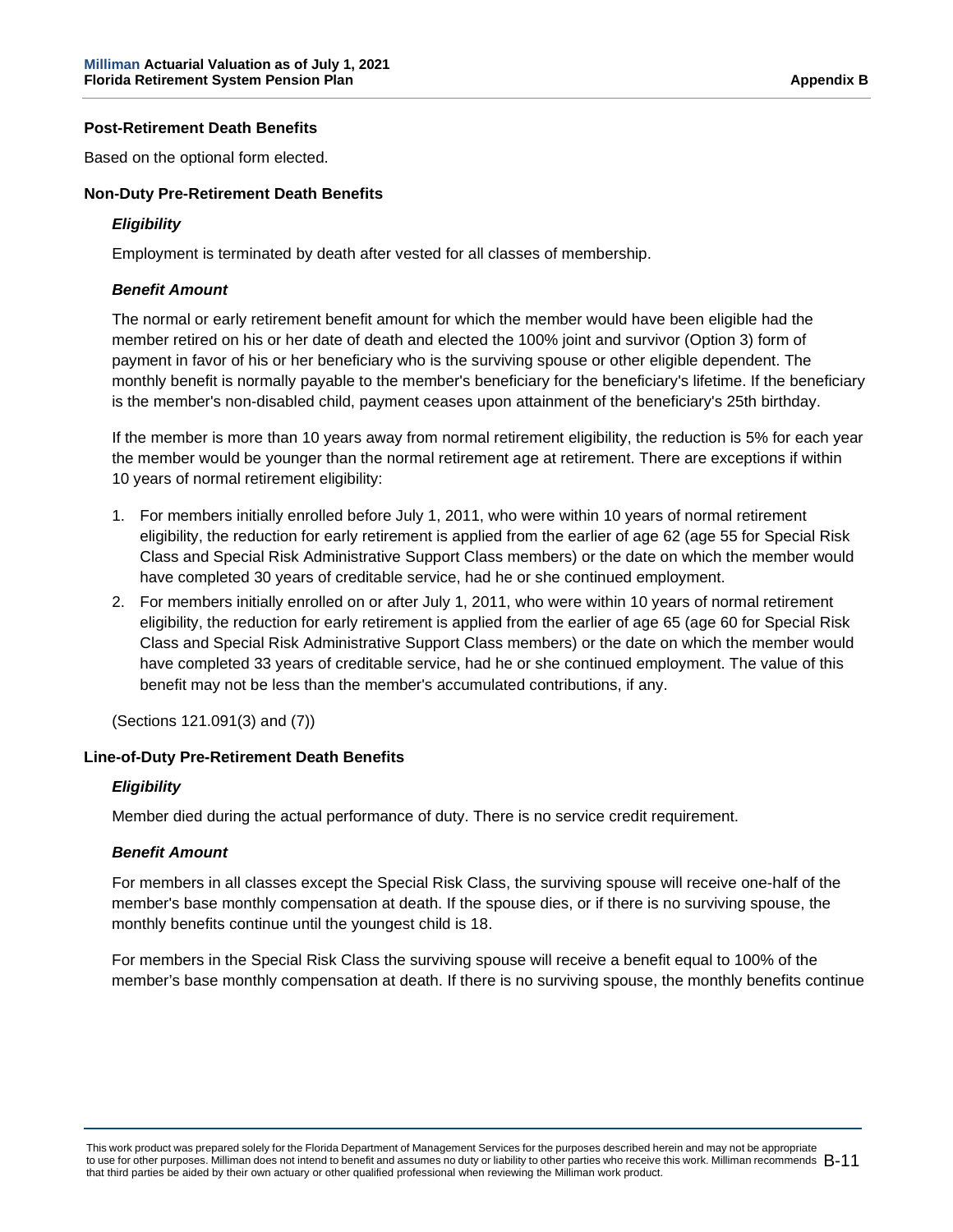until the youngest child is age 18 and surviving child payments may be extended up to age 25 if the child is unmarried and enrolled as a full-time student.<sup>[1](#page-82-0)</sup>

A surviving spouse may elect to receive a non-duty death benefit in lieu of the duty death benefit.

(Section 121.091(7))

#### **Vesting**

#### *Eligibility*

For members initially enrolled before July 1, 2011, six years of creditable service for all classes of membership. For members initially enrolled on or after July 1, 2011, eight years of creditable service for all membership classes.

#### *Benefit Amount*

The normal or early retirement benefit amount based on average final compensation and creditable service to the date of termination.

(Sections 121.021(45), 121.091(5))

#### **DROP – Deferred Retirement Option Program**

#### *Eligibility*

Except as allowed by statute, notably for K-12 instructional personnel[2,](#page-82-1) members have a limited eligibility window during which they can elect to enter the DROP. A member initially becomes eligible to enter DROP in the same month he or she first becomes eligible to file for unreduced immediate retirement benefits. Eligibility windows differ by tier and membership class and are initially reached via satisfying either service-only criteria or age-plus-service criteria.

<span id="page-82-0"></span>*<sup>1</sup> Effective July 1, 2016 and retroactive to the survivors of Special Risk Class members killed in the line of duty on or after July 1, 2013, the benefit increased from 50% to 100% of the member's base pay. Effective July 1, 2017 the same benefits were provided retroactively to the survivors of Special Risk Class members killed in the line of duty between July 1, 2002 and June 30, 2013.*

<span id="page-82-1"></span>*<sup>2</sup> Instructional personnel in grades K-12 may defer DROP participation to any age.*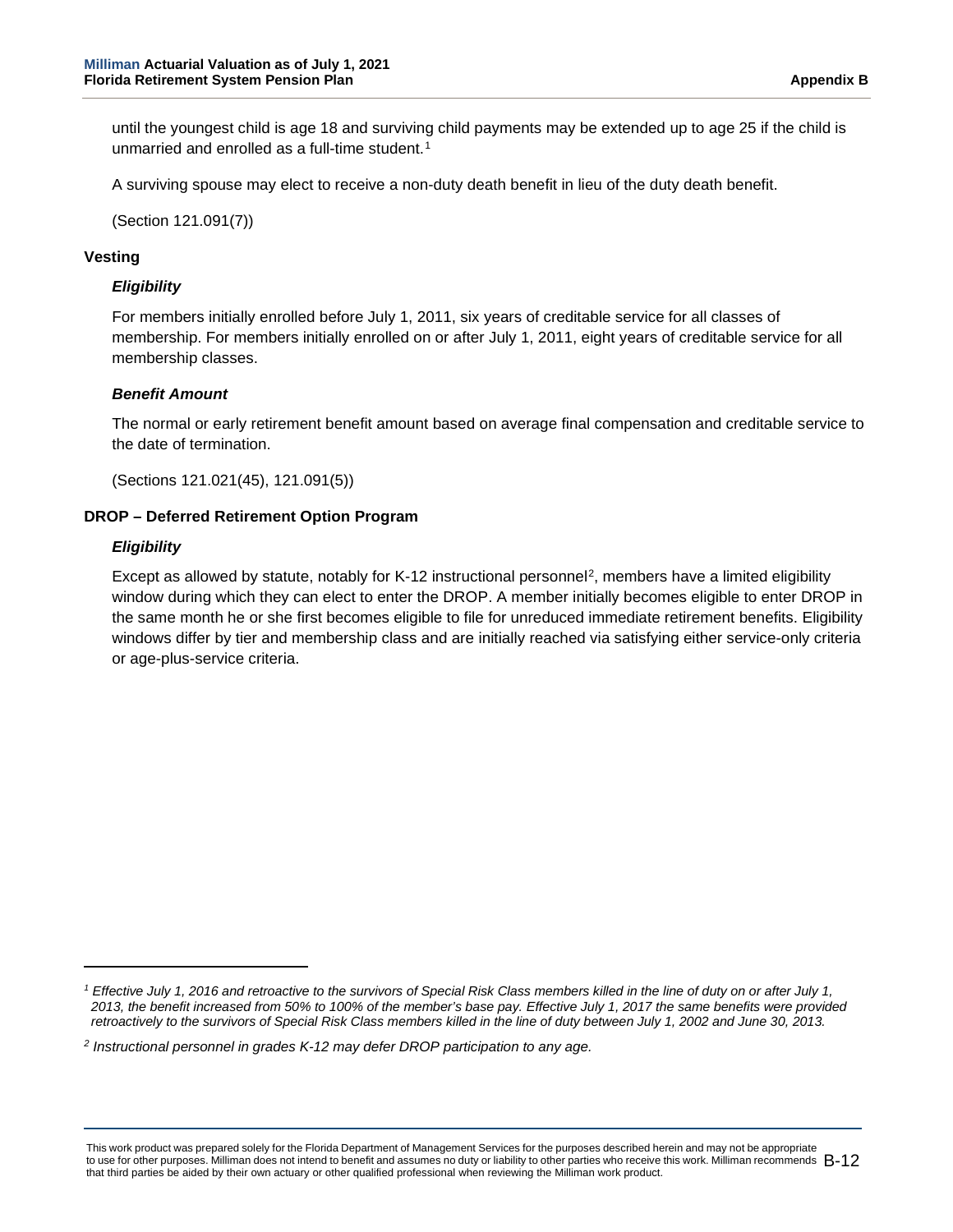For most members achieving DROP entry eligibility via service-only criteria, the window to enter DROP lasts more than 12 months, with the window's length varying by individual. (The window must be at least 12 months in length.) The window for members satisfying service-only eligibility criteria is shown in the table below.

| <b>DROP Entry Eligibility Window for Members Satisfying Service-Only Criteria</b> |          |                     |                                        |  |
|-----------------------------------------------------------------------------------|----------|---------------------|----------------------------------------|--|
| <b>Membership Class</b>                                                           | Tier     | <b>Window Opens</b> | <b>Window Closes</b>                   |  |
| <b>Special Risk</b>                                                               | Tier I   | 25 Years of Service | 53rd Birthday <sup>1</sup>             |  |
| <b>Special Risk</b>                                                               | Tier II  | 30 Years of Service | 56 <sup>th</sup> Birthday <sup>1</sup> |  |
| All Other Classes                                                                 | Tier I   | 30 Years of Service | 58 <sup>th</sup> Birthday <sup>1</sup> |  |
| <b>All Other Classes</b>                                                          | Tier II. | 33 Years of Service | 61 <sup>st</sup> Birthday <sup>1</sup> |  |

*1Or 12 months after the window opens, if later than the date listed above for the member*

Members who do not reach unreduced retirement eligibility through service-only eligibility criteria become eligible to enter DROP upon satisfaction of age-plus-service criteria. For those members, the eligibility window to enter DROP lasts for 12 months.

| <b>DROP Entry Eligibility Window for Members Satisfying Age-Plus-Service Criteria</b> |              |                               |                      |  |
|---------------------------------------------------------------------------------------|--------------|-------------------------------|----------------------|--|
| <b>Membership Class</b>                                                               | <b>∆Tier</b> | <b>Window Opens</b>           | <b>Window Closes</b> |  |
| <b>Special Risk</b>                                                                   | Tier I       | Age 55 and 6 Years of Service | After 12 months      |  |
| <b>Special Risk</b>                                                                   | Tier II      | Age 60 and 8 Years of Service | After 12 months      |  |
| All Other Classes                                                                     | Tier I       | Age 62 and 6 Years of Service | After 12 months      |  |
| <b>All Other Classes</b>                                                              | Tier II      | Age 65 and 8 Years of Service | After 12 months      |  |

The maximum length of DROP participation is five years. As such, members who satisfy service-only criteria and enter DROP prior to age 60 are required to exit DROP and terminate FRS-covered employment and cease providing services to FRS employers prior to becoming eligible for Medicare benefits at age 65.

#### *Benefit Amount*

Effective July 1, 1998, eligible members can retire without terminating their employment during DROP participation. Monthly retirement benefits will be invested in the FRS Trust Fund, earning tax-deferred interest while the member continues to work for a maximum of 60 months. The interest credit for those entering the DROP prior to July 1, 2011, is 6.5% annually. For those entering the DROP after that date, it is 1.3% annually. Upon completion of the maximum five-year period, DROP participation ends and participants must terminate employment with all FRS employers. At that time, the participant will receive payment of the accumulated DROP benefits and begin receiving his FRS monthly retirement benefit (in the same amount as determined at retirement, plus annual cost-of-living increases).

Effective July 1, 2003, participants employed in eligible instructional positions with a district school board, the Florida School for the Deaf and Blind, or a developmental research school can extend their participation beyond their initial 60-month period, for up to an additional 36 months. The employer must approve the request for DROP extension as well as the period of extension granted to an eligible DROP participant, if any, within the 36-month limit. Effective July 1, 2018, K-12 instructional personnel granted extended DROP

This work product was prepared solely for the Florida Department of Management Services for the purposes described herein and may not be appropriate to use for other purposes. Milliman does not intend to benefit and assumes no duty or liability to other parties who receive this work. Milliman recommends  $\,B$ -13 that third parties be aided by their own actuary or other qualified professional when reviewing the Milliman work product.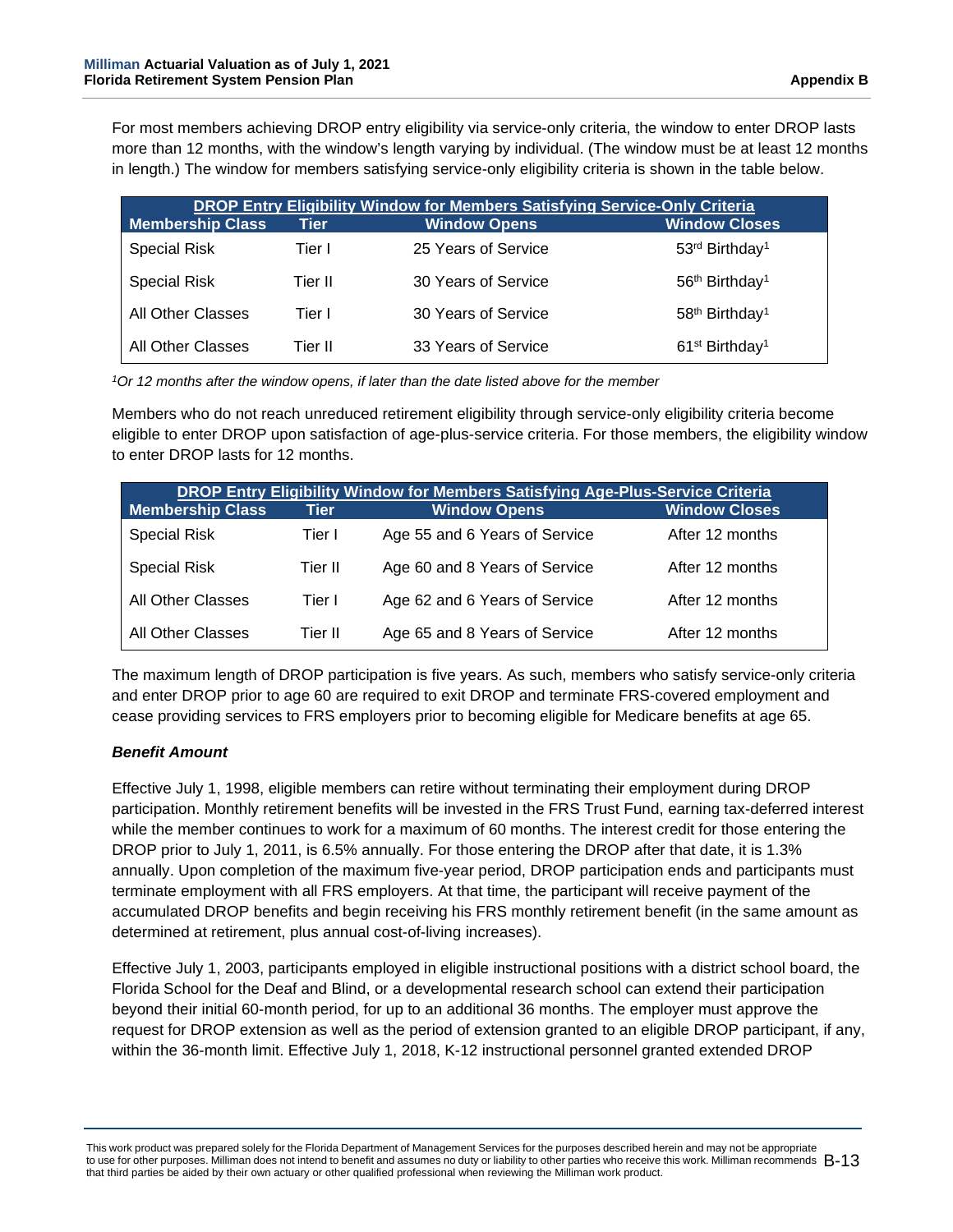participation must complete their DROP at the end of the school year and K-12 school administrators whose DROP participation ends before the end of the school year may have their DROP participation extended to the end of that school year.

#### *Disabled While in DROP*

Participants that became disabled while participating in DROP will continue to accumulate the same monthly benefit in the FRS Trust Fund until termination. Since the normal retirement benefit commenced upon DROP participation, the participant is not eligible for a disability benefit.

#### *Death While in DROP*

The designated beneficiary of a participant who dies while participating in DROP will receive all accumulated DROP benefits, and a continuing monthly benefit, if the participant had elected Option 2, 3, or 4. Survivors of DROP participants are not eligible for FRS line-of-duty death benefits.

(Section 121.091 (13))

#### **Return of Employee Contributions**

A member who terminates employment but is not eligible to retire, receive a vested retirement allowance, or receive a disability pension will be entitled to a refund of any employee contributions. The beneficiary of a member who passes away before satisfying the requirement for a pre-retirement death benefit will be entitled to a refund of any employee contributions made by the member. No interest is credited on employee contribution accounts.

A vested terminated participant may elect to receive a return of employee contributions in lieu of a retirement benefit.

(Sections 121.071(2)(b), 121.091(7)(a), Sections 121.091(5)(a) and (c))

#### **Cost-of-Living Adjustment**

Legislation enacted in 2011 eliminated post-retirement benefit increases on service credit earned on and after July 1, 2011. FRS Pension Plan members who retired before July 1, 2011 receive post-retirement benefit increases of 3% per year. Tier II members (those initially enrolled on and after July 1, 2011) will receive no postretirement benefit increases. Tier I members (those initially enrolled before July 1, 2011) who retire after July 1, 2011 will receive individual post-retirement benefit increases equal to 3% per year multiplied by a fraction, the numerator of which is service through June 30, 2011 and the denominator of which is total service at retirement. Cost-of-Living Adjustments take effect annually on July 1. A pro-rated rate may apply in the initial year of applicability.

(Section 121.101)

#### **Additional Benefit Amount**

In addition, members may receive an additional retirement allowance under the pre-1971 existing systems. The benefit is a percentage of average final compensation times the creditable service in that system up to November 30, 1970. The system percentages are: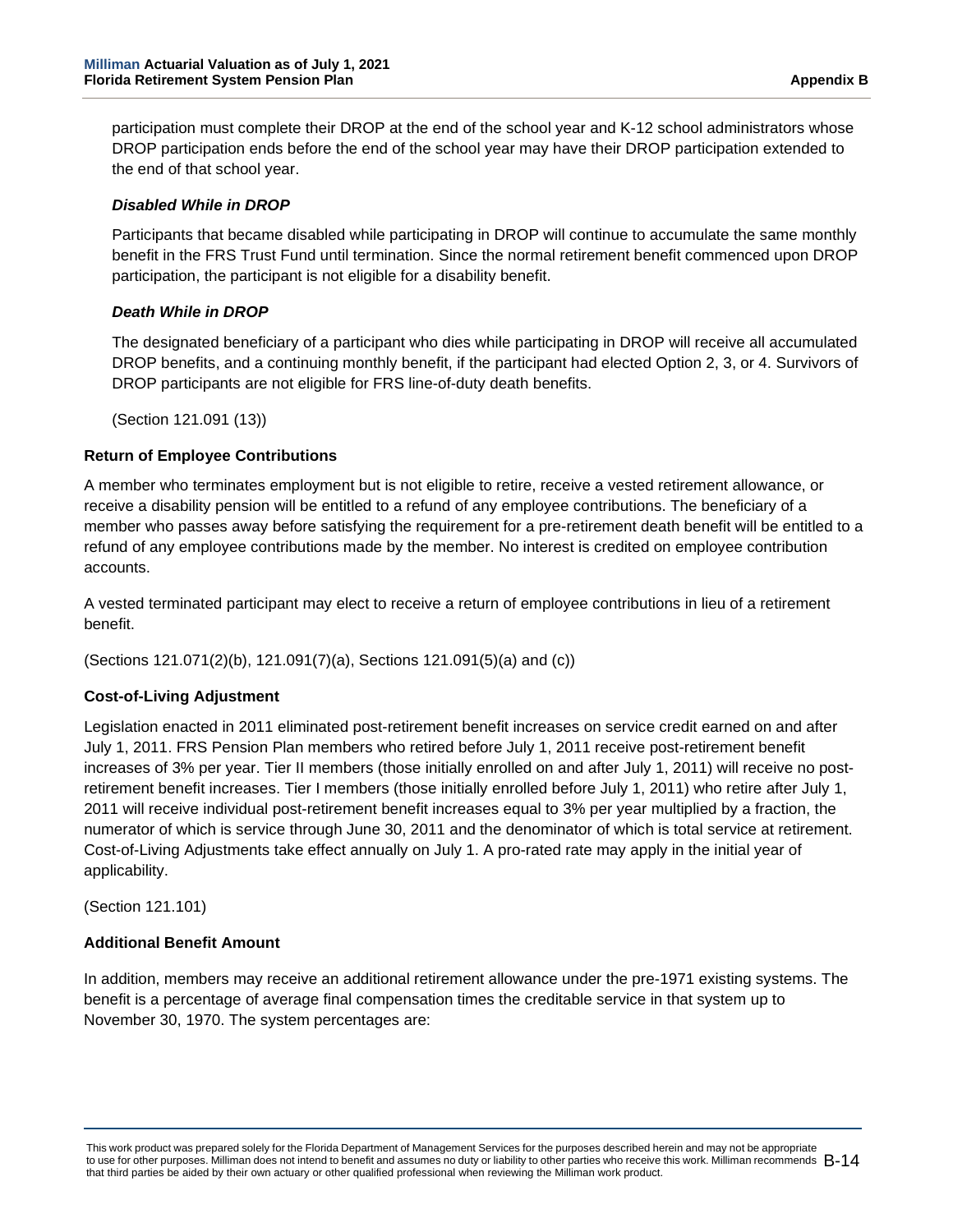#### *State and County Officers and Employees' Retirement System:*

2.00% for creditable service rendered under Division A prior to Social Security coverage; and 1.50% for creditable service rendered under Division B subsequent to Social Security coverage.

#### *Teachers Retirement System:*

Plan E: 2.00%

(Sections 121.091(1)(c), 122.28, 238.07(7)(a))

#### **Minimum Benefit**

#### *Eligibility*

The month following attainment of age 65 by a pensioner or, in the case of a beneficiary receiving the survivor's portion of a member's benefit, the 65th anniversary of the deceased member's birth. The member must have earned at least 10 years of creditable service and retired under normal retirement.

#### *Benefit Amount*

An eligible benefit recipient will receive a benefit adjustment to bring the benefit to the calculated minimum benefit. Effective July 1, 2021, the minimum monthly benefit is \$35.28 multiplied by years of creditable service prior to application of the reduction factor for electing an optional form of payment. For retirements on or after July 1, 1987, creditable service for the minimum benefit calculation does not include any service earned on or after that date.

(Section 112.362)

#### **FRS Investment Plan (IP)**

The FRS Investment Plan (IP) is a defined contribution plan offered to eligible members as an alternative to the FRS Pension Plan. The plan is qualified under sec. 401(a) of the Internal Revenue Code.

#### **Benefits**

Under the IP, benefits accrue in individual member accounts funded by employer and employee contributions made on or after July 1, 2011, and earnings thereon. Benefits are provided through employee-directed investments offered by approved investment providers. Vested benefits are payable upon termination or death as a lump-sum distribution, direct rollover distribution, or periodic distribution. In addition to normal benefits and death benefits, the plan also provides disability coverage as described below.

(Sections 121.4501, 121.591)

#### **Contributions**

The employer contributions deposited in each participant's IP account are based upon allocation rates established by law for each membership class. This statutorily prescribed percentage of the participant's gross compensation for the reporting month is deducted from the total amount paid by the employer on behalf of all members in the same class of membership based on the uniform contribution rate established by law. Current IP allocation rates are set forth in the following tables. The allocation rates shown in the first table below do not include the 0.06% charge for FRS Investment Plan administration and education, the separate employer contribution rates assessed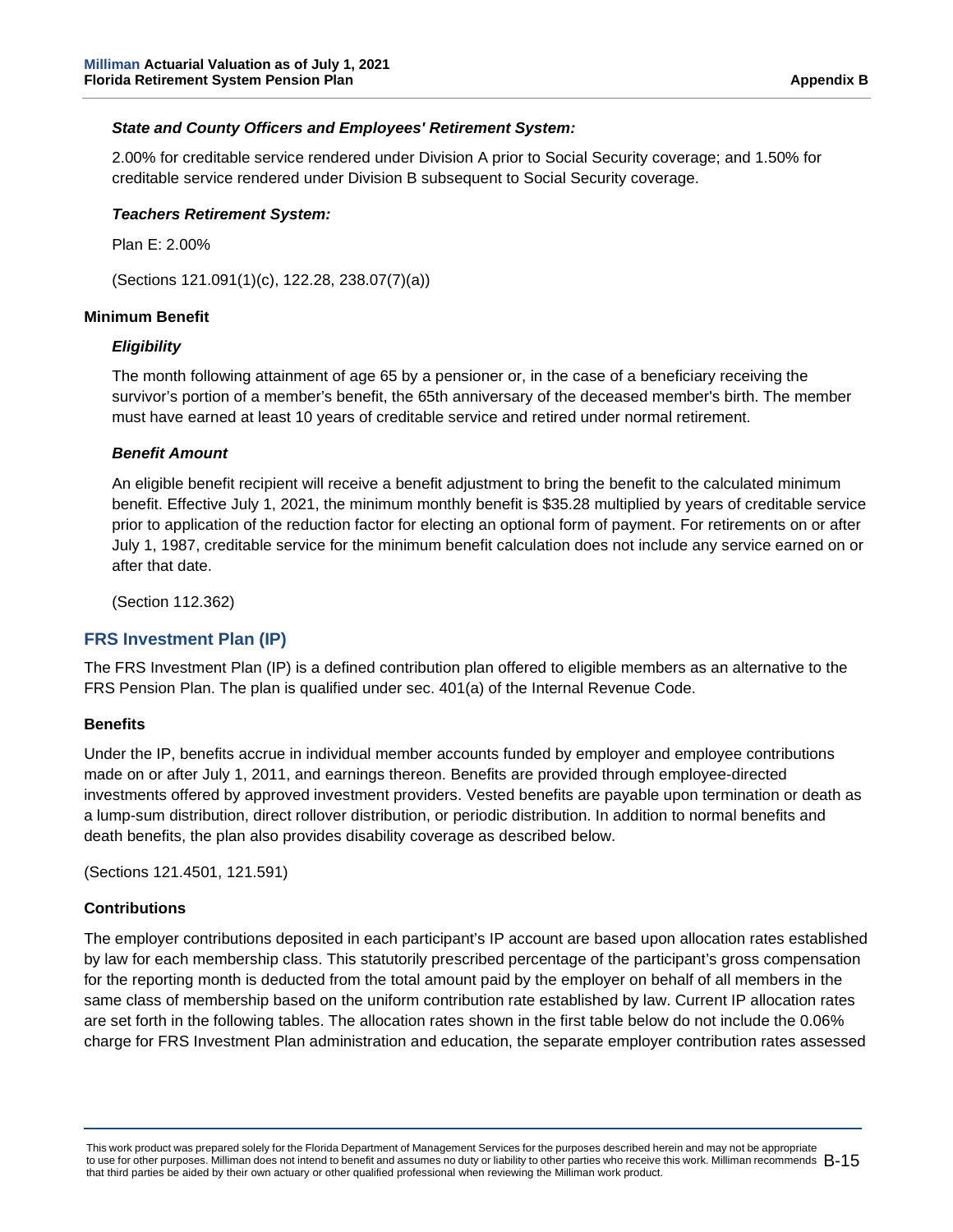to fund the IP disability program and ILOD survivor benefit program, or the contribution of 1.66% for the financing of the Florida Retiree Health Insurance Subsidy program.

(Sections 121.71, 121.72)

Effective July 1, 2012, the employer allocations to the IP accounts are based on contribution rates as follows:

| <b>Classification</b>               | 2021-2022 Plan Year Rates |
|-------------------------------------|---------------------------|
| Regular                             | 3.30%                     |
| <b>Special Risk</b>                 | 11.00%                    |
| Special Risk Administrative Support | 4.95%                     |
| Elected Officers'                   |                           |
| - Judicial                          | 10.23%                    |
| - Leg/Atty/Cab                      | 6.38%                     |
| - Local                             | 8.34%                     |
| Senior Management Service           | 4.67%                     |

The employer contribution rates to fund the disability benefit under the IP are as follows:

| <b>Classification</b>               | 2021-2022 Plan Year Rates |
|-------------------------------------|---------------------------|
| Regular                             | 0.25%                     |
| <b>Special Risk</b>                 | 1.33%                     |
| Special Risk Administrative Support | 0.45%                     |
| Elected Officers'                   |                           |
| - Judicial                          | 0.73%                     |
| - Leg/Atty/Cab                      | 0.41%                     |
| - Local                             | 0.41%                     |
| Senior Management Service           | 0.26%                     |

(Section 121.73)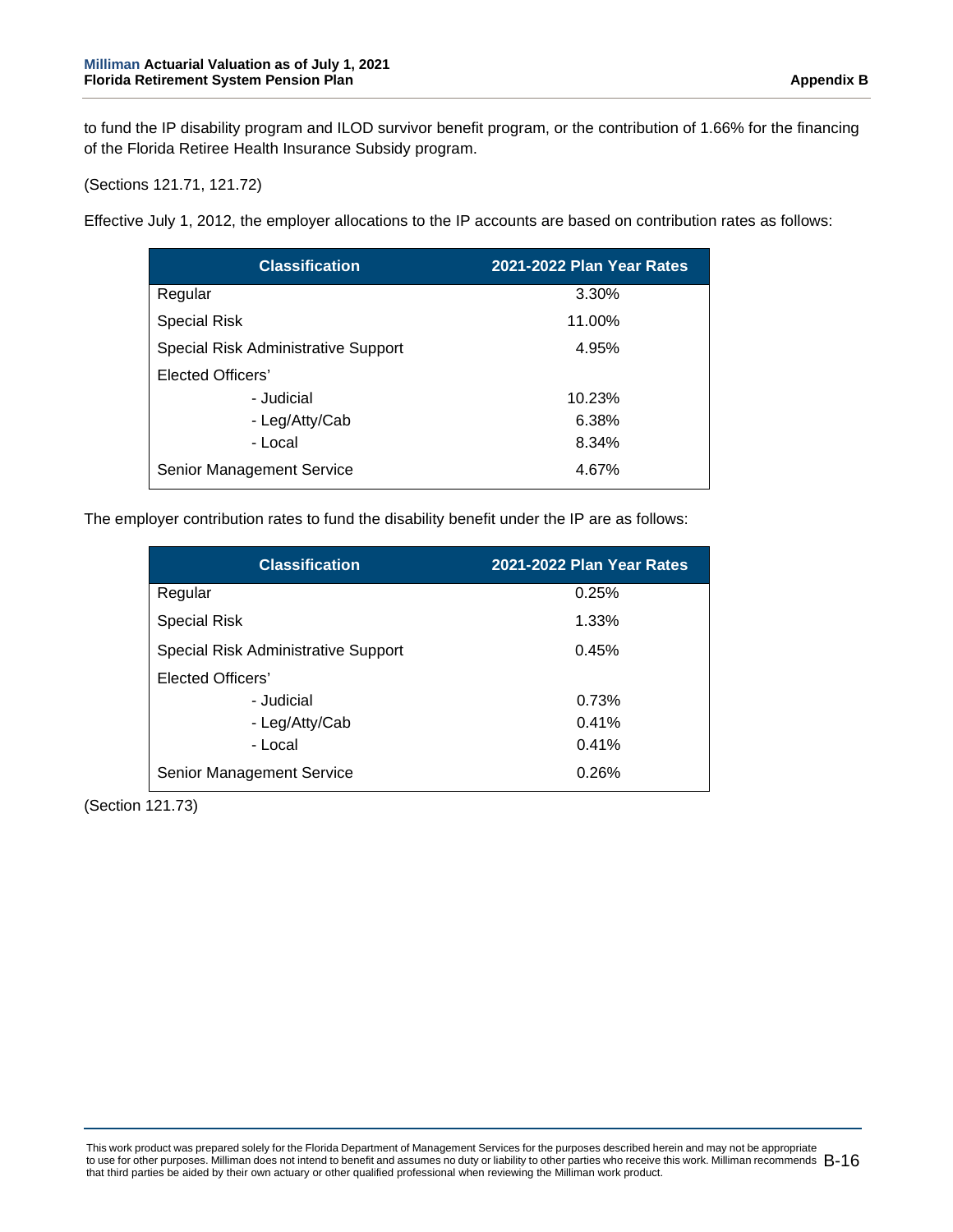Effective July 1, 2019 the employer contribution rates to fund the line of duty death benefit under the IP are as follows:

| <b>Classification</b>               | 2021-2022 Plan Year Rates |
|-------------------------------------|---------------------------|
| Regular                             | 0.05%                     |
| <b>Special Risk</b>                 | 1.21%                     |
| Special Risk Administrative Support | 0.03%                     |
| Elected Officers'                   |                           |
| - Judicial                          | 0.09%                     |
| - Leg/Atty/Cab                      | 0.15%                     |
| - Local                             | 0.20%                     |
| Senior Management Service           | 0.05%                     |

(Section 121.735)

#### **Non-Duty Disability Retirement**

### *Eligibility*

Investment Plan participants who have completed at least eight years of creditable service (or six years of creditable service if disability retirement is ordered for a judge by the Supreme Court) are eligible for regular disability benefits if they become totally and permanently disabled due to injury or illness suffered while actively employed in an FRS-covered position. Upon approval for disability retirement, the IP participant may choose either to retain his/her IP account balance or to surrender his/her account balance to the FRS Pension Plan and receive guaranteed lifetime monthly disability benefits, assuming the member remains disabled.

#### *Benefit Amount*

If the disabled IP participant chooses to retain his/her account balance, he/she may elect to receive the normal benefit payable under the IP. If he/she elects to surrender the account balance and receive lifetime monthly disability benefits, the amount of each monthly payment is calculated in the same manner as provided for regular disability retirement under the FRS Pension Plan and is subject to the same threshold benefit amounts.

(Sections 121.091(4), 121.591(1) and (2))

#### **Line-of-Duty Disability**

#### *Eligibility*

IP participants are eligible for in-line-of-duty disability benefits if they become totally and permanently disabled due to injury or illness suffered during the actual performance of duty while actively employed in an FRScovered position. There is no service credit requirement for in-line-of-duty disability benefits. Upon approval for disability retirement, the IP member may choose either to retain his/her IP account balance or to surrender his/her account balance to the FRS Pension Plan and receive guaranteed lifetime monthly disability benefits, assuming the member remains disabled.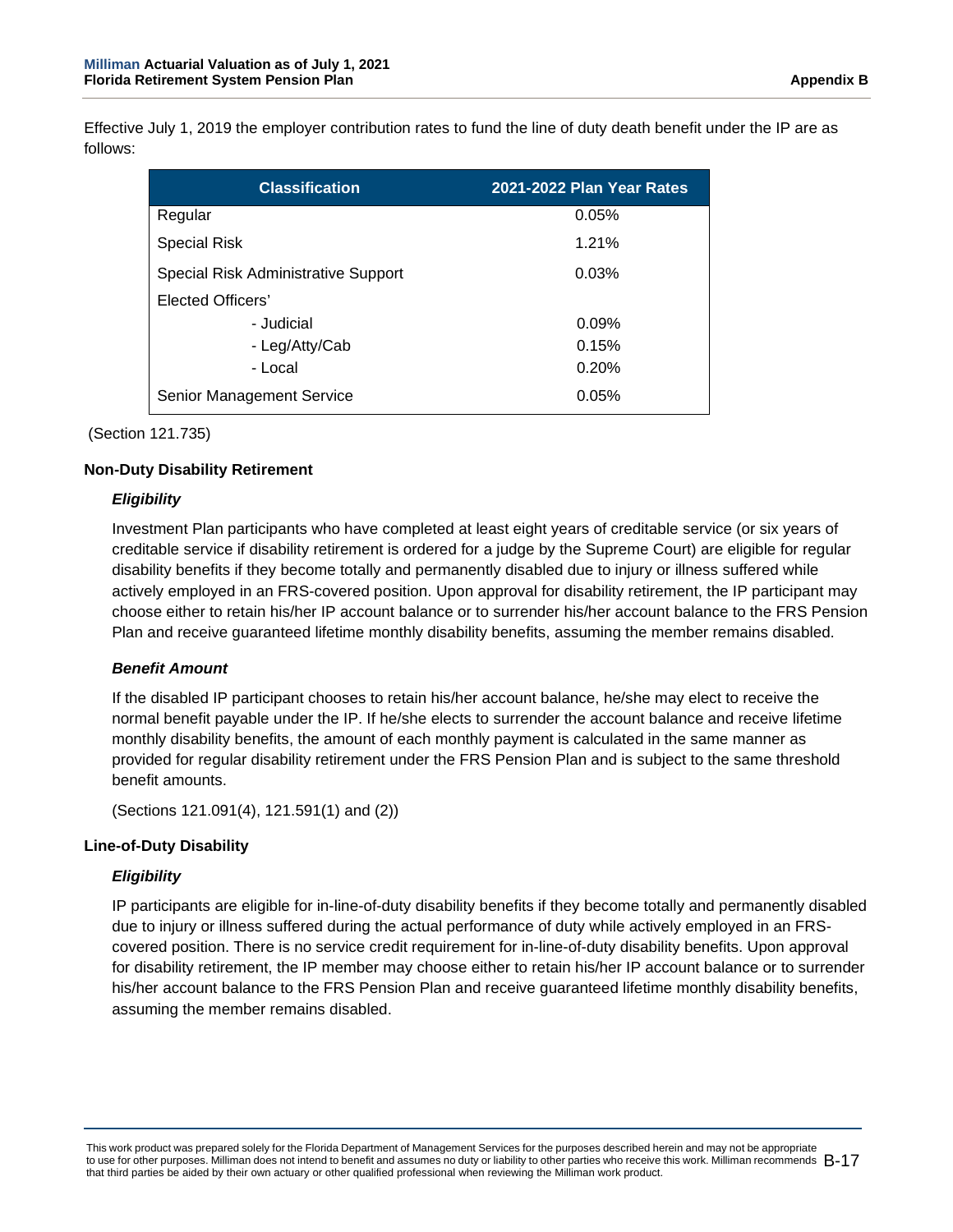#### *Benefit Amount*

If the disabled IP participant elects to retain his/her account balance, he/she may elect to receive the normal benefit payable under the IP. If he/she elects to surrender the account balance and receive lifetime monthly disability benefits, the amount of each monthly payment is calculated in the same manner as provided for lineof-duty disability retirement under the FRS Pension Plan and is subject to the same threshold benefit amounts.

(Sections 121.091(4), 121.591(1) and (2))

#### **Line-of-Duty Death**

#### *Eligibility*

IP participants are eligible for in-line-of-duty death benefits if they die during the actual performance of duty while actively employed in an FRS-covered position. There is no service credit requirement for in-line-of-duty death benefits. The beneficiary of the IP member may choose either to retain the member's IP account balance or to surrender his/her account balance to the FRS Pension Plan and receive guaranteed monthly death benefits, payable for the life of the surviving spouse or, if the spouse dies or there is no spouse, until the 18<sup>th</sup> birthday of the member's youngest surviving child. Such payments may be extended until the  $25<sup>th</sup>$ birthday of the youngest child of a Special Risk Class member if the child is unmarried and enrolled as a fulltime student.

#### *Benefit Amount*

If the beneficiary of the IP participant elects to retain his/her account balance, he/she may elect to receive the normal benefit payable under the IP. If he/she elects to surrender the account balance and receive the annuity from the FRS Pension Plan, the amount of each monthly payment is calculated in the same manner as provided for line-of-duty death benefits under the FRS Pension Plan, and is subject to the same threshold benefit amounts.

(Sections 121.091(7), 121.591(1), (3) and (4))

## **Teachers' Retirement System (TRS)**

The benefit and contribution provisions of the Statutes for this closed system are set forth in Chapter 238 of the Florida Statutes. Certain provisions are from other sections of the Florida Statutes.

#### **Effective Date**

The effective date of the Retirement System was July 1, 1939.

(Section 238.02)

#### **Membership**

All employees who were teachers in public schools, employees of professional non-profit teachers associations, county superintendents, Department of Education employees and the staff of the Teachers' Retirement System, and who were employed prior to December 1, 1970, are members of the Teachers' Retirement System. The benefit and contribution provisions of the Statutes are set forth in Chapter 238 of the Florida Statutes. Certain provisions are drawn from other sections of the Florida Statutes. TRS retirees are included with the Regular Membership Class in the valuation.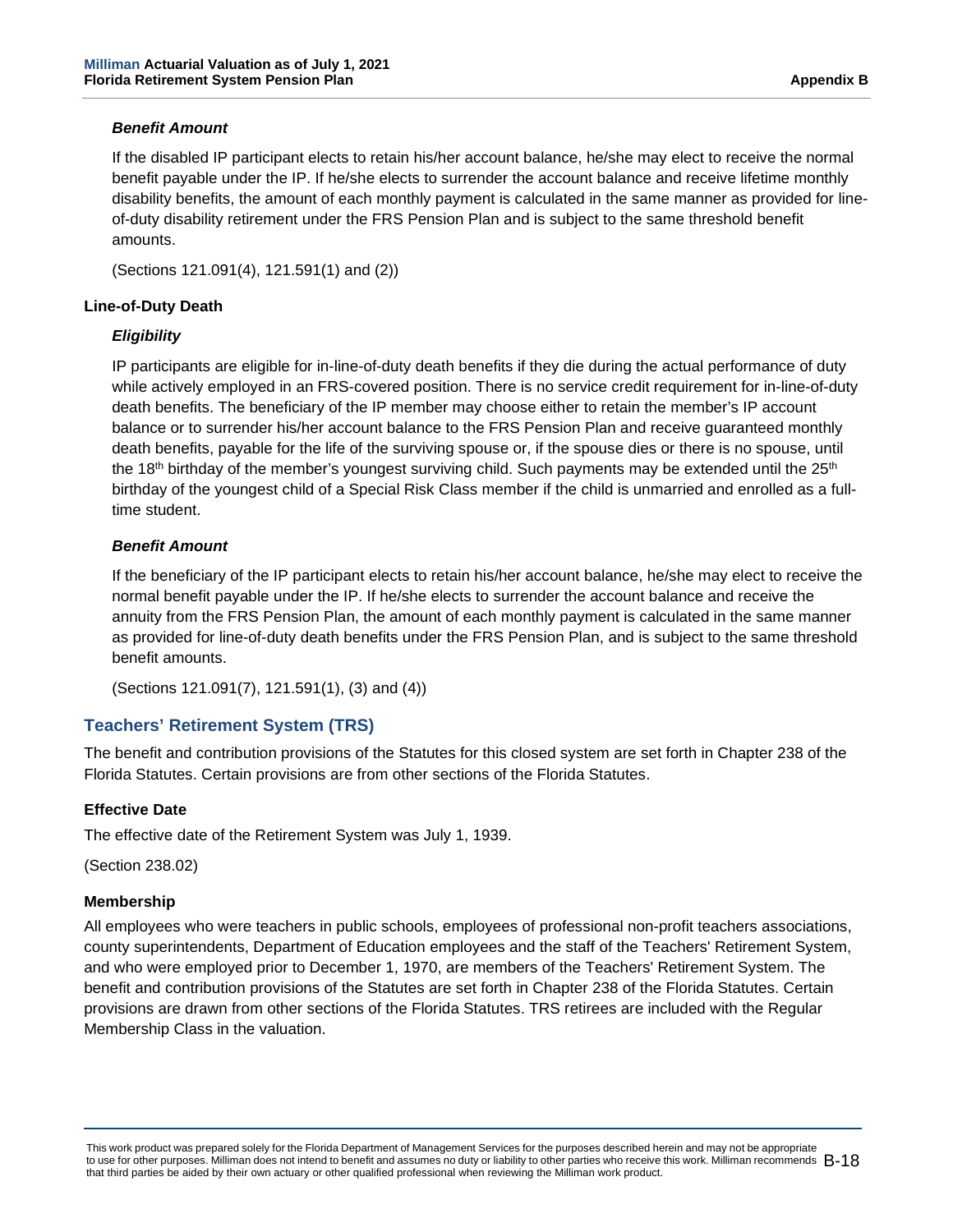## **State and County Officers and Employees' Retirement System (SCOERS)**

The benefit and contribution provisions of the Statutes are set forth in Chapter 122 of the Florida Statutes. Certain provisions are drawn from other sections of the Florida Statutes. This is a closed system that no longer includes any members in the high hazard or legislative categories. Effective with the July 1, 2013 valuation, there are no longer any actively employed members of this system. SCOERS retirees are included with the Regular Membership Class in the valuation.

#### **Effective Date**

The effective date of the Retirement System was July 1, 1955.

(Section 122.01(2))

#### **Membership**

All full-time employees of the state and its counties not covered by another system who were employed prior to December 1, 1970.

### **Institute of Food and Agricultural Sciences Supplemental Retirement Program (IFAS)**

The benefit and contribution provisions of the Statutes are set forth in Chapter 121 of the Florida Statutes. Certain provisions are drawn from other sections of the Florida Statutes. This is a closed system. IFAS retirees are included with the Regular Membership Class in the valuation.

#### **Effective Date**

The effective date of the Supplemental Retirement Program was July 1, 1985.

(Section 121.40)

#### **Membership**

Employees hired on or before July 1, 1983 who:

- a. hold both state and federal appointments while employed at the Institute,
- b. are not entitled to any benefit from a state-supported retirement system or Social Security based on service as an employee of the Institute, and
- c. are participants in the Federal Civil Service Retirement System.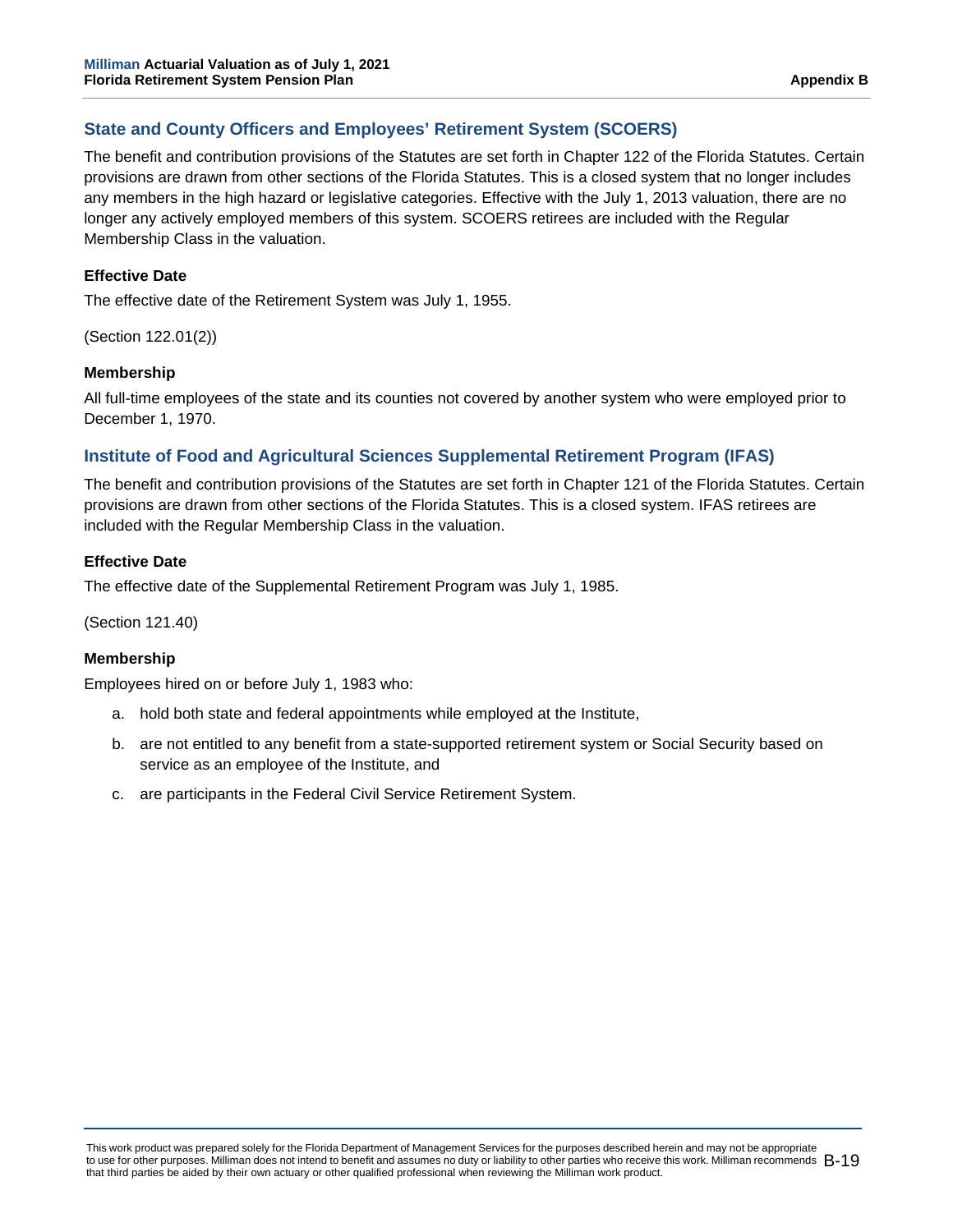## **Appendix C: Membership Data**

This valuation is based upon the membership of the Pension Plan as of July 1, 2021.

The membership of the FRS Pension Plan includes employees of the State of Florida and participating political subdivisions. The membership is divided into several categories by membership class and subclass.

Tables C-1 through C-5 present distributions of annuitants (including beneficiaries of deceased members), and potential annuitants (terminated vested members). The tables show the numbers of persons receiving benefits and the total annual benefits.

Table C-6 summarizes the DROP membership and provides total annual benefits.

Table C-7 presents a summary by category of active membership, payroll, and accumulated employee contributions.

Tables C-8 through C-17 contain summaries of the active members in each category of membership. Values shown in the tables are the numbers of members and their average annual salaries. Table C-17 is the grand total of active members included in this valuation.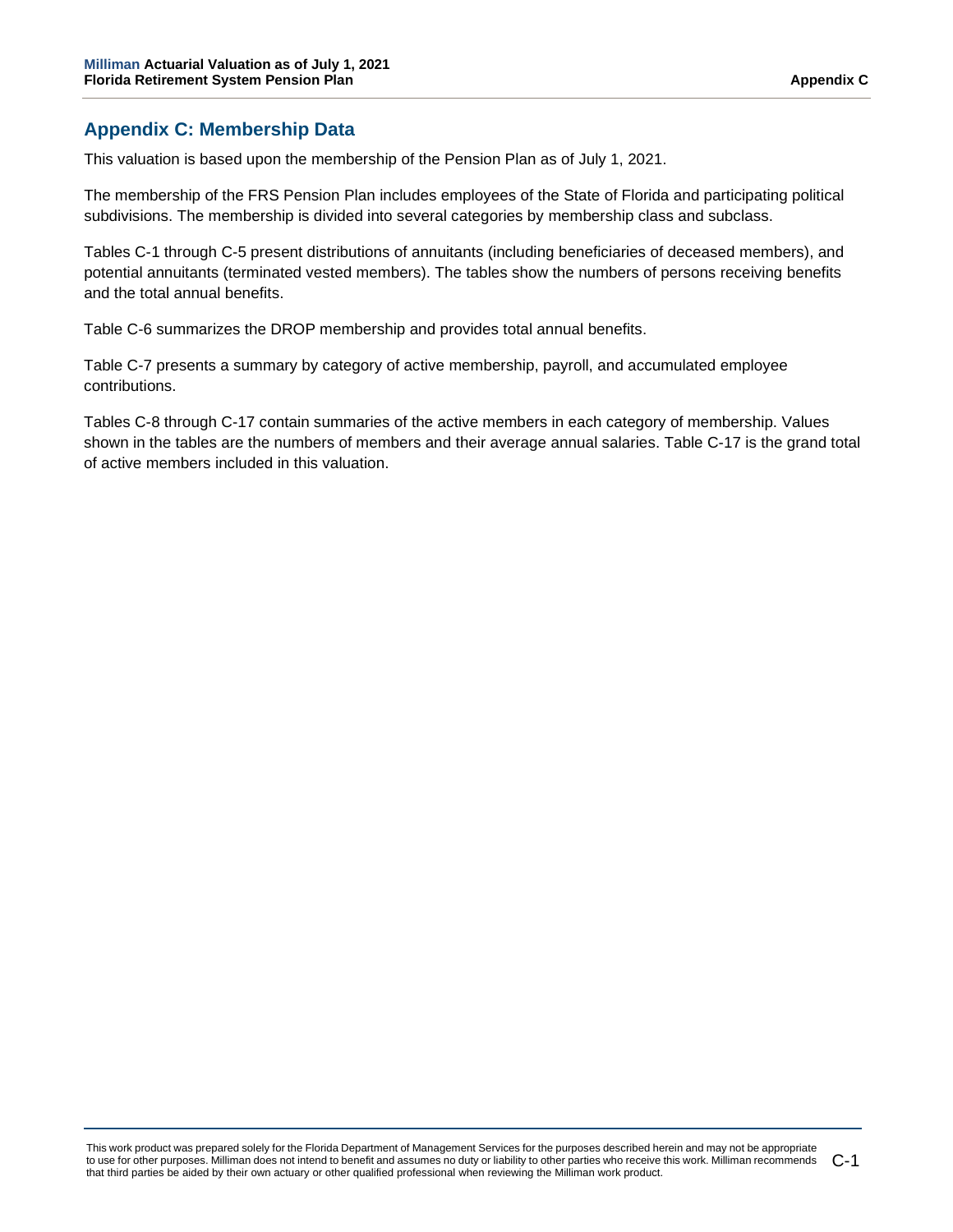## **Table C-1 Florida Retirement System Pension Plan Annuitants at July 1, 2021 Regular and Early Retirement by Age**

|             | <b>Number</b> | <b>Annual Benefits</b> |
|-------------|---------------|------------------------|
| Age         | of Persons    | (in Thousands)         |
| Under<br>50 | 2,124         | \$27,118               |
| 50 to 54    | 4,012         | 134,914                |
| 55 to 59    | 16,021        | 520,562                |
| 60 to 64    | 46.540        | 1,201,813              |
| 65 to 69    | 92,193        | 2,196,092              |
| 70 to 74    | 104.954       | 2,600,542              |
| 75 to 79    | 74.471        | 1,822,854              |
| 80 & Up     | 82,419        | 1,945,664              |
| Total       | 422.734       | \$10.449.559           |
|             |               |                        |

## **Table C-2 Florida Retirement System Pension Plan Annuitants at July 1, 2021 Disability Retirement by Age**

|             | <b>Number</b> | <b>Annual Benefits</b> |
|-------------|---------------|------------------------|
| Age         | of Persons    | (in Thousands)         |
| Under<br>50 | 445           | \$8,530                |
| 50 to 54    | 831           | 15,984                 |
| 55 to 59    | 1,788         | 34,707                 |
| 60 to 64    | 2,598         | 44,433                 |
| 65 to 69    | 2,833         | 50,966                 |
| 70 to 74    | 2,309         | 41,071                 |
| 75 to 79    | 1,448         | 25,807                 |
| 80 & Up     | 958           | 15.941                 |
| Total       | 13,210        | \$237,439              |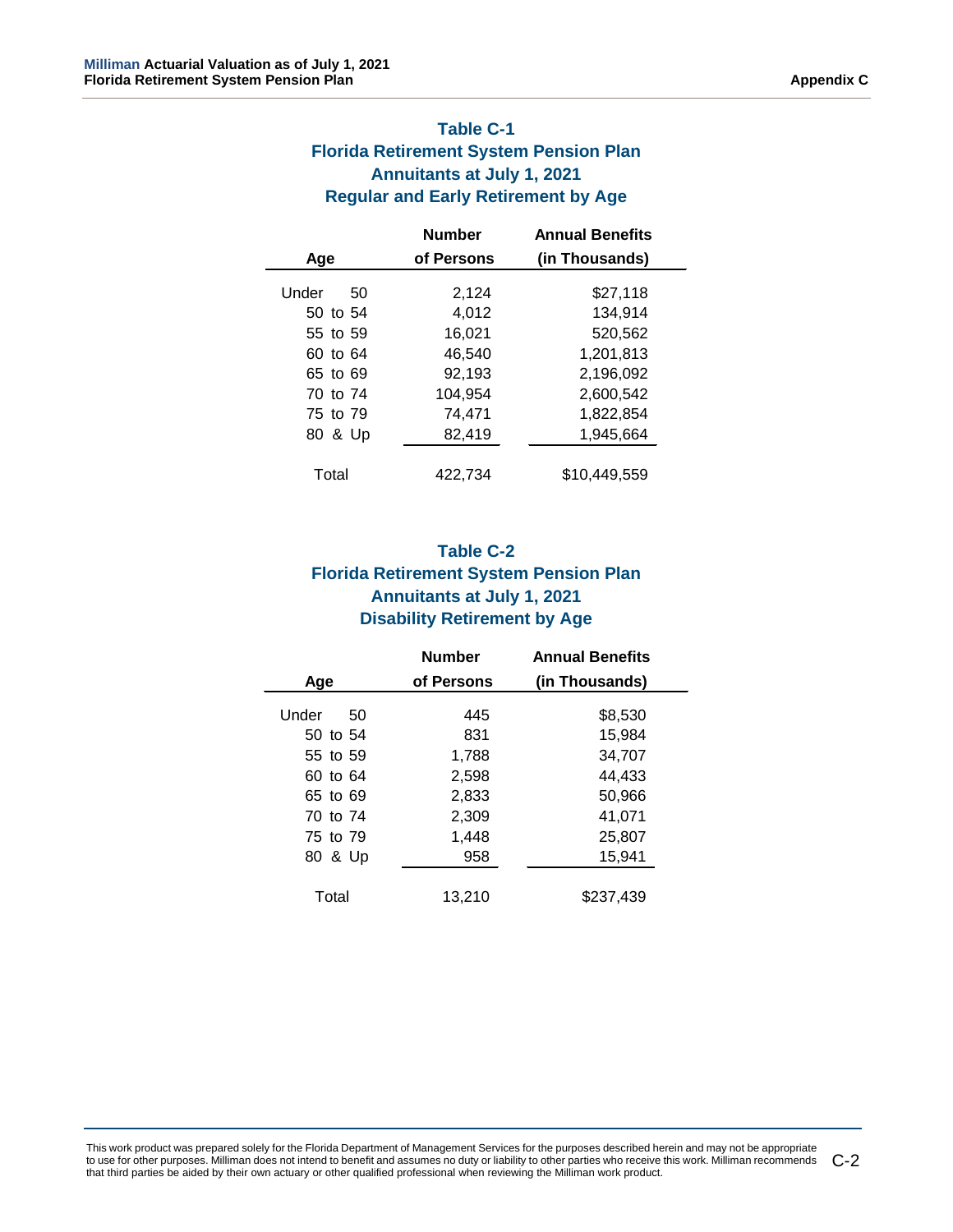## **Table C-3**

## **Florida Retirement System Pension Plan Potential Annuitants at July 1, 2021 Vested Terminated Members by Age for the Regular, Senior Management Service, and Elected Officers' Classes**

| <b>Number</b> | <b>Annual Benefits</b>      |
|---------------|-----------------------------|
| of Persons    | (in Thousands) <sup>1</sup> |
| 67            | \$184                       |
| 1,684         | 7,226                       |
| 6,942         | 37,832                      |
| 11,386        | 71,563                      |
| 14,507        | 93,911                      |
| 20,197        | 136,049                     |
| 20,929        | 150,580                     |
| 22,260        | 134,110                     |
| 97,972        | \$631,455                   |
|               |                             |

 *1 Deferred to Age 62 (Tier 1) or Age 65 (Tier 2)*

#### **Table C-4**

## **Florida Retirement System Pension Plan Potential Annuitants at July 1, 2021 Vested Terminated Members by Age for the Special Risk & Special Risk Administrative Support Classes**

|             | <b>Number</b> | <b>Annual Benefits</b> |
|-------------|---------------|------------------------|
| Age         | of Persons    | (in Thousands) $2$     |
| Under<br>30 | 5             | \$45                   |
| 30 to 34    | 267           | 3,038                  |
| 35 to 39    | 765           | 9,834                  |
| 40 to 44    | 942           | 13,194                 |
| 45 to 49    | 1,321         | 18,018                 |
| 50 to 54    | 1,439         | 21,159                 |
| 55 to 59    | 488           | 6,291                  |
| 60 & Up     | 273           | 3,274                  |
| Total       | 5,500         | \$74.853               |

 *2 Deferred to Age 55 (Tier 1) or Age 60 (Tier 2)*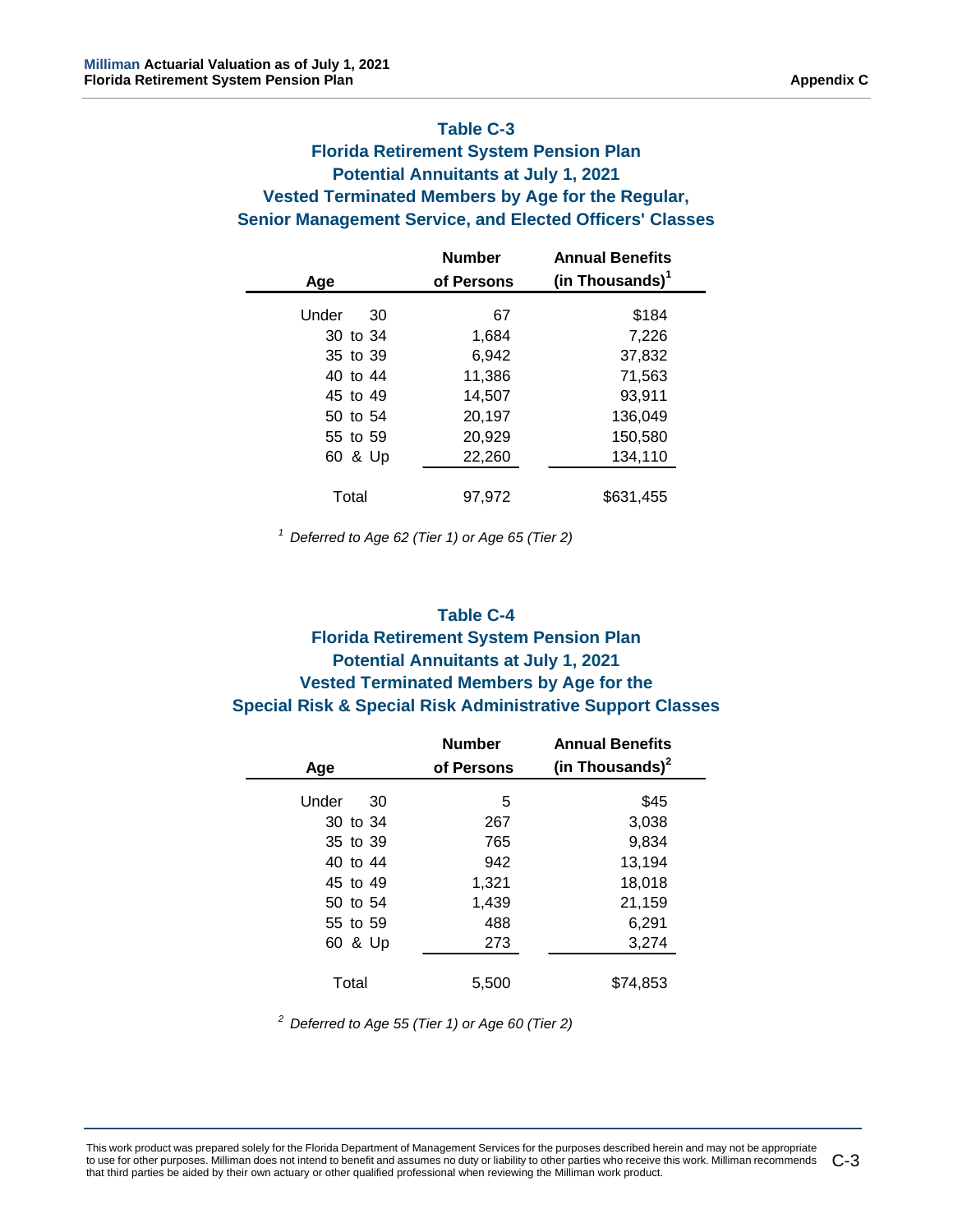## **Table C-5 Florida Retirement System Pension Plan Annuitants and Potential Annuitants at July 1, 2021 All Types of Retirement by System**

|                                    |            | Potential                |         |  |
|------------------------------------|------------|--------------------------|---------|--|
| System                             | Annuitants | Annuitants               | Total   |  |
|                                    |            | <b>Number of Persons</b> |         |  |
| Regular                            | 387,056    | 96,406                   | 483,462 |  |
| Senior Management Service          | 5,529      | 1,233                    | 6,762   |  |
| <b>Special Risk</b>                | 40,519     | 5,487                    | 46,006  |  |
| Special Risk Administrative        | 160        | 13                       | 173     |  |
| EOC: Judicial                      | 992        | 51                       | 1,043   |  |
| EOC: Legislative/Attorneys/Cabinet | 225        | 89                       | 314     |  |
| EOC: Local                         | 1,463      | 193                      | 1,656   |  |
| Total                              | 435.944    | 103,472                  | 539,416 |  |

**Annual Benefits (in Thousands)**

| Regular                            | \$8,225,647  | \$599,136 | \$8,824,783  |
|------------------------------------|--------------|-----------|--------------|
| Senior Management Service          | 301,689      | 25,510    | 327,199      |
| Special Risk                       | 1,986,364    | 74,722    | 2,061,086    |
| Special Risk Administrative        | 7.042        | 131       | 7,173        |
| EOC: Judicial                      | 101,692      | 2,952     | 104,644      |
| EOC: Legislative/Attorneys/Cabinet | 9,755        | 1,466     | 11,221       |
| EOC: Local                         | 54,809       | 2,391     | 57,200       |
| Total                              | \$10,686,998 | \$706,308 | \$11,393,306 |
|                                    |              |           |              |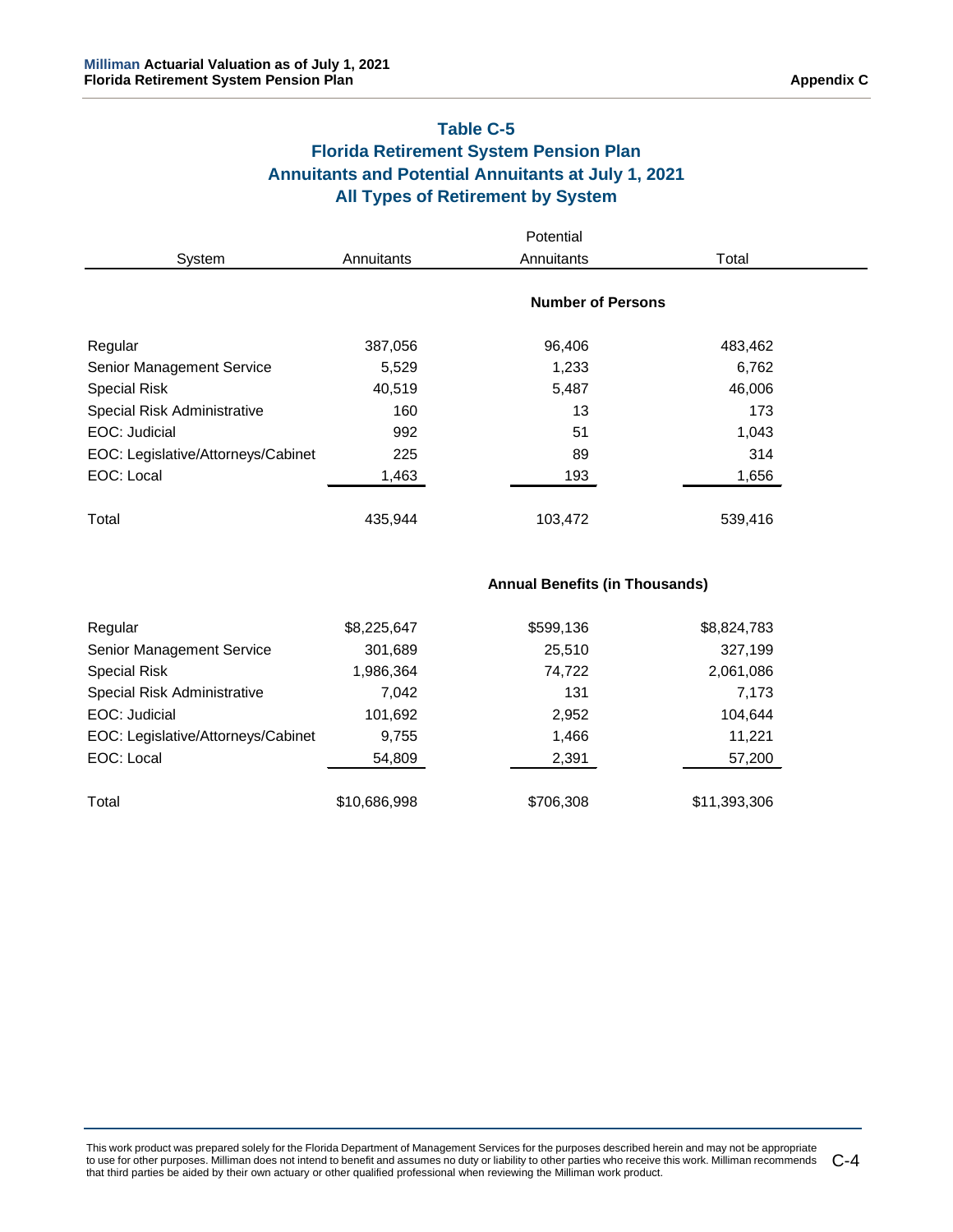## **Table C-6 Florida Retirement System Pension Plan Annuitants at July 1, 2021 DROP Members**

|             | <b>Number</b> | <b>Annual Benefits</b> |
|-------------|---------------|------------------------|
| Age         | of Persons    | (in Thousands)         |
| Under<br>50 | 335           | \$26,413               |
| 50 to 54    | 2,343         | 141,139                |
| 55 to 59    | 8,299         | 341,966                |
| 60 to 64    | 15,280        | 405,081                |
| 65 to 69    | 7,250         | 152,390                |
| 70 to 74    | 227           | 4,998                  |
| 75 to 79    | 28            | 477                    |
| 80 & Up     | 8             | 178                    |
| Total       | 33.770        | \$1,072,642            |

### **Table C-7**

## **Florida Retirement System Pension Plan Summary of Active Members at July 1, 2021**

|                                                    |                          |                      | <b>Accumulated</b><br><b>Employee</b> |  |
|----------------------------------------------------|--------------------------|----------------------|---------------------------------------|--|
|                                                    |                          | <b>Annual Salary</b> | <b>Contributions</b>                  |  |
| System                                             | <b>Number of Persons</b> | (in Thousands) $^1$  | (in Thousands)                        |  |
| Regular                                            | 386,086                  | \$18,824,930         | \$3,822,345                           |  |
| Senior Management Service                          | 5.400                    | 542.747              | 110,514                               |  |
| Special Risk                                       | 64,197                   | 4,394,022            | 805,333                               |  |
| Special Risk Administrative                        | 70                       | 3,314                | 876                                   |  |
| EOC: Judicial                                      | 685                      | 109,161              | 22,696                                |  |
| EOC: Legislative/Attorneys/Cabinet                 | 91                       | 5,355                | 1,115                                 |  |
| EOC: Local                                         | 714                      | 42,022               | 8,393                                 |  |
| Teachers' Retirement System (TRS)                  | 5                        | 470                  | 1.839                                 |  |
| Institute of Food and Agricultural Sciences (IFAS) |                          | 140                  |                                       |  |
| Total                                              | 457,249                  | \$23,922,161         | \$4,773,111                           |  |

<sup>1</sup> The salary shown in Tables C-7 through C-17 represents the salaries of the FRS DB plan members on July 1, 2021.  *The payroll on which normal costs are determined (\$24,462,645,000) equals the salaries for these DB plan members (excluding TRS and IFAS), adjusted to the middle of the plan year. The payroll on which UAL costs are charged additionally includes the payroll of certain other groups, and is described in Section 4 of the report.*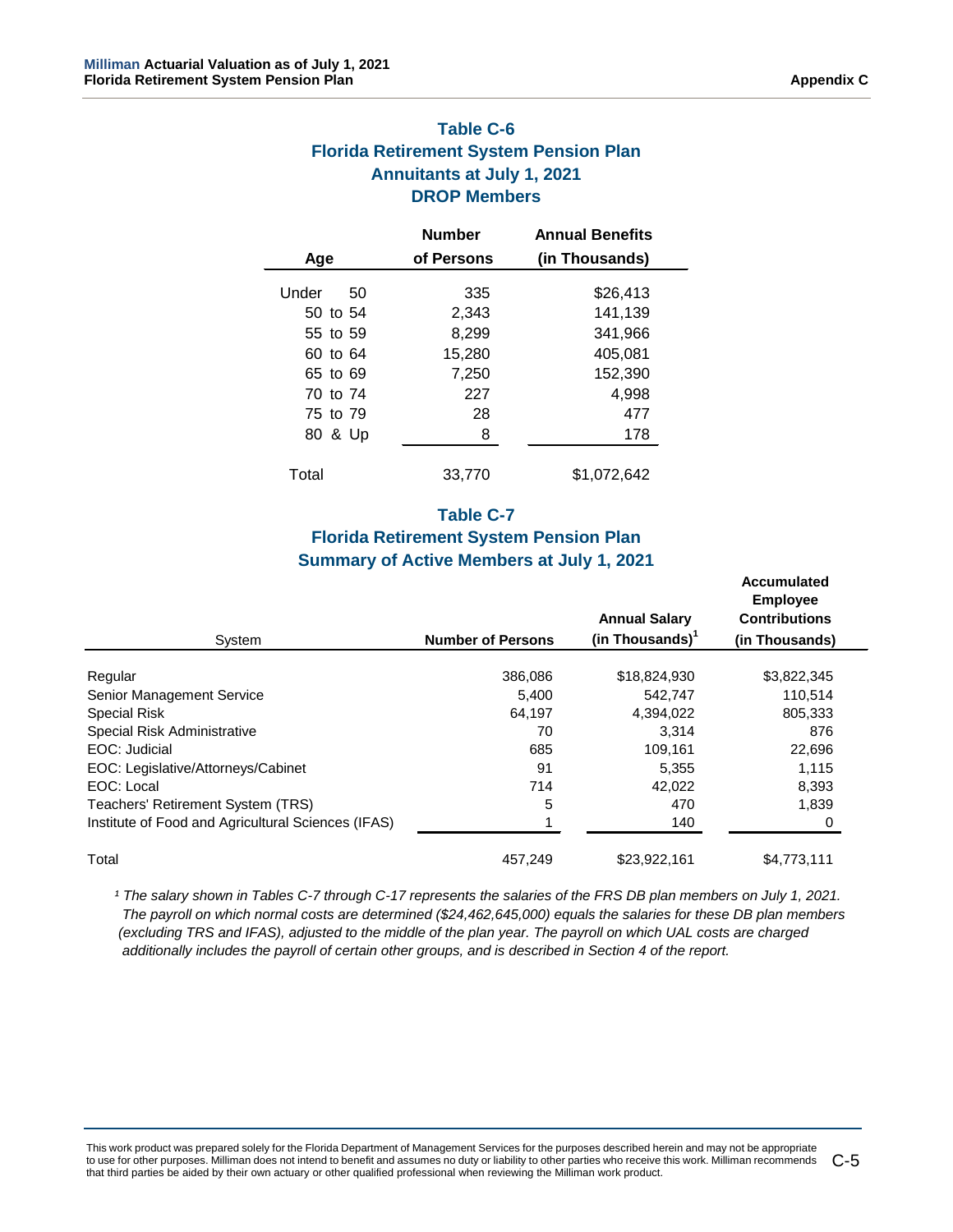## **Table C-8 Florida Retirement System Pension Plan Member Counts and Average Salaries at July 1, 2021 Regular Class**

| Count              |                         |         |          |          |          |          |          |          |          |          |         |                  |
|--------------------|-------------------------|---------|----------|----------|----------|----------|----------|----------|----------|----------|---------|------------------|
|                    | <b>Years of Service</b> |         |          |          |          |          |          |          |          |          |         |                  |
| Age                | <b>Under 5</b>          | 5 to 10 | 10 to 15 | 15 to 20 | 20 to 25 | 25 to 30 | 30 to 35 | 35 to 40 | 40 to 45 | 45 to 50 | 50 & Up | <b>All Years</b> |
| Under 20           | 597                     |         |          |          |          |          |          |          |          |          |         | 597              |
| 20 to 24           | 6,667                   | 185     |          |          |          |          |          |          |          |          |         | 6,852            |
| 25 to 29           | 14,244                  | 6,120   | 56       |          |          |          |          |          |          |          |         | 20,420           |
| 30 to 34           | 13,284                  | 17,860  | 3,336    | 142      |          |          |          |          |          |          |         | 34,622           |
| 35 to 39           | 10,797                  | 14,911  | 11,621   | 4,708    | 129      |          |          |          |          |          |         | 42,166           |
| 40 to 44           | 9,376                   | 12,023  | 9,549    | 13,680   | 3,997    | 76       |          |          |          |          |         | 48,701           |
| 45 to 49           | 8,400                   | 10,594  | 8,250    | 11,550   | 11,572   | 3,153    | 82       |          |          |          |         | 53,601           |
| 50 to 54           | 8,333                   | 10,469  | 8,805    | 11,455   | 11,604   | 10,593   | 2,618    | 82       |          |          |         | 63,959           |
| 55 to 59           | 7,184                   | 9,080   | 8,147    | 10,977   | 10,842   | 9,220    | 4,380    | 767      | 14       |          |         | 60,611           |
| 60 to 64           | 3,924                   | 6,255   | 5,642    | 7,291    | 6,990    | 5,436    | 1,682    | 932      | 147      | 3        |         | 38,302           |
| 65 & Up            | 1,763                   | 3,072   | 3,084    | 3,298    | 2,079    | 1,223    | 783      | 458      | 325      | 124      | 46      | 16,255           |
| <b>Total Count</b> | 84,569                  | 90,569  | 58,490   | 63,101   | 47,213   | 29,701   | 9,545    | 2,239    | 486      | 127      | 46      | 386,086          |

| Average Salary (\$) |         |         |          |          |          |                         |          |          |          |          |         |                  |
|---------------------|---------|---------|----------|----------|----------|-------------------------|----------|----------|----------|----------|---------|------------------|
|                     |         |         |          |          |          | <b>Years of Service</b> |          |          |          |          |         |                  |
| Age                 | Under 5 | 5 to 10 | 10 to 15 | 15 to 20 | 20 to 25 | 25 to 30                | 30 to 35 | 35 to 40 | 40 to 45 | 45 to 50 | 50 & Up | <b>All Years</b> |
| Under 20            | 13,289  |         |          |          |          |                         |          |          |          |          |         | 13,289           |
| 20 to 24            | 25,252  | 29,234  |          |          |          |                         |          |          |          |          |         | 25,360           |
| 25 to 29            | 35,903  | 41,719  | 42,358   |          |          |                         |          |          |          |          |         | 37,664           |
| 30 to 34            | 37,636  | 46,277  | 49,052   | 45,737   |          |                         |          |          |          |          |         | 43,227           |
| 35 to 39            | 38,495  | 46,677  | 53,089   | 54,569   | 56,440   |                         |          |          |          |          |         | 47,260           |
| 40 to 44            | 38,250  | 45,370  | 52,381   | 58,173   | 59,411   | 62,009                  |          |          |          |          |         | 50,148           |
| 45 to 49            | 37,988  | 44,468  | 49,894   | 55,989   | 62,895   | 65,175                  | 67,896   |          |          |          |         | 52,002           |
| 50 to 54            | 37,874  | 43,332  | 48,287   | 53,172   | 59,177   | 68,690                  | 68,391   | 65,130   |          |          |         | 53,194           |
| 55 to 59            | 36,464  | 41,859  | 46,164   | 50,489   | 54,432   | 63,331                  | 72,676   | 66,669   | 70,605   |          |         | 51,424           |
| 60 to 64            | 35,052  | 40,257  | 46,068   | 49,442   | 52,581   | 59,603                  | 66,579   | 73,097   | 62,572   | 46,782   |         | 49,364           |
| 65 & Up             | 24,481  | 34,953  | 43,367   | 48,394   | 50,705   | 57,151                  | 62,466   | 74,981   | 83,479   | 89,447   | 101,253 | 45,852           |
| Avg. Annual         |         |         |          |          |          |                         |          |          |          |          |         |                  |
| <b>Salary</b>       | 35,938  | 44,085  | 49,405   | 53,712   | 57,661   | 64,498                  | 69,548   | 70,989   | 76,784   | 88,439   | 101,253 | 48,758           |

This work product was prepared solely for the Florida Department of Management Services for the purposes described herein and may not be appropriate to use for other purposes. Milliman does not intend to benefit and assumes no duty or liability to other parties who receive this work. Milliman recommends that third parties be aided by their own actuary or other qualified professional when reviewing the Milliman work  $\,$  product.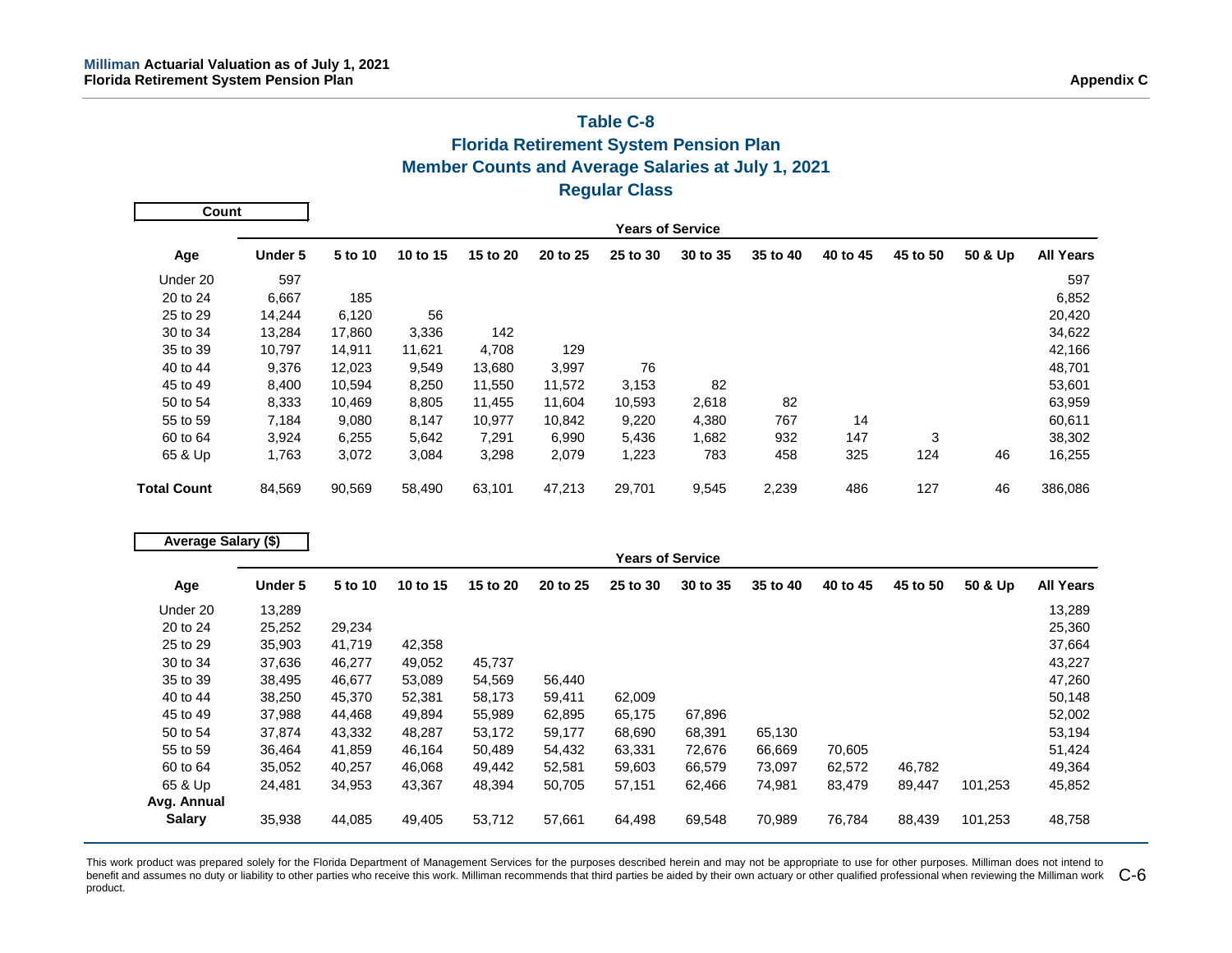## **Table C-9 Florida Retirement System Pension Plan Member Counts and Average Salaries at July 1, 2021 Special Risk Class**

| Count              |                         |         |          |          |          |          |          |          |          |          |         |                  |
|--------------------|-------------------------|---------|----------|----------|----------|----------|----------|----------|----------|----------|---------|------------------|
|                    | <b>Years of Service</b> |         |          |          |          |          |          |          |          |          |         |                  |
| Age                | Under 5                 | 5 to 10 | 10 to 15 | 15 to 20 | 20 to 25 | 25 to 30 | 30 to 35 | 35 to 40 | 40 to 45 | 45 to 50 | 50 & Up | <b>All Years</b> |
| Under 20           | 132                     |         |          |          |          |          |          |          |          |          |         | 132              |
| 20 to 24           | 4,371                   | 28      |          |          |          |          |          |          |          |          |         | 4,400            |
| 25 to 29           | 7,616                   | 2,359   | 8        |          |          |          |          |          |          |          |         | 9,983            |
| 30 to 34           | 4,928                   | 5,058   | 1,383    | 27       |          |          |          |          |          |          |         | 11,396           |
| 35 to 39           | 2,211                   | 2,835   | 3,091    | 1,778    | 20       |          |          |          |          |          |         | 9,935            |
| 40 to 44           | 1,162                   | 1,328   | 1,893    | 3,134    | 1,124    | 10       |          |          |          |          |         | 8,651            |
| 45 to 49           | 788                     | 775     | 1,308    | 2,329    | 2,591    | 608      | 4        |          |          |          |         | 8,403            |
| 50 to 54           | 634                     | 632     | 900      | 1,632    | 2,018    | 1,033    | 143      |          |          |          |         | 6,993            |
| 55 to 59           | 339                     | 425     | 502      | 629      | 427      | 289      | 146      | 15       |          |          |         | 2,772            |
| 60 to 64           | 113                     | 173     | 242      | 285      | 192      | 118      | 50       | 20       | 2        |          |         | 1,195            |
| 65 & Up            | 18                      | 40      | 71       | 94       | 51       | 18       | 22       | 13       | 7        | 3        |         | 337              |
| <b>Total Count</b> | 22,312                  | 13,653  | 9,399    | 9,908    | 6,423    | 2,076    | 365      | 49       | 9        | 3        |         | 64,197           |

| Average Salary (\$) |         |         |          |          |          |          |                         |          |          |          |         |                  |
|---------------------|---------|---------|----------|----------|----------|----------|-------------------------|----------|----------|----------|---------|------------------|
|                     |         |         |          |          |          |          | <b>Years of Service</b> |          |          |          |         |                  |
| Age                 | Under 5 | 5 to 10 | 10 to 15 | 15 to 20 | 20 to 25 | 25 to 30 | 30 to 35                | 35 to 40 | 40 to 45 | 45 to 50 | 50 & Up | <b>All Years</b> |
| Under 20            | 28,064  |         |          |          |          |          |                         |          |          |          |         | 28,064           |
| 20 to 24            | 41,795  | 51,211  | 45,917   |          |          |          |                         |          |          |          |         | 41,856           |
| 25 to 29            | 48,690  | 57,916  | 65,348   |          |          |          |                         |          |          |          |         | 50,884           |
| 30 to 34            | 50,191  | 64,273  | 70,842   | 69,860   |          |          |                         |          |          |          |         | 58,994           |
| 35 to 39            | 50,761  | 65,440  | 80,485   | 88,846   | 76,459   |          |                         |          |          |          |         | 71,065           |
| 40 to 44            | 50,686  | 64,483  | 80,112   | 91,346   | 93,658   | 105,463  |                         |          |          |          |         | 79,620           |
| 45 to 49            | 51,959  | 61,499  | 76,901   | 90,894   | 97,450   | 97,408   | 113,378                 |          |          |          |         | 84,857           |
| 50 to 54            | 52,900  | 66,043  | 75,159   | 88,974   | 94,051   | 96,301   | 96,824                  | 78,738   |          |          |         | 84,559           |
| 55 to 59            | 51,294  | 65,546  | 74,000   | 83,972   | 85,831   | 82,856   | 85,639                  | 84,368   |          |          |         | 75,605           |
| 60 to 64            | 49,427  | 67,411  | 71,265   | 81,603   | 87,146   | 84,750   | 84,344                  | 93,837   | 82,467   |          |         | 75,934           |
| 65 & Up             | 49,745  | 59,843  | 66,785   | 86,767   | 82,795   | 93,891   | 90,347                  | 79,991   | 114,823  | 148,136  |         | 78,265           |
| Avg. Annual         |         |         |          |          |          |          |                         |          |          |          |         |                  |
| <b>Salary</b>       | 48,137  | 63,401  | 77,278   | 89,550   | 94,456   | 94,120   | 90,432                  | 86,957   | 107,633  | 148,136  |         | 68,446           |

This work product was prepared solely for the Florida Department of Management Services for the purposes described herein and may not be appropriate to use for other purposes. Milliman does not intend to benefit and assumes no duty or liability to other parties who receive this work. Milliman recommends that third parties be aided by their own actuary or other qualified professional when reviewing the Milliman work  $\,$  C product.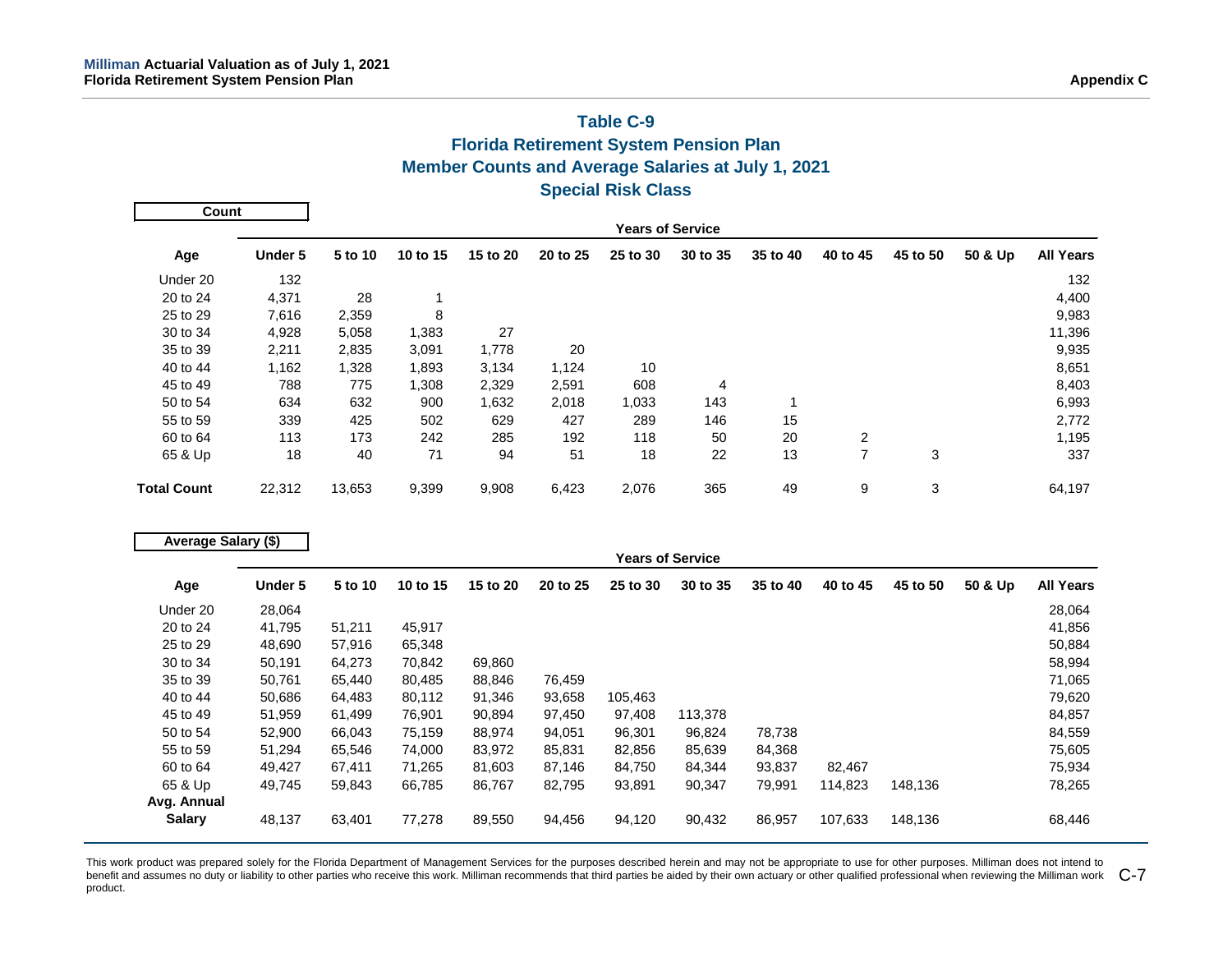|                            |         |                         |          |                  |              | <b>Florida Retirement System Pension Plan</b><br><b>Member Counts and Average Salaries at July 1, 2021</b> |              |          |          |          |         |                         |
|----------------------------|---------|-------------------------|----------|------------------|--------------|------------------------------------------------------------------------------------------------------------|--------------|----------|----------|----------|---------|-------------------------|
|                            |         |                         |          |                  |              | <b>Special Risk Administrative Support Class</b>                                                           |              |          |          |          |         |                         |
| <b>Count</b>               |         |                         |          |                  |              |                                                                                                            |              |          |          |          |         |                         |
|                            |         |                         |          |                  |              | <b>Years of Service</b>                                                                                    |              |          |          |          |         |                         |
| Age                        | Under 5 | 5 to 10                 | 10 to 15 | 15 to 20         | 20 to 25     | 25 to 30                                                                                                   | 30 to 35     | 35 to 40 | 40 to 45 | 45 to 50 | 50 & Up | <b>All Years</b>        |
| Under 20                   |         |                         |          |                  |              |                                                                                                            |              |          |          |          |         |                         |
| 20 to 24                   |         |                         |          |                  |              |                                                                                                            |              |          |          |          |         |                         |
| 25 to 29                   |         | 1                       |          |                  |              |                                                                                                            |              |          |          |          |         | $\mathbf{1}$            |
| 30 to 34                   |         |                         | 1        |                  |              |                                                                                                            |              |          |          |          |         | $\mathbf{1}$            |
| 35 to 39                   |         | $\mathbf{1}$            | 8        | $\boldsymbol{7}$ |              |                                                                                                            |              |          |          |          |         | $16\,$                  |
| 40 to 44                   |         |                         | 5<br>4   | 3                | $\mathbf{1}$ |                                                                                                            |              |          |          |          |         | $\boldsymbol{9}$        |
| 45 to 49<br>50 to 54       |         |                         |          | 5<br>4           | 11<br>6      | 3                                                                                                          |              |          |          |          |         | 23<br>14                |
| 55 to 59                   |         |                         | 2        | $\mathbf{1}$     |              | 3<br>$\mathbf{1}$                                                                                          | $\mathbf 1$  |          |          |          |         | $\overline{\mathbf{4}}$ |
| 60 to 64                   |         |                         |          | $\overline{2}$   |              |                                                                                                            |              |          |          |          |         | $\overline{c}$          |
| 65 & Up                    |         |                         |          |                  |              |                                                                                                            |              |          |          |          |         |                         |
|                            |         |                         |          |                  |              |                                                                                                            |              |          |          |          |         |                         |
| <b>Total Count</b>         |         | $\overline{\mathbf{c}}$ | 20       | 22               | 18           | $\boldsymbol{7}$                                                                                           | $\mathbf{1}$ |          |          |          |         | $70\,$                  |
| <b>Average Salary (\$)</b> |         |                         |          |                  |              |                                                                                                            |              |          |          |          |         |                         |
|                            |         |                         |          |                  |              | <b>Years of Service</b>                                                                                    |              |          |          |          |         |                         |
| Age                        | Under 5 | 5 to 10                 | 10 to 15 | 15 to 20         | 20 to 25     | 25 to 30                                                                                                   | 30 to 35     | 35 to 40 | 40 to 45 | 45 to 50 | 50 & Up | <b>All Years</b>        |
| Under 20                   |         |                         |          |                  |              |                                                                                                            |              |          |          |          |         |                         |
| 20 to 24                   |         |                         |          |                  |              |                                                                                                            |              |          |          |          |         |                         |
| 25 to 29                   |         | 43,352                  |          |                  |              |                                                                                                            |              |          |          |          |         | 43,352                  |
| 30 to 34                   |         |                         | 43,370   |                  |              |                                                                                                            |              |          |          |          |         | 43,370                  |
| 35 to 39                   |         | 44,180                  | 41,594   | 45,602           |              |                                                                                                            |              |          |          |          |         | 43,509                  |
| 40 to 44                   |         |                         | 40,681   | 48,068           | 43,855       |                                                                                                            |              |          |          |          |         | 43,496                  |
| 45 to 49                   |         |                         | 39,441   | 42,117           | 48,287       | 63,295                                                                                                     |              |          |          |          |         | 47,365                  |
| 50 to 54                   |         |                         |          | 46,568           | 48,505       | 70,402                                                                                                     | 60,720       |          |          |          |         | 53,516                  |
| 55 to 59                   |         |                         | 45,560   | 60,426           |              | 63,908                                                                                                     |              |          |          |          |         | 53,863                  |
| 60 to 64                   |         |                         |          | 42,566           |              |                                                                                                            |              |          |          |          |         | 42,566                  |
| 65 & Up                    |         |                         |          |                  |              |                                                                                                            |              |          |          |          |         |                         |
| Avg. Annual                |         |                         |          |                  |              |                                                                                                            |              |          |          |          |         |                         |
| <b>Salary</b>              |         | 43,766                  | 41,421   | 45,719           | 48,113       | 66,428                                                                                                     | 60,720       |          |          |          |         | 47,336                  |

# **Table C-10**

This work product was prepared solely for the Florida Department of Management Services for the purposes described herein and may not be appropriate to use for other purposes. Milliman does not intend to benefit and assumes no duty or liability to other parties who receive this work. Milliman recommends that third parties be aided by their own actuary or other qualified professional when reviewing the Milliman work  $\,$  product.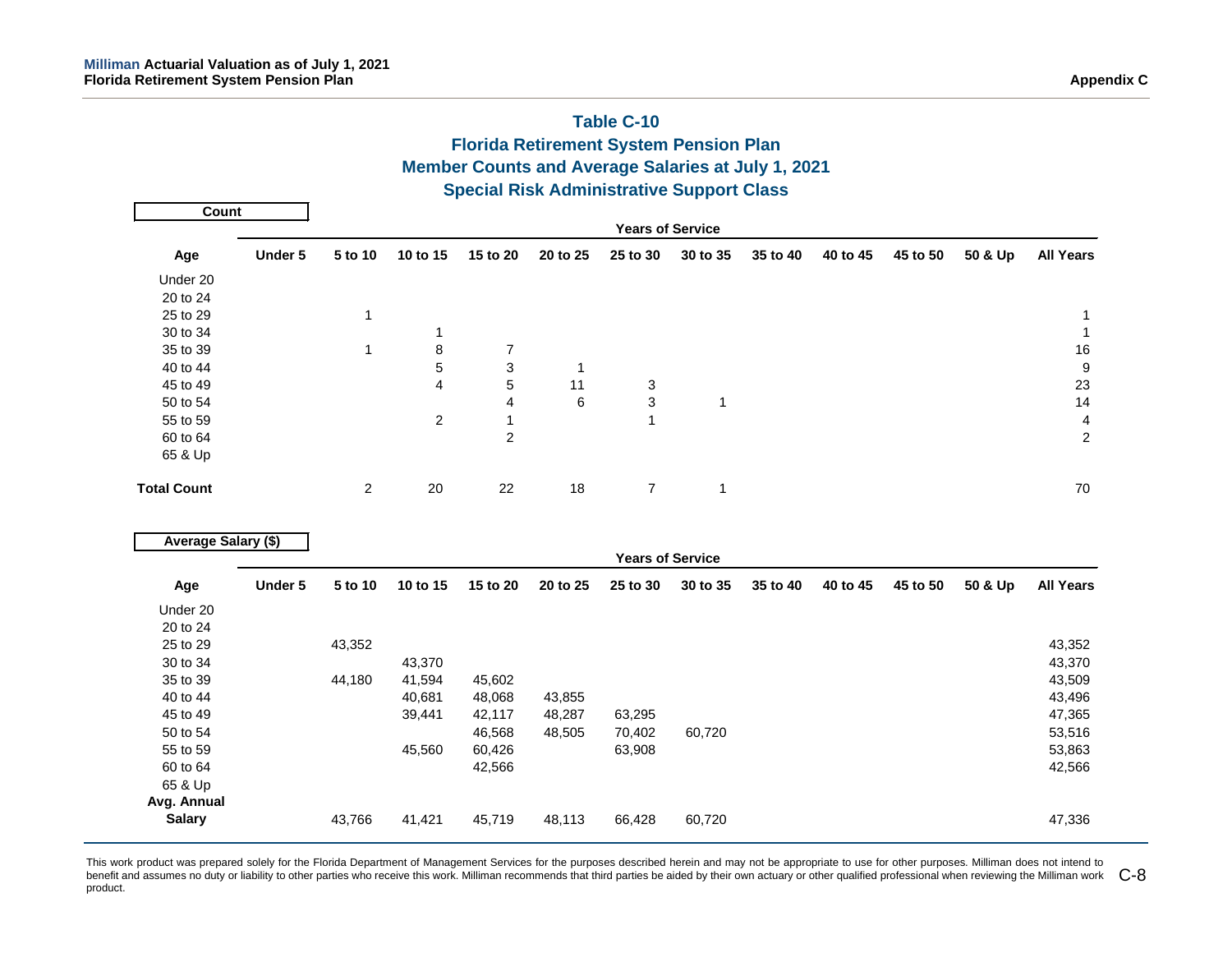## **Table C-11 Florida Retirement System Pension Plan Member Counts and Average Salaries at July 1, 2021 Elected Officers' Class: Judicial Subclass**

| Count              |                         |         |          |          |          |          |          |                |          |          |         |                  |  |  |
|--------------------|-------------------------|---------|----------|----------|----------|----------|----------|----------------|----------|----------|---------|------------------|--|--|
|                    | <b>Years of Service</b> |         |          |          |          |          |          |                |          |          |         |                  |  |  |
| Age                | Under 5                 | 5 to 10 | 10 to 15 | 15 to 20 | 20 to 25 | 25 to 30 | 30 to 35 | 35 to 40       | 40 to 45 | 45 to 50 | 50 & Up | <b>All Years</b> |  |  |
| Under 20           |                         |         |          |          |          |          |          |                |          |          |         |                  |  |  |
| 20 to 24           |                         |         |          |          |          |          |          |                |          |          |         |                  |  |  |
| 25 to 29           |                         |         |          |          |          |          |          |                |          |          |         |                  |  |  |
| 30 to 34           | 2                       |         |          |          |          |          |          |                |          |          |         | 2                |  |  |
| 35 to 39           | 14                      | 6       | 10       |          |          |          |          |                |          |          |         | 30               |  |  |
| 40 to 44           | 14                      | 19      | 11       | 9        |          |          |          |                |          |          |         | 53               |  |  |
| 45 to 49           | 18                      | 20      | 16       | 22       | 18       |          |          |                |          |          |         | 94               |  |  |
| 50 to 54           | 19                      | 23      | 26       | 28       | 32       | 24       |          |                |          |          |         | 152              |  |  |
| 55 to 59           | 7                       | 32      | 25       | 22       | 27       | 27       | 12       |                |          |          |         | 152              |  |  |
| 60 to 64           | 3                       | 17      | 32       | 22       | 31       | 18       | 11       | 4              |          |          |         | 139              |  |  |
| 65 & Up            | 4                       | 8       | 14       | 18       | 9        | 7        | 2        | $\overline{2}$ | 2        |          |         | 63               |  |  |
| <b>Total Count</b> | 78                      | 125     | 134      | 121      | 117      | 76       | 25       | 6              | 3        |          |         | 685              |  |  |

| Average Salary (\$) |         |         |                         |          |          |          |          |          |          |          |         |                  |
|---------------------|---------|---------|-------------------------|----------|----------|----------|----------|----------|----------|----------|---------|------------------|
|                     |         |         | <b>Years of Service</b> |          |          |          |          |          |          |          |         |                  |
| Age                 | Under 5 | 5 to 10 | 10 to 15                | 15 to 20 | 20 to 25 | 25 to 30 | 30 to 35 | 35 to 40 | 40 to 45 | 45 to 50 | 50 & Up | <b>All Years</b> |
| Under 20            |         |         |                         |          |          |          |          |          |          |          |         |                  |
| 20 to 24            |         |         |                         |          |          |          |          |          |          |          |         |                  |
| 25 to 29            |         |         |                         |          |          |          |          |          |          |          |         |                  |
| 30 to 34            | 155,238 |         |                         |          |          |          |          |          |          |          |         | 155,238          |
| 35 to 39            | 144,871 | 141,762 | 153,653                 |          |          |          |          |          |          |          |         | 147,177          |
| 40 to 44            | 149,442 | 159,722 | 159,762                 | 153,239  |          |          |          |          |          |          |         | 155,914          |
| 45 to 49            | 147,366 | 161,342 | 160,033                 | 160,706  | 158,142  |          |          |          |          |          |         | 157,681          |
| 50 to 54            | 140,631 | 158,939 | 156,792                 | 160.744  | 160,076  | 162,431  |          |          |          |          |         | 157,407          |
| 55 to 59            | 149,876 | 162,809 | 158,088                 | 164,690  | 161,026  | 163,297  | 159,760  |          |          |          |         | 161,238          |
| 60 to 64            | 162,062 | 153,758 | 162,887                 | 163,480  | 163,948  | 159,771  | 162,656  | 162,038  | 155,238  |          |         | 161,582          |
| 65 & Up             | 164,304 | 165,437 | 163,656                 | 163,297  | 172,118  | 173,055  | 159,771  | 164,304  | 164,304  |          |         | 165,961          |
| Avg. Annual         |         |         |                         |          |          |          |          |          |          |          |         |                  |
| <b>Salary</b>       | 146,860 | 159,320 | 159,603                 | 161,773  | 161,950  | 163,087  | 161,035  | 162,793  | 161,282  |          |         | 159,359          |

This work product was prepared solely for the Florida Department of Management Services for the purposes described herein and may not be appropriate to use for other purposes. Milliman does not intend to benefit and assumes no duty or liability to other parties who receive this work. Milliman recommends that third parties be aided by their own actuary or other qualified professional when reviewing the Milliman work  $\,$  C product.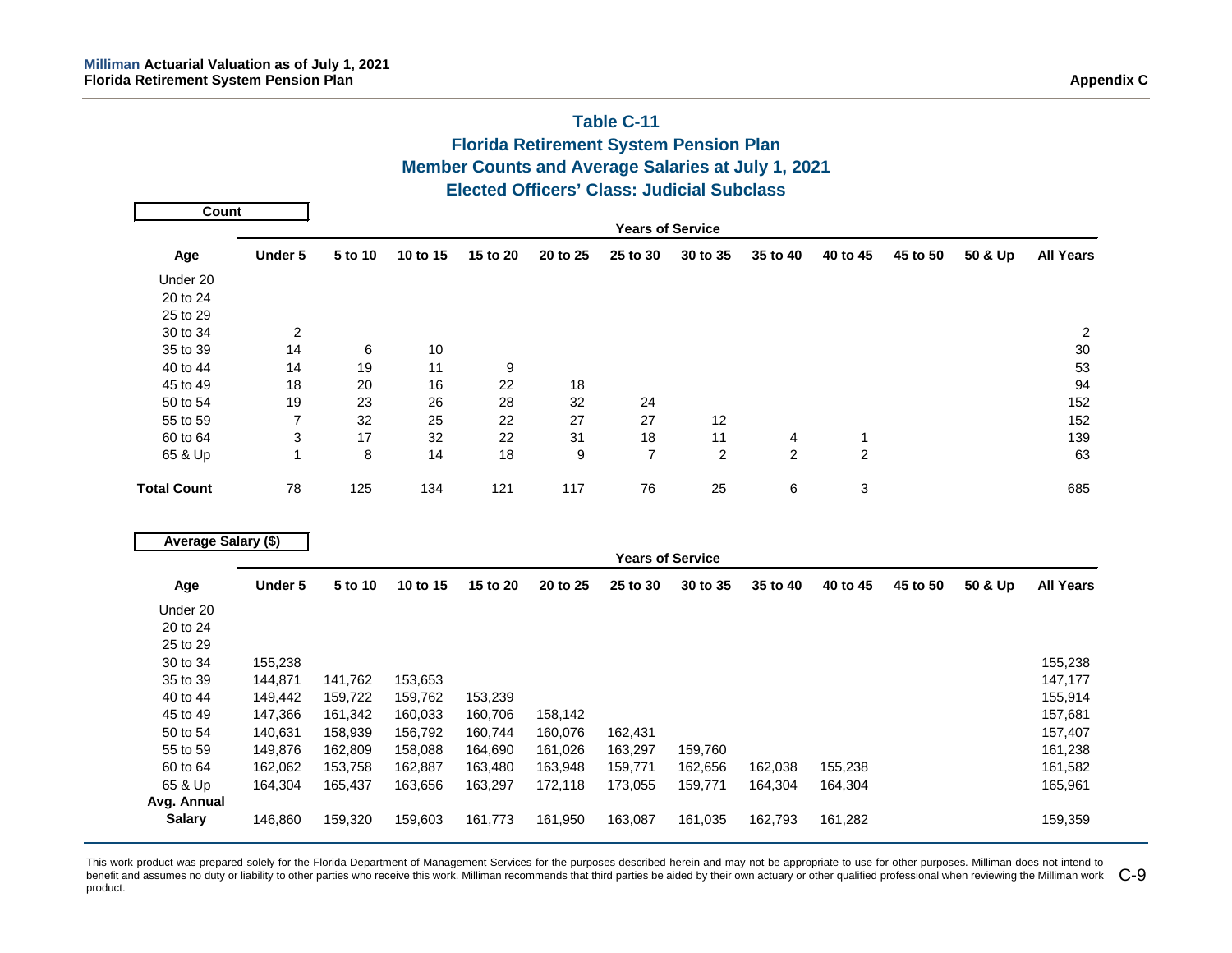## **Table C-12 Florida Retirement System Pension Plan Member Counts and Average Salaries at July 1, 2021 Elected Officers' Class: Legislators/Attorney/Cabinet Subclass Years of Service Age Under 5 5 to 10 10 to 15 15 to 20 20 to 25 25 to 30 30 to 35 35 to 40 40 to 45 45 to 50 50 & Up All Years** Under 20 20 to 24 25 to 29 1 1  $30$  to  $34$  6  $1$  7  $7$  $35$  to  $39$   $3$  6  $1$ 40 to 44 6 3 2 1 45 to 49 1 4 1 3 4 2 1 2 2 1 2 2 1 2 2 1 2 1 3 1 5 50 to 54 2 4 2 4 3 1 1 17 55 to 59 2 1 2 2 1 1 1 2 9 60 to 64 1 2 3 1 2 1 1 11 65 & Up 1 1 3 1 2 1 9 **Total Count** 26 19 16 12 8 6 2 1 1 91 **Years of Service Age Under 5 5 to 10 10 to 15 15 to 20 20 to 25 25 to 30 30 to 35 35 to 40 40 to 45 45 to 50 50 & Up All Years** Under 20 20 to 24 25 to 29 29,697 29,697 30 to 34 36,325 29,697 35,378 35 to 39 26,069 38,215 139,306 44,680 40 to 44 27,883 29,697 29,697 29,697 28,790 45 to 49 29,605 29,697 108,195 117,964 29,697 37,389 69,423 50 to 54 29,513 29,697 29,292 82,311 166,958 170,624 173,369 82,971 55 to 59 29,697 29,697 24,624 29,697 173,369 194,172 62,808 60 to 64 29,328 24,624 29,697 173,369 156,725 173,369 29,697 77,959 65 & Up 29,697 29,697 29,697 29,697 101,533 29,697 45,661 **Avg. Annual Count Average Salary (\$)**

This work product was prepared solely for the Florida Department of Management Services for the purposes described herein and may not be appropriate to use for other purposes. Milliman does not intend to benefit and assumes no duty or liability to other parties who receive this work. Milliman recommends that third parties be aided by their own actuary or other qualified professional when reviewing the Milliman work  $\mathsf{C$ product.

**Salary** 30,347 31,853 50,581 76,657 117,088 120,755 183,771 173,369 29,697 58,849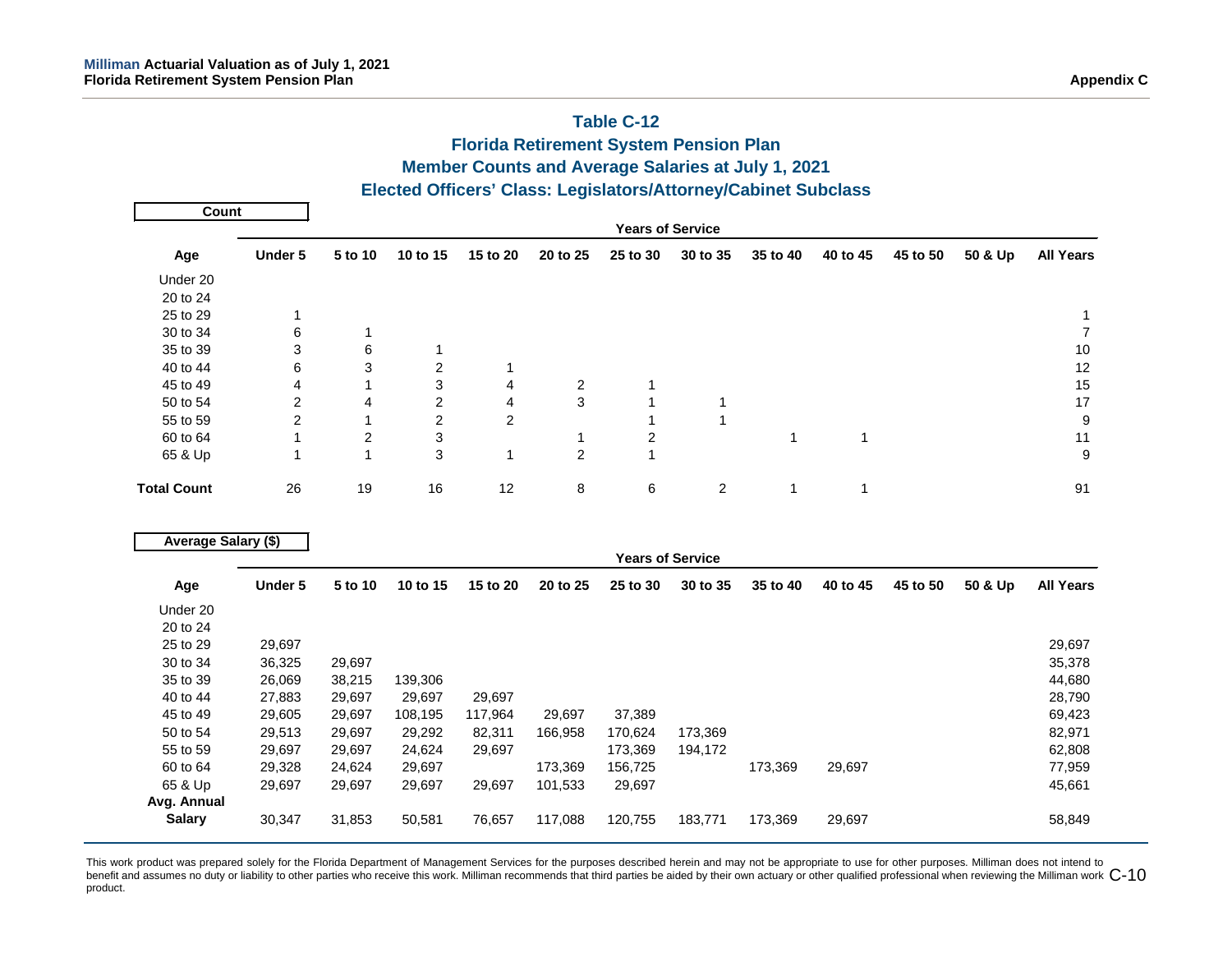## **Table C-13 Florida Retirement System Pension Plan Member Counts and Average Salaries at July 1, 2021 Elected Officers' Class: Local Subclass**

| Count              |         |                         |          |          |                |          |          |          |          |          |         |                  |  |  |
|--------------------|---------|-------------------------|----------|----------|----------------|----------|----------|----------|----------|----------|---------|------------------|--|--|
|                    |         | <b>Years of Service</b> |          |          |                |          |          |          |          |          |         |                  |  |  |
| Age                | Under 5 | 5 to 10                 | 10 to 15 | 15 to 20 | 20 to 25       | 25 to 30 | 30 to 35 | 35 to 40 | 40 to 45 | 45 to 50 | 50 & Up | <b>All Years</b> |  |  |
| Under 20           |         |                         |          |          |                |          |          |          |          |          |         |                  |  |  |
| 20 to 24           |         |                         |          |          |                |          |          |          |          |          |         |                  |  |  |
| 25 to 29           |         |                         |          |          |                |          |          |          |          |          |         | 2                |  |  |
| 30 to 34           | 6       | 5                       |          |          |                |          |          |          |          |          |         | 12               |  |  |
| 35 to 39           | 18      | 10                      | 9        | 2        |                |          |          |          |          |          |         | 39               |  |  |
| 40 to 44           | 27      | 14                      | 7        |          | $\overline{4}$ |          |          |          |          |          |         | 59               |  |  |
| 45 to 49           | 28      | 14                      | 19       | 14       | 14             | 6        |          |          |          |          |         | 96               |  |  |
| 50 to 54           | 27      | 29                      | 24       | 13       | 14             | 16       | 11       | 2        |          |          |         | 136              |  |  |
| 55 to 59           | 26      | 22                      | 17       | 10       | 18             | 8        | 13       |          |          |          |         | 115              |  |  |
| 60 to 64           | 25      | 23                      | 15       | 16       | 12             | 9        | 5        |          |          |          |         | 106              |  |  |
| 65 & Up            | 24      | 26                      | 28       | 29       | 16             | 12       | 5        | 5        | 3        |          |         | 149              |  |  |
| <b>Total Count</b> | 182     | 144                     | 120      | 91       | 78             | 51       | 35       | 9        | 3        |          |         | 714              |  |  |

| Average Salary (\$) |                         |         |          |          |          |          |          |          |          |          |         |                  |  |  |
|---------------------|-------------------------|---------|----------|----------|----------|----------|----------|----------|----------|----------|---------|------------------|--|--|
|                     | <b>Years of Service</b> |         |          |          |          |          |          |          |          |          |         |                  |  |  |
| Age                 | Under 5                 | 5 to 10 | 10 to 15 | 15 to 20 | 20 to 25 | 25 to 30 | 30 to 35 | 35 to 40 | 40 to 45 | 45 to 50 | 50 & Up | <b>All Years</b> |  |  |
| Under 20            |                         |         |          |          |          |          |          |          |          |          |         |                  |  |  |
| 20 to 24            |                         |         |          |          |          |          |          |          |          |          |         |                  |  |  |
| 25 to 29            | 3,000                   | 8,652   |          |          |          |          |          |          |          |          |         | 5,826            |  |  |
| 30 to 34            | 41,856                  | 30,236  | 8,131    |          |          |          |          |          |          |          |         | 34,204           |  |  |
| 35 to 39            | 29,994                  | 35,550  | 51,887   | 70,258   |          |          |          |          |          |          |         | 38,536           |  |  |
| 40 to 44            | 44,585                  | 39,592  | 79,516   | 74,339   | 93,388   |          |          |          |          |          |         | 54,383           |  |  |
| 45 to 49            | 38,219                  | 57,115  | 69,139   | 66,600   | 86,632   | 111,498  | 28,215   |          |          |          |         | 62,769           |  |  |
| 50 to 54            | 56,149                  | 39,155  | 64,346   | 75,719   | 65,132   | 85,341   | 119,853  | 119,135  |          |          |         | 66,280           |  |  |
| 55 to 59            | 43,819                  | 38,034  | 67,219   | 90,777   | 93,767   | 102.132  | 86,242   | 159,848  |          |          |         | 67,934           |  |  |
| 60 to 64            | 52,641                  | 47,527  | 51,038   | 59,284   | 80,070   | 74,851   | 65,143   | 144,489  |          |          |         | 58,755           |  |  |
| 65 & Up             | 36,357                  | 50,792  | 50,599   | 54,400   | 49,862   | 44,570   | 104,172  | 102,667  | 83,268   | 3,600    |         | 52,401           |  |  |
| Avg. Annual         |                         |         |          |          |          |          |          |          |          |          |         |                  |  |  |
| <b>Salary</b>       | 43,472                  | 43,439  | 60,123   | 66,061   | 76,214   | 79,608   | 94,695   | 117,327  | 83,268   | 3,600    |         | 58,854           |  |  |

This work product was prepared solely for the Florida Department of Management Services for the purposes described herein and may not be appropriate to use for other purposes. Milliman does not intend to benefit and assumes no duty or liability to other parties who receive this work. Milliman recommends that third parties be aided by their own actuary or other qualified professional when reviewing the Milliman work  $\mathsf{C$ product.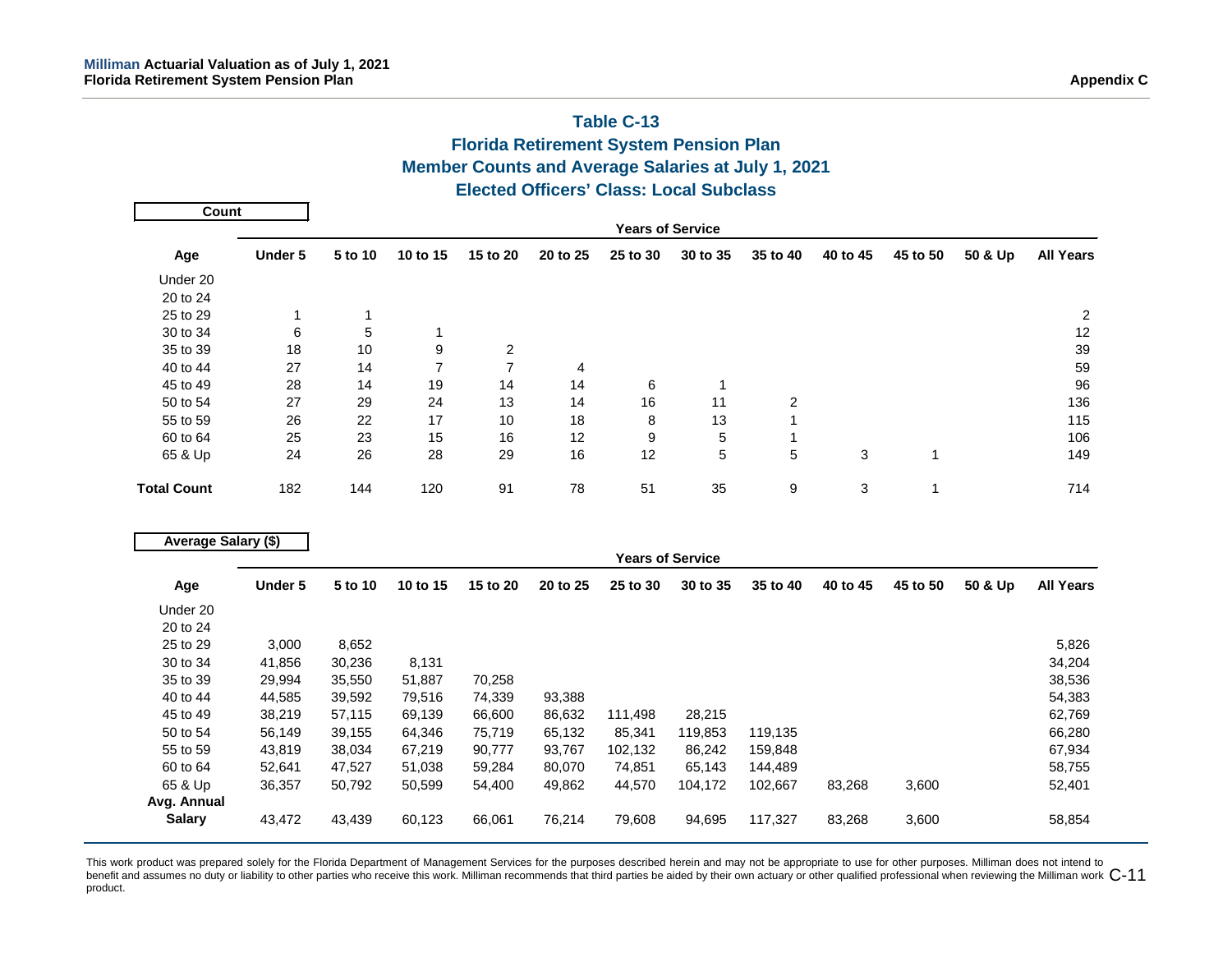## **Table C-14 Florida Retirement System Pension Plan Member Counts and Average Salaries at July 1, 2021 Senior Management Service Class**

| Count              |         |         |          |          |          |                |                         |          |          |          |         |                  |
|--------------------|---------|---------|----------|----------|----------|----------------|-------------------------|----------|----------|----------|---------|------------------|
|                    |         |         |          |          |          |                | <b>Years of Service</b> |          |          |          |         |                  |
| Age                | Under 5 | 5 to 10 | 10 to 15 | 15 to 20 | 20 to 25 | 25 to 30       | 30 to 35                | 35 to 40 | 40 to 45 | 45 to 50 | 50 & Up | <b>All Years</b> |
| Under 20           |         |         |          |          |          |                |                         |          |          |          |         |                  |
| 20 to 24           | 2       |         |          |          |          |                |                         |          |          |          |         | 2                |
| 25 to 29           | 233     | 9       |          |          |          |                |                         |          |          |          |         | 242              |
| 30 to 34           | 264     | 254     | 14       |          |          |                |                         |          |          |          |         | 533              |
| 35 to 39           | 98      | 234     | 191      | 53       | 3        |                |                         |          |          |          |         | 579              |
| 40 to 44           | 64      | 111     | 144      | 218      | 61       | $\overline{2}$ |                         |          |          |          |         | 600              |
| 45 to 49           | 65      | 84      | 93       | 175      | 264      | 83             | 6                       |          |          |          |         | 770              |
| 50 to 54           | 57      | 79      | 101      | 175      | 260      | 297            | 78                      | 3        |          |          |         | 1,050            |
| 55 to 59           | 63      | 84      | 87       | 129      | 140      | 242            | 112                     | 21       |          |          |         | 879              |
| 60 to 64           | 31      | 67      | 57       | 96       | 76       | 94             | 35                      | 28       | 4        |          |         | 488              |
| 65 & Up            | 7       | 27      | 45       | 52       | 48       | 26             | 24                      | 15       | 8        | 5        |         | 257              |
| <b>Total Count</b> | 884     | 949     | 732      | 899      | 852      | 744            | 255                     | 67       | 13       | 5        |         | 5,400            |

|               | Average Salary (\$) |         |          |          |          |          |                         |          |          |          |         |                  |
|---------------|---------------------|---------|----------|----------|----------|----------|-------------------------|----------|----------|----------|---------|------------------|
|               |                     |         |          |          |          |          | <b>Years of Service</b> |          |          |          |         |                  |
| Age           | Under 5             | 5 to 10 | 10 to 15 | 15 to 20 | 20 to 25 | 25 to 30 | 30 to 35                | 35 to 40 | 40 to 45 | 45 to 50 | 50 & Up | <b>All Years</b> |
| Under 20      |                     |         |          |          |          |          |                         |          |          |          |         |                  |
| 20 to 24      | 17,048              |         |          |          |          |          |                         |          |          |          |         | 17,048           |
| 25 to 29      | 49,543              | 70,755  |          |          |          |          |                         |          |          |          |         | 50,331           |
| 30 to 34      | 53,620              | 64,426  | 76,462   | 69,846   |          |          |                         |          |          |          |         | 59,400           |
| 35 to 39      | 63,403              | 71,667  | 84,634   | 85,903   | 79,694   |          |                         |          |          |          |         | 75,890           |
| 40 to 44      | 78,696              | 82,316  | 89,591   | 96,206   | 100,730  | 81,707   |                         |          |          |          |         | 90,593           |
| 45 to 49      | 97,768              | 115,144 | 105,345  | 104.618  | 104,836  | 103,535  | 112,083                 |          |          |          |         | 105,292          |
| 50 to 54      | 114,496             | 107,475 | 99,806   | 112,017  | 110,467  | 124,383  | 120,034                 | 124,618  |          |          |         | 114,381          |
| 55 to 59      | 113,416             | 116,496 | 112,688  | 115,527  | 112,525  | 119,630  | 133,158                 | 112,318  | 122,169  |          |         | 118,016          |
| 60 to 64      | 114,060             | 126,650 | 127,069  | 114,046  | 124,973  | 123,583  | 127,523                 | 137,773  | 85,613   |          |         | 122,932          |
| 65 & Up       | 91,448              | 141,162 | 142,946  | 116,954  | 137,254  | 127,234  | 164,701                 | 163,486  | 150,785  | 240,209  |         | 138,811          |
| Avg. Annual   |                     |         |          |          |          |          |                         |          |          |          |         |                  |
| <b>Salary</b> | 69,214              | 87,622  | 100,401  | 106,162  | 111,058  | 120,395  | 130,843                 | 134,962  | 128,531  | 240,209  |         | 100,509          |

This work product was prepared solely for the Florida Department of Management Services for the purposes described herein and may not be appropriate to use for other purposes. Milliman does not intend to benefit and assumes no duty or liability to other parties who receive this work. Milliman recommends that third parties be aided by their own actuary or other qualified professional when reviewing the Milliman work  $\mathsf{C$ product.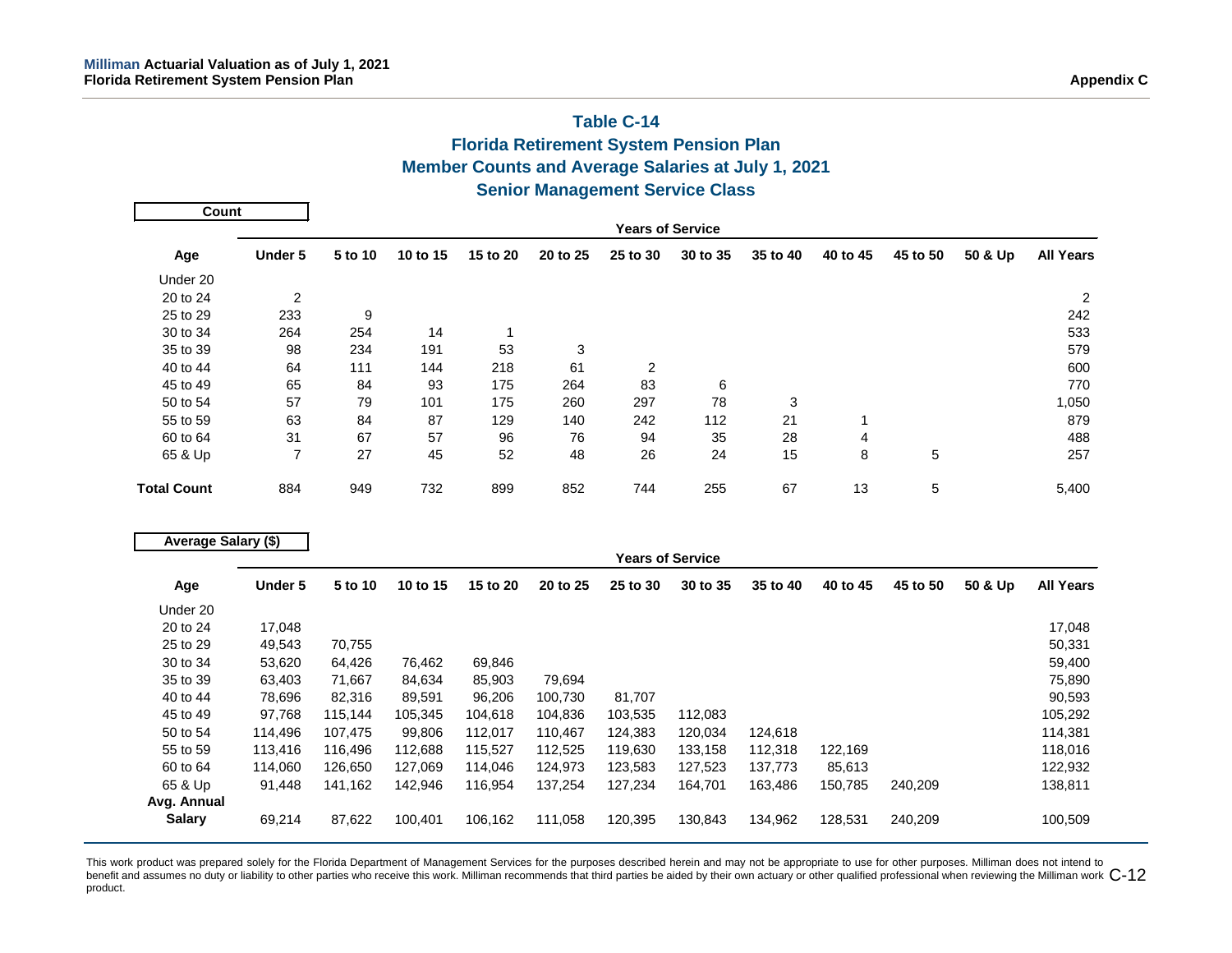## **Table C-15 Florida Retirement System Pension Plan Member Counts and Average Salaries at July 1, 2021 TRS – Teachers' Retirement System Years of Service Age Under 5 5 to 10 10 to 15 15 to 20 20 to 25 25 to 30 30 to 35 35 to 40 40 to 45 45 to 50 50 & Up All Years** Under 20 20 to 24 25 to 29 30 to 34 35 to 39 40 to 44 45 to 49 50 to 54 55 to 59 60 to 64 65 & Up 5 5 **Total Count** 5 5 **Years of Service Age Under 5 5 to 10 10 to 15 15 to 20 20 to 25 25 to 30 30 to 35 35 to 40 40 to 45 45 to 50 50 & Up All Years** Under 20 20 to 24 25 to 29 30 to 34 35 to 39 40 to 44 45 to 49 50 to 54 55 to 59 60 to 64 65 & Up 94,033 94,033 **Avg. Annual Salary** 94,033 94,033 **Count Average Salary (\$)**

#### This work product was prepared solely for the Florida Department of Management Services for the purposes described herein and may not be appropriate to use for other purposes. Milliman does not intend to benefit and assumes no duty or liability to other parties who receive this work. Milliman recommends that third parties be aided by their own actuary or other qualified professional when reviewing the Milliman work  $\mathsf{C$ product.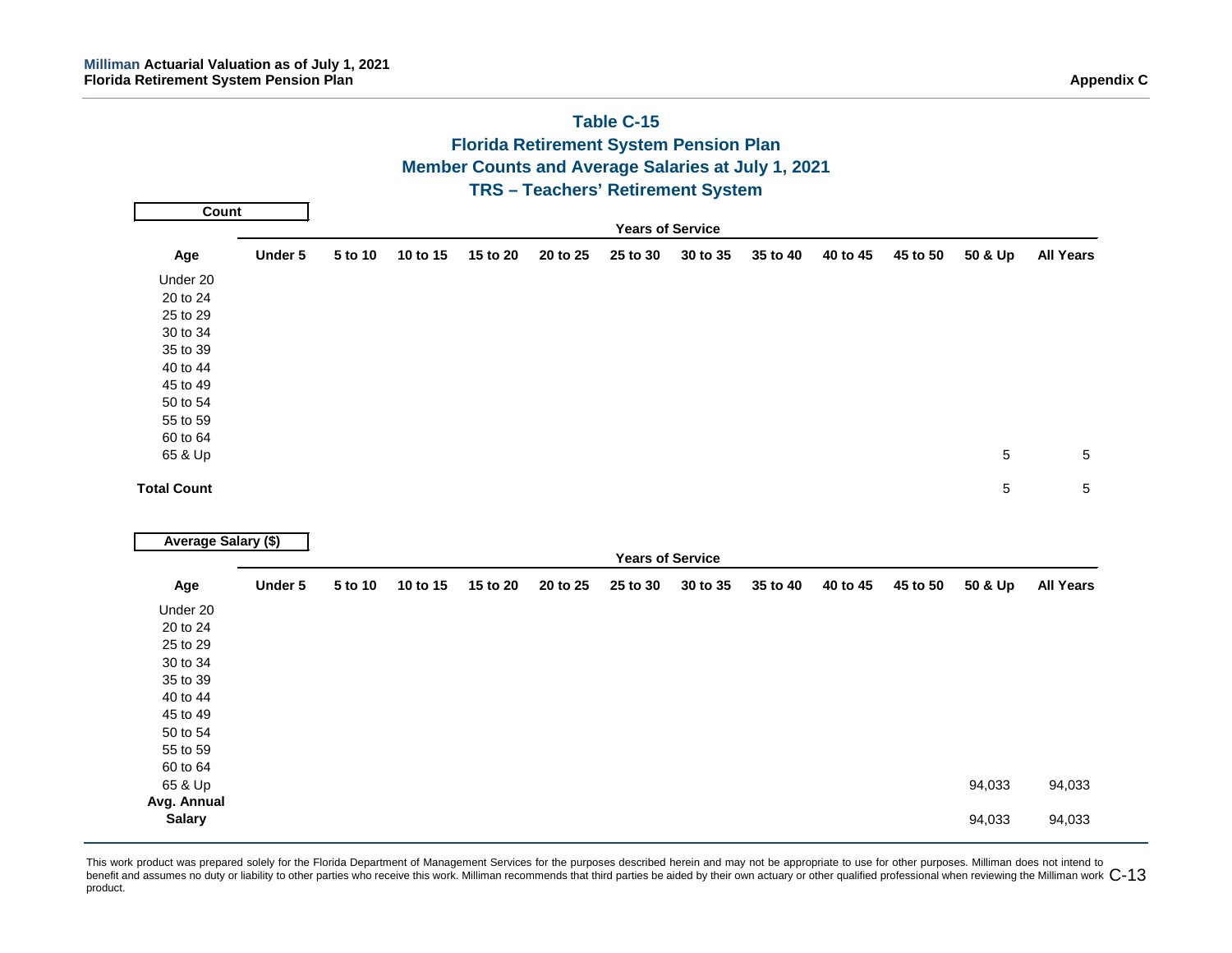|                            |         |         |          |          |          | $I$ and $C$ - $I$<br><b>Florida Retirement System Pension Plan</b> |          |              |          |          |         |                  |
|----------------------------|---------|---------|----------|----------|----------|--------------------------------------------------------------------|----------|--------------|----------|----------|---------|------------------|
|                            |         |         |          |          |          | Member Counts and Average Salaries at July 1, 2021                 |          |              |          |          |         |                  |
|                            |         |         |          |          |          | <b>IFAS - Institute of Food and Agricultural Sciences</b>          |          |              |          |          |         |                  |
| <b>Count</b>               |         |         |          |          |          |                                                                    |          |              |          |          |         |                  |
|                            |         |         |          |          |          | <b>Years of Service</b>                                            |          |              |          |          |         |                  |
| Age                        | Under 5 | 5 to 10 | 10 to 15 | 15 to 20 | 20 to 25 | 25 to 30                                                           | 30 to 35 | 35 to 40     | 40 to 45 | 45 to 50 | 50 & Up | <b>All Years</b> |
| Under 20                   |         |         |          |          |          |                                                                    |          |              |          |          |         |                  |
| 20 to 24                   |         |         |          |          |          |                                                                    |          |              |          |          |         |                  |
| 25 to 29                   |         |         |          |          |          |                                                                    |          |              |          |          |         |                  |
| 30 to 34                   |         |         |          |          |          |                                                                    |          |              |          |          |         |                  |
| 35 to 39                   |         |         |          |          |          |                                                                    |          |              |          |          |         |                  |
| 40 to 44                   |         |         |          |          |          |                                                                    |          |              |          |          |         |                  |
| 45 to 49                   |         |         |          |          |          |                                                                    |          |              |          |          |         |                  |
| 50 to 54                   |         |         |          |          |          |                                                                    |          |              |          |          |         |                  |
| 55 to 59                   |         |         |          |          |          |                                                                    |          |              |          |          |         |                  |
| 60 to 64                   |         |         |          |          |          |                                                                    |          |              |          |          |         |                  |
| 65 & Up                    |         |         |          |          |          |                                                                    |          | $\mathbf{1}$ |          |          |         | $\mathbf{1}$     |
| <b>Total Count</b>         |         |         |          |          |          |                                                                    |          | $\mathbf{1}$ |          |          |         | $\mathbf{1}$     |
|                            |         |         |          |          |          |                                                                    |          |              |          |          |         |                  |
| <b>Average Salary (\$)</b> |         |         |          |          |          | <b>Years of Service</b>                                            |          |              |          |          |         |                  |
| Age                        | Under 5 | 5 to 10 | 10 to 15 | 15 to 20 | 20 to 25 | 25 to 30                                                           | 30 to 35 | 35 to 40     | 40 to 45 | 45 to 50 | 50 & Up | <b>All Years</b> |
| Under 20                   |         |         |          |          |          |                                                                    |          |              |          |          |         |                  |
| 20 to 24                   |         |         |          |          |          |                                                                    |          |              |          |          |         |                  |
| 25 to 29                   |         |         |          |          |          |                                                                    |          |              |          |          |         |                  |
| 30 to 34                   |         |         |          |          |          |                                                                    |          |              |          |          |         |                  |
| 35 to 39                   |         |         |          |          |          |                                                                    |          |              |          |          |         |                  |
| 40 to 44                   |         |         |          |          |          |                                                                    |          |              |          |          |         |                  |
| 45 to 49                   |         |         |          |          |          |                                                                    |          |              |          |          |         |                  |
| 50 to 54                   |         |         |          |          |          |                                                                    |          |              |          |          |         |                  |
| 55 to 59                   |         |         |          |          |          |                                                                    |          |              |          |          |         |                  |
| 60 to 64                   |         |         |          |          |          |                                                                    |          |              |          |          |         |                  |
| 65 & Up                    |         |         |          |          |          |                                                                    |          | 140,108      |          |          |         | 140,108          |
| Avg. Annual                |         |         |          |          |          |                                                                    |          |              |          |          |         |                  |
| <b>Salary</b>              |         |         |          |          |          |                                                                    |          | 140,108      |          |          |         | 140,108          |

## **Table C-16**

This work product was prepared solely for the Florida Department of Management Services for the purposes described herein and may not be appropriate to use for other purposes. Milliman does not intend to benefit and assumes no duty or liability to other parties who receive this work. Milliman recommends that third parties be aided by their own actuary or other qualified professional when reviewing the Milliman work  $\mathsf{C$ product.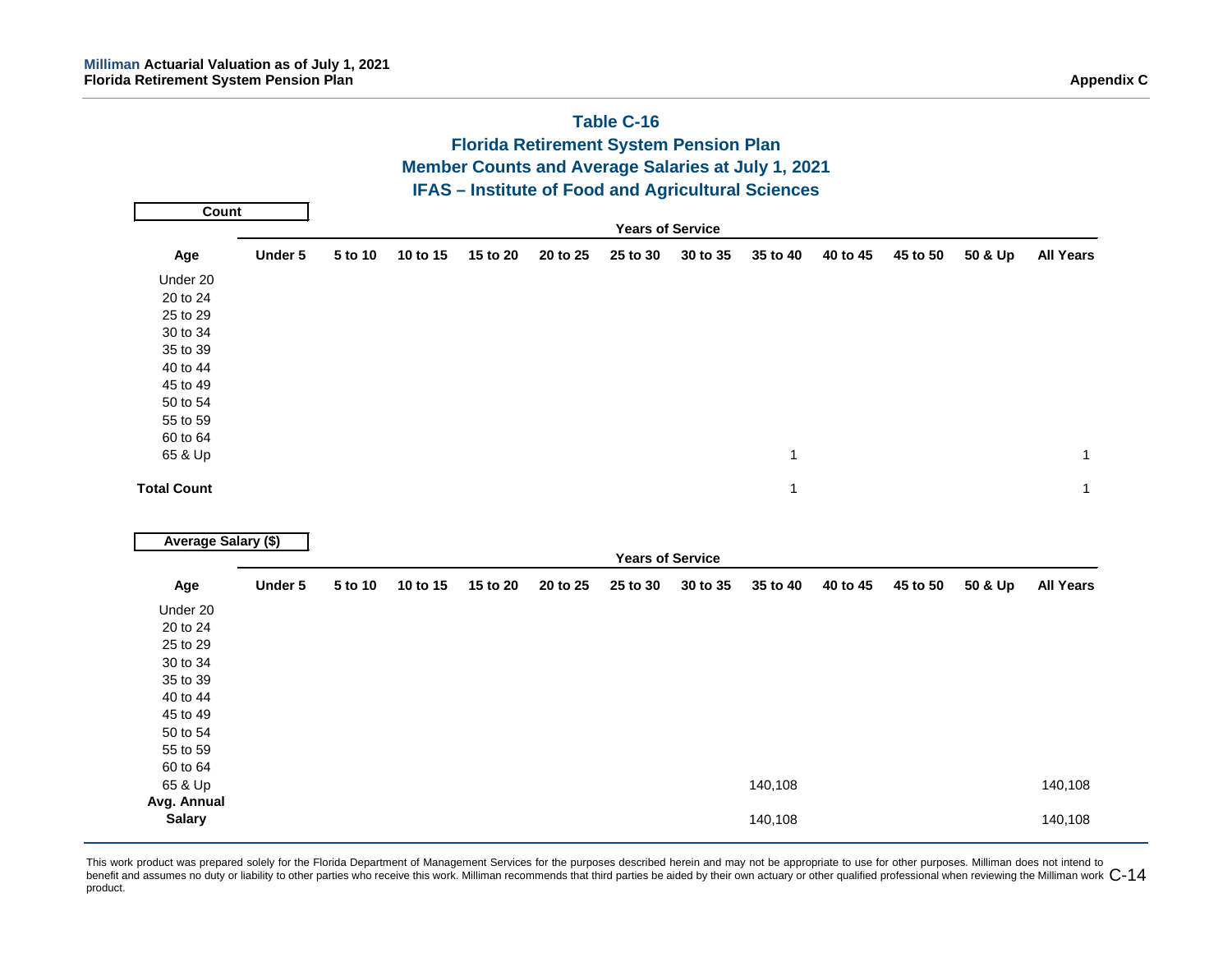## **Table C-17 Florida Retirement System Pension Plan Member Counts and Average Salaries at July 1, 2021 Grand Totals of All Active Participants**

| Count              |         |         |          |          |          |                         |          |          |          |          |         |                  |
|--------------------|---------|---------|----------|----------|----------|-------------------------|----------|----------|----------|----------|---------|------------------|
|                    |         |         |          |          |          | <b>Years of Service</b> |          |          |          |          |         |                  |
| Age                | Under 5 | 5 to 10 | 10 to 15 | 15 to 20 | 20 to 25 | 25 to 30                | 30 to 35 | 35 to 40 | 40 to 45 | 45 to 50 | 50 & Up | <b>All Years</b> |
| Under 20           | 729     |         |          |          |          |                         |          |          |          |          |         | 729              |
| 20 to 24           | 11,040  | 213     |          |          |          |                         |          |          |          |          |         | 11,254           |
| 25 to 29           | 22,095  | 8,490   | 64       |          |          |                         |          |          |          |          |         | 30,649           |
| 30 to 34           | 18,490  | 23,178  | 4,735    | 170      |          |                         |          |          |          |          |         | 46,573           |
| 35 to 39           | 13,141  | 18,003  | 14,931   | 6,548    | 152      |                         |          |          |          |          |         | 52,775           |
| 40 to 44           | 10,649  | 13,498  | 11,611   | 17,052   | 5,187    | 88                      |          |          |          |          |         | 58,085           |
| 45 to 49           | 9,303   | 11,488  | 9,693    | 14,099   | 14,472   | 3,854                   | 93       |          |          |          |         | 63,002           |
| 50 to 54           | 9,072   | 11,236  | 9,858    | 13,311   | 13,937   | 11,967                  | 2,852    | 88       |          |          |         | 72,321           |
| 55 to 59           | 7,621   | 9,644   | 8,782    | 11.770   | 11,454   | 9,788                   | 4,664    | 804      | 15       |          |         | 64,542           |
| 60 to 64           | 4,097   | 6,537   | 5,991    | 7,712    | 7,302    | 5,677                   | 1,783    | 986      | 155      | 3        |         | 40,243           |
| 65 & Up            | 1,814   | 3,174   | 3,245    | 3,492    | 2,205    | 1,287                   | 836      | 494      | 345      | 133      | 51      | 17,076           |
| <b>Total Count</b> | 108,051 | 105,461 | 68,911   | 74,154   | 54,709   | 32,661                  | 10,228   | 2,372    | 515      | 136      | 51      | 457,249          |

| Average Salary (\$) |         |         |          |          |          |                         |          |          |          |          |         |                  |
|---------------------|---------|---------|----------|----------|----------|-------------------------|----------|----------|----------|----------|---------|------------------|
|                     |         |         |          |          |          | <b>Years of Service</b> |          |          |          |          |         |                  |
| Age                 | Under 5 | 5 to 10 | 10 to 15 | 15 to 20 | 20 to 25 | 25 to 30                | 30 to 35 | 35 to 40 | 40 to 45 | 45 to 50 | 50 & Up | <b>All Years</b> |
| Under 20            | 15,964  |         |          |          |          |                         |          |          |          |          |         | 15,964           |
| 20 to 24            | 31,800  | 32,123  | 45,917   |          |          |                         |          |          |          |          |         | 31,808           |
| 25 to 29            | 40,453  | 46,247  | 45,232   |          |          |                         |          |          |          |          |         | 42,068           |
| 30 to 34            | 41,224  | 50,399  | 55.488   | 49,710   |          |                         |          |          |          |          |         | 47,271           |
| 35 to 39            | 40,844  | 49,979  | 59,230   | 64,125   | 59,533   |                         |          |          |          |          |         | 52,104           |
| 40 to 44            | 40,006  | 47,706  | 57,473   | 64,809   | 67,341   | 67,395                  |          |          |          |          |         | 55,051           |
| 45 to 49            | 39,798  | 46,351  | 54,304   | 62,545   | 69,973   | 71,150                  | 72,276   |          |          |          |         | 57,212           |
| 50 to 54            | 39,673  | 45,282  | 51,589   | 58,590   | 65,440   | 72,675                  | 71,462   | 68,540   |          |          |         | 57,365           |
| 55 to 59            | 37,888  | 43,945  | 48,768   | 53,236   | 56,626   | 65,619                  | 74,822   | 68,308   | 74,042   |          |         | 53,659           |
| 60 to 64            | 36,245  | 42,177  | 48.484   | 51,779   | 54,777   | 61,561                  | 68,863   | 75,889   | 63,809   | 46,782   |         | 51,465           |
| 65 & Up             | 25,227  | 36,627  | 45,829   | 51,085   | 53,867   | 59,572                  | 66,617   | 78,574   | 86,142   | 95,793   | 100,545 | 48,411           |
| Avg. Annual         |         |         |          |          |          |                         |          |          |          |          |         |                  |
| <b>Salary</b>       | 38,821  | 47,111  | 53,979   | 59,329   | 63,068   | 67,918                  | 72,152   | 73,606   | 79,068   | 94,712   | 100,545 | 52,318           |

This work product was prepared solely for the Florida Department of Management Services for the purposes described herein and may not be appropriate to use for other purposes. Milliman does not intend to benefit and assumes no duty or liability to other parties who receive this work. Milliman recommends that third parties be aided by their own actuary or other qualified professional when reviewing the Milliman work  $\mathsf{C$ product.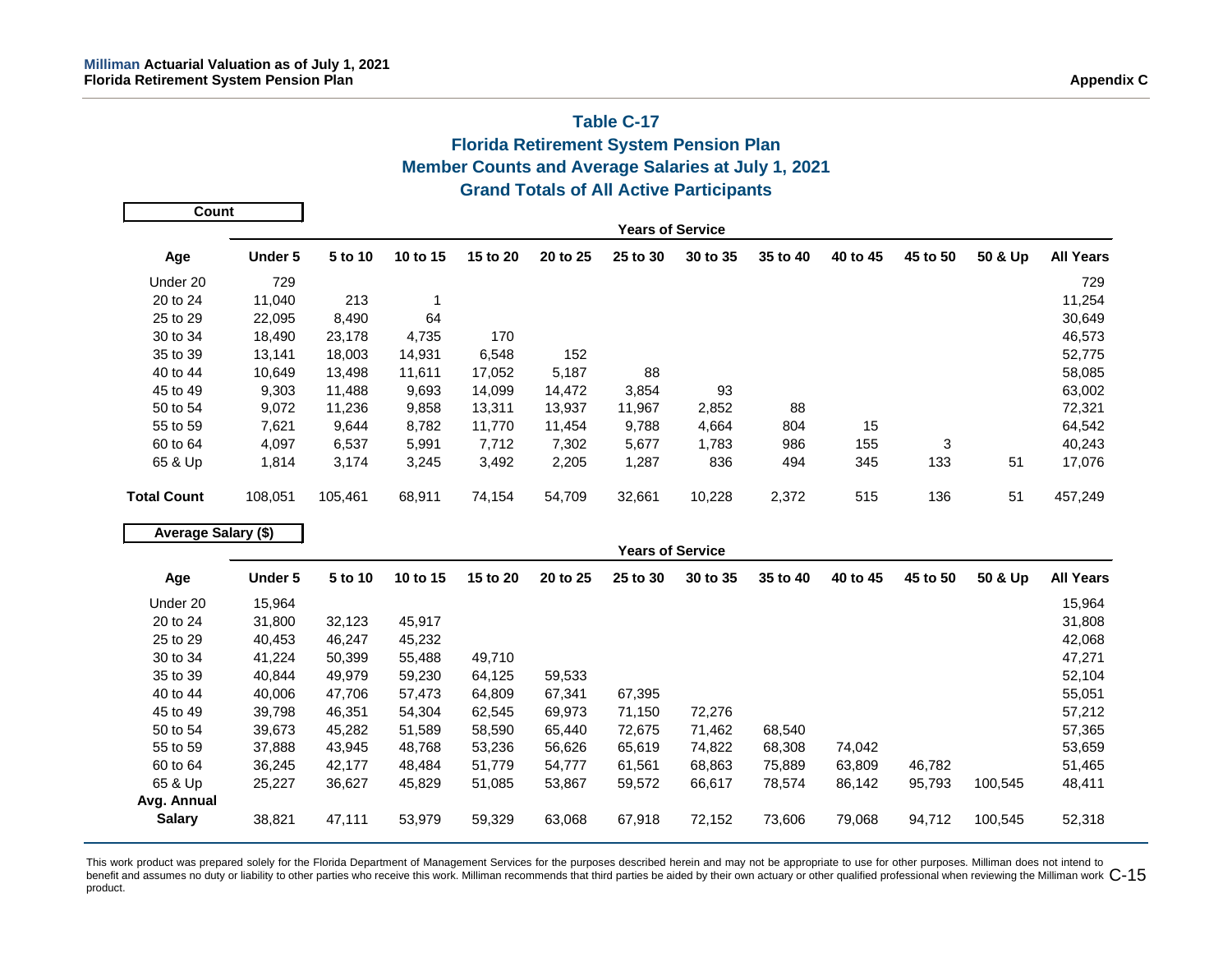## **Appendix D:Projections**

Table D-1 presents a projection of total costs of the employers covered by the FRS Pension Plan (exclusive of the Investment Plan) during the five-year period following the actuarial valuation date, July 1, 2021. The contributions shown beginning with plan year 2022-2023 are based on the assumption that the contribution levels calculated in this report are extended throughout the projection period. The contributions shown for plan year 2021-2022 are based on the legislated rates (before blending) on page B-3 of this report.

Table D-2 reflects, for each membership class and DROP, the outstanding UAL balance of all amortization bases combined as of July 1, 2021. The table develops the associated duration of the amortization of the combined amortization bases.

Beginning in the July 1, 1998 actuarial valuation with the emergence of the surplus, all UAL bases in existence as that time were considered to be fully amortized. While the Plan was in surplus, the UAL amortization payment or credit was made from the surplus for certain post-1998 benefit increases and the 1998 and 2003 experience studies prior to any use of the surplus for contribution rate reductions or any other FRS uses. Now that the plan is no longer in surplus, the UAL payment is made by employers as part of the contribution rate.

Table D-3 estimates the UAL payment / (available surplus) for the next three plan years based on Florida law. The estimates are projections of the July 1, 2021 valuation results, and assume experience occurs as stated in the July 1, 2021 valuation.

All three tables reflect that no surplus is available for rate reduction. The amortization methodology recognizes the time value of money.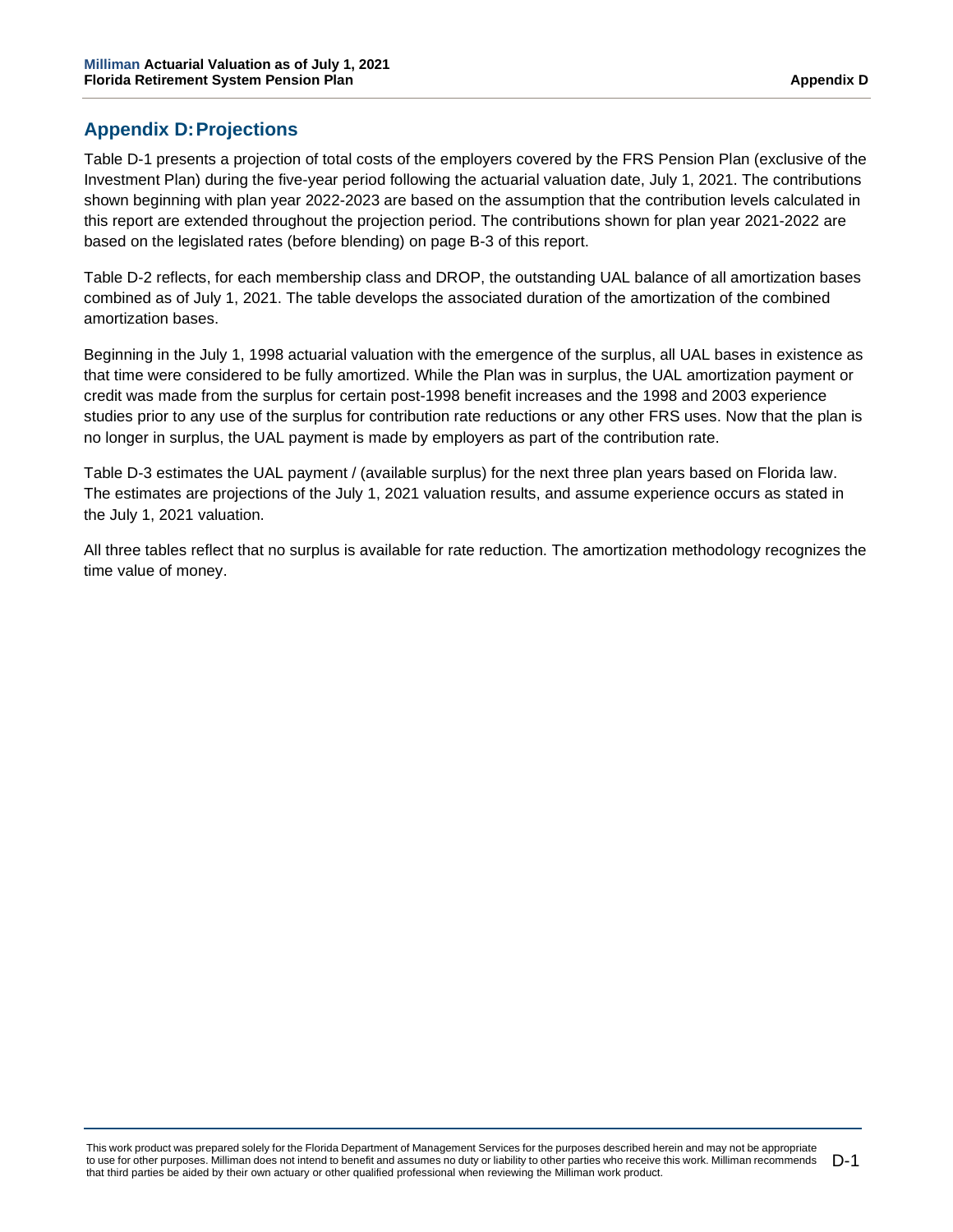## **Table D-1 Florida Retirement System Pension Plan Projection of Retirement Costs (Excluding Member Contributions) July 1, 2021 Based on Contribution Rates Before Blending**

|    |                                                     |                 | (\$ in Millions)      |                       |                       |                       |
|----|-----------------------------------------------------|-----------------|-----------------------|-----------------------|-----------------------|-----------------------|
|    |                                                     | 2021<br>$-2022$ | 2022<br>$-2023$       | 2023<br>$-2024$       | 2024<br>$-2025$       | 2025<br>$-2026$       |
| А. | Employer Normal Cost <sup>1</sup>                   | \$1,959         | \$2,152               | \$2,222               | \$2,294               | \$2,368               |
|    | B. UAL Payment / (Surplus Utilization) <sup>2</sup> | \$2,151         | $$2,309$ <sup>2</sup> | $$2,384$ <sup>2</sup> | $$2,461$ <sup>2</sup> | $$2,541$ <sup>2</sup> |
|    | C. Total                                            | \$4,110         | \$4,461               | \$4,606               | \$4,755               | \$4,909               |

*1 Includes DROP contributions on behalf of DROP members.*

*<sup>2</sup> UAL Payment increase is based on assumed increasing payroll, but does not reflect the recognition and funding of deferred investment gains/losses.*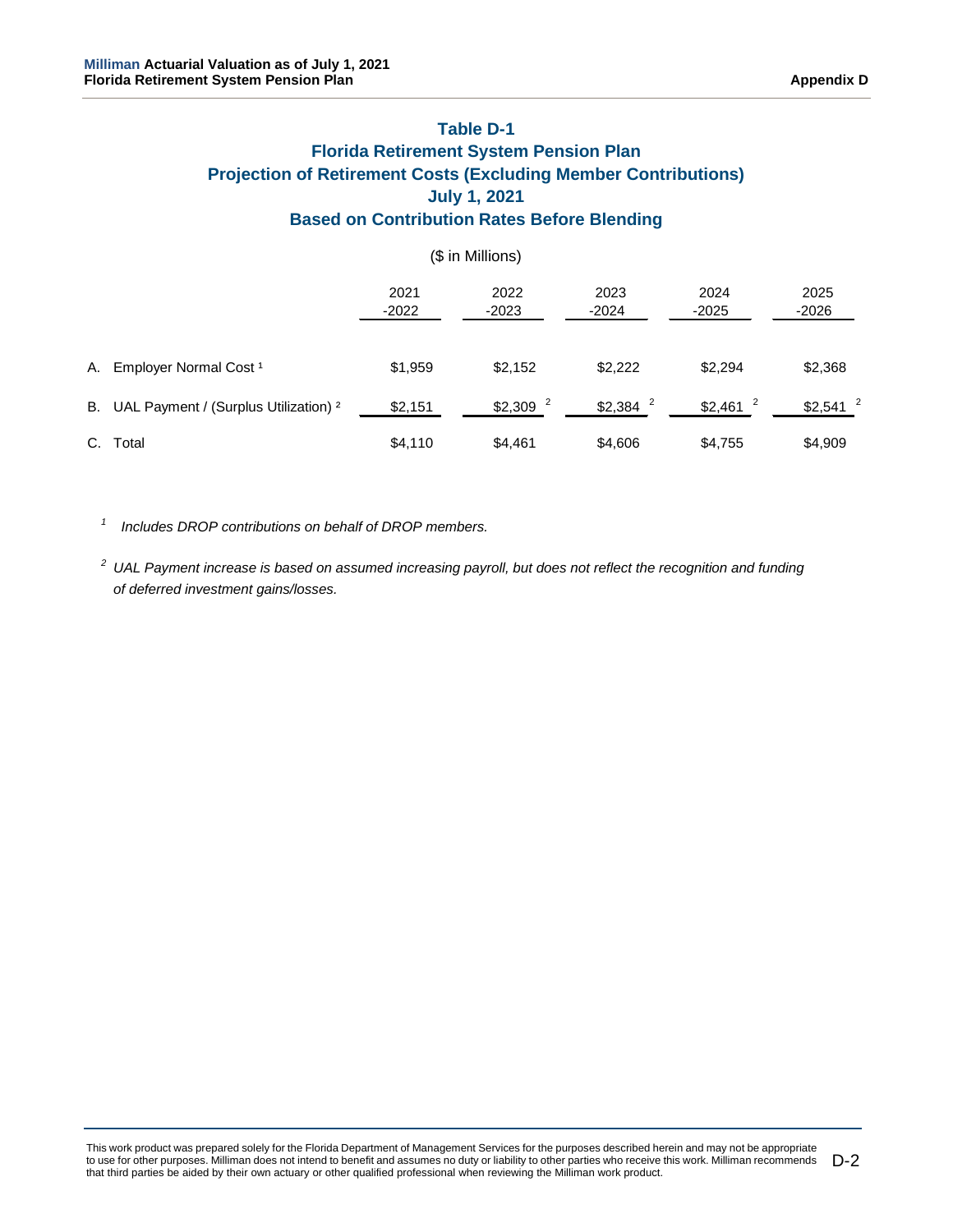## **Table D-2 Florida Retirement System Pension Plan Funding of UAL by Duration of Amortization**

## **July 1, 2021**

(\$ in thousands)

|                                                     |              |                     | <b>Special Risk</b> |           | -- Elected Officers' Class -- |           | Senior      |             |
|-----------------------------------------------------|--------------|---------------------|---------------------|-----------|-------------------------------|-----------|-------------|-------------|
|                                                     | Regular      | <b>Special Risk</b> | Administrative      | Judicial  | Leg-Atty-Cab                  | Local     | Management  | <b>DROP</b> |
| Valuation Date Outstanding UAL Balance \$20,187,663 |              | \$7,938,690         | \$16,278            | \$535,788 | \$72,136                      | \$421,656 | \$2,512,289 | \$3,053,094 |
| UAL Contribution Rate (see Table 4-11)              | 5.52%        | 11.16%              | 36.66%              | 33.24%    | 80.39%                        | 63.41%    | 31.03%      | 9.15%       |
| Projected UAL Payroll PY 2022 - 2023                | \$23,632,063 | \$4,683,880         | \$3,485             | \$115,595 | \$6,489                       | \$49,133  | \$589,858   | \$2,419,435 |
| Annual Payment for PY 2022 - 2023                   | \$1,305,549  | \$522,916           | \$1,278             | \$38,427  | \$5,216                       | \$31,158  | \$183,010   | \$221,280   |
| Amortization Period in Years Calculated Assuming    |              |                     |                     |           |                               |           |             |             |
| <b>Level Dollar</b>                                 | 66           | 55                  | 24                  | 34        | 32                            | 30        | 31          | 31          |
| Level Percent of Payroll                            | 21           | 21                  | 16                  | 18        | 18                            | 18        | 18          | 18          |

<sup>1</sup> The UAL payroll shown here includes salaries for defined contribution program members who pay only the UAL contribution rate, but excludes FRS Investment Plan Payroll.

This work product was prepared solely for the Florida Department of Management Services for the purposes described herein and may not be appropriate to use for other purposes. Milliman does not intend to benefit and assumes no duty or liability to other parties who receive this work. Milliman recommends that third parties be aided by their own actuary or other qualified professional when reviewing the Milliman work  $\Box$ -3 product.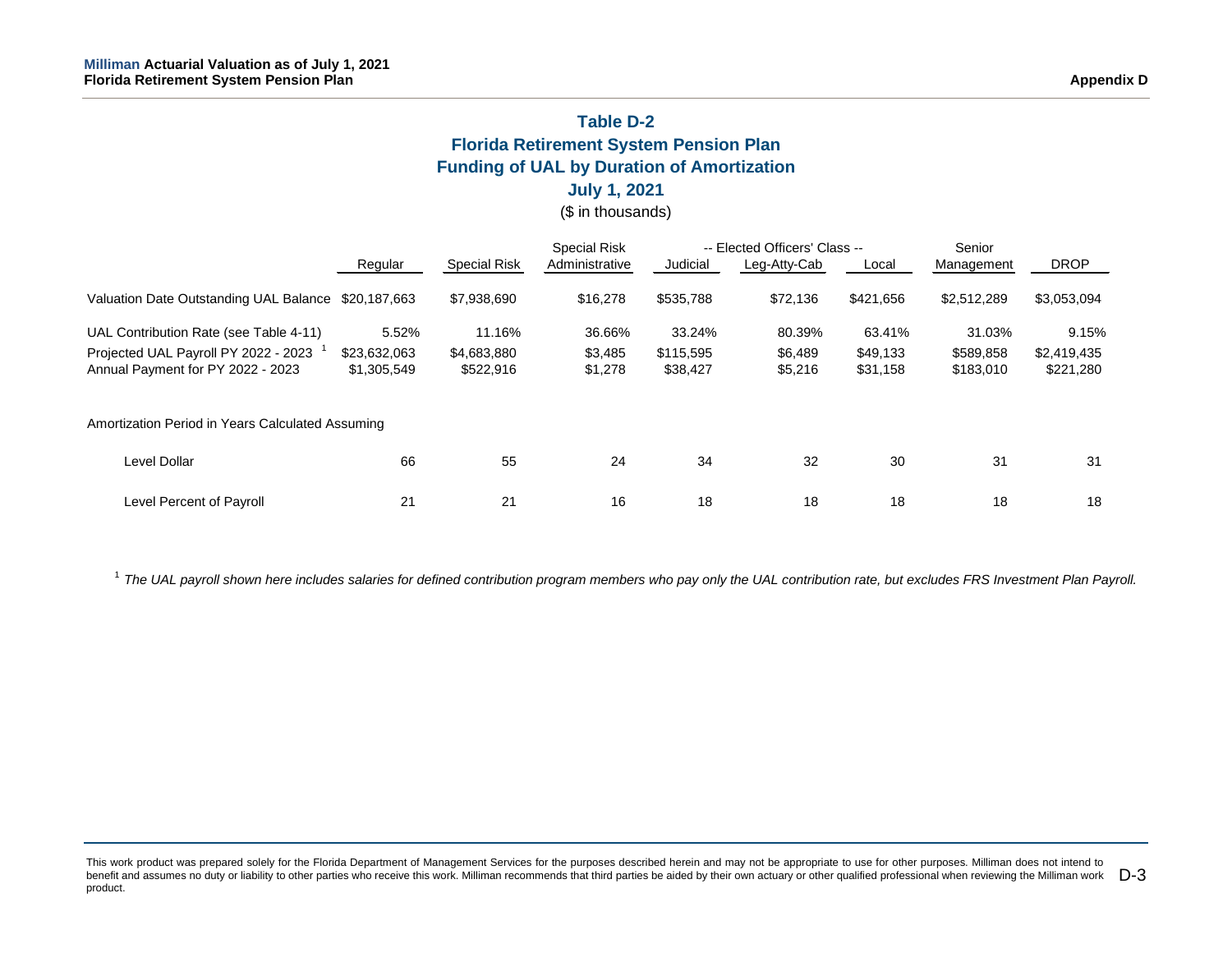# **Table D-3**

# **Florida Retirement System Pension Plan Projected Annual Payments of UAL Amortization Bases1 July 1, 2021**

**Projected PY 2022-2023 and Forward Based on 07/01/2021 Valuation Results and 07/01/2021 Assets**

|                                                                                        | 2022 - 2023        | 2023 - 2024 | 2024 - 2025 |
|----------------------------------------------------------------------------------------|--------------------|-------------|-------------|
| 1 Estimated Surplus Available Rate Stabilization Mechanism <sup>2</sup>                | \$0.0              | \$0.0       | \$0.0       |
| 2 (Increase)/Decrease in Available Surplus from prior year                             | \$0.0              | \$0.0       | \$0.0       |
| <b>UAL Bases</b>                                                                       |                    |             |             |
| 3 1993 - 1998 Experience Study Assumption Changes <sup>3</sup>                         | (\$42.2)           | (\$43.6)    | (\$45.0)    |
|                                                                                        |                    |             |             |
| 4 Special Risk Minimum In-Line-of-Duty Disability Increased to 65% 4                   | (\$0.3)            | (\$0.3)     | (\$0.3)     |
| 5 12% Increase in Special Risk benefits (in pay status before 07/01/2000) <sup>5</sup> | \$33.3             | \$34.4      | \$35.5      |
| 6 1998 - 2003 Experience Study Assumption Changes <sup>5</sup>                         | (\$309.8)          | (\$319.9)   | (\$330.3)   |
| 7 2003 - 2008 Experience Study Assumption Changes                                      | \$518.6            | \$535.5     | \$552.9     |
| 8 2009 Experience (Gain)/Loss                                                          | \$1,627.5          | \$1,680.4   | \$1,735.0   |
| 9 Unrecognized (Gains)/Losses while in Surplus                                         | (\$476.1)          | (\$491.5)   | (\$507.5)   |
| 10 2009 Plan Change (House Bill 479)                                                   | (\$98.4)           | (\$101.6)   | (\$104.9)   |
| 11 2010 Experience (Gain)/Loss                                                         | \$85.7             | \$88.5      | \$91.4      |
| 12 2010 Plan Change (Senate Bill 2100)                                                 | (\$93.9)           | (\$96.9)    | (\$100.1)   |
| 13 2011 Experience (Gain)/Loss                                                         | \$203.0            | \$209.6     | \$216.4     |
| 14 2012 Experience (Gain)/Loss                                                         | (\$8.2)            | (\$8.5)     | (\$8.8)     |
| 15 2013 Experience (Gain)/Loss                                                         | \$208.2            | \$215.0     | \$221.9     |
| 16 2008 - 2013 Experience Study Assumption/Method Changes                              | \$150.1            | \$155.0     | \$160.0     |
| 17 2014 Experience (Gain)/Loss                                                         | (\$203.6)          | (\$210.2)   | (\$217.0)   |
| 18 2015 Experience (Gain)/Loss                                                         | \$41.8             | \$43.1      | \$44.5      |
| 19 Special Risk 100% In-Line-Of-Duty Death (2016)                                      | \$3.2              | \$3.3       | \$3.4       |
| 20 2016 Assumption Changes                                                             | \$84.5             | \$87.3      | \$90.1      |
| 21 2016 Experience (Gain)/Loss                                                         | \$93.1             | \$96.1      | \$99.3      |
| 22 Special Risk 100% In-Line-Of-Duty Death (2017)                                      | \$6.7              | \$6.9       | \$7.1       |
| 23 2017 Assumption Changes                                                             | \$166.3            | \$171.7     | \$177.3     |
| 24 2016-2017 Experience (Gains) / Losses                                               | \$36.7             | \$37.9      | \$39.1      |
| 25 2018 Assumption Changes                                                             | \$170.3            | \$175.8     | \$181.5     |
| 26 2017-2018 Experience (Gains) / Losses                                               | (\$57.2)           | (S59.0)     | (\$61.0)    |
| 27 Special Risk Cancer Presumption Disability and Death (2019)                         | \$0.8              | \$0.9       | \$0.9       |
| 28 2019 Assumption Changes                                                             | \$306.5            | \$316.5     | \$326.8     |
| 29 2019 Method Changes                                                                 | (\$380.5)          | (\$372.2)   | (\$363.4)   |
| 30 2018-2019 Experience (Gains) / Losses                                               | (\$30.6)           | (\$31.6)    | (\$32.6)    |
| 31 2020 Assumption Changes                                                             | \$292.7            | \$302.2     | \$312.1     |
| 32 2019-2020 Experience (Gains) / Losses                                               | \$121.2            | \$125.1     | \$129.2     |
| 33 2021 Assumption Changes                                                             | \$0.0              | \$0.0       | \$0.0       |
| 34 2021 Experience (Gain)/Loss                                                         | (\$140.9)          | (\$145.5)   | (\$150.2)   |
| Subtotal [(3) through (34)]                                                            | \$2,308.5          | \$2,404.4   | \$2,503.3   |
| 35 Across the Board Rate Reduction of 0% <sup>6</sup>                                  |                    | \$0.0       | \$0.0       |
|                                                                                        | \$0.0<br>\$2,308.5 |             |             |
| Total [Subtotal + (35)]                                                                |                    | \$2,404.4   | \$2,503.3   |
| 36 UAL payment / (Surplus Available)                                                   |                    |             |             |
| $[(1) + Total] =$                                                                      | \$2,308.5          | \$2,404.4   | \$2,503.3   |

*Numbers exclude contributions to the Investment Plan.*

*Projected surplus based on 07/01/2021 valuation results. Using amortization method that reflects interest.*

*In the absence of a surplus there is an additional charge or credit to each class. See Tables 4-2 through 4-10 for details.*

*In the absence of a surplus there is an additional cost to the Special Risk Administrative Class of 0.15% and an additional*

*cost to the Special Risk Class of -0.01% attributable to the Increase in Minimum ILOD Disability Benefit.*

 *In the absence of a surplus there is an additional cost to the Special Risk Class of 0.71% attributable to the 12% increase in pre-2000 retired benefits.*

*No surplus available for rate reduction.*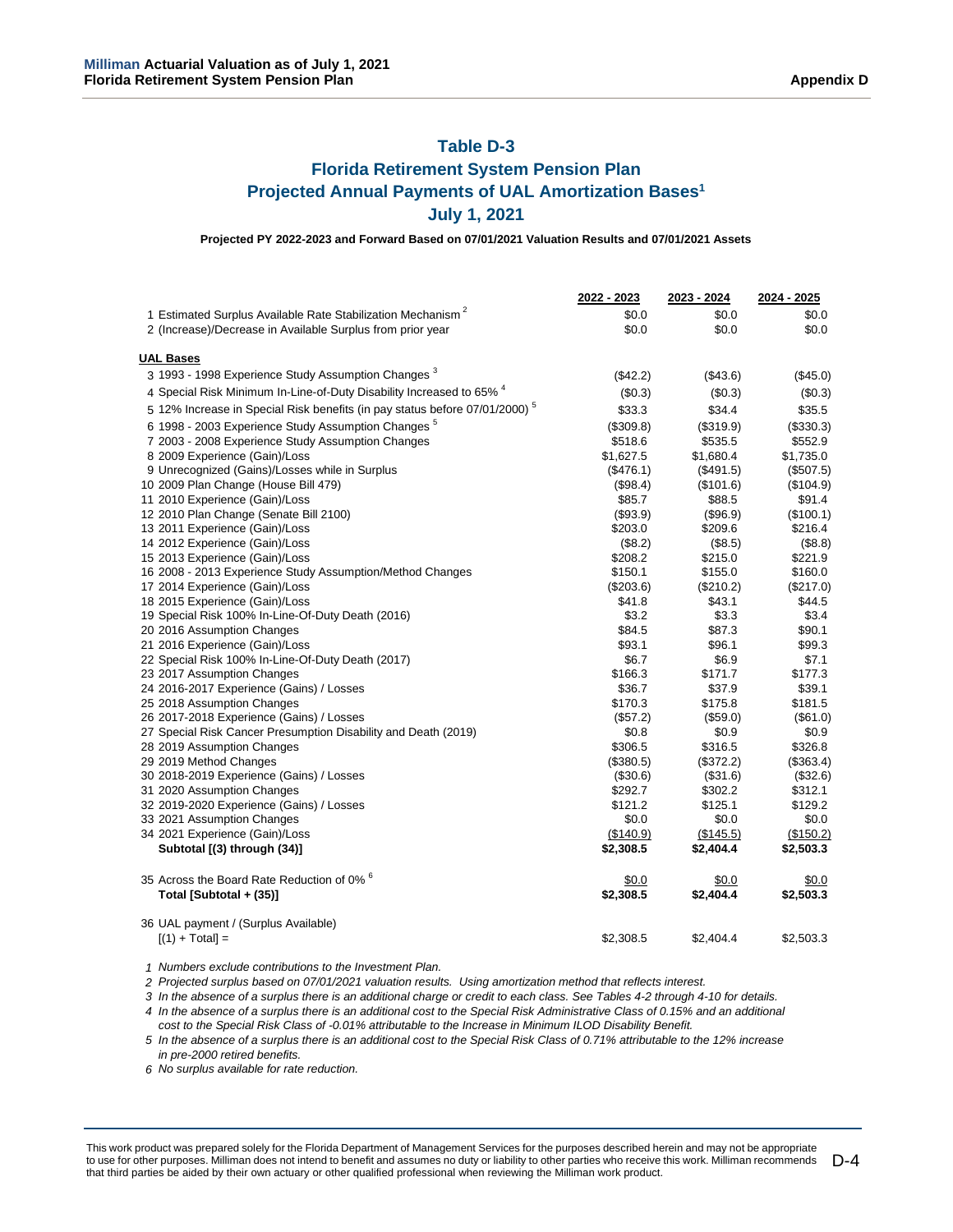# **Appendix E: Comparisons/Reconciliation**

This Appendix contains certain comparative information required by the state. Table E-1 compares actual investment return, aggregate payroll growth, and individual salary increases with the actuarial assumptions.

Table E-2 reconciles the flow of participants from the 2020 actuarial valuation to the 2021 actuarial valuation, while Table E-3 cross-references the required sections of 112.64 with this report.

This work product was prepared solely for the Florida Department of Management Services for the purposes described herein and may not be appropriate to use for other purposes. Milliman does not intend to benefit and assumes no duty or liability to other parties who receive this work. Milliman recommends that third parties be aided by their own actuary or other qualified professional when reviewing the Milliman work product. E-1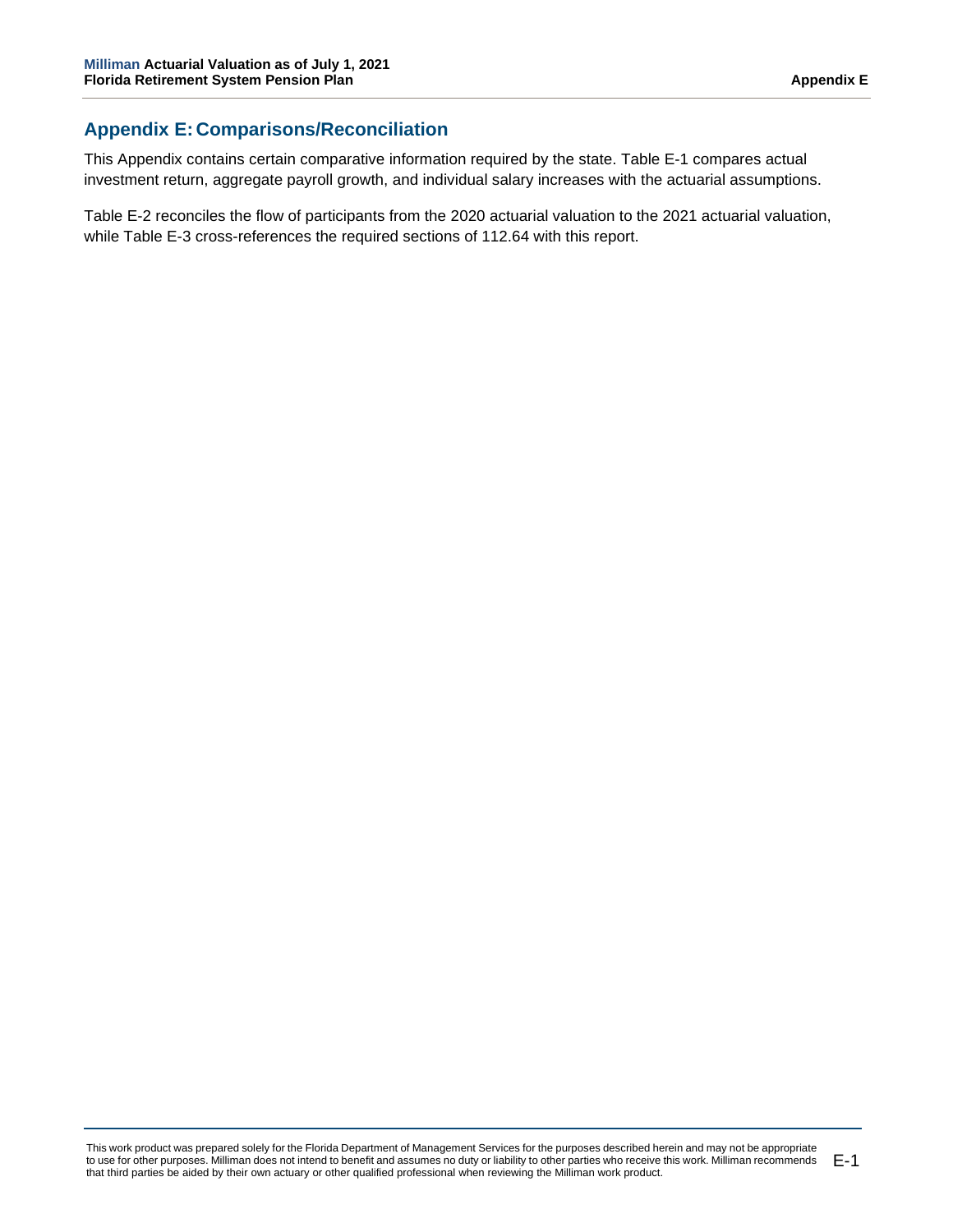# **Table E-1 Florida Retirement System Pension Plan One-Year Comparisons**

| 1. Annual Rate of Investment Return on Actuarial Value of Assets |  |
|------------------------------------------------------------------|--|
|------------------------------------------------------------------|--|

| Period                 | Actual | Assumed |
|------------------------|--------|---------|
| July 2018 to June 2019 | 7.82%  | 7.40%   |
| July 2019 to June 2020 | 6.77%  | 7.20%   |
| July 2020 to June 2021 | 11.23% | 7.00%   |

2. Annual Rate of Pension Plan Payroll Growth (Excludes IP Payroll)

| Period                 | Actual <sup>1</sup> | Assumed <sup>1</sup> |
|------------------------|---------------------|----------------------|
| July 2018 to June 2019 | 0.58%               | 3.25%                |
| July 2019 to June 2020 | 1.20%               | 3.25%                |
| July 2020 to June 2021 | $-0.23%$            | 3.25%                |

| 3. Annual Rate of UAL Payroll Growth                                       |                         |                         |
|----------------------------------------------------------------------------|-------------------------|-------------------------|
| Period                                                                     | Actual                  | Assumed                 |
| July 2018 to June 2019<br>July 2019 to June 2020<br>July 2020 to June 2021 | 2.46%<br>3.42%<br>1.57% | 3.25%<br>3.25%<br>3.25% |

#### 4. Average Rate of Annual Salary Increase for Continuing Active Pension Plan Members

|            |        |                      |        | Rate of Increase During Year |        |                               |
|------------|--------|----------------------|--------|------------------------------|--------|-------------------------------|
| Year Ended |        | Regular              |        | <b>Special Risk</b>          |        | <b>Composite Pension Plan</b> |
| June 30    | Actual | Assumed <sup>2</sup> | Actual | Assumed <sup>2</sup>         | Actual | Assumed <sup>2</sup>          |
|            |        |                      |        |                              |        |                               |
| 2019       | 4.3%   |                      | 6.8%   |                              |        | 4.6%                          |
| 2020       | 6.0%   | 4.5%                 | 6.0%   | 5.3%                         | 6.0%   | 4.6%                          |
| 2021       | 4.6%   | 4.3%                 | 8.1%   | 5.1%                         | 5.2%   | 4.4%                          |

<sup>1</sup> The payroll base compared is used for UAL cost calculations and includes payroll for DROP members and certain defined *contribution plan participants for whom only UAL contributions are due, but excludes FRS Investment Plan Payroll.*

*² Individual rates of salary increase vary by service and membership class. Single assumed rates shown above reflect the population and assumptions adopted with the 2014 experience study for the year ending June 30, 2019. The most recent experience study was for the period July 1, 2013 through June 30, 2018. The assumptions adopted as a result of that study are effective July 1, 2019 and are reflected for the years ending June 30, 2020 and June 30, 2021. Effective July 1, 2020 the assumption for merit based salary increases were lowered by 0.2% and are first reflected in this table for the year ending June 30, 2021. Assumed rates beginning with the year ended June 30, 2020 are weighted by individual member salaries, rather than headcount.*

This work product was prepared solely for the Florida Department of Management Services for the purposes described herein and may not be appropriate to use for other purposes. Milliman does not intend to benefit and assumes no duty or liability to other parties who receive this work. Milliman recommends that third parties be aided by their own actuary or other qualified professional when reviewing the Milliman work product. E-2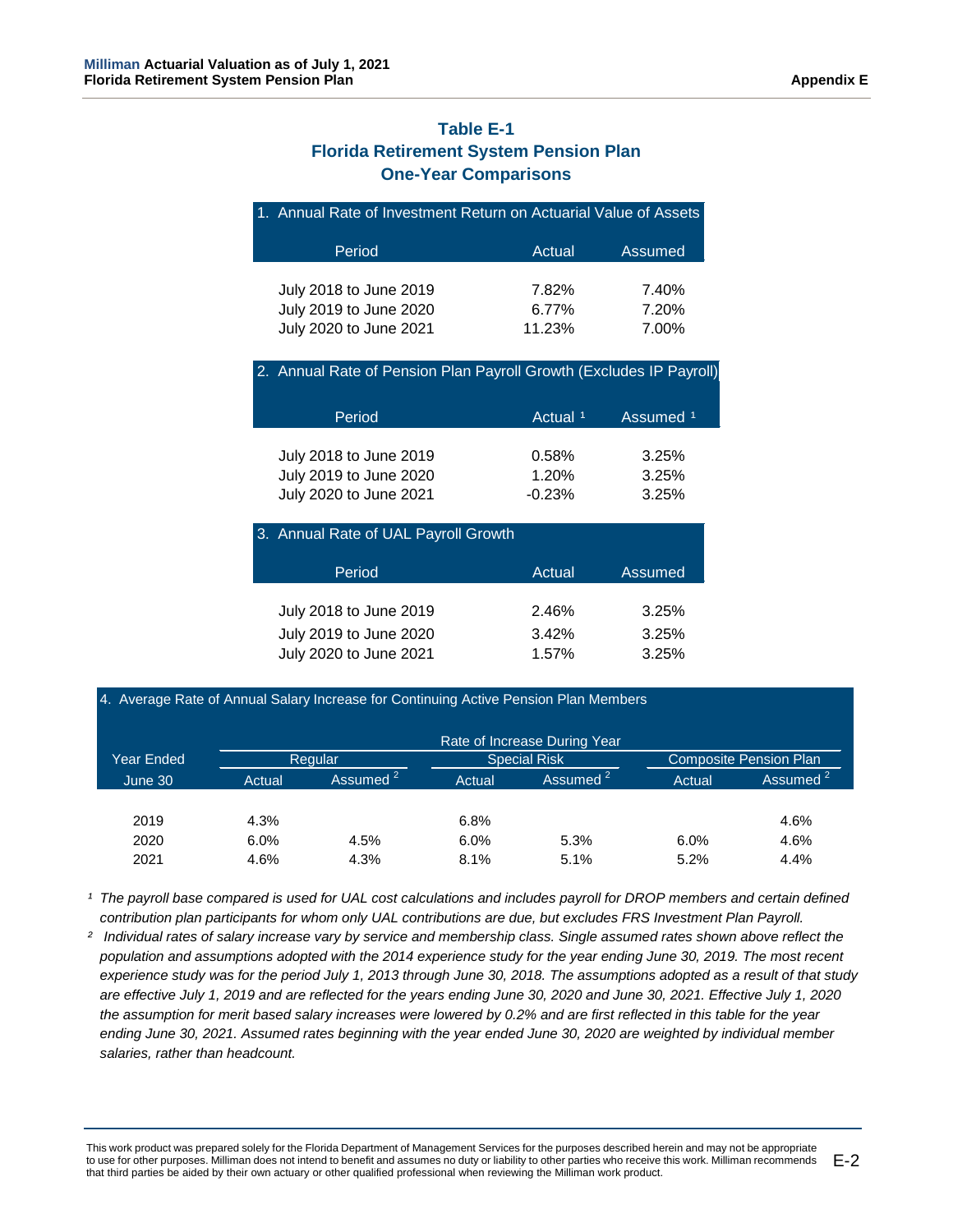# **Table E-2 Florida Retirement System Pension Plan Data Reconciliation**

|                                                           |              |                 | <b>Retired</b>       |             |                             |              |
|-----------------------------------------------------------|--------------|-----------------|----------------------|-------------|-----------------------------|--------------|
|                                                           | Active       | <b>Disabled</b> | Participants<br>and  |             | <b>Terminated</b><br>Vested |              |
|                                                           | Participants | Participants    | <b>Beneficiaries</b> | <b>DROP</b> | Participants                | <b>Total</b> |
|                                                           |              |                 |                      |             |                             |              |
| Number reported as of<br>July 1, 2020                     | 477,495      | 13,641          | 414,755              | 35,240      | 103,458                     | 1,044,589    |
|                                                           |              |                 |                      |             |                             |              |
| New Entrants <sup>1</sup>                                 | 42,618       | $\pmb{0}$       | $\pmb{0}$            | $\pmb{0}$   | $\pmb{0}$                   | 42,618       |
|                                                           |              |                 |                      |             |                             |              |
| Exits from Active Status <sup>2</sup>                     |              |                 |                      |             |                             |              |
| or DROP                                                   | (54, 500)    | 188             | 16,776               | (9, 856)    | 7,531                       | (39, 861)    |
| <b>DROP Entry</b>                                         | (8, 364)     | $\mathbf 0$     | 0                    | 8,364       | $\mathbf 0$                 | $\mathbf 0$  |
|                                                           |              |                 |                      |             |                             |              |
| Cessation of benefit                                      | <b>NA</b>    |                 |                      | 0           | $\pmb{0}$                   |              |
| payments                                                  |              | (765)           | (15, 137)            |             |                             | (15,902)     |
| Other reported status changes,                            |              |                 |                      |             |                             |              |
| including changes from<br><b>Terminated Vested status</b> | $\mathbf 0$  | 146             | 6,340                | 22          | (7, 517)                    | (1,009)      |
| Number reported as of                                     |              |                 |                      |             |                             |              |
| July 1, 2021                                              | 457,249      | 13,210          | 422,734              | 33,770      | 103,472                     | 1,030,435    |

*<sup>1</sup> Includes rehires*

*<sup>2</sup> Includes retirement, vested termination, IP transfer, non-vested termination and death*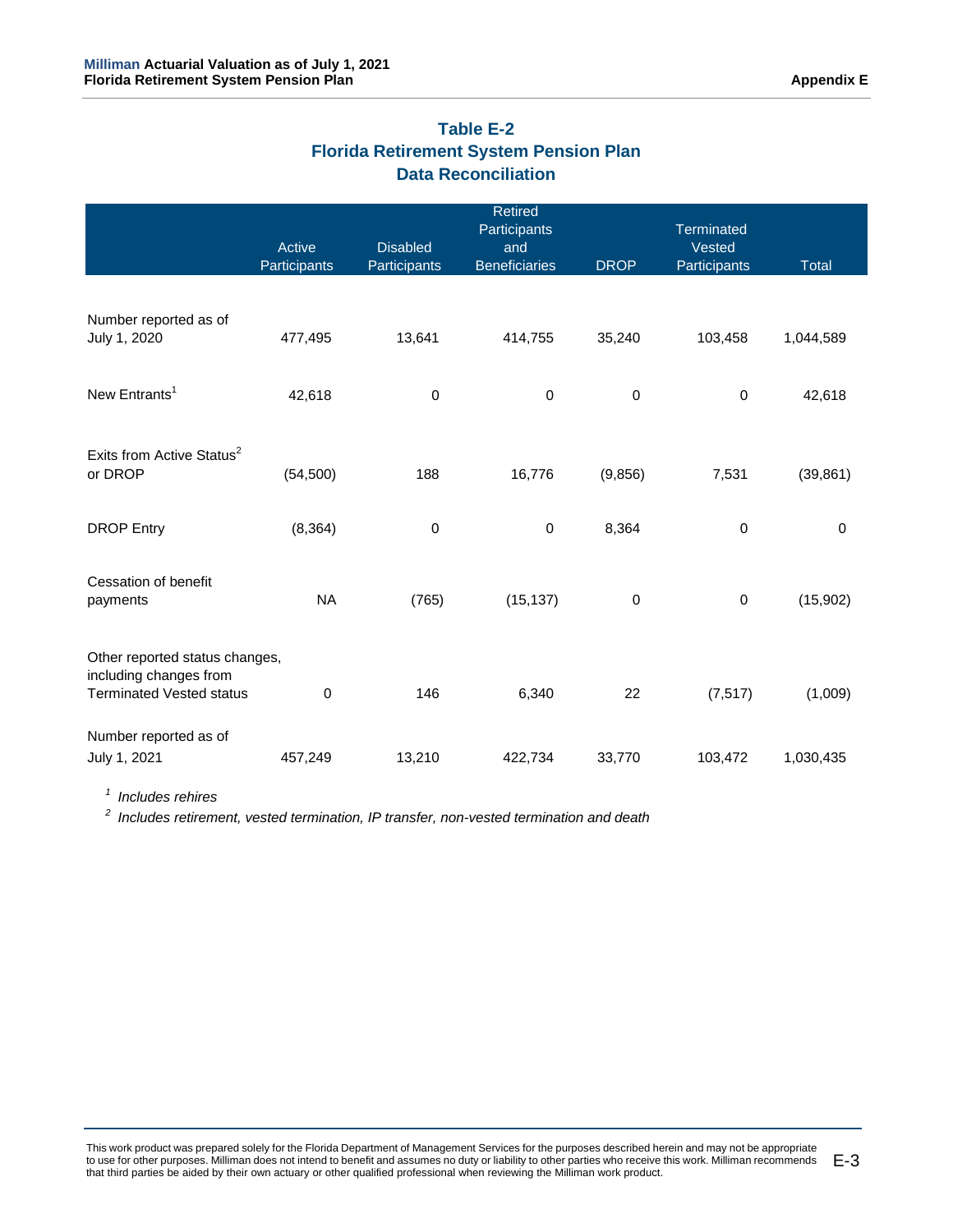# **Table E-3**

# **Florida Retirement System Pension Plan Cross Reference to Section 112.64 Reporting Requirements**

| <b>Code Ref</b> |              |                                                                                                  | <b>Page/Section</b>  |
|-----------------|--------------|--------------------------------------------------------------------------------------------------|----------------------|
|                 | 1            | <b>General Information:</b>                                                                      |                      |
| 1.003(3q)       |              | Includes certification by the enrolled actuary (signed and dated)?                               | Cover Letter         |
| 1.003(11)       |              | Do procedures follow commonly accepted procedures and determinations?                            | <b>Cover Letter</b>  |
| 1.003(4g)       |              | Disclosure of events not taken into account by actuary?                                          | Cover Letter         |
| 1.003(4g)       |              | Disclosure of trends not assumed to continue (by actuary)?                                       | Executive<br>Summary |
|                 | $\mathbf{2}$ | <b>Assumptions:</b>                                                                              | <b>Page/Section</b>  |
| 1.003(3e)       |              | Description and explanation of all actuarial assumptions?                                        | Appendix A           |
| 1.003(3f)       |              | Is there a comparison of actual to expected salary increases over the preceding 3-year period?   | $E-1$                |
| 1.003(3f)       |              | Is there a comparison of actual to expected investment returns over the preceding 3-year period? | $E-1$                |
| 1.003(6)        |              | Do assumptions factor in actual experience?                                                      | Appendix A           |
| 1.003(6)        |              | Is impact of inflation considered?                                                               | $A-3$                |
| 1.003(6)        |              | Any consistent experience gains or losses to suggest assumption changes?                         | No                   |
| 1.003(7)        |              | Listing of changed assumptions?                                                                  | $A-18$               |
|                 | 3            | <b>Plan Provisions &amp; Funding Method:</b>                                                     | <b>Section</b>       |
| 1.003(4c)       |              | Contain a summary of plan provisions?                                                            | Appendix B           |
| 1.003(4d)       |              | Contain a detailed summary of funding method?                                                    | Appendix A           |
| 1.003(5)        |              | Does funding method provide a contribution sufficient to meet the NC and amortize the UAL?       | Section 4            |
|                 | 4            | <b>Assets &amp; Method:</b>                                                                      | <b>Exhibit</b>       |
| 1.003(3a)       |              | Is the MVA breakdown included (by cash, bonds, stocks, and other)?                               | $2 - 2$              |
| 1.003(3a)       |              | Is the "statement value" breakdown included?                                                     | No.                  |
| 1.003(3a)       |              | Is the derivation of AVA included?                                                               | $2 - 3$              |
| 1.003(8)        |              | Are administrative expenses being paid on a current basis?                                       | $2 - 1$              |
|                 |              | Asset reconciliation, including:                                                                 | <b>Exhibit</b>       |
| 1.003(4j)       |              | - contributions by source                                                                        | $2 - 1$              |
| 1.003(4j)       |              | - interest and dividends                                                                         | $2 - 1$              |
| 1.003(4i)       |              | - realized gains / (losses)                                                                      | $2 - 1$              |
| 1.003(4j)       |              | - unrealized appreciation                                                                        | $2 - 1$              |
| 1.003(4j)       |              | - pension payments                                                                               | $2 - 1$              |
| 1.003(4i)       |              | - contribution refunds                                                                           | $2 - 1$              |
| 1.003(4j)       |              | - expenses                                                                                       | $2 - 1$              |
| 1.003(4j)       |              | - other receipts (identified)                                                                    | 2-1 (transfer)       |
| 1.003(4i)       |              | - other disbursements (identified)                                                               | 2-1 (IP)             |
|                 |              |                                                                                                  |                      |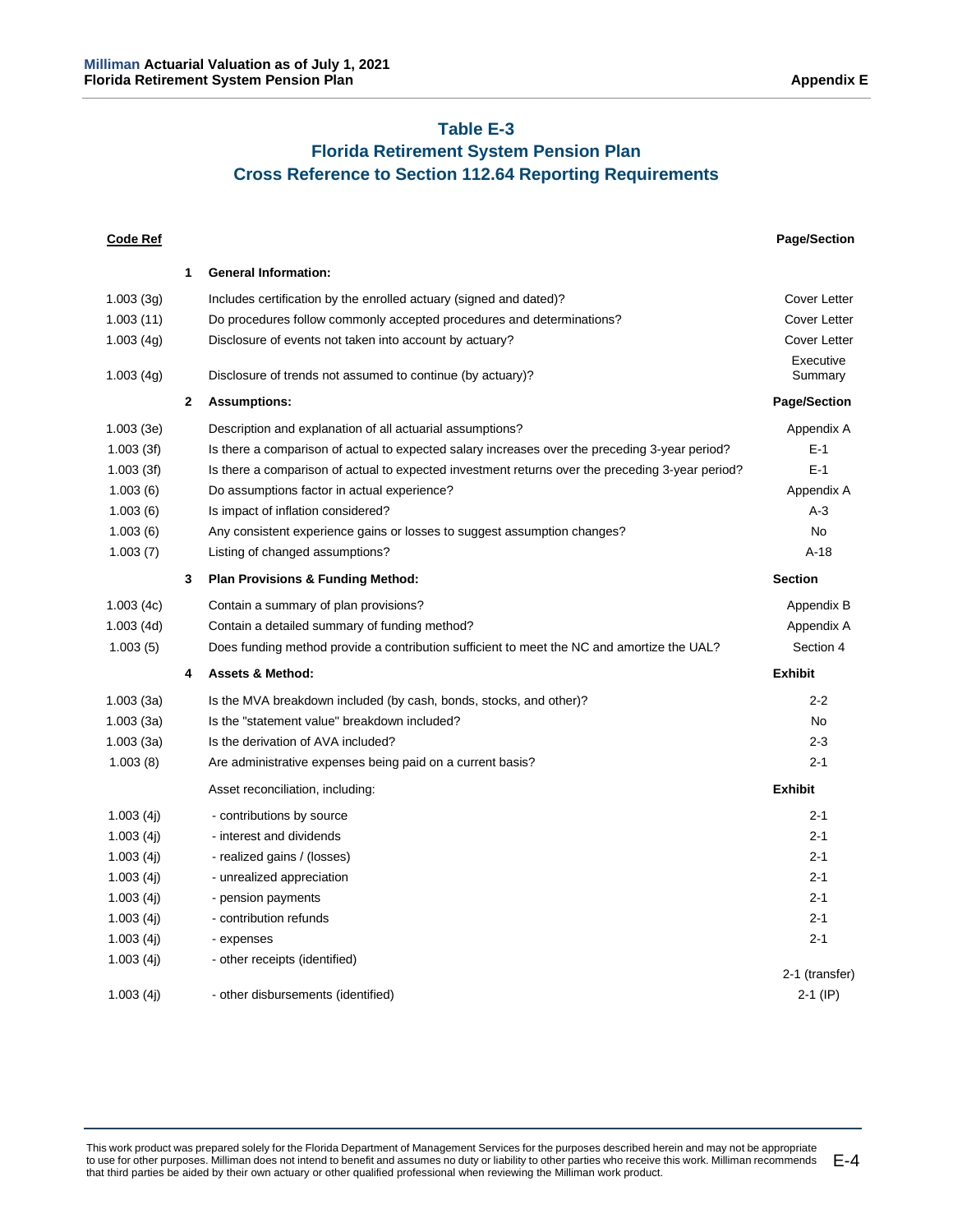| <b>Code Ref</b> |   |                                                                                                                                                             | <b>Page/Section</b>              |
|-----------------|---|-------------------------------------------------------------------------------------------------------------------------------------------------------------|----------------------------------|
|                 | 5 | <b>UAL &amp; Amortization Schedule:</b>                                                                                                                     | <b>Exhibit</b>                   |
| 1.003(3b)       |   | Include a plan to amortize any UAL?                                                                                                                         | 4-2 & D-3                        |
|                 |   | Does amortization schedule of UAL exist (as of the valuation date)                                                                                          | Page                             |
| 1.003(3c)       |   | - on an annual basis for the next 3-years?                                                                                                                  | Exhibit D-3                      |
| 1.003(3c)       |   | - for the final year?                                                                                                                                       | No                               |
| 1.003(3c)       |   | Is a statement as to how method was derived included?                                                                                                       | A-2                              |
| 1.003(3d)       |   | Is a description of actions taken to reduce the UAL included?                                                                                               | Section 4<br><b>Exec Summary</b> |
|                 |   | Reconciliation of UAL (must include items below):                                                                                                           | Exhibit                          |
| 1.003(4h)       |   | - UAL for prior valuation (w/ start date)                                                                                                                   | Page 6                           |
| 1.003(4h)       |   | - Normal Cost, contributions, & accrued interest                                                                                                            | Page 6                           |
| 1.003(4h)       |   | - Impact of changes (assumption, funding method, amendments, gain/loss)                                                                                     | $4 - 2 - 4 - 10$                 |
| 1.003(4h)       |   | - UAL for current valuation                                                                                                                                 | $4 - 2 - 4 - 10$                 |
|                 | 6 | <b>Results:</b>                                                                                                                                             | <b>Exhibit</b>                   |
| 1.003(4a)       |   | Valuation Date clearly indicated?                                                                                                                           | Page 1                           |
|                 |   |                                                                                                                                                             | $3-2$ and                        |
| 1.003(4e)       |   | Are results separated by employee group?                                                                                                                    | Sections 4 & 5                   |
| 1.003(4f)       |   | Is there disclosure of any benefit and expense provided by and/or paid from plan assets for which<br>no liabilities or current costs have been established? | Cover Letter                     |
| 1.003(4i)       |   | Projection of emerging liabilities/cash flow needs for next 10-15 years (optional)                                                                          | No                               |
| 1.003(4I)       |   | Summary of principal results (for current and prior valuation) including:                                                                                   |                                  |
|                 |   | - participant data (counts, total pay, total annual benefits by group)                                                                                      | Appendix C                       |
|                 |   | - assets (market and actuarial)                                                                                                                             | $2-2, 2-3$                       |
|                 |   | - PVB (split: active by decrement, tv, ret & ben, dis, and total)                                                                                           | $3-2$                            |
|                 |   | - PV of future benefit payments                                                                                                                             | $3-2$                            |
|                 |   | - AL and UAL, i.e., including amount, date, amortization period                                                                                             | $3-2, 4-2$                       |
|                 |   | - PVVB (by group), non-vested PVAB, Total PVAB                                                                                                              | $5-1, 5-2$                       |
| 1.003(4I)       |   | Reconciliation of PVAB, including:                                                                                                                          |                                  |
|                 |   | - PVAB at beginning of year                                                                                                                                 | $5-3$                            |
|                 |   | - changes due to amendment and/or assumptions                                                                                                               | $5 - 3$                          |
|                 |   | - change due to decrease in discount period and benefits accrued                                                                                            | $5 - 3$                          |
|                 |   | - Benefits paid                                                                                                                                             | $5 - 3$                          |
|                 |   | - Other changes                                                                                                                                             | $5 - 3$                          |
|                 |   | - Net increase (decrease)                                                                                                                                   | $5 - 3$                          |
|                 |   | - PVAB at end of year                                                                                                                                       | $5 - 3$                          |
| 1.003(4I)       |   | <b>Pension Cost</b>                                                                                                                                         |                                  |
|                 |   | - Normal cost (shown for each benefit and amount for admin expense)                                                                                         | $4 - 1$                          |
|                 |   | - Payment to amortize UAL                                                                                                                                   | $4 - 2 - 4 - 10$                 |
|                 |   | - Expected plan sponsor contribution (i.e. total of above pieces with interest, also as % of pay)                                                           | $4 - 11$                         |
|                 |   | - Amount to be contributed by members (total and % of pay)                                                                                                  | Pages B-3-B-4                    |
| 1.003(4I)       |   | <b>Past Contributions</b>                                                                                                                                   |                                  |
|                 |   | - Required plan sponsor & member contribution                                                                                                               | $4 - 12$                         |

This work product was prepared solely for the Florida Department of Management Services for the purposes described herein and may not be appropriate to use for other purposes. Milliman does not intend to benefit and assumes no duty or liability to other parties who receive this work. Milliman recommends that third parties be aided by their own actuary or other qualified professional when reviewing the Milliman work product. E-5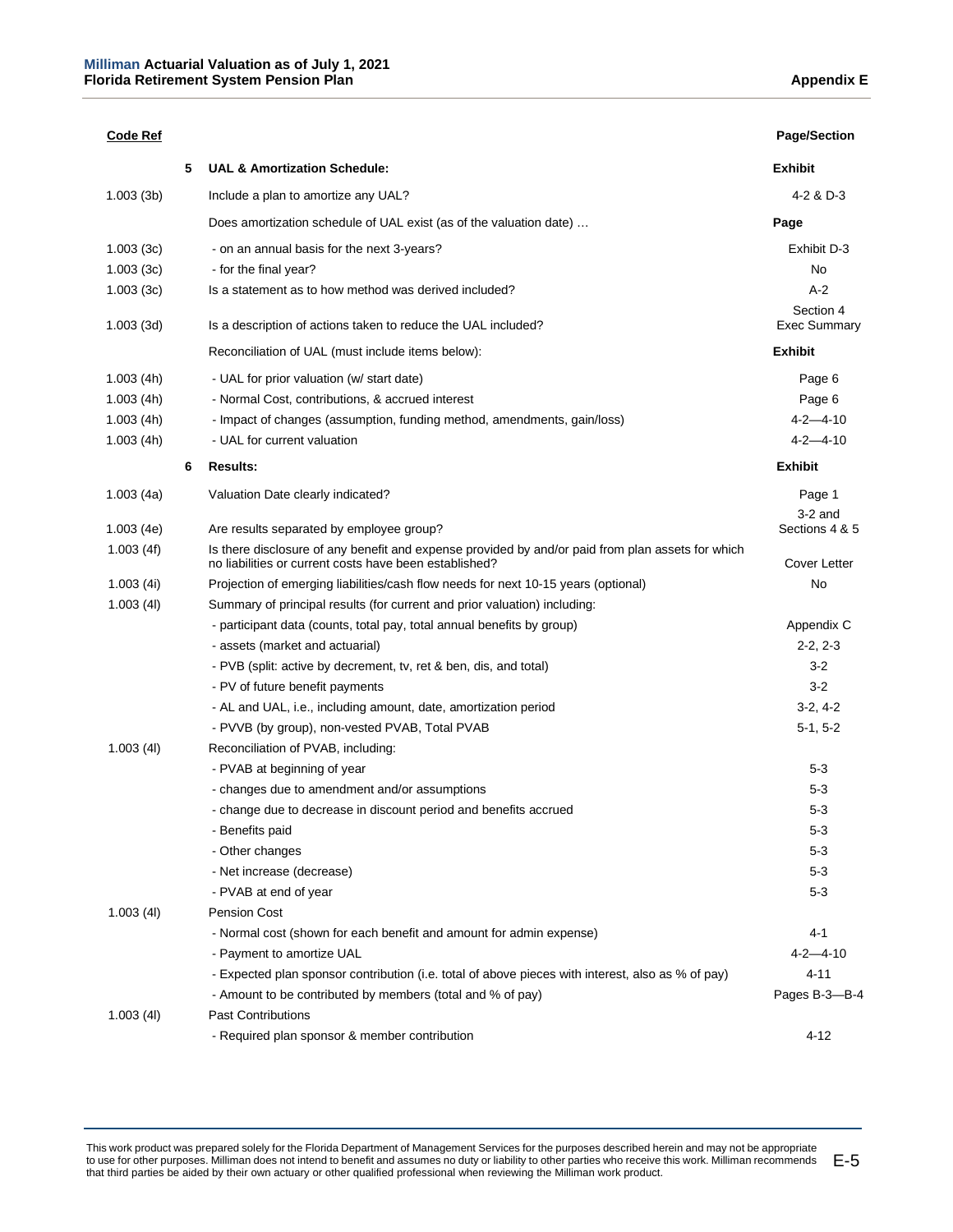| <b>Code Ref</b> |   |                                                                                                   | <b>Page/Section</b>                           |
|-----------------|---|---------------------------------------------------------------------------------------------------|-----------------------------------------------|
|                 |   | - Actual contributions made by plan sponsor, members, other                                       | $4 - 12$                                      |
| 1.003(4k)       |   | Active member accumulated contributions with interest                                             | $5-2$                                         |
| 1.003(4)        |   | Net actuarial gain / loss                                                                         | $4 - 2 - 4 - 10$                              |
| 1.003(4)        |   | Other (PVFS & PVFC at attained age and at entry age, PVFC from other sources,<br>PVF Expected BP) | $3-2$                                         |
|                 | 7 | Data:                                                                                             | <b>Exhibit</b>                                |
| 1.003(4i)       |   | Are membership demographics and financial statistics included?                                    | Appendix C                                    |
| 1.003(4i)       |   | Age/service table for actives included?                                                           | $C-7-C-17$                                    |
| 1.003(4i)       |   | Data reconciliation?                                                                              | $E-2$                                         |
|                 | 8 | <b>Contribution Rate:</b>                                                                         | Page                                          |
| 1.003(4a)       |   | Applicable beginning and ending dates for recommended contribution indicated?                     | 4                                             |
| 1.003(4b)       |   | Are ER and EE contribution rates adequate to meet benefits?                                       | 4                                             |
| 1.003(4b)       |   | Are contribution rate changes necessary to achieve or preserve funding?                           | Yes, Executive<br>Summary and<br>Exhibit 4-11 |
| 1.003(7)        |   | Is the impact of assumption or cost method changes indicated?                                     | 7, Exhibit 3-1                                |
| 1.003(9)        |   | Were costs to be paid at a later date adjusted for interest and/or salary?                        | Yes $3-4$                                     |
| 1.003(10)       |   | Is the effective date of recommended changes no later than the next fiscal year?                  | Yes $3-4$                                     |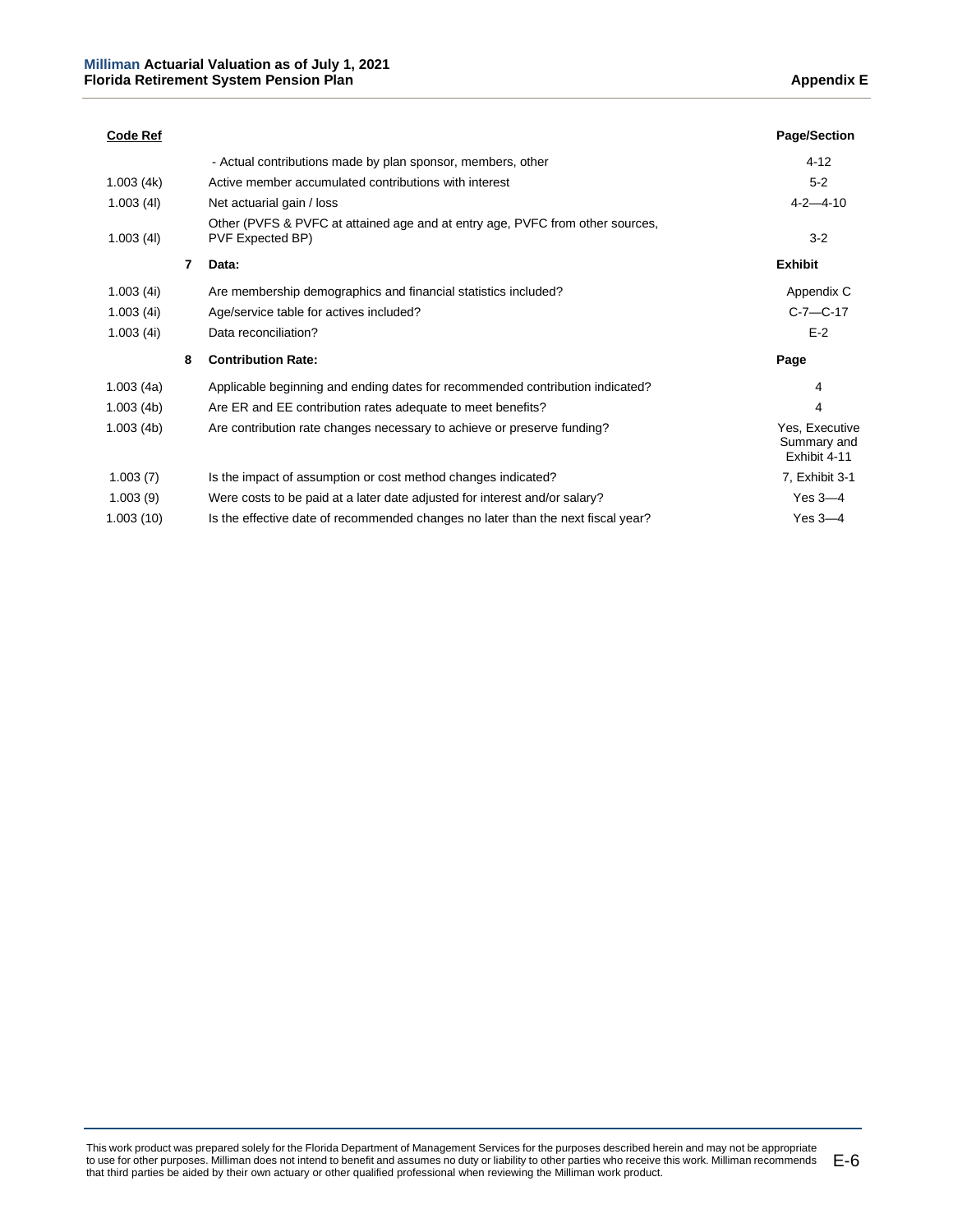# **Appendix F: Risk Disclosure**

The purpose of this appendix is to identify, assess, and provide illustrations of risks that are significant to the Plan, and in some cases to the Plan's members.

In addition, as plans mature, they accumulate larger pools of assets and liabilities. This increases the potential risk to plan funding and the finances of those who are responsible for plan funding. As shown by the Asset Volatility Ratio discussed later in this section, the System's assets are now much larger compared to UAL payroll than in the past. The Asset Volatility Ratio example shows that because of this, a 10% investment loss on assets today would cost more than two times as much, when measured as a percentage of UAL payroll, than a 10% investment loss would have cost in 1993. Since pension plans make long-term promises and rely on long-term funding, it is important to consider how mature the plan is today, and how mature it may become in the future.

The results of any actuarial valuation are based on one set of assumptions. Although we believe the current assumptions for the System provide a reasonable estimate of future expectations, it is almost certain that future experience will differ from the assumptions to some extent. It is therefore important to consider the potential impacts of these potential differences between assumptions and experience when making decisions that may affect the future financial health of the Plan, or of the Plan's participants.

Actuarial Standard of Practice No. 51 (ASOP 51) addresses these issues by providing actuaries with guidance for assessing and disclosing the risk associated with measuring pension liabilities and the determination of pension plan contributions. Specifically, it directs the actuary to:

- Identify risks that may be significant to the plan.
- Assess the risks identified as significant to the plan. The assessment does not need to include numerical calculations.
- Disclose plan maturity measures and historical information that are significant to understanding the plan's risks.

ASOP 51 states that if, in the actuary's professional judgment, a more detailed assessment would be significantly beneficial in helping the individuals responsible for the plan to understand the risks identified by the actuary, then the actuary should recommend that such an assessment be performed.

This Section uses the framework of ASOP 51 to communicate important information about significant risks to the System, the System's maturity, and relevant historical Plan data.

## **Identification of Risks**

There are a number of factors that affect future valuation results. To the extent actual experience for these factors varies from the assumptions, this will likely cause either increases or decreases in the plan's future funding level and calculated contribution rates. Examples of factors that can have a significant impact on valuation results are:

- Investment return as this will impact the level of assets available to pay benefits
- Payroll variation as this will impact the ability to finance unfunded amounts as a percent of future pay
- Salary variation as this will impact the size of benefits members receive as a percent of final earnings
- Mortality as this will impact how long retirees receive benefits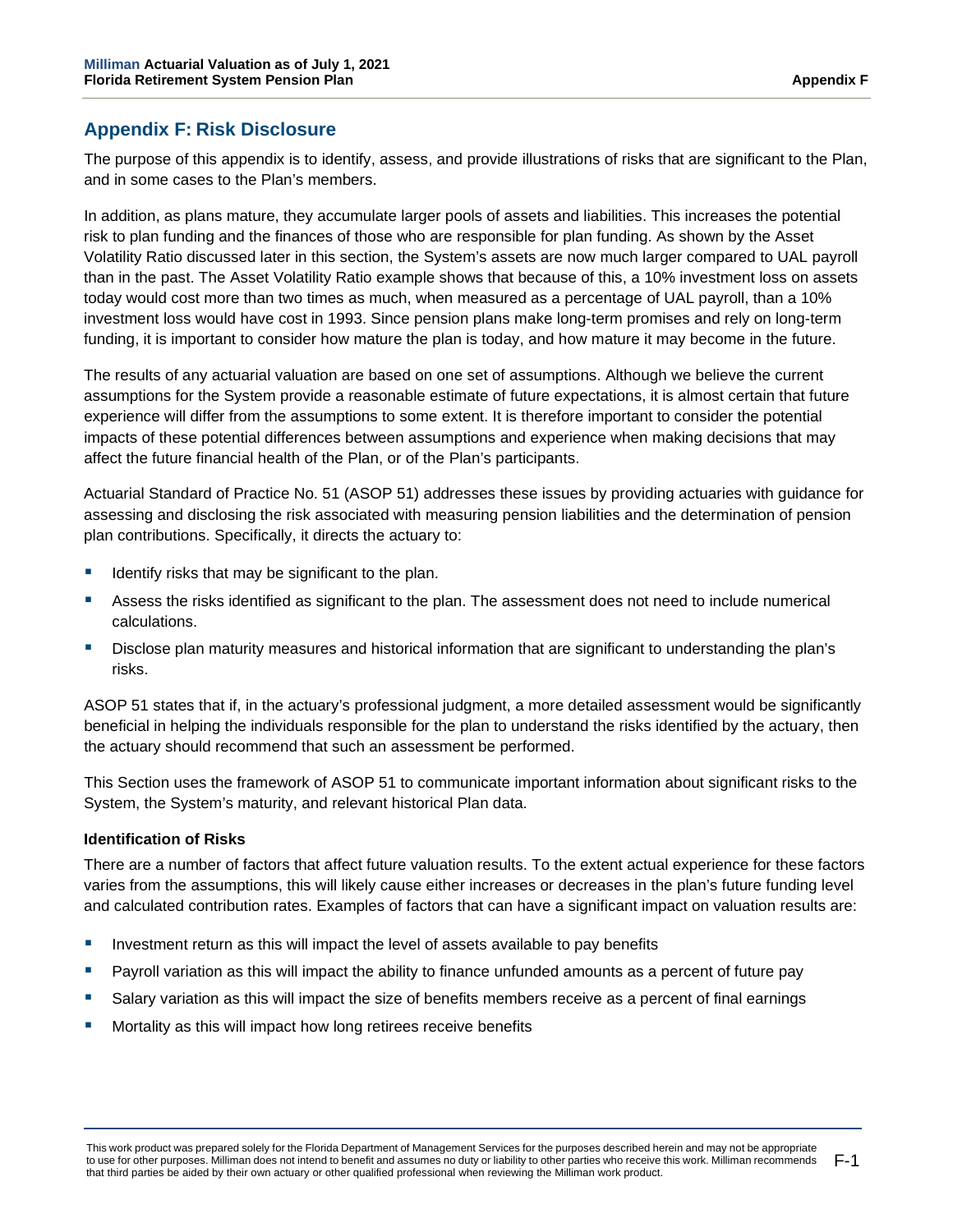- Service retirement as this will impact how long retirees receive benefits, the size of retiree benefits, the amount of time to receive employer and employee contributions, and the amount of time for investment earnings to accumulate on those contributions
- Termination (members leaving active employment for reasons other than death, disability or service retirement) as this will impact the size of those members benefits

### **Investment Return**

Of the factors listed above, we believe the factor with the greatest potential risk is future investment returns. For this reason, we studied this assumption in the executive summary of this report.

In that section, we performed deterministic projections to study the impact of various investment return scenarios on the UAL compared to the case in which the actual investment rate of return matches the assumed investment rate of return. See our October 7, 2021 presentation materials to the Actuarial Assumption Conference for additional details and discussion regarding the return assumption, including sensitivity analysis showing the impact on the UAL, Funded Status and blended employer contribution rate of changing the investment return assumption.

#### **Demographic Experience**

While future investment returns will likely cause the greatest deviation from expected experience, there are many other assumptions made in an actuarial valuation. For these assumptions, differences between actual and assumed experience will also result in actuarial gains and losses. The executive summary of this report provides a look at the impact in the past year of actual experience deviating from assumed.

#### **Maturity Measures and Historical Information**

The remainder of this section contains historical information concerning the System's Asset Volatility Ratio (AVR) and Liability Volatility Ratio (LVR), plus a forward-looking projection of future benefit payments on behalf of current Plan members. Additional historical information can be found in the Executive Summary.

# **Asset Volatility Ratios and Liability Volatility Ratios**

The magnitude of any contribution rate increase or decrease is affected by the System's maturity level. As systems mature, they accumulate larger pools of assets. Gains and losses on these larger pools of assets create more volatility in the contributions needed to fund the system.

One indicator of this potential volatility is the Asset Volatility Ratio (AVR), which is equal to the Market Value of Assets divided by total UAL payroll. As assets grow compared to UAL payroll, any percentage gain or loss on those assets will be larger compared to UAL payroll. This causes any resulting changes in required contributions from those gains or losses to also be larger when measured as a percentage of UAL payroll. Therefore, plans with a high AVR will be subject to a greater level of volatility in required contributions. The AVR is a current measure since it is based on the current level of assets and will vary from year to year.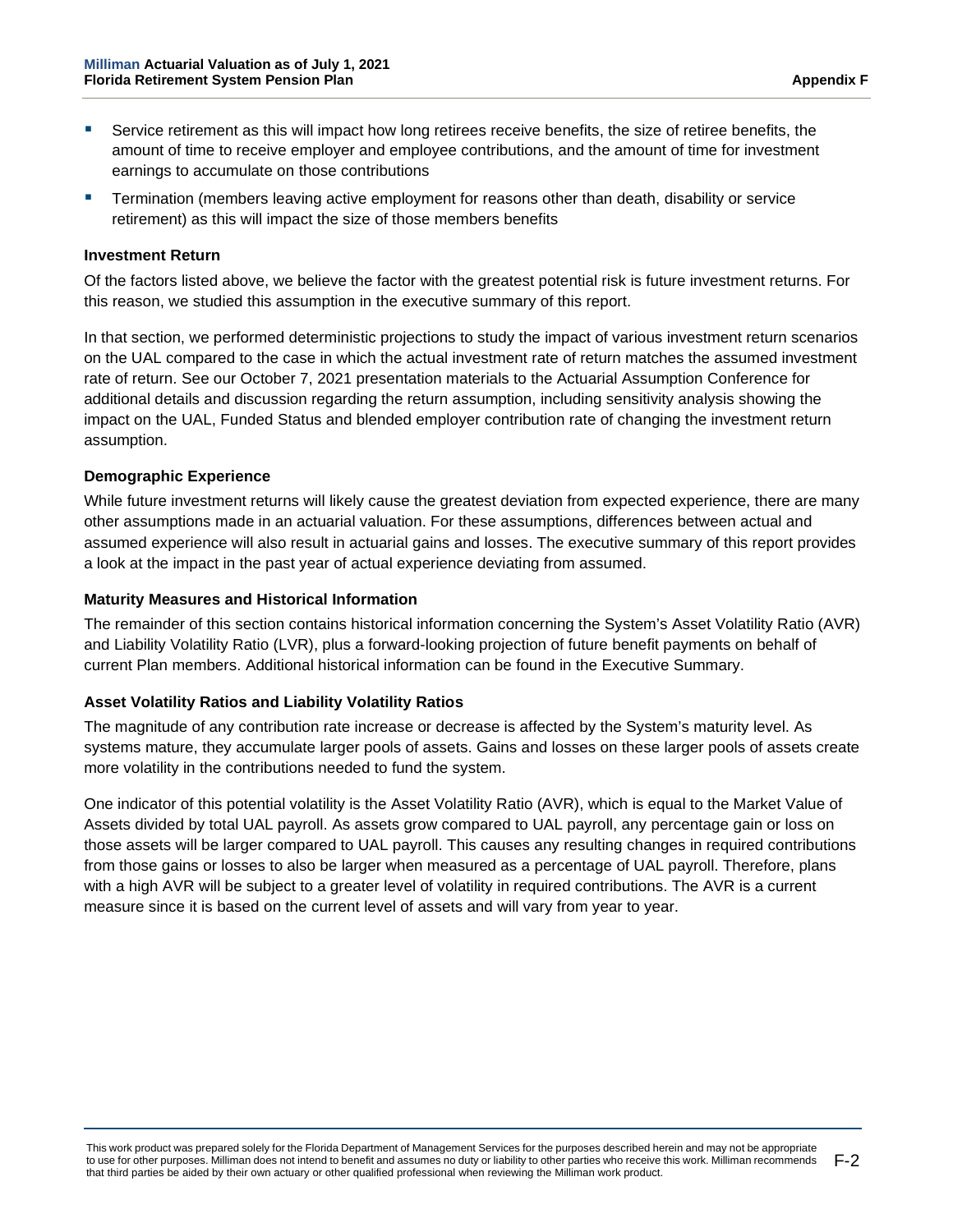

The current AVR for the FRS Pension Plan is 6.6. The AVR grew from 2.4 in 1993 to a high of 6.6 in 2021. The following table provides an illustration of how increases in the AVR increase the volatility of contributions from asset gains and losses.

| Approximate eventual increase in contributions for an asset<br>return 10% below the assumption if not offset by future gains |              |
|------------------------------------------------------------------------------------------------------------------------------|--------------|
| <b>Asset Volatility Ratio</b>                                                                                                | 20-Year      |
| $=$ Assets / Payroll                                                                                                         | Amortization |
| 2.4 (1993)                                                                                                                   | 1.8%         |
| 6.6 (current)                                                                                                                | 4.9%         |

A return of negative 3.20% is approximately a 10% loss for FRS because it is 10% below the 6.80% investment return assumption. If a return of negative 3.20% were experienced and was not offset by future gains and the AVR was 2.4, the loss would be expected to increase contributions by about 1.8% of pay when amortized over 20 years. However, with the AVR of 6.6, the same return would be expected to increase contributions by about 4.9% of UAL payroll when amortized over 20 years.

Another measure of a system's maturity is the Liability Volatility Ratio (LVR), which is equal to the AL divided by the total UAL payroll. This ratio provides an indication of the longer-term potential for contribution volatility for any given level of investment volatility. In addition, this ratio provides an indication of the potential contribution volatility due to liability experience (gains and losses) and liability re-measurements (assumption changes). For FRS, the current LVR is 6.9.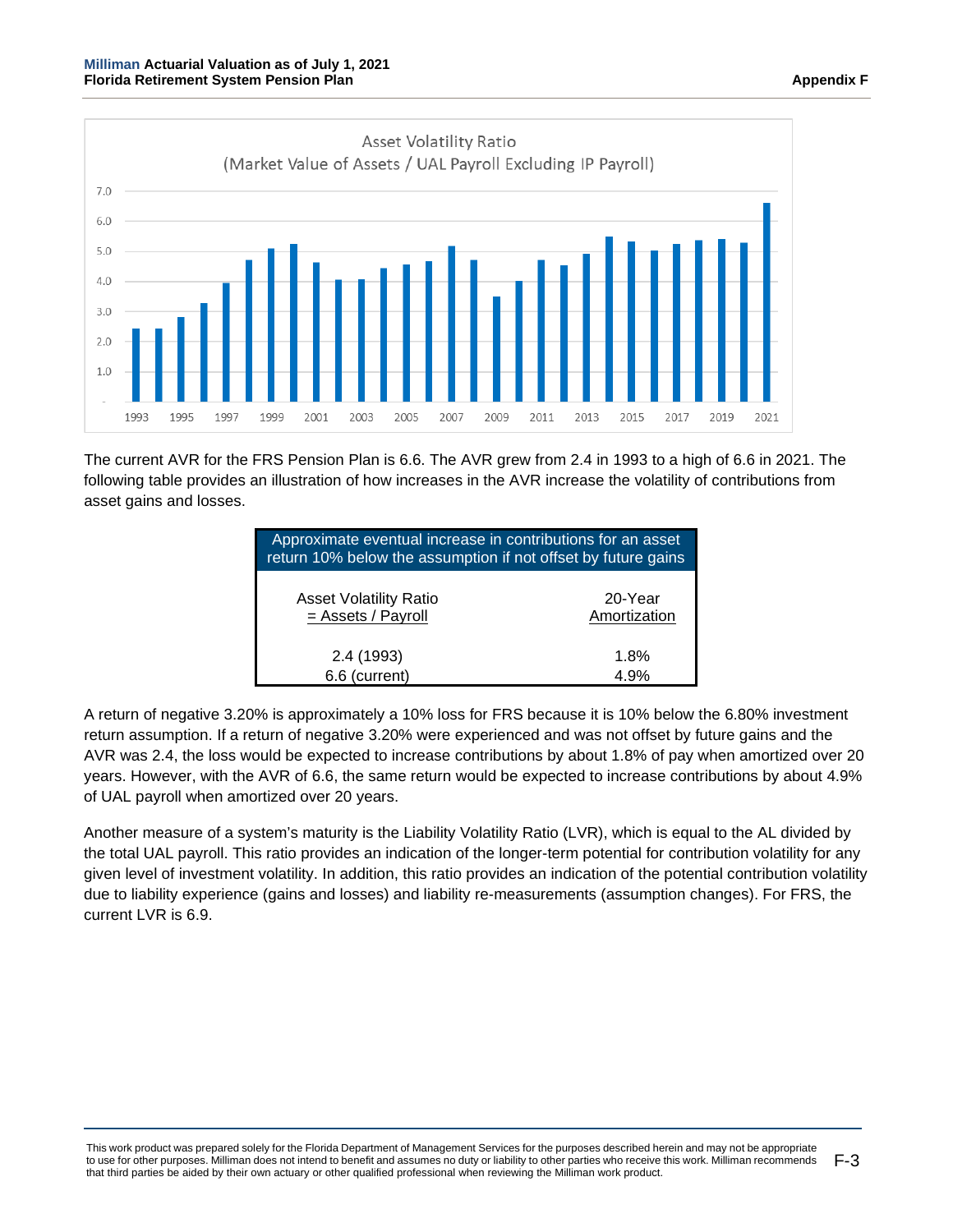



The graph above shows the historical LVR since 1993[1](#page-118-0). It is a similar pattern to the Asset Volatility Ratio, except the increase is more gradual and the year-to-year variance is significantly less.

# **Projected Benefit Payments**

8.0  $7.0$ 

The graph below shows projected benefit payments based on member status as of July 1, 2021. For example, payments shown in blue are all projected payments for members currently in DROP as of July 1, 2021, including annuity payments to those members after their DROP exit.



<span id="page-118-0"></span>*<sup>1</sup> Prior to 1997, actuarial valuations were conducted biennially. Therefore, there was no measure of the Actuarial Liability at July 1, 1994 or July 1, 1996.*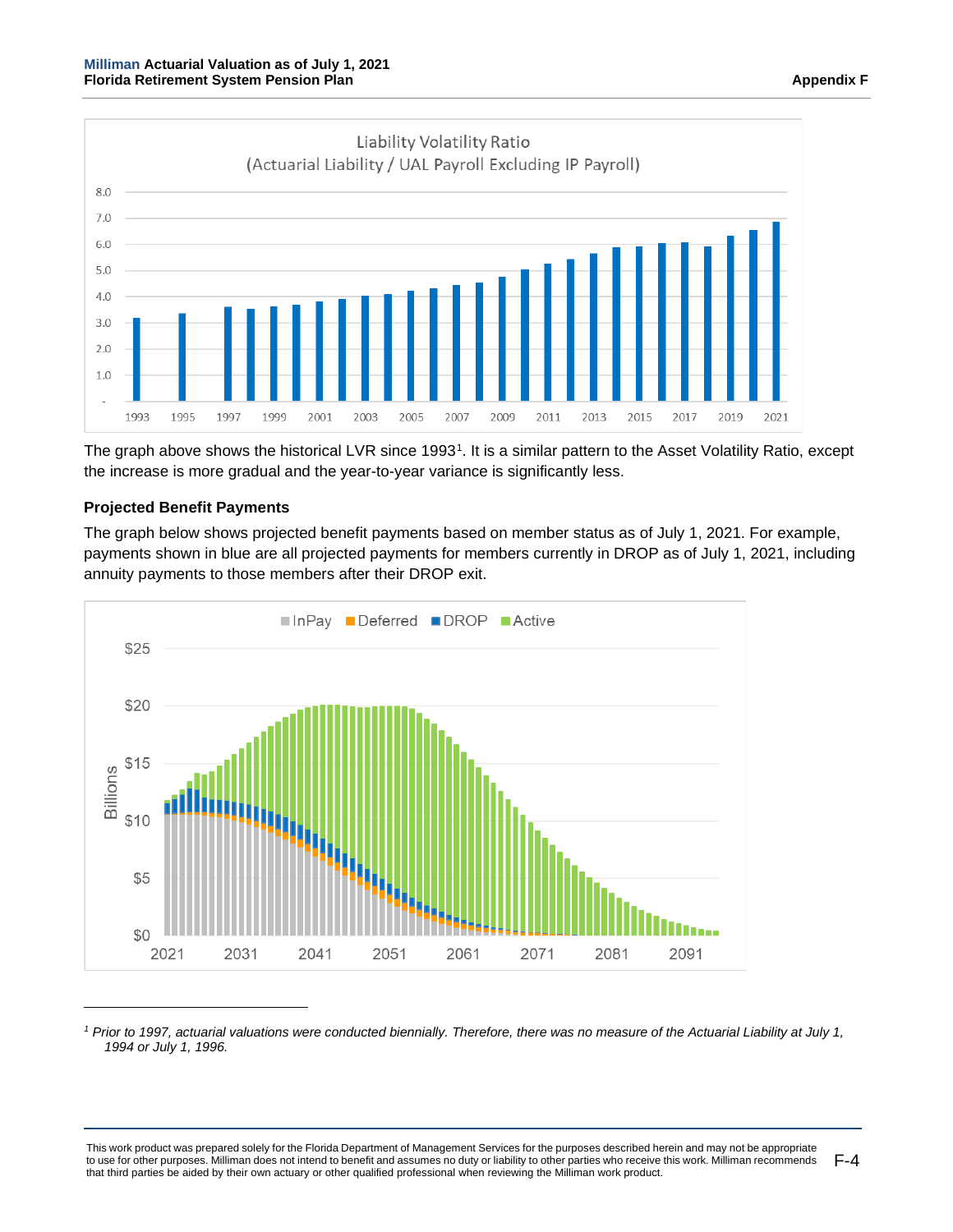# **Appendix G:Glossary**

The following definitions are largely excerpts from a list adopted in 1981 by the major actuarial organizations in the United States. In some cases, the definitions have been modified for specific applicability to the FRS.

## **Accrued Benefit**

The amount of an individual's benefit (whether or not vested) as of a specific date, determined in accordance with the terms of a pension plan and based on compensation and service to that date.

## **Accumulated Benefit Obligation (ABO)**

The actuarial present value of benefits attributed by the pension benefit formula to employee service rendered before a specified date and based on employee service and compensation prior to that date.

## **Actuarial Assumptions**

Assumptions as to the occurrence of future events affecting pension costs, such as: mortality, withdrawal, disability, and retirement; changes in compensation, rates of investment earnings, and asset appreciation or depreciation; procedures used to determine the Actuarial Value of Assets; and other relevant items.

## **Actuarial Cost Allocation Method**

A procedure for determining the Actuarial Present Value of pension plan benefits and expenses and for developing an actuarially equivalent allocation of such value to time periods, usually in the form of a Normal Cost and an Actuarial Liability.

# **Actuarially Equivalent**

Of equal Actuarial Present Value, determined as of a given date with each value based on the same set of Actuarial Assumptions.

#### **Actuarial Gain/Loss**

A measure of the difference between actual experience and that expected based upon a set of Actuarial Assumptions during the period between two Actuarial Valuation Dates, as determined in accordance with a particular Actuarial Cost Method.

# **Actuarial Liability (AL)**

That portion, as determined by a particular Actuarial Cost Method, of the Actuarial Present Value of pension plan benefits and expenses which is not provided for by future Normal Costs.

## **Actuarial Present Value of Pension Plan Benefits**

Total projected benefits include all benefits estimated to be payable to plan members as a result of their service through the valuation date and their expected future service. The actuarial present value of total projected benefits as of the valuation date is the present value of the cost to finance benefits payable in the future, discounted to reflect the expected effects of the time value (present value) of money and the probabilities of payment.

#### **Actuarial Valuation**

The determination, as of a valuation date, of the Normal Cost, Actuarial Liability, Actuarial Value of Assets, and related Actuarial Present Values for a pension plan.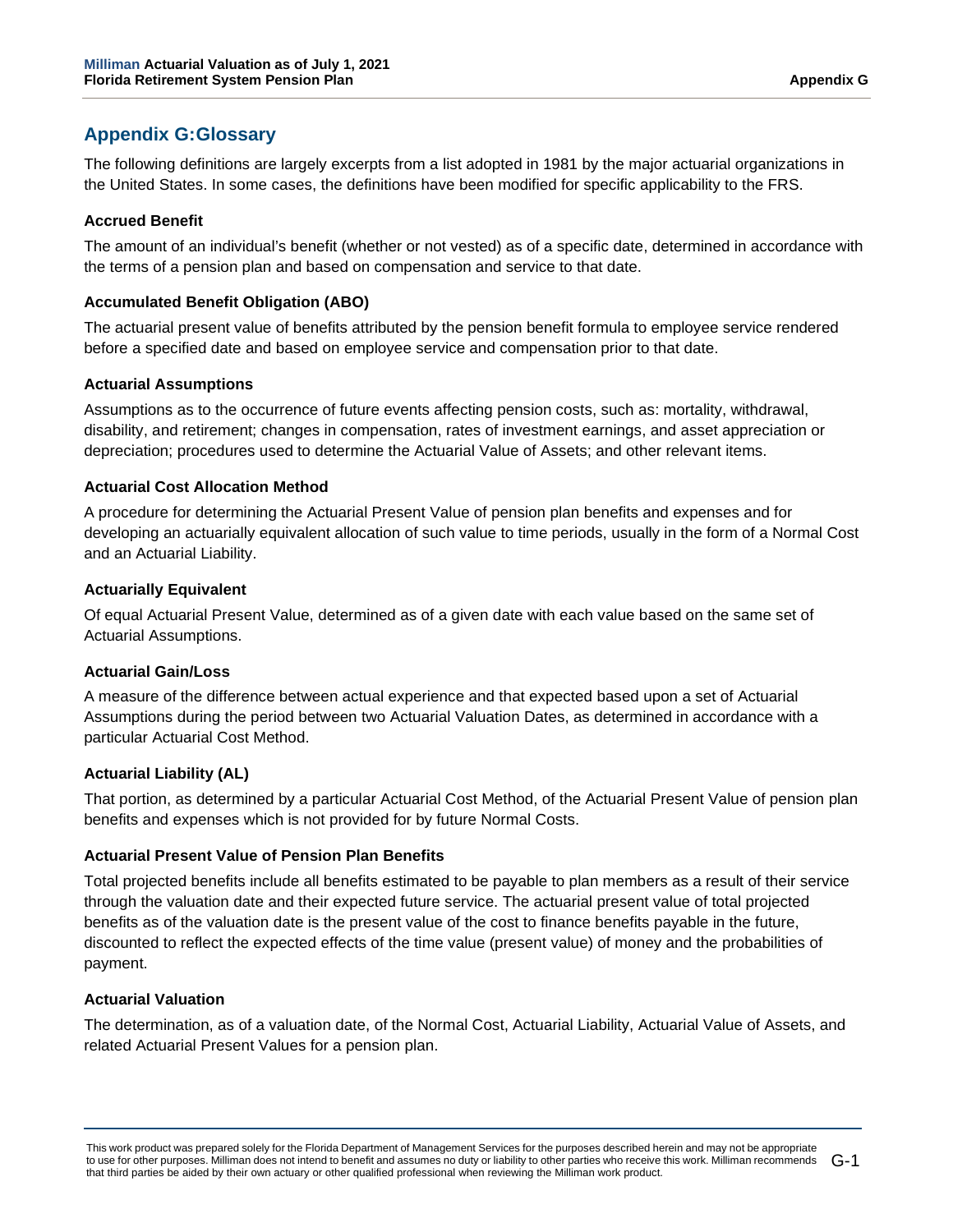# **Actuarial Value of Assets (AVA)**

The value of cash, investments, and other property belonging to a pension plan, as used by the actuary for the purpose of an Actuarial Valuation.

## **Amortization**

Paying an interest-bearing liability by gradual reduction through a series of installments, as opposed to one lumpsum payment.

### **Amortization Payment**

That portion of the pension plan contribution which is designed to pay interest on and to amortize the Unfunded Actuarial Liability.

| Level Percent of Pav: | Produces a level series of payments when expressed as a percent of payroll.<br>Cash payment increases in line with payroll growth assumption. |
|-----------------------|-----------------------------------------------------------------------------------------------------------------------------------------------|
| Level Dollar:         | Produces a decreasing pattern of payments when expressed as a percent of payroll.<br>Cash payment remains level.                              |

## **Entry Age Normal Actuarial Cost Method (EAN)**

A method under which the Actuarial Present Value of the Projected Benefits of each individual included in an Actuarial Valuation is allocated on a level basis over the earnings or service of the individual between entry age and assumed exit ages. The portion of this Actuarial Present Value allocated to a valuation year is called the Normal Cost. The portion of this Actuarial Present Value not provided for at a valuation date by the Actuarial Present Value of future Normal Costs is called the Actuarial Liability.

## **Funded Ratio**

Ratio of the assets of a pension plan to its liabilities.

#### **Government Accounting Standards Board (GASB)**

This Board sets standards of state and local accounting and financial reporting.

#### **Interest Rate**

The rate used to discount projected benefit payments to determine the present value in a valuation.

#### **Market Value of Assets (MVA)**

The price for which an asset could be sold at a particular date. May also be referred to as the Fair Value of Assets.

# **Normal Cost (NC)**

That portion of the Actuarial Present Value of pension plan benefits and expenses which is allocated to a valuation year by the Actuarial Cost Allocation Method.

#### **Present Value (PV)/ Actuarial Present Value (APV)**

The value of an amount or series of amounts of cash flows payable or receivable at various times, determined as of a given date by the application of a particular set of Actuarial Assumptions, including selected interest rate.